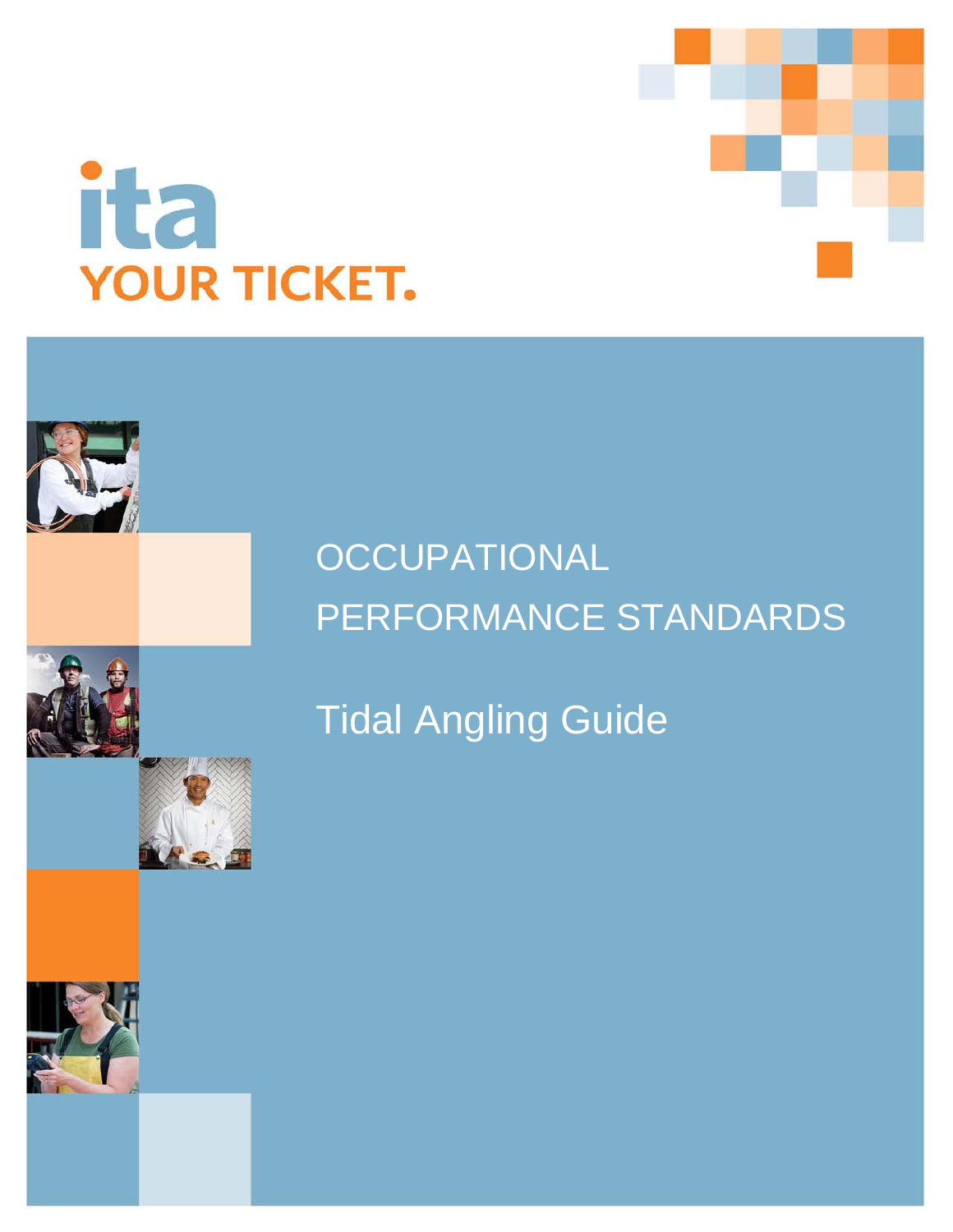The latest version of this document is available in PDF format on the ITA website www.itabc.ca

### **Copyright © 2010 Industry Training Authority**

This publication may not be modified in any way without permission of the Industry Training Authority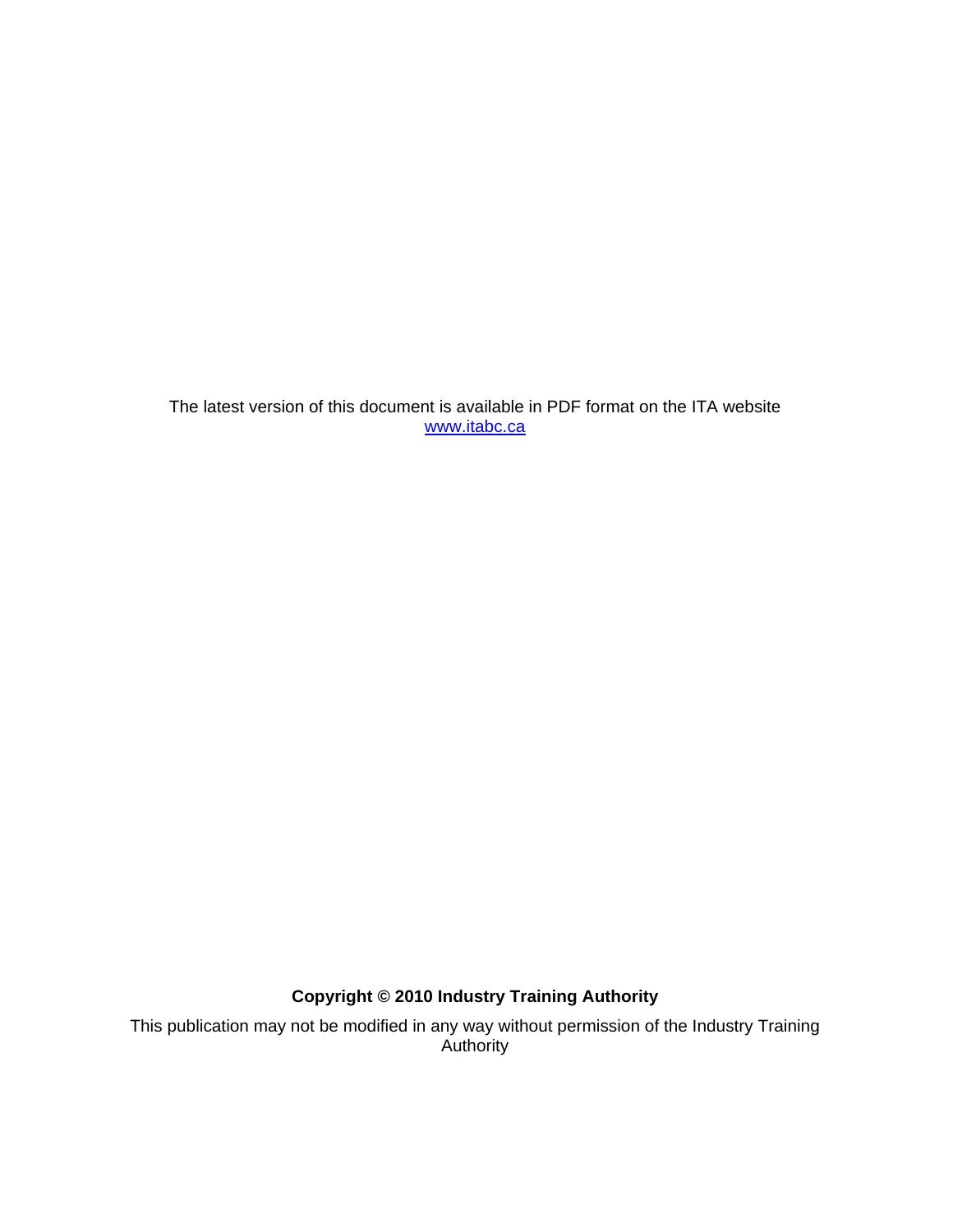



### **Contents**

| <b>SECTION 1 - INTRODUCTION</b>                                                   | $\mathbf{2}$   |
|-----------------------------------------------------------------------------------|----------------|
| Terminology                                                                       | 3              |
| About occupational performance standards                                          | 4              |
| About units of competency                                                         | $\overline{7}$ |
| <b>SECTION 2 - UNITS OF COMPETENCY</b>                                            | 15             |
| TAG - 1 Apply basic marine first aid                                              | 16             |
| TAG - 2 Respond to marine emergencies                                             | 24             |
| TAG – 3 Operate a non pleasure small vessel                                       | 32             |
| TAG – 4 Plan and execute a near coastal voyage                                    | 40             |
| TAG - 5 Operate maritime communications equipment                                 | 47             |
| TAG – 6 Communicate effectively with others                                       | 53             |
| TAG - 7 Work in a team                                                            | 59             |
| $TAG - 8$ Deal with conflict situations                                           | 65             |
| TAG – 9 Develop and maintain tourism industry knowledge                           | 71             |
| TAG - 10 Apply maritime regulations                                               | 77             |
| $TAG - 11$ Work safely in the maritime environment                                | 83             |
| TAG - 12 Interact with coastal resource users                                     | 90             |
| TAG - 13 Interact with the coastal environment                                    | 96             |
| TAG – 14 Demonstrate stewardship of the coastal environment and fishery resources | 102            |
| TAG – 15 Follow workplace catch handling and hygiene procedures                   | 109            |
| TAG – 16 Use and maintain angling tools and equipment                             | 115            |
| TAG - 17 Use sustainable angling techniques                                       | 121            |
| TAG – 18 Plan and conduct fishing trips                                           | 129            |
| <b>APPENDIX 1 - INDUSTRY CONSULTATION</b>                                         | 137            |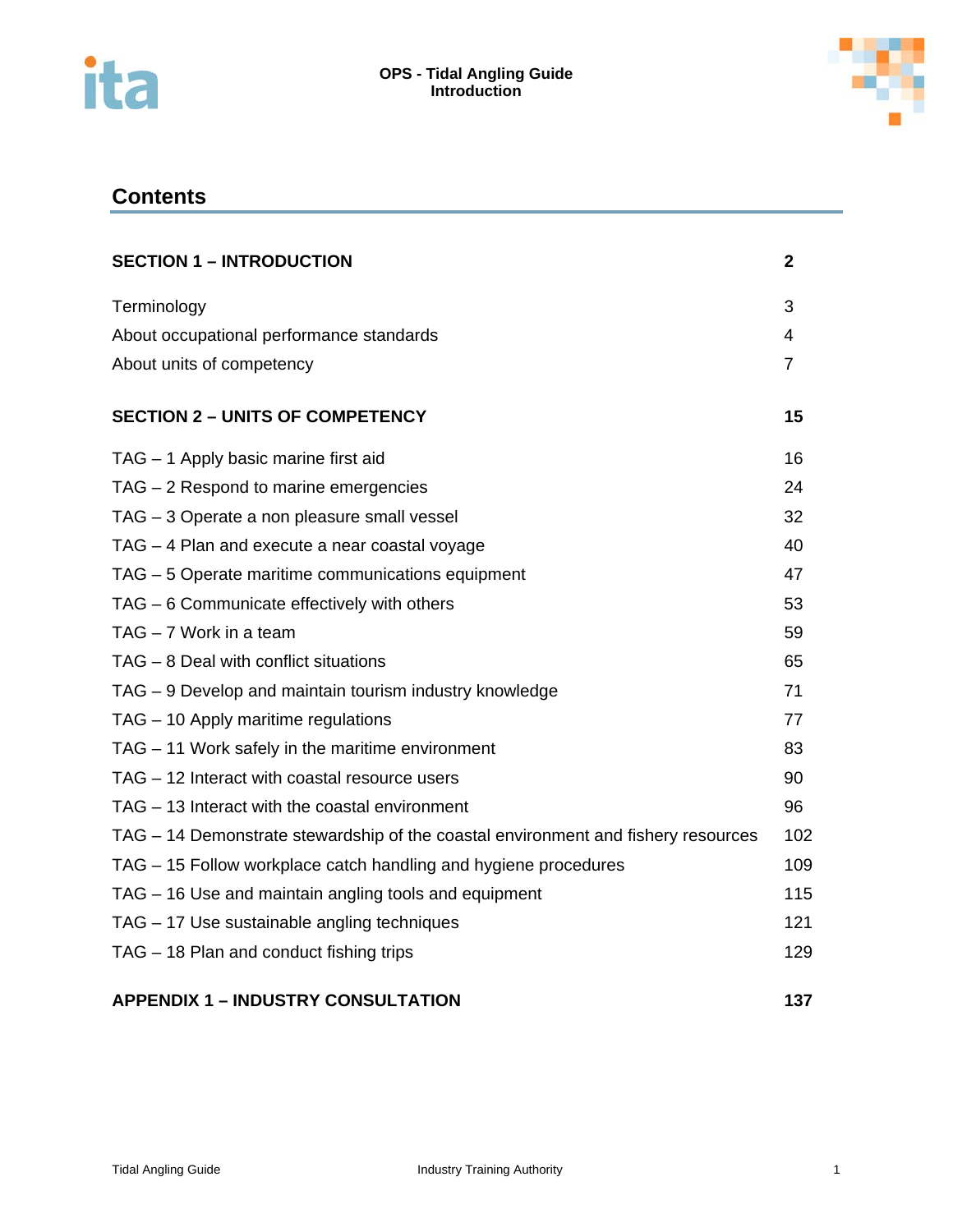

### **Introduction**

The Industry Training Authority (ITA) is a provincial Crown agency, established in 2004. It is responsible for managing BC's industry training system to develop a skilled workforce and ensure the ongoing competitiveness and economic prosperity of businesses and the province.

This guide has been developed to assist Tidal Angling Guides, sponsors, assessors, training providers, and other stakeholders to understand the occupational performance standards framework and to read and interpret the units of competency to support successful competency-based assessment outcomes. It provides key information about the occupational performance standards for Tidal Angling Guide, including:

- how they were developed
- how they are structured
- the framework in which they reside
- the credentialling rules that govern them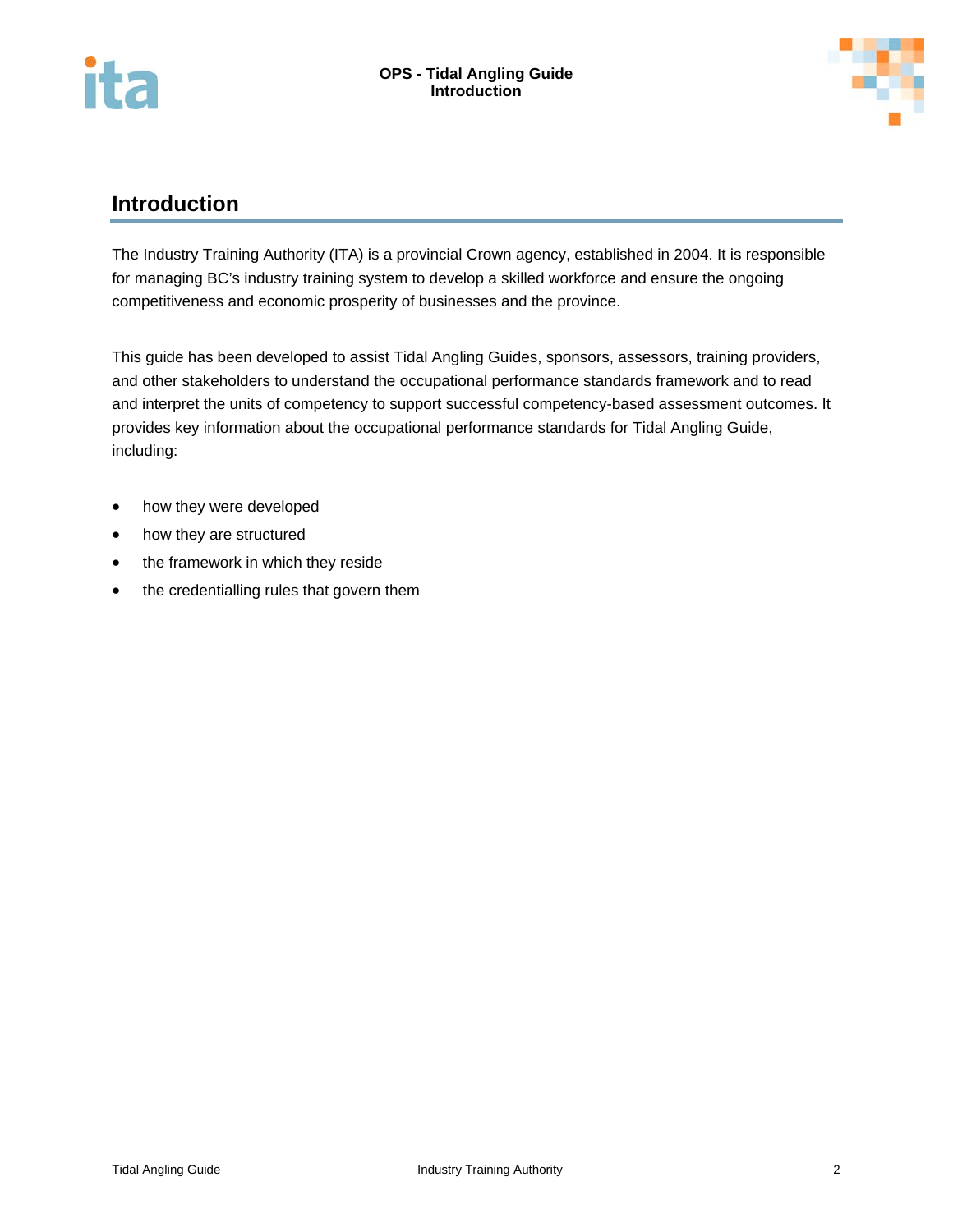



### **Terms you may need to know**

| <b>TERM</b>                                 | <b>DESCRIPTION</b>                                                                                                                                                                                                                                         |  |  |
|---------------------------------------------|------------------------------------------------------------------------------------------------------------------------------------------------------------------------------------------------------------------------------------------------------------|--|--|
| <b>Apprentice</b>                           | A person who completes a formal industry training program under the supervision of a<br>qualified tradesperson                                                                                                                                             |  |  |
| <b>Assessment</b>                           | The process of collecting evidence and making judgments on whether competence has<br>been achieved to confirm that the candidate can perform to the standard expected in the<br>workplace as expressed in the relevant occupational performance standards. |  |  |
| <b>Certificate of</b><br>qualification      | The provincial credential awarded to a candidate who is deemed competent.                                                                                                                                                                                  |  |  |
| <b>Challenger</b>                           | Any person applying for assessment without the requirement of completing an industry<br>training program.                                                                                                                                                  |  |  |
| <b>Competence</b>                           | Ability to perform tasks and duties to the standard expected in the workplace.                                                                                                                                                                             |  |  |
| <b>Credential</b>                           | A certificate or award that verifies skill level and is awarded on successful demonstration<br>of competence to the standard set out by industry.                                                                                                          |  |  |
| <b>Dimensions of</b><br>competence          | The concept that competence includes all aspects of work performance, not just narrow<br>task skills. The four dimensions of competence are task skills, task management skills,<br>contingency management skills and job/role environment skills.         |  |  |
| <b>Element</b>                              | The basic building blocks of the unit of competency that describe the tasks which make<br>up the broader function or job, described by the unit.                                                                                                           |  |  |
| <b>Evidence</b>                             | Information that is used to demonstrate competence against agreed standards.                                                                                                                                                                               |  |  |
| <b>ITA</b>                                  | Industry Training Authority.                                                                                                                                                                                                                               |  |  |
| <b>Occupational</b><br>performance standard | Statements accepted by industry that describe effective performance in the workplace.<br>These are expressed as units of competency.                                                                                                                       |  |  |
| Performance criteria                        | Evaluative statements that specify what is to be assessed and the required level of<br>performance.                                                                                                                                                        |  |  |
| <b>Range of variables</b>                   | Part of a unit of competency that sets out a range of contexts in which performance can<br>take place; it helps the assessor to identify the specific industry or company application<br>of the unit of competency.                                        |  |  |
| Unit of competency                          | An aspect of work in a particular occupation or industry that is used as a benchmark for<br>assessment of competence.                                                                                                                                      |  |  |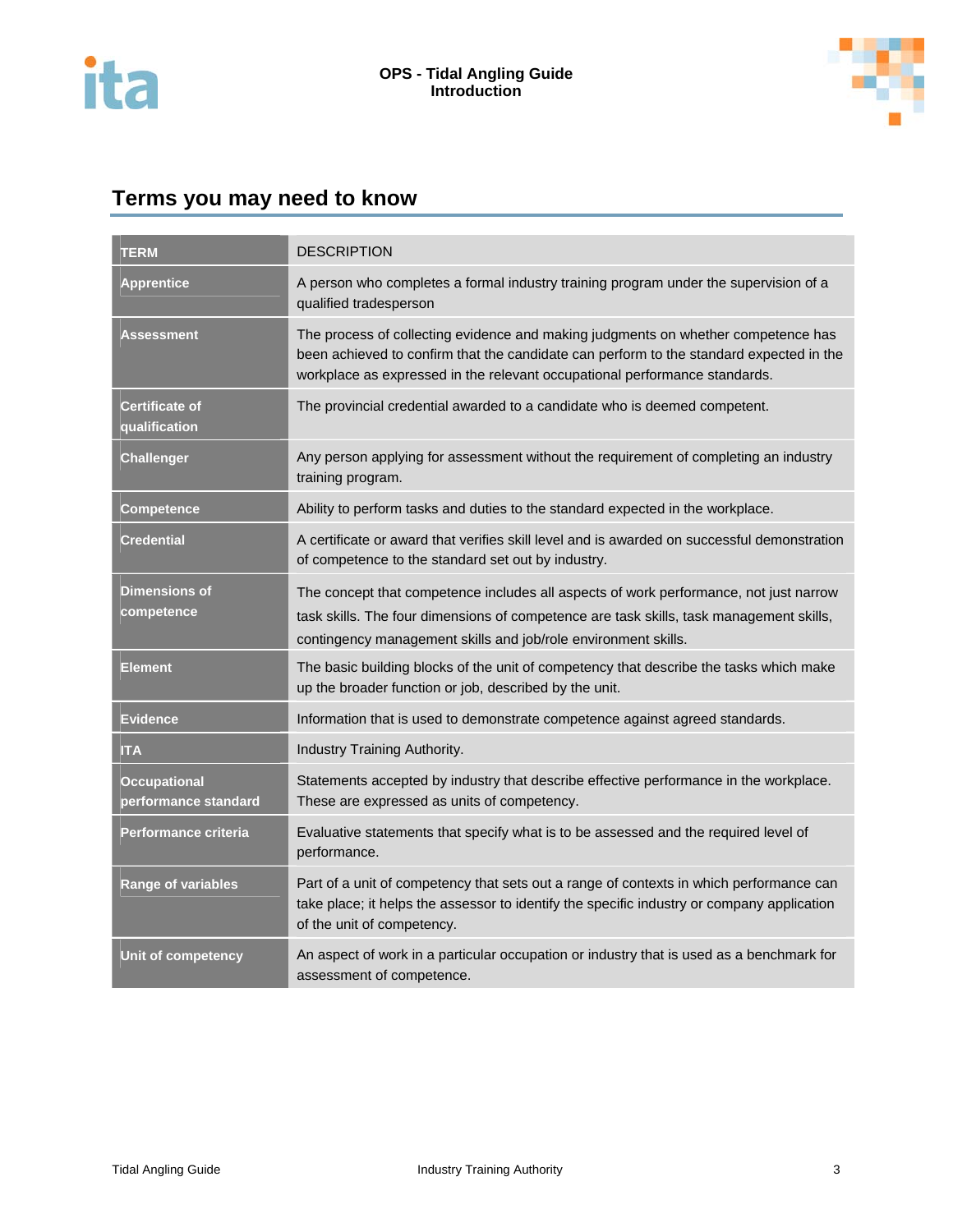



### **Occupational performance standards**

Occupational performance standards are statements accepted by industry that describe effective performance in the workplace. They define the competencies required to do a job, are expressed in outcome terms and follow a standard format.

Competency - based standards differ from the training and education program standards currently in use in BC in that they focus on what people should be able to do at work, rather than on what should be learned in order to perform a job. This reflects a change from a focus on what people need to learn, how they will learn it and how the learning will be assessed, to a focus on the demonstration of skills and knowledge required to do a job competently. The main differences are highlighted in Figure 1.

### **Figure 1: Comparison of current use of program standards in BC and occupational performance standards**

| <b>Current program standards</b>                                                            | Occupational performance standards                             |
|---------------------------------------------------------------------------------------------|----------------------------------------------------------------|
| Focus on learning<br>Input oriented – what should be learned to be able to<br>perform a job | Focus on work<br>Outcome oriented – what people can do at work |
| Training and education standards                                                            | Assessment of skills and knowledge                             |
| • used for teaching of foundation and                                                       | • used as benchmarks for assessment and                        |
| apprenticeship programs                                                                     | training in other systems                                      |
| Outcome: BC certificate of qualification                                                    | Outcome: BC certificate of qualification                       |
| (interprovincial Red Seal endorsement -                                                     | (interprovincial Red Seal endorsement -                        |
| where relevant)                                                                             | where relevant)                                                |

There are a number of benefits in adopting a competency-based approach to occupational standards, including:

- new and alternative assessment pathways for challengers and apprentices
- more meaningful assessments for candidates, as units of competency directly relate to workplace activities, procedures and requirements
- active involvement of the challenger, the assessor and the workplace
- recommendations for evidence collection and assessment methodologies
- clear identification of the evidence a challenger needs to present
- clear standards and procedures for making the assessment decision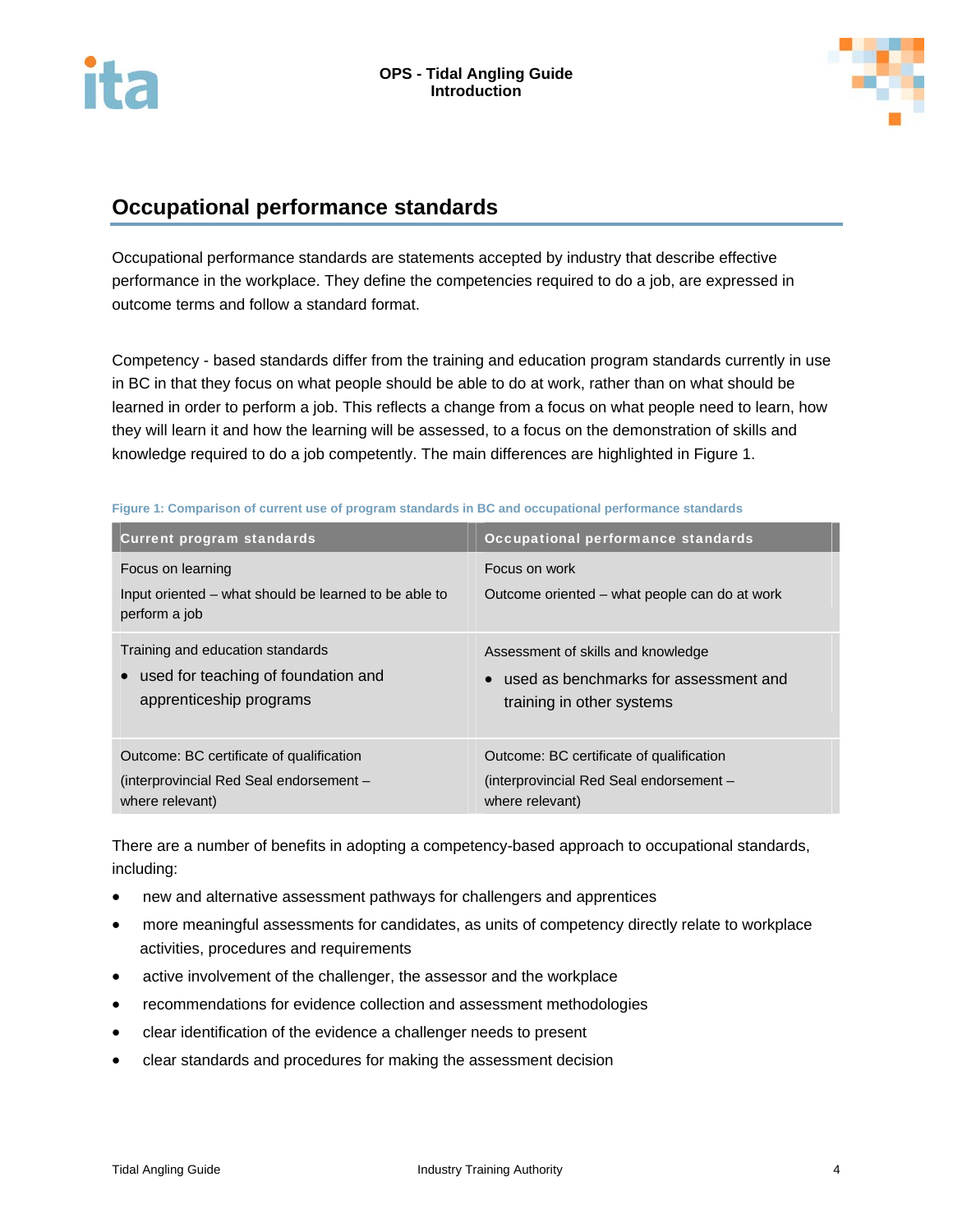



### **Development of standards**

The development of the occupational performance standards for Tidal Angling Guide was a collaborative process between the industry training division of go2 (BC's designated industry training organization for tourism and hospitality trades) and the Sport Fishing Institute (SFI).

The development process involved a number of steps, including:

- developing a draft standards framework using a modified DACUM process; this framework outlines the skills and knowledge required for a competent Tidal Angling Guide. SFI had first developed a Best Standards and Practices document with an industry working group which preceded the DACUM process.
- developing draft content for each standard
- validating the framework and content of the standards by industry via workshops with an industry advisory group (organized through go2and SFI)
- reviewing and refining the standards to ensure that they covered the breadth of the occupation, incorporated essential occupational skills and had sufficient detail to be used for assessment purposes
- further validating the framework and standards with the wider industry sector (see Appendix 1 for a list of participants involved in the validation process)
- developing the curriculum and pilot training program
- conducting initial pilots of the training program and assessment process, involving 20 candidates, using the occupational performance standards as the benchmark
- evaluating the pilot programs and final review of the framework and the occupational performance standards

The occupational performance standards were designed to follow competency assessment best practices as identified by ITA. The key principles driving the design of the standards included:

- ensuring an appropriate level of specificity to guide assessors
- using plain language and a clear, user-friendly format
- ensuring an industry-driven process involving input and validation from industry, potential training providers and government partners in the development of performance content, framework structure, and assessment systems and materials
- assessing the occupational performance standards and tools in a pilot
- moderating and revising the occupational performance standards and tools following the pilot

### **Standards framework**

The occupational performance standards are expressed as units of competency that describe the activities a Tidal Angling Guide would carry out at work, such as transporting passengers to a location using a small vessel, using angling equipment, interacting with the outdoor environment and wildlife, and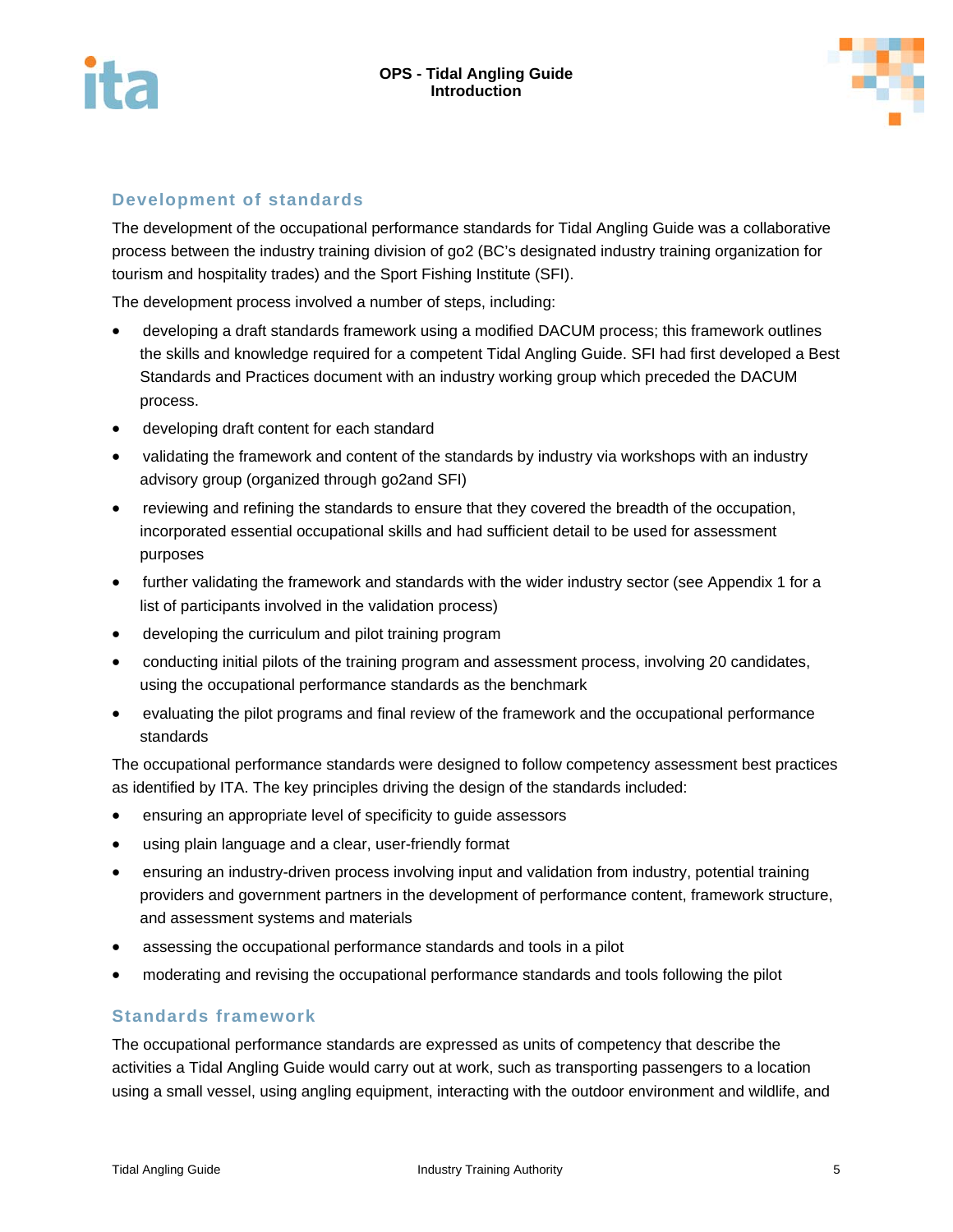



working safely and hygienically. All the units of competency build a picture of the tasks and duties a Tidal Angling Guide would be expected to perform in the workplace and the specified skills, knowledge and attitudes relevant to effective participation in the outdoor tourism industry. This picture of a competent Tidal Angling Guide is represented in the occupational performance standards.

### **Credentialling rules**

To receive the BC Certificate of Qualification, a Tidal Angling Guide must demonstrate competence in all 18 of the units of competency.

The detail of each unit of competency is provided in Section 2 of this resource, beginning on page 15

### *Units of competency for Tidal Angling Guide*

| $TAG - 1$  | Apply basic marine first aid                                             |
|------------|--------------------------------------------------------------------------|
| $TAG - 2$  | Respond to marine emergencies                                            |
| $TAG-3$    | Operate a non pleasure small vessel                                      |
| $TAG - 4$  | Plan and execute a near coastal voyage                                   |
| $TAG - 5$  | Operate maritime communications equipment                                |
| $TAG - 6$  | Communicate effectively with others                                      |
| $TAG - 7$  | Work in a team                                                           |
| $TAG - 8$  | Deal with conflict situations                                            |
| $TAG - 9$  | Develop and maintain tourism industry knowledge                          |
| $TAG - 10$ | Apply maritime regulations                                               |
| $TAG - 11$ | Work safely in the maritime environment                                  |
| $TAG - 12$ | Interact with coastal resource users                                     |
| $TAG - 13$ | Interact with the coastal environment                                    |
| $TAG - 14$ | Demonstrate stewardship of the coastal environment and fishery resources |
| $TAG - 15$ | Follow workplace catch handling and hygiene procedures                   |
| $TAG - 16$ | Use and maintain angling tools and equipment                             |
| $TAG - 17$ | Use sustainable angling techniques                                       |
| $TAG - 18$ | Plan and conduct fishing trips                                           |
|            |                                                                          |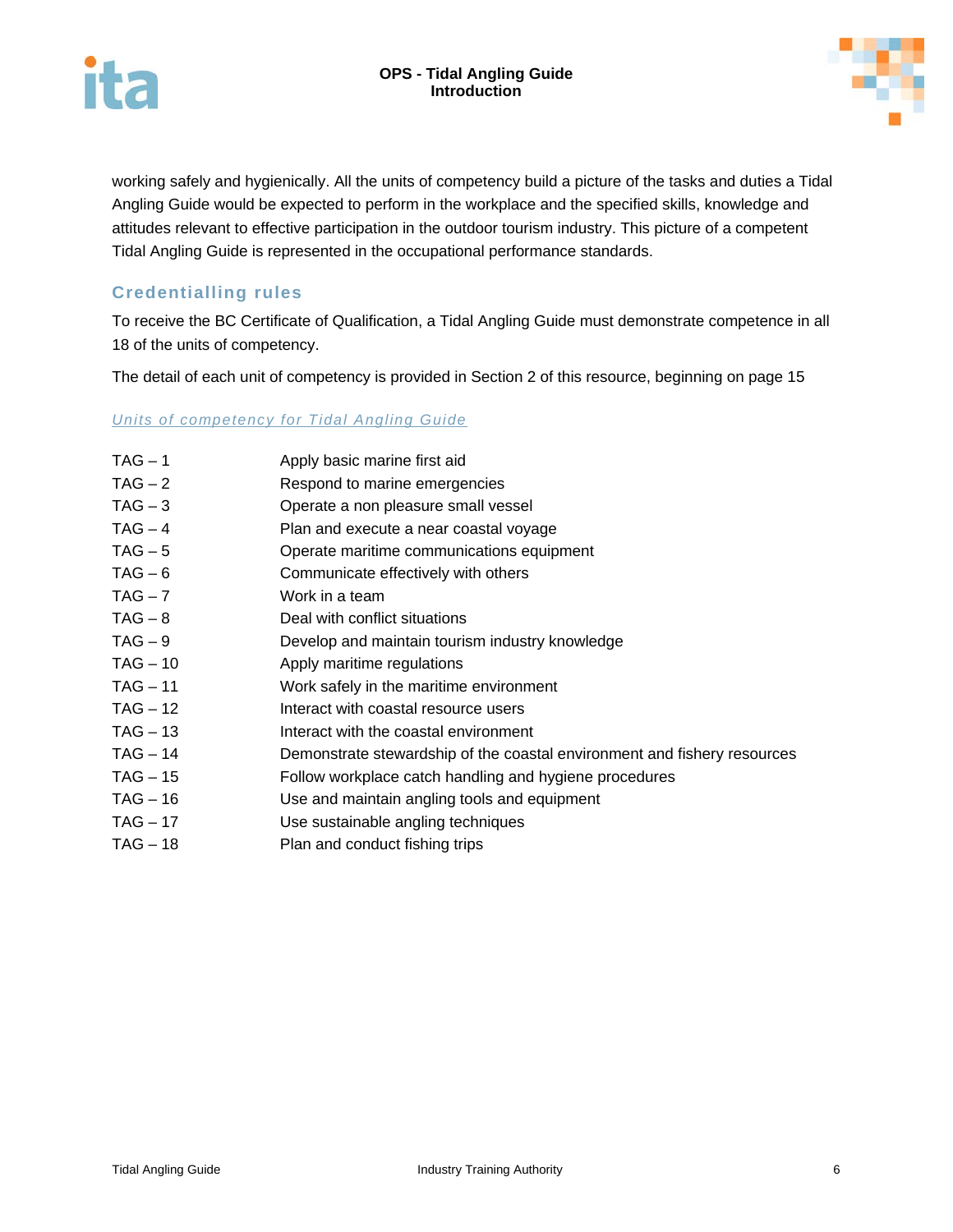



### **Units of competency**

The term "competence" defines what is expected of an employee in the workplace, including the ability to transfer and apply skills and knowledge to new situations and environments.

Workplace competence emphasizes the application of skills, knowledge and attributes and covers all aspects of workplace performance, including:

- performing individual tasks and activities
- managing a range of different tasks
- responding to contingencies and workplace problems
- performing tasks consistently over time and in a range of workplace environments
- meeting workplace responsibilities, such as legislative and establishment policy requirements
- working with others

A unit of competency describes the specific knowledge and skills required to do a task and the standard of performance required in the workplace. Units of competency focus on what is expected of a competent individual in the workplace as an outcome of learning, rather than on the learning process itself, and they do not describe the procedures necessary to perform a particular role.

Units of competency provide the basis for:

- recognition of skills within and across industries
- training programs
- assessment
- certification/credentialling
- credit transfer and articulation

Units of competency are the smallest components that are formally recognized; that is, the unit as a whole is recognized and not the individual elements or performance criteria within the unit. The units of competency can logically stand alone when applied in a work situation and must be adhered to in assessment to ensure consistency of outcomes.

Each unit of competency describes:

- a specific work task or activity and what it involves
- the skills and knowledge required to perform the task or activity
- the level of skill and knowledge required for competence
- the conditions under which the task or activity is conducted
- the evidence that may be gathered in order to determine if a person is competent in performing the task or activity
- the type of assessment tool that may be used to gather the evidence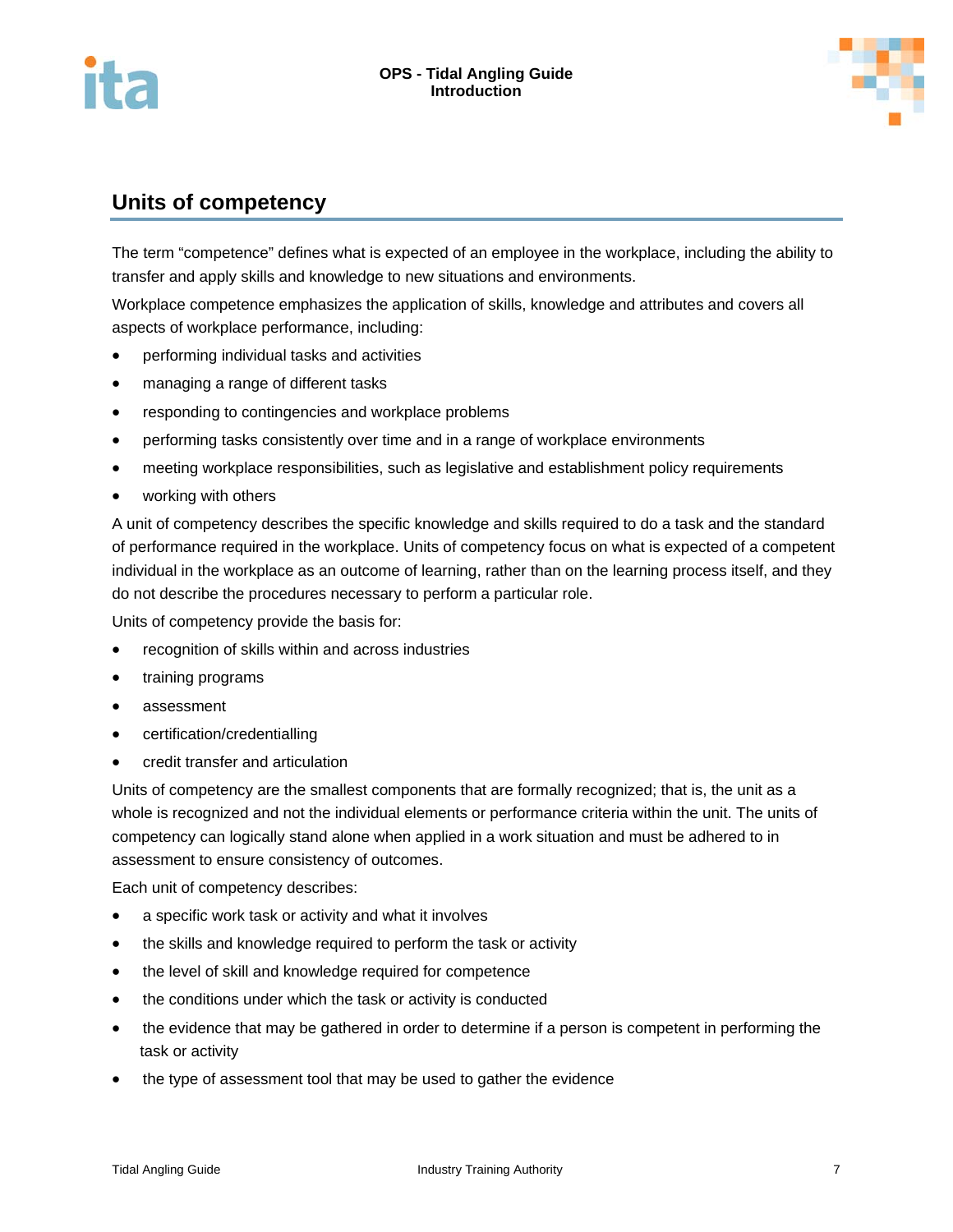





Units of competency may vary in size according to the complexity of skills and knowledge and the range of activities undertaken to perform the task. They describe activities that would normally be completed by one person and do not specify factors such as time frame required to perform the task, technologies or workplace procedures. The units are not specifically tied to a single occupation or certification. Any job which includes the same work activity may refer to a common unit of competency.

### **Dimensions of competence**

People are considered to be competent when they are able to apply their knowledge and skills to successfully complete work activities in a range of situations and environments, in accordance with the standard of performance expected in the workplace.

This view of competence:

- emphasizes outcomes
- focuses on what is expected of an employee in the workplace
- highlights the application of skills and knowledge to workplace tasks
- incorporates the ability to transfer and apply skills and knowledge to new situations and environments
- focuses on what people are able to do and the ability to do this in a range of contexts

Competence involves successful work performance. It usually comprises four dimensions:

- task skills undertaking a specific workplace task
- task management skills managing a number of different tasks to complete a whole work activity
- contingency management skills responding to problems and irregularities when undertaking a work activity, such as:
	- breakdowns
	- changes in routine
	- unexpected or atypical results or outcomes
	- difficult or dissatisfied clients
- job/role environment skills dealing with the responsibilities and expectations of the work environment when undertaking a work activity, such as:
	- working with others
	- interacting with clients and suppliers
	- complying with standard operating procedures
	- observing company policy and procedures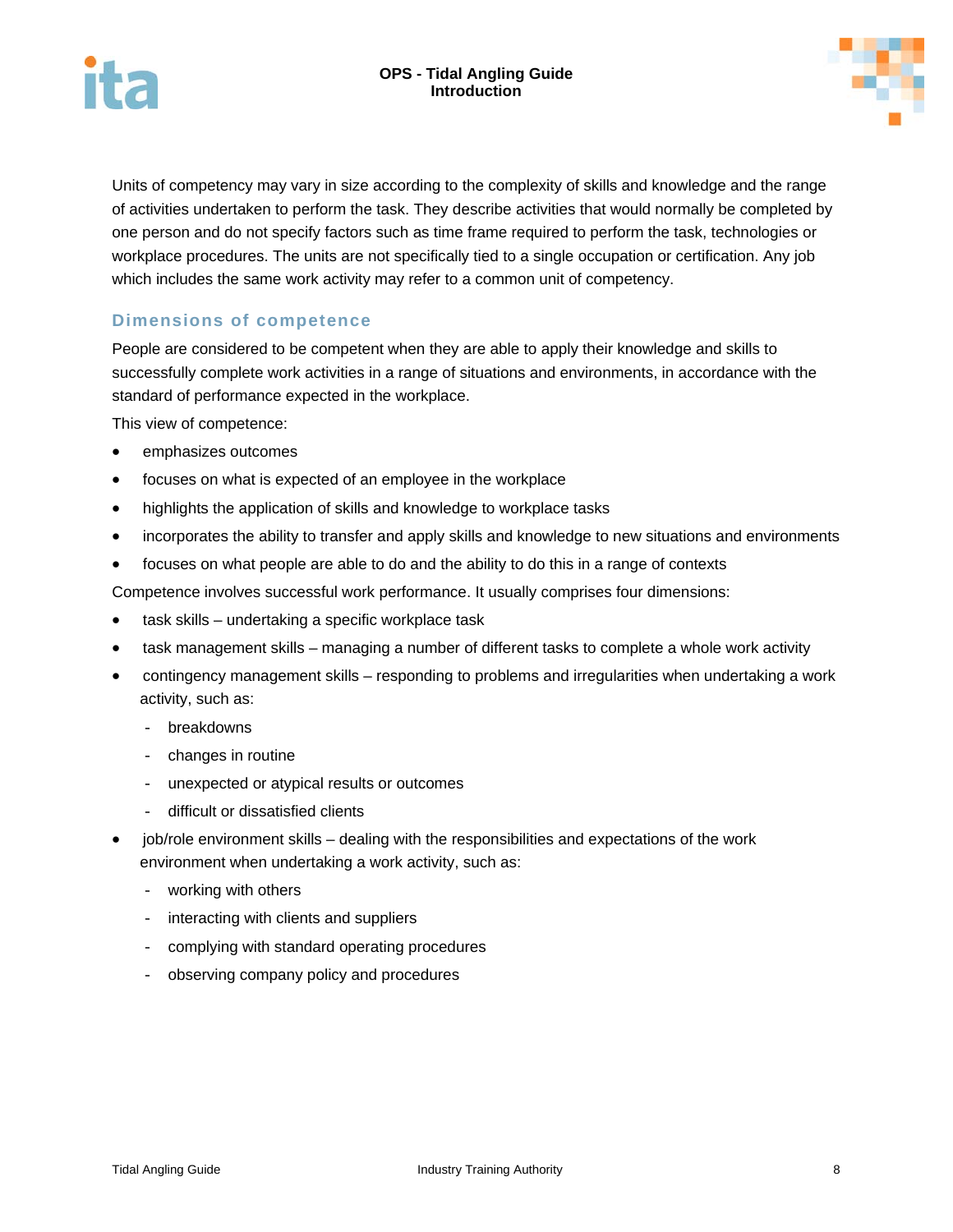



### **Unit of competency codes**

Each unit of competency has a unique code and identifier that includes:

- a letter code for the occupation (TAG for Tidal Angling Guide)
- a unique number for each unit of competency (1-18)

### **Components of a unit of competency**

### *Unit title*

The unit title is a succinct statement of the outcome of the unit of competency. Each unit title is unique and explains what the work activity or task is.

### *Description*

The description broadly communicates the content and purpose of the unit of competency and the skill area it addresses. It explains what the work activity involves.

### *Level*

The level description communicates the context in which the unit of competency and the skills are applied in the workplace.

### *Use*

The unit may be a component of multiple certifications or occupations and the use description lists these, and whether they are a core (mandatory) or elective unit in each.

### *Elements*

The elements describe the demonstrable and assessable tasks that make up the unit of competency. They describe actions or outcomes and the significant skills that are required to perform the task.

### *Performance criteria*

The performance criteria specify the level of skill and knowledge required to perform the tasks and activities. They are expressed as a standard and reflect the knowledge that enables competent performance.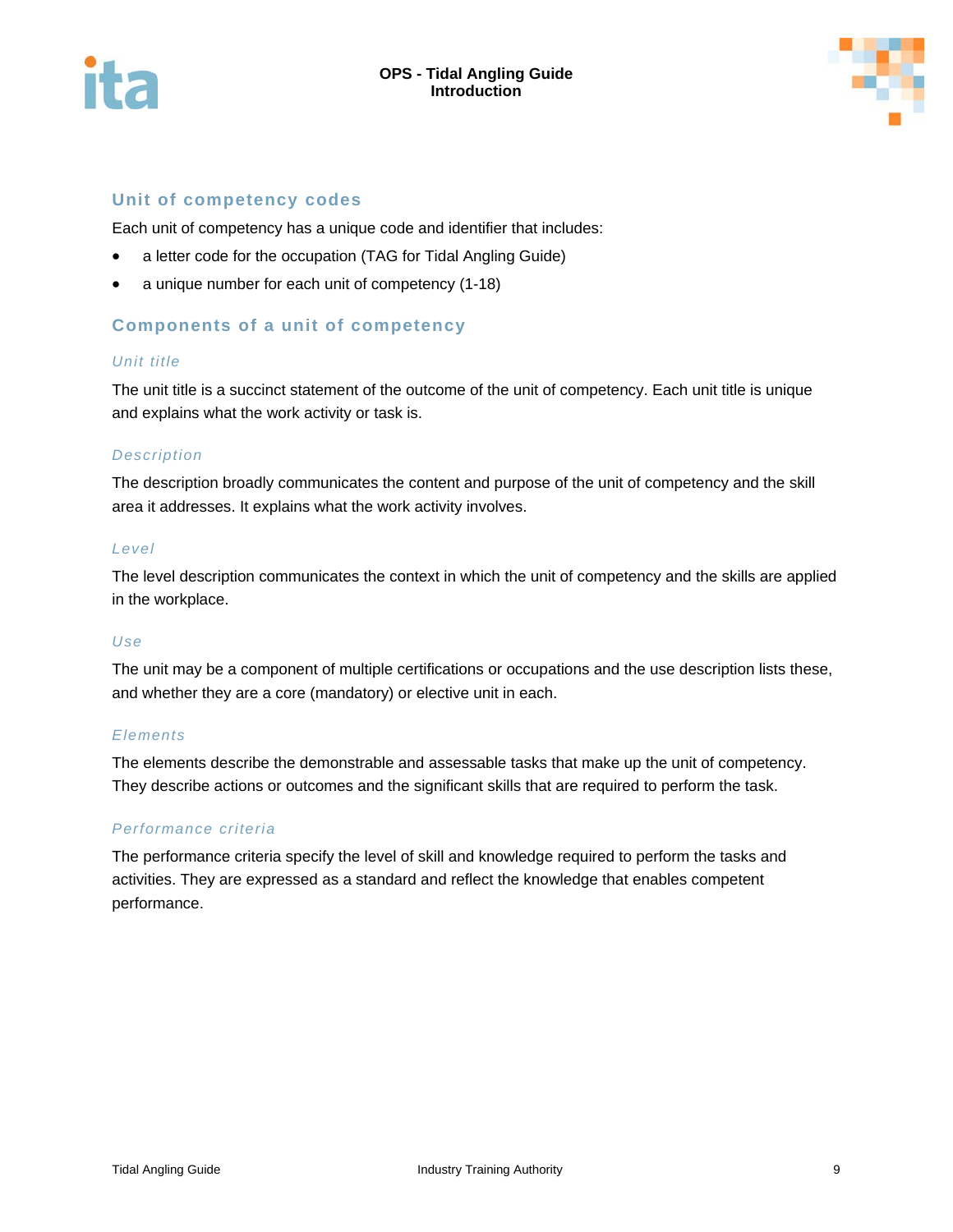

### *Range of variables*

The range of variables section provides more detailed information to inform the assessment of the unit of competency. This information relates to the highlighted terms in the performance criteria and may refer to the work context, terminology, types of equipment, and local industry and regional contexts. An appropriate range of industry-relevant products, organizational options, processes or technology-specific information is included in the range statement.

### *Assessment guide*

The assessment guide provides critical information to the assessors about how the unit of competency may be assessed most effectively. It describes:

- suitable methodologies for conducting assessments
- other units that may be assessed with the main unit
- conditions under which competence must be assessed, including variables such as the assessment environment or necessary equipment
- the essential skills needed to obtain the required workplace outcome, including the ability to transfer it to new situations and environments
- the underpinning knowledge a person needs to perform the work in an informed and effective manner
- how consistency in performance can be assessed over time and in various contexts
- application against relevant legislation, regulation, industrial instruments, codes of practice, guidelines and advisory standards

The assessment guide summarizes the critical evidence that must be obtained by the assessor to demonstrate competence. All this data informs the design of the assessment tasks and the development of the assessment tools.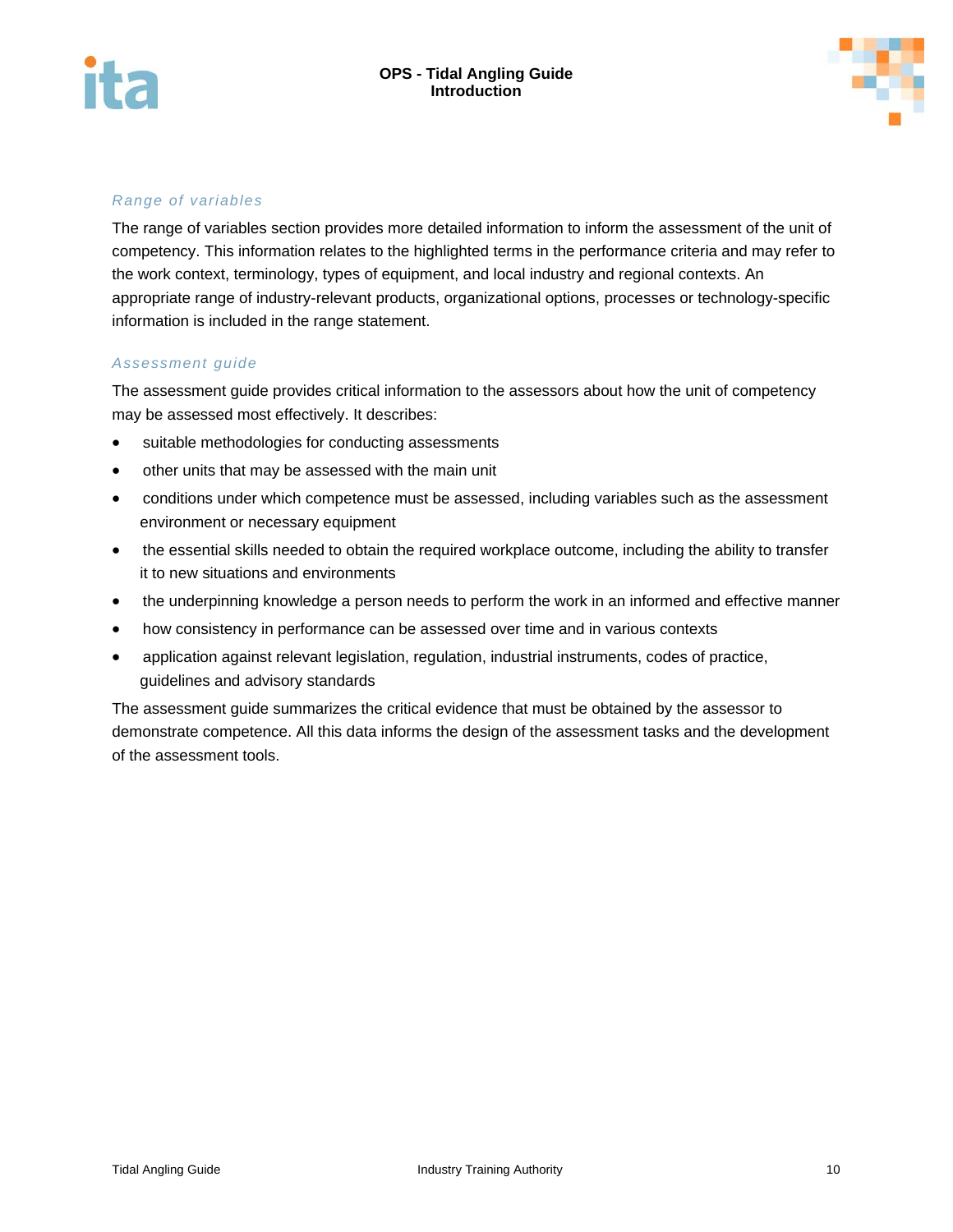



| Communicate effectively with others<br><b>Title</b>                                                                                                                                                                                                                  |                                                                                    |                                                                                                                                               |                                      |  |  |
|----------------------------------------------------------------------------------------------------------------------------------------------------------------------------------------------------------------------------------------------------------------------|------------------------------------------------------------------------------------|-----------------------------------------------------------------------------------------------------------------------------------------------|--------------------------------------|--|--|
| Code                                                                                                                                                                                                                                                                 | $TAG - 6$                                                                          | Unit title                                                                                                                                    |                                      |  |  |
| <b>Type</b>                                                                                                                                                                                                                                                          |                                                                                    | Human Resources and Communication                                                                                                             |                                      |  |  |
| This unit is about:<br>Description<br>communicating with others using verbal and non verbal methods<br>۰<br>using communication technology<br>۰                                                                                                                      |                                                                                    |                                                                                                                                               |                                      |  |  |
| Level<br>This unit is appropriate for those who:<br>۰<br>perform a variety of routine tasks in the workplace<br>۰<br>use a limited range of practical skills to complete directed work activities<br>۰<br>work under direct supervision within time constraints<br>۰ |                                                                                    |                                                                                                                                               |                                      |  |  |
| Use                                                                                                                                                                                                                                                                  | This unit is a component of the following certifications:<br>• Tidal Angling Guide |                                                                                                                                               |                                      |  |  |
| <b>Elements</b>                                                                                                                                                                                                                                                      |                                                                                    | <b>Performance Criteria</b>                                                                                                                   |                                      |  |  |
| 1. Follow workplace<br>communication<br>procedures                                                                                                                                                                                                                   |                                                                                    | 1.1.<br>Select methods of communication appropriate to the<br>circumstances and context and according to workplace<br>policies and procedures | Element /<br>Performance<br>Criteria |  |  |
|                                                                                                                                                                                                                                                                      |                                                                                    | 1.2.<br>Respond to instructions and enquiries within relevant<br>timeframes according to workplace policies and<br>procedures                 |                                      |  |  |
|                                                                                                                                                                                                                                                                      |                                                                                    | Collect information from appropriate sources to undertake<br>1.3.<br>work activities according to workplace policies and<br>procedures        |                                      |  |  |
|                                                                                                                                                                                                                                                                      |                                                                                    | Interpret written reports and information according to<br>14<br>workplace policies and procedures                                             |                                      |  |  |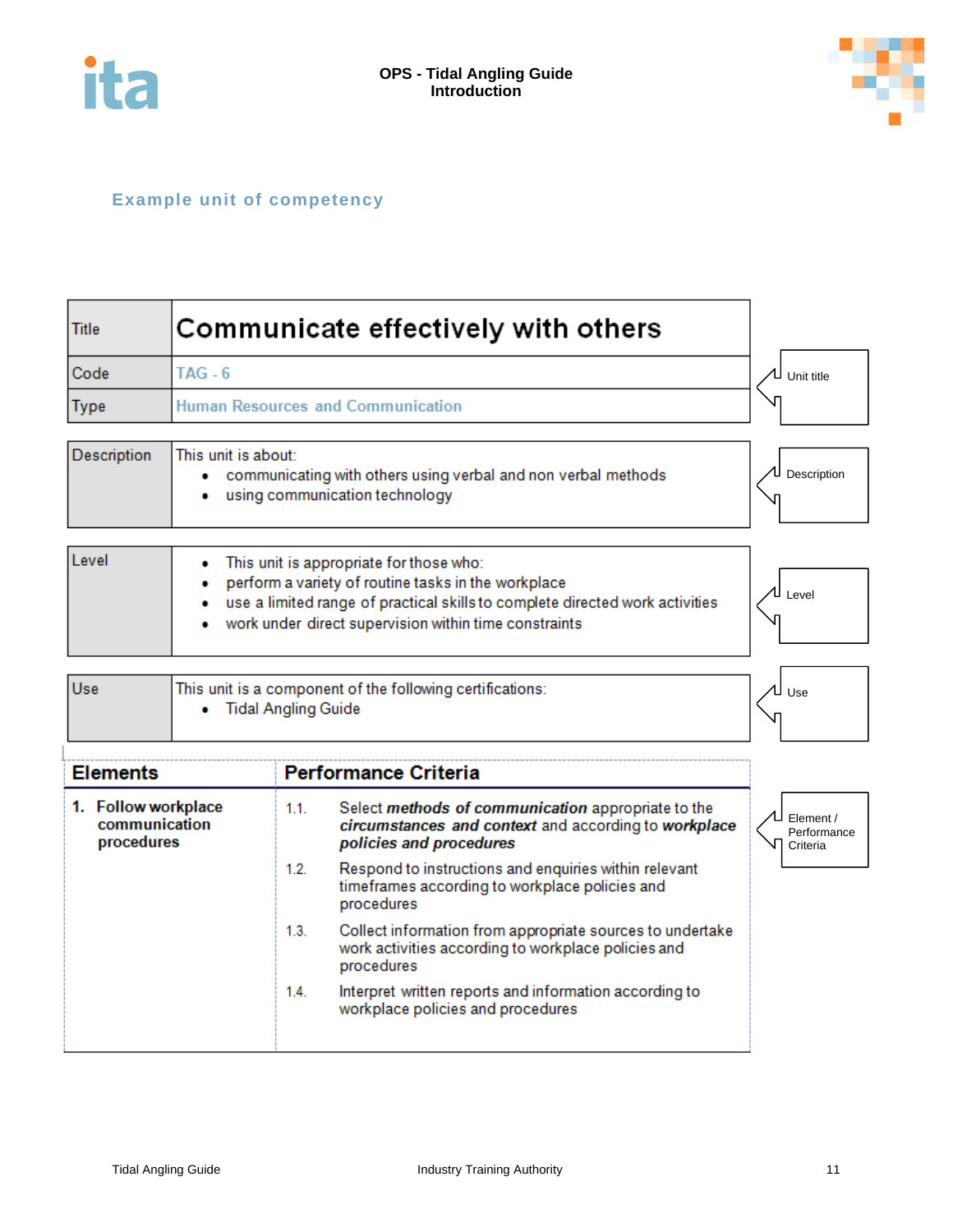



### **Range of variables**

The range of variables provides detailed information about the key terms used within this unit. These key terms are **bolded and italicized** in the performance criteria.

### **Methods of communication may include:**

- oral communication, such as speaking and listening
- body language and gestures, such as smiling, eye contact, hand gestures, etc
- written communication, such as notes, signs, pamphlets, handbooks, etc.
- the use of electronic devices, such as e-mail, faxes, etc.

### Circumstances and context may include:

- who you are communicating with, such as colleagues, customers, supervisors, enforcement officials, etc
- location, setting, and group dynamic
- type of language for the intended audience
- emergency situations and protocols
- barriers to communication, such as language or physical disability
- cultural and social customs and differences

#### Workplace policies and procedures may relate to:

- policies regarding how to address colleagues and customers
- policies regarding professional conduct
- professional conduct
- organizational hierarchy and chain of command
- communicating with hearing or vision impaired persons
- communicating with those with language barriers
- use of language, slang and jargon  $\bullet$
- use of appropriate terminology
- capabilities and appropriate use of communication devices
- personal use of communication equipment, etc.
- designated information technology personnel or contractors

#### Workplace documents may include:

- $\bullet$  reports
- letters
- memoranda





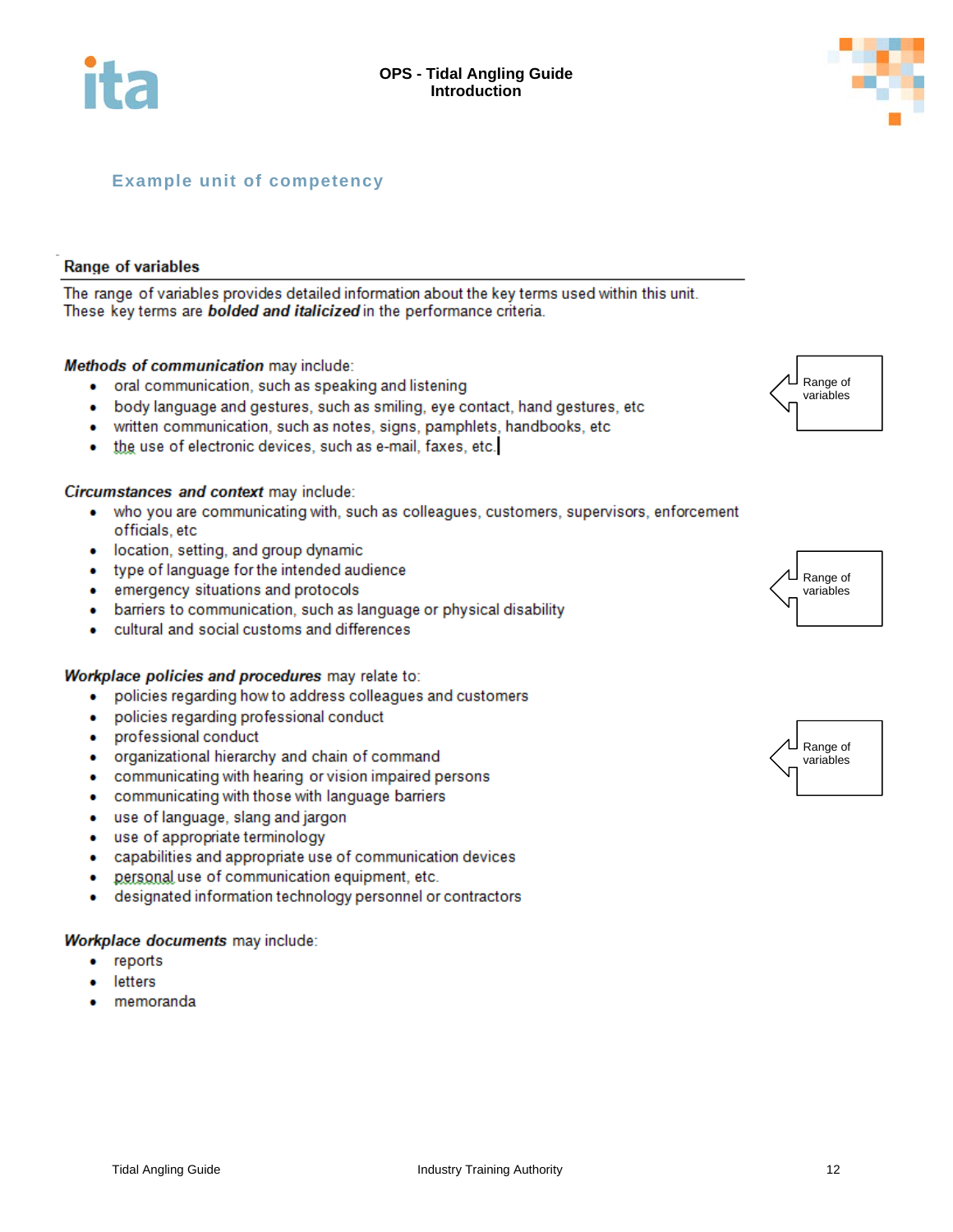



### **Assessment Guide**

|                             | The following assessment methods may be used to assess this unit:                                                                                                                                                                                                                                                                                                                                                                                                        |                     |  |
|-----------------------------|--------------------------------------------------------------------------------------------------------------------------------------------------------------------------------------------------------------------------------------------------------------------------------------------------------------------------------------------------------------------------------------------------------------------------------------------------------------------------|---------------------|--|
| Assessment<br>methods       | NW<br>Direct observation of the candidate<br>practical assessment:<br>communicating with others.                                                                                                                                                                                                                                                                                                                                                                         |                     |  |
|                             | Opportunity to explore a range of<br>competency conversation<br>issues and tailor questions to suit an<br>individual or group.                                                                                                                                                                                                                                                                                                                                           | Assessment<br>quide |  |
|                             | Review of evidence collected and<br>圁<br>submitted by the candidate, (i.e.<br>evidence portfolio<br>documents, training records, etc.)                                                                                                                                                                                                                                                                                                                                   |                     |  |
|                             | Written questions to test knowledge of<br>test<br>communication techniques.                                                                                                                                                                                                                                                                                                                                                                                              |                     |  |
| <b>Related units</b>        | The following units can be assessed together:<br>TAG-5 Operate maritime communications equipment<br>TAG-7 Work in a team<br>Related<br><b>TAG-8 Deal with conflict</b><br>units<br>TAG-12 Interact with coastal resource users<br>TAG-18 Plan and conduct fishing trips                                                                                                                                                                                                  |                     |  |
| Knowledge to<br>be assessed | For this unit, a competent candidate must know:<br>verbal methods of communication<br>$\bullet$<br>non verbal methods of communication<br>policies, protocols and procedures related to communication,<br>communication devices and technology<br>Knowledge<br>the use and routine maintenance of communication devices and<br>technology<br>cultural and social customs and differences related to communication,<br>such as body language, gestures, and tone of voice |                     |  |
| Skills to be<br>assessed    | For this unit, a competent candidate must be able to:<br>speak and listen actively with colleagues and customers<br>communicate through writing in both traditional and electronic means with<br>colleagues and customers<br>use a variety of communication devices and technology<br>follow policies and procedures related to communication and the use of<br>٠<br>communication devices and technology                                                                |                     |  |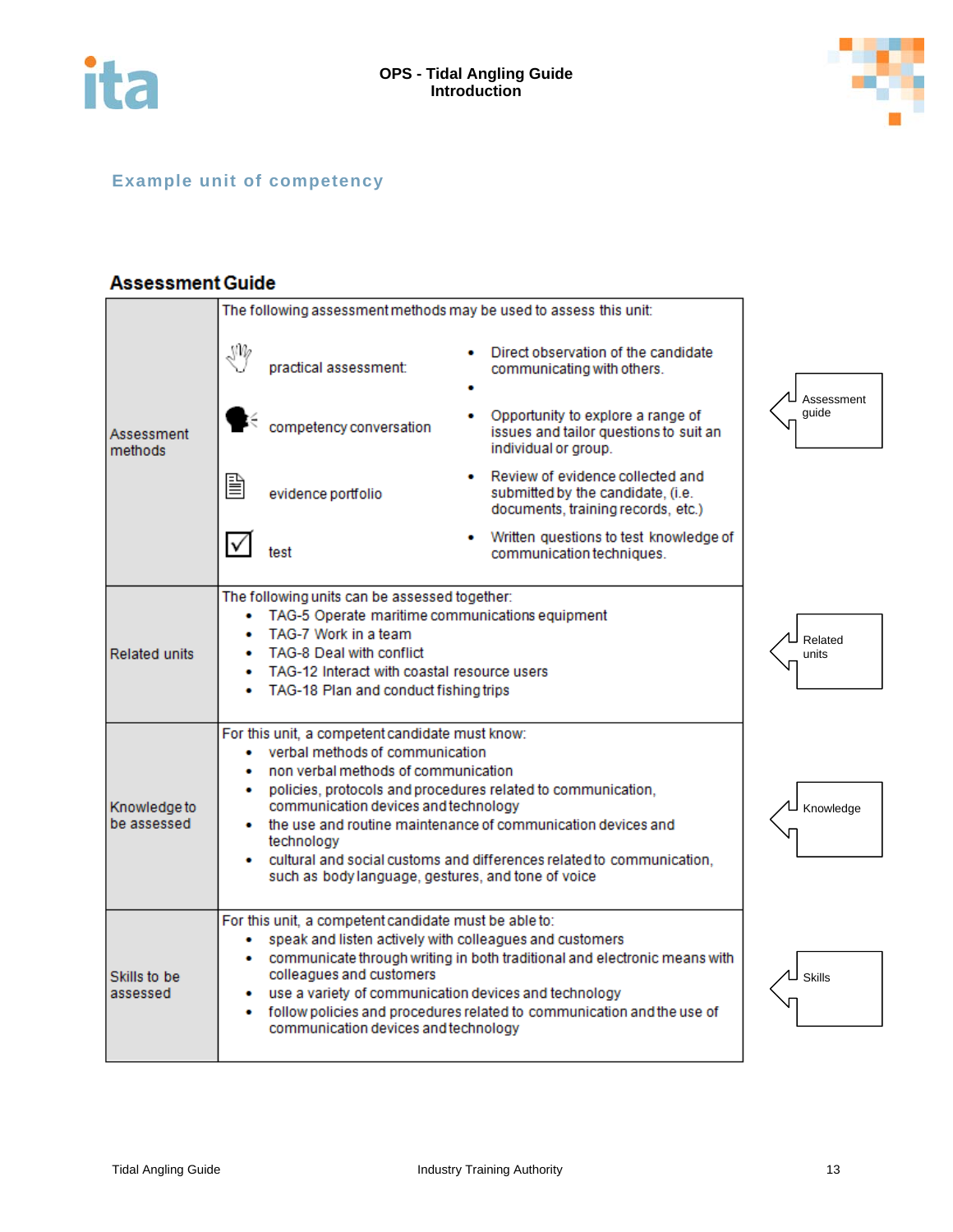



| Common skills<br>to be assessed                      | For this unit, a competent candidate must be able to:<br>work safely<br>work in an organized manner, meeting timelines for completing tasks<br>proactively deal with everyday problems<br>read, understand, and follow directions and instructions<br>give directions and instructions to others                                                                                                                                                                                                                                                     | Common<br>skills     |
|------------------------------------------------------|------------------------------------------------------------------------------------------------------------------------------------------------------------------------------------------------------------------------------------------------------------------------------------------------------------------------------------------------------------------------------------------------------------------------------------------------------------------------------------------------------------------------------------------------------|----------------------|
| Critical<br>evidence to<br>demonstrate<br>competency | For this unit, a competent candidate must be able to:<br>communicate with colleagues and customers using a variety of methods<br>according to workplace policies and procedures<br>communicate with supervisors, employers and authorities using<br>appropriate protocols and procedures<br>use and maintain a variety of types of communication devices and<br>technology in the appropriate manner according to workplace policies and<br>procedures<br>collect information from a range of relevant sources to undertake work<br>responsibilities | Critical<br>evidence |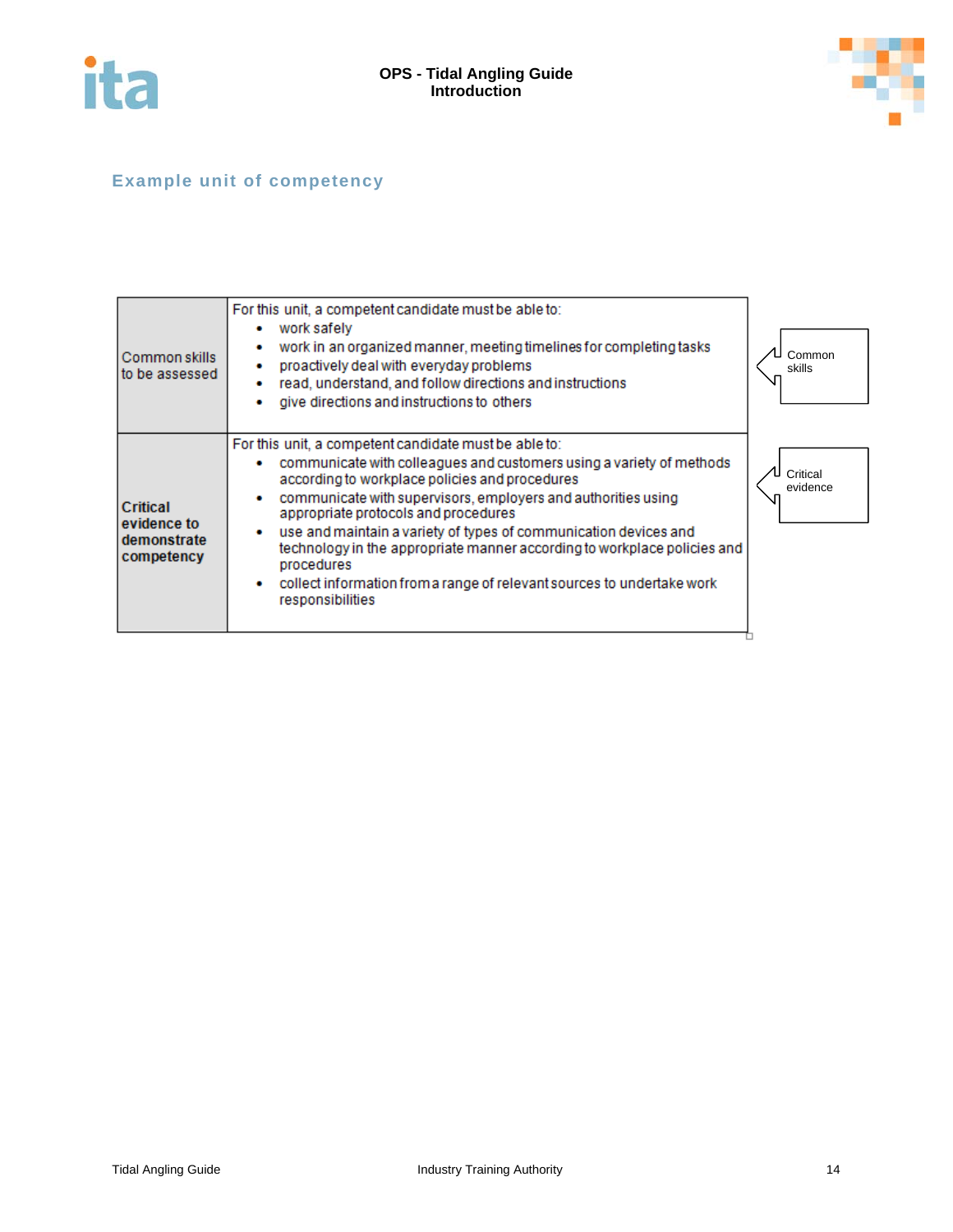



# **SECTION 2**

### **TIDAL ANGLING GUIDE**

### **UNITS OF COMPETENCY**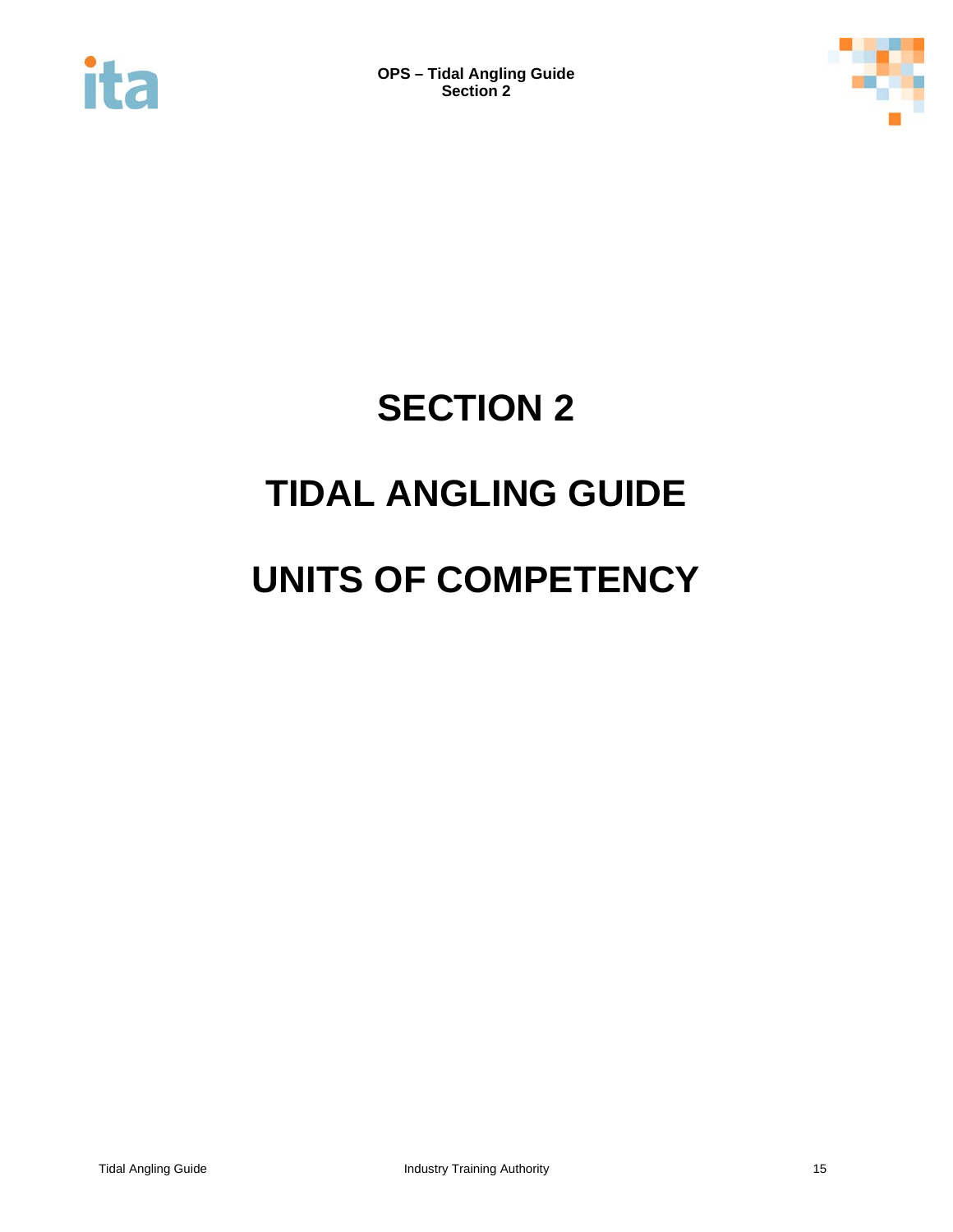



| <b>Title</b> | <b>Apply basic marine first aid</b>   |  |
|--------------|---------------------------------------|--|
| Code         | <b>TAG-1</b>                          |  |
| Type         | <b>Occupational Health and Safety</b> |  |

| <b>Description</b> | This unit is about:<br>preparing for situations requiring basic marine first aid<br>responding to situations requiring basic marine first aid |
|--------------------|-----------------------------------------------------------------------------------------------------------------------------------------------|
|                    |                                                                                                                                               |

| Level | • This unit is appropriate for those who:<br>perform a variety of routine and non-routine tasks in the workplace<br>use a wide range of practical skills to complete directed work activities<br>work under limited supervision within time constraints |
|-------|---------------------------------------------------------------------------------------------------------------------------------------------------------------------------------------------------------------------------------------------------------|
|-------|---------------------------------------------------------------------------------------------------------------------------------------------------------------------------------------------------------------------------------------------------------|

| Use | This unit is a component of the following certifications:<br><b>Tidal Angling Guide</b>                                        |
|-----|--------------------------------------------------------------------------------------------------------------------------------|
|     | Co-requisite:<br>Attainment of this unit requires the candidate to hold a valid current Basic<br>Marine First Aid certificate. |

| <b>Elements</b> |                                                                      | <b>Performance Criteria</b> |                                                                                                                                                             |  |
|-----------------|----------------------------------------------------------------------|-----------------------------|-------------------------------------------------------------------------------------------------------------------------------------------------------------|--|
|                 | <b>Prepare for situations</b><br>requiring basic marine<br>first aid | 1.1.                        | Identify and monitor <b>emergency situations</b> that may<br>require basic marine first aid procedures according to<br>workplace procedures and regulations |  |
|                 |                                                                      | 1.2.                        | Check first aid supplies and equipment prior to use for<br>sufficient quantities according to workplace procedures and<br>regulations                       |  |
|                 |                                                                      | 1.3.                        | Maintain current emergency contact lists and<br>communications protocols according to workplace<br>procedures and regulations                               |  |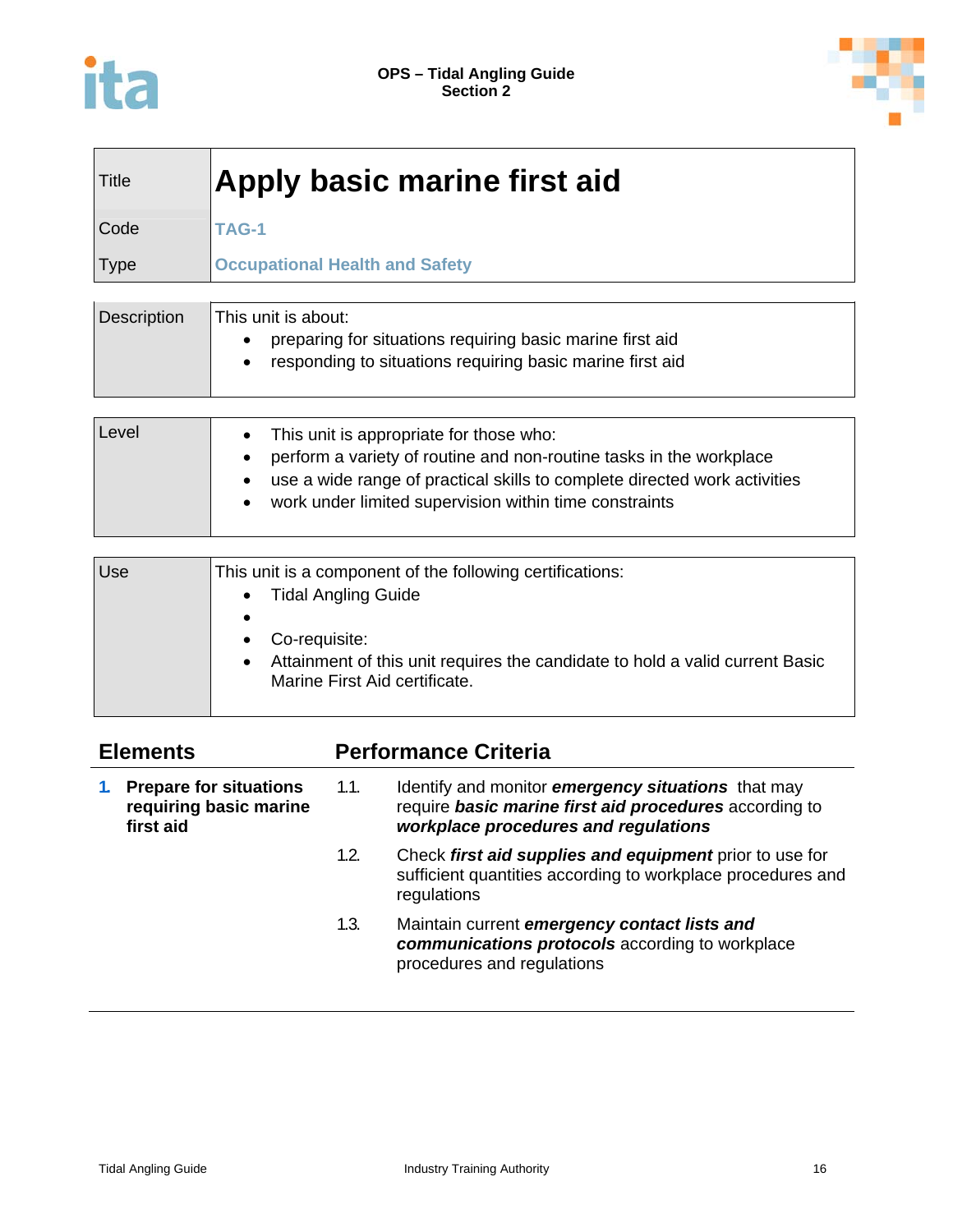



| 2. | <b>Perform basic marine</b><br>first aid procedures | 2.1. | Assess and monitor regularly the needs of casualties and<br>threats to own safety when encountering an accident or<br>other emergency requiring basic marine first aid according<br>to workplace procedures and regulations |
|----|-----------------------------------------------------|------|-----------------------------------------------------------------------------------------------------------------------------------------------------------------------------------------------------------------------------|
|    |                                                     | 2.2. | <b>Respond to emergencies</b> in the appropriate sequence<br>requiring basic marine first aid according to workplace<br>procedures and regulations                                                                          |
|    |                                                     | 2.3. | Notify <i>appropriate personnel</i> of situations requiring basic<br>marine first aid or additional assistance according to<br>workplace procedures and regulations                                                         |
|    |                                                     | 2.4. | Select first aid supplies and equipment appropriate to the<br>emergency situation requiring basic marine first aid                                                                                                          |
|    |                                                     | 2.5. | Perform basic marine first aid procedures according to<br>workplace procedures and regulations                                                                                                                              |
|    |                                                     | 2.6. | Complete first aid records as required according to<br>workplace procedures and regulations                                                                                                                                 |
| 3. | <b>Maintain first aid</b><br>supplies               | 3.1. | Conduct post use inventory of first aid supplies and<br>equipment according to workplace procedures and<br>regulations                                                                                                      |
|    |                                                     | 3.2. | Dispose of used or soiled first aid supplies according to<br>workplace procedures and regulations                                                                                                                           |
|    |                                                     | 3.3. | Communicate any vessel safety issues, equipment                                                                                                                                                                             |
|    |                                                     |      | problems or shortages of supplies with appropriate<br>personnel according to workplace procedures and<br>regulations                                                                                                        |
|    |                                                     | 3.4. | <b>Clean and maintain</b> first aid supplies and equipment<br>according to workplace procedures and regulations                                                                                                             |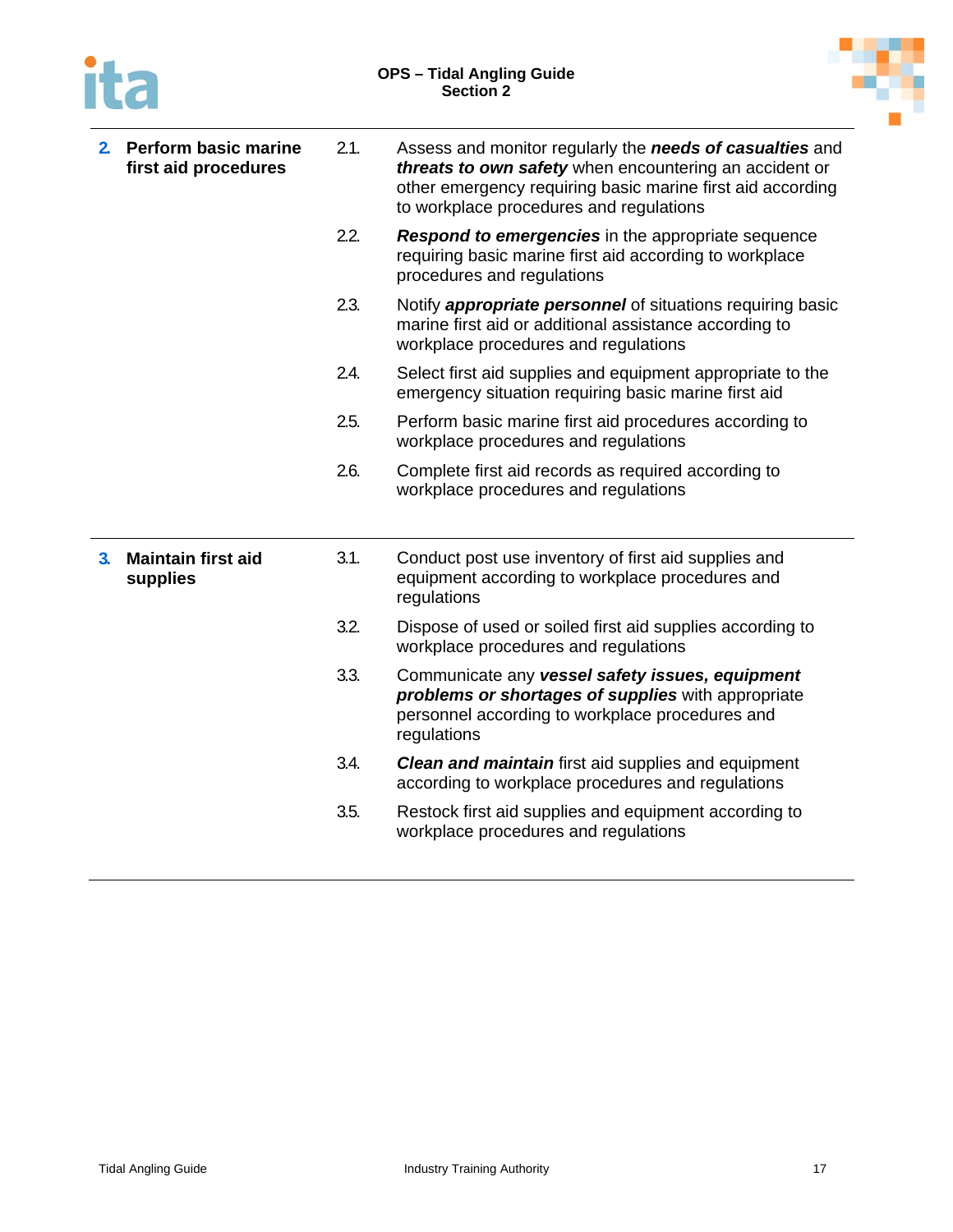



### **Range of variables**

The range of variables provides detailed information about the key terms used within this unit. These key terms are *bolded and italicized* in the performance criteria.

### *Emergency situations* may include:

- $\bullet$  cuts
- burns
- hypothermia
- dehydration
- choking
- food poisoning
- broken bones
- sprains or strains
- capsizing
- drowning
- cardiac arrest
- respiratory failure
- severe bleeding
- puncture wounds
- accidental death

### *Basic marine first aid procedures* may include:

- controlling bleeding
- applying bandages, dressings, and slings
- treating burns and scalds from fire, steam, electricity, or chemicals
- splinting broken bones
- immobilizing injured limbs or joints
- positioning or moving injured persons
- performing CPR
- providing respiratory assistance
- keeping air passages clear
- providing first aid for internal bleeding
- managing shock
- providing fluids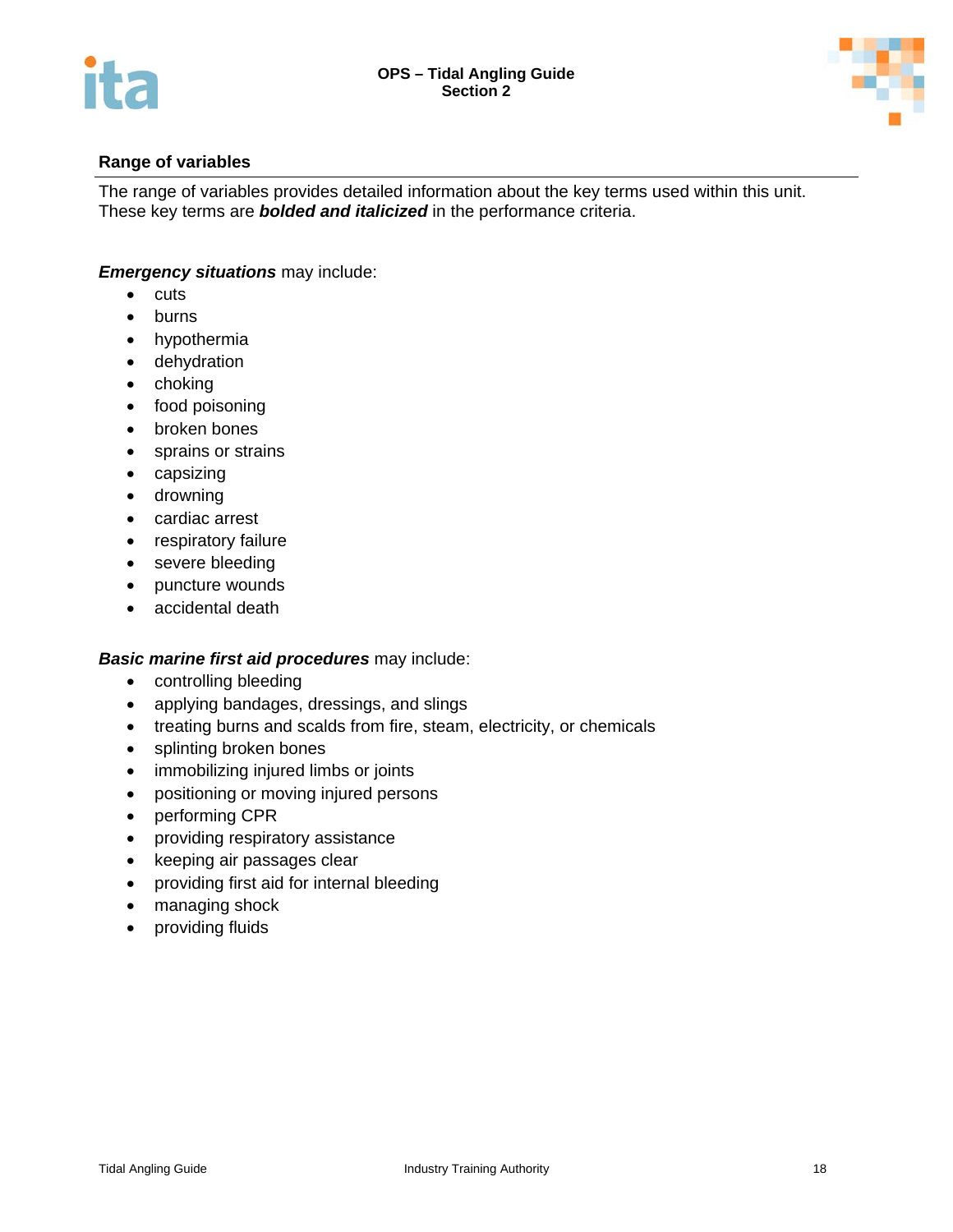### **OPS – Tidal Angling Guide Section 2**





### *Workplace procedures and regulations* may relate to:

- designated Occupational Health and Safety personnel
- government regulations for First Aid certification, supplies, and equipment
- emergency response procedures
- safety of passengers
- safety briefings and instructions
- recognized first aid practice
- national and international regulations
- interacting with bodily fluids and contaminated materials

### *First aid supplies and equipment* may include:

- bandages and dressings
- slings
- splints
- disinfectants
- stretchers
- braces
- blankets
- water
- tourniquets
- eye wash
- respirators and masks
- tape
- scissors
- sterile gloves

### *Emergency contact lists and communications protocols* may relate to:

- appropriate sequence when responding to an emergency
- emergency contact numbers
- locations of hospitals and fire stations
- emergency checklists
- occupational health and safety manuals
- local, provincial, or national regulations
- jurisdictional responsibility

### *Needs of casualties* may include:

- unconsciousness
- respiratory arrest
- cardiac arrest
- severe bleeding
- rescue of casualty and notification
- relocation away from immediate hazards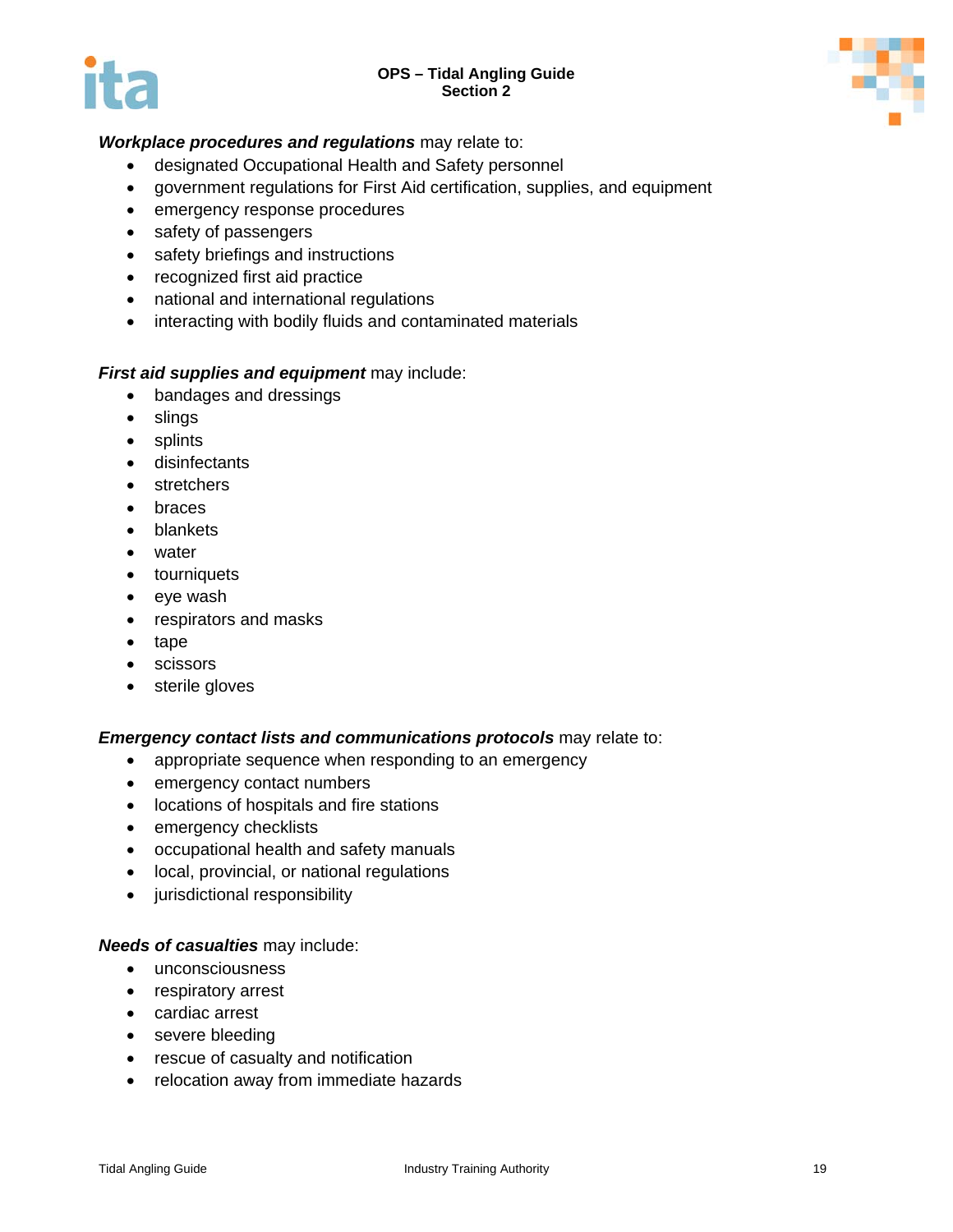



### *Threats to own safety* may include:

- high risk of personal injury
- $\bullet$  fire
- enclosed spaces and unsafe egress
- lack of air or oxygen
- cold water
- presence of dangerous chemicals or toxic fumes
- live electricity
- infectious diseases
- wildlife
- firearms

### *Responding to emergencies* may include:

- raising the alarm appropriate to the circumstances
- assessing type of situation and casualties if any
- removing casualties
- positioning casualties according to circumstance, such as consciousness
- following required procedures
- calling for additional help if necessary
- transporting individuals from or working in confined spaces

### *Appropriate personnel* may include:

- responsible persons nearby or on shore
- supervisors
- managers
- police
- fire departments
- ambulance
- coast guard
- colleagues
- forestry officials

### *Vessel safety issues, equipment problems or shortages of supplies* may relate to:

- quantities required
- location and accessibility
- operational state
- being fully charged
- having a current certification date, valid tags, etc,
- maintenance issues, such as loose handles, frayed cords, etc
- incorrectly stored tools and equipment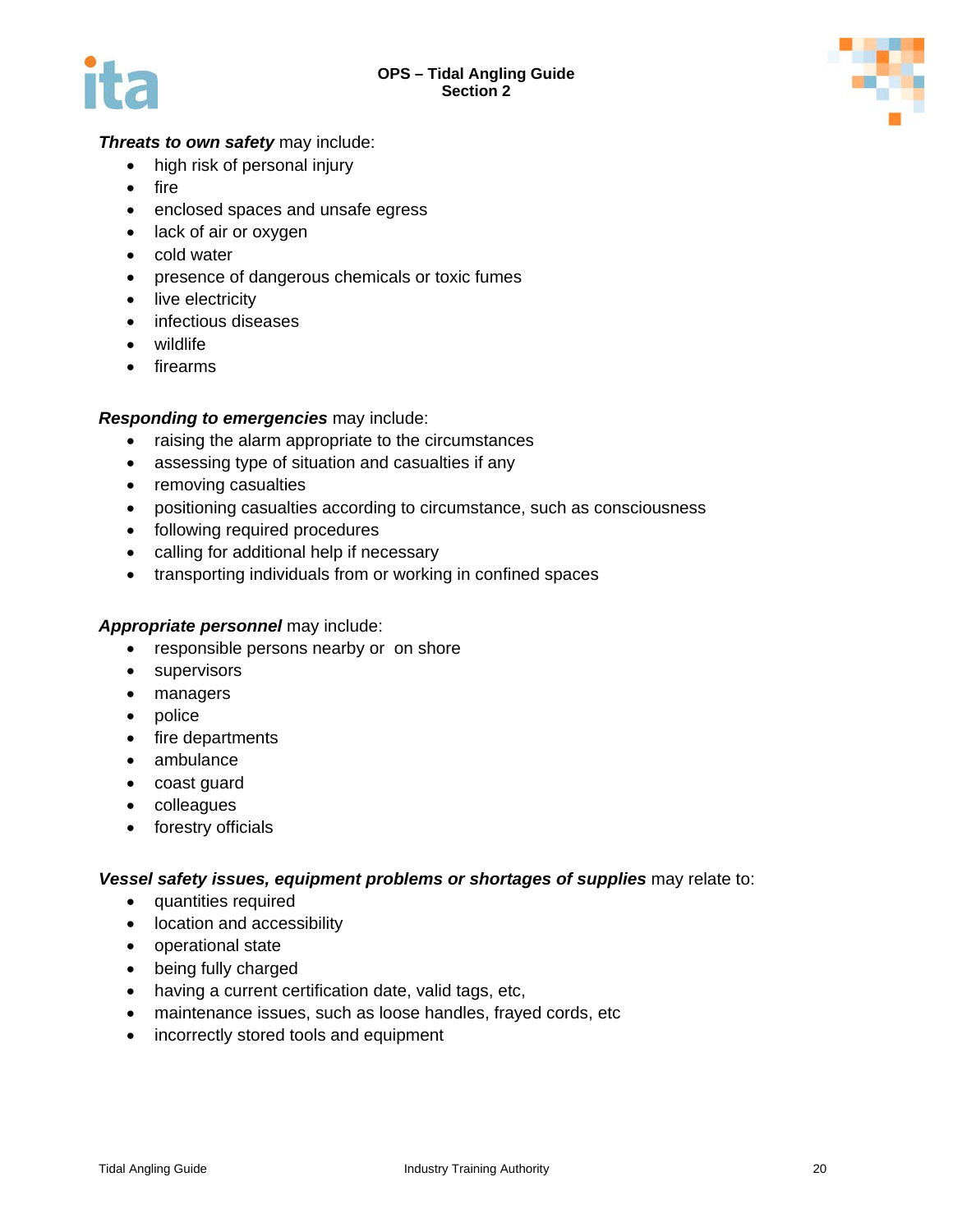





### *Cleaning and maintaining equipment* may include:

- regular or scheduled maintenance
- recharging after use
- sterilizing and sanitizing
- ensuring adequate supply levels for next use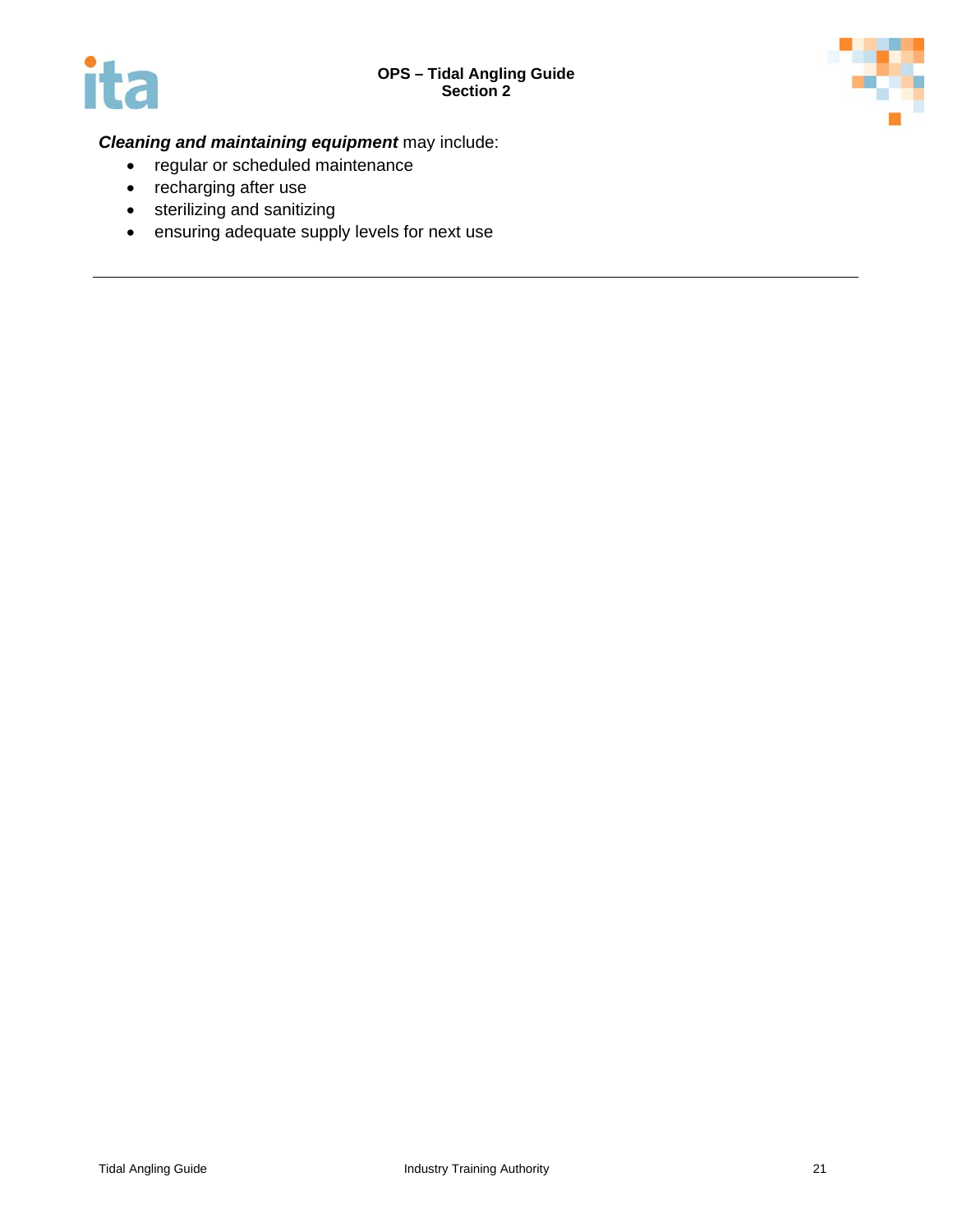



### **Assessment Guide**

|                             | The following assessment methods may be used to assess this unit:                                                                                                                                                                                                                                                                                                                                                                                                                                                                                                    |                                                                                                                                                                 |  |  |
|-----------------------------|----------------------------------------------------------------------------------------------------------------------------------------------------------------------------------------------------------------------------------------------------------------------------------------------------------------------------------------------------------------------------------------------------------------------------------------------------------------------------------------------------------------------------------------------------------------------|-----------------------------------------------------------------------------------------------------------------------------------------------------------------|--|--|
|                             | NW<br>practical assessment:                                                                                                                                                                                                                                                                                                                                                                                                                                                                                                                                          | Direct observation of the candidate in a<br>emergency situation requiring basic<br>marine first aid<br>Simulated activities related to first aid<br>emergencies |  |  |
| Assessment<br>methods       | competency conversation                                                                                                                                                                                                                                                                                                                                                                                                                                                                                                                                              | Opportunity to explore a range of<br>issues and tailor questions to suit an<br>individual or group.                                                             |  |  |
|                             | evidence portfolio                                                                                                                                                                                                                                                                                                                                                                                                                                                                                                                                                   | Review of evidence collected and<br>submitted by the candidate, (i.e.<br>documents, training records etc.)                                                      |  |  |
|                             | test                                                                                                                                                                                                                                                                                                                                                                                                                                                                                                                                                                 | Written questions to test knowledge of<br>basic marine first aid procedures                                                                                     |  |  |
| <b>Related units</b>        | The following units can be assessed together:<br>TAG-2 – Respond to marine emergencies<br>TAG-11 - Work safely in a maritime environment                                                                                                                                                                                                                                                                                                                                                                                                                             |                                                                                                                                                                 |  |  |
| Knowledge to<br>be assessed | For this unit, a competent candidate must know:<br>appropriate action in a variety of emergency situations<br>appropriate basic marine first aid preparation and response procedures<br>correct procedures for CPR and resuscitation<br>types and use of first aid equipment and supplies<br>basic human anatomy, bone, joint, muscle, and tendon structure<br>circulatory, respiratory, and nervous system functions and parts<br>major organs and their location in the human body<br>hazards of moving or transporting casualties with pelvic and spinal injuries |                                                                                                                                                                 |  |  |
| Skills to be<br>assessed    | For this unit, a competent candidate must be able to:<br>identify situations requiring basic marine first aid<br>assess threats to personal safety and the safety of others<br>determine severity of situation and when additional assistance is required<br>use problem solving techniques to offer interim first aid assistance for<br>serious situations<br>perform CPR and resuscitation procedures<br>use first aid equipment and supplies<br>operate communications equipment according to emergency protocols                                                 |                                                                                                                                                                 |  |  |
|                             | For this unit, a competent candidate must be able to:                                                                                                                                                                                                                                                                                                                                                                                                                                                                                                                |                                                                                                                                                                 |  |  |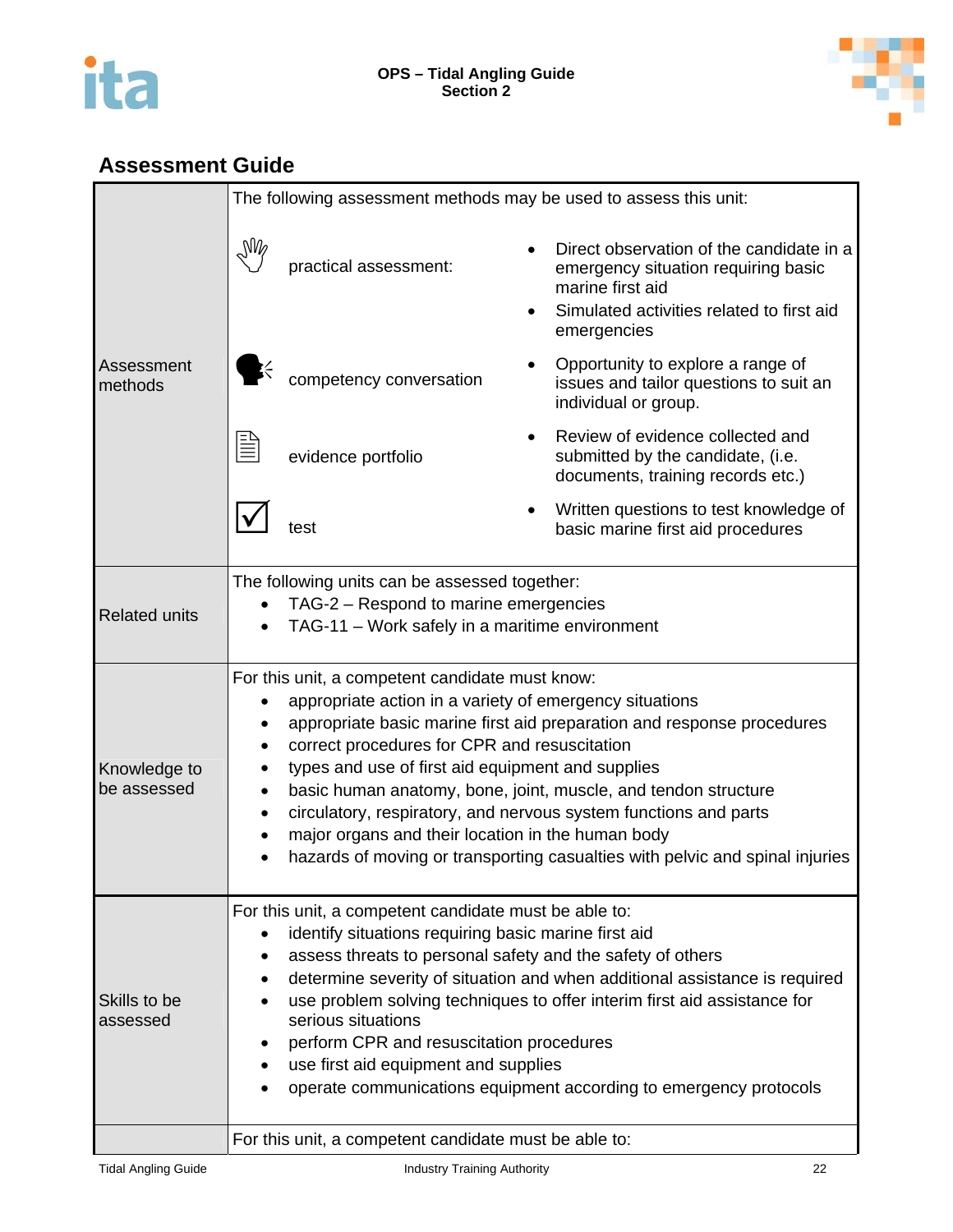## ita

**OPS – Tidal Angling Guide Section 2**



| Common<br>skills to be<br>assessed                          | work safely<br>work in an organized manner, meeting timelines for completing tasks<br>proactively deal with non routine problems<br>maintain composure during stressful situations<br>read, understand, and follow directions and instructions<br>give directions and instructions to others                                                                                                                                                                                                                                        |
|-------------------------------------------------------------|-------------------------------------------------------------------------------------------------------------------------------------------------------------------------------------------------------------------------------------------------------------------------------------------------------------------------------------------------------------------------------------------------------------------------------------------------------------------------------------------------------------------------------------|
| <b>Critical</b><br>evidence to<br>demonstrate<br>competency | For this unit, a competent candidate must be able to:<br>identify, assess, and respond to a variety of situations requiring basic<br>marine first aid or additional assistance, following the appropriate rules<br>and regulations<br>perform basic marine first aid procedures safely and efficiently, following<br>the appropriate rules and regulations<br>successfully complete an approved Basic Marine First Aid course and<br>maintain current certification according to workplace procedures and<br>government regulations |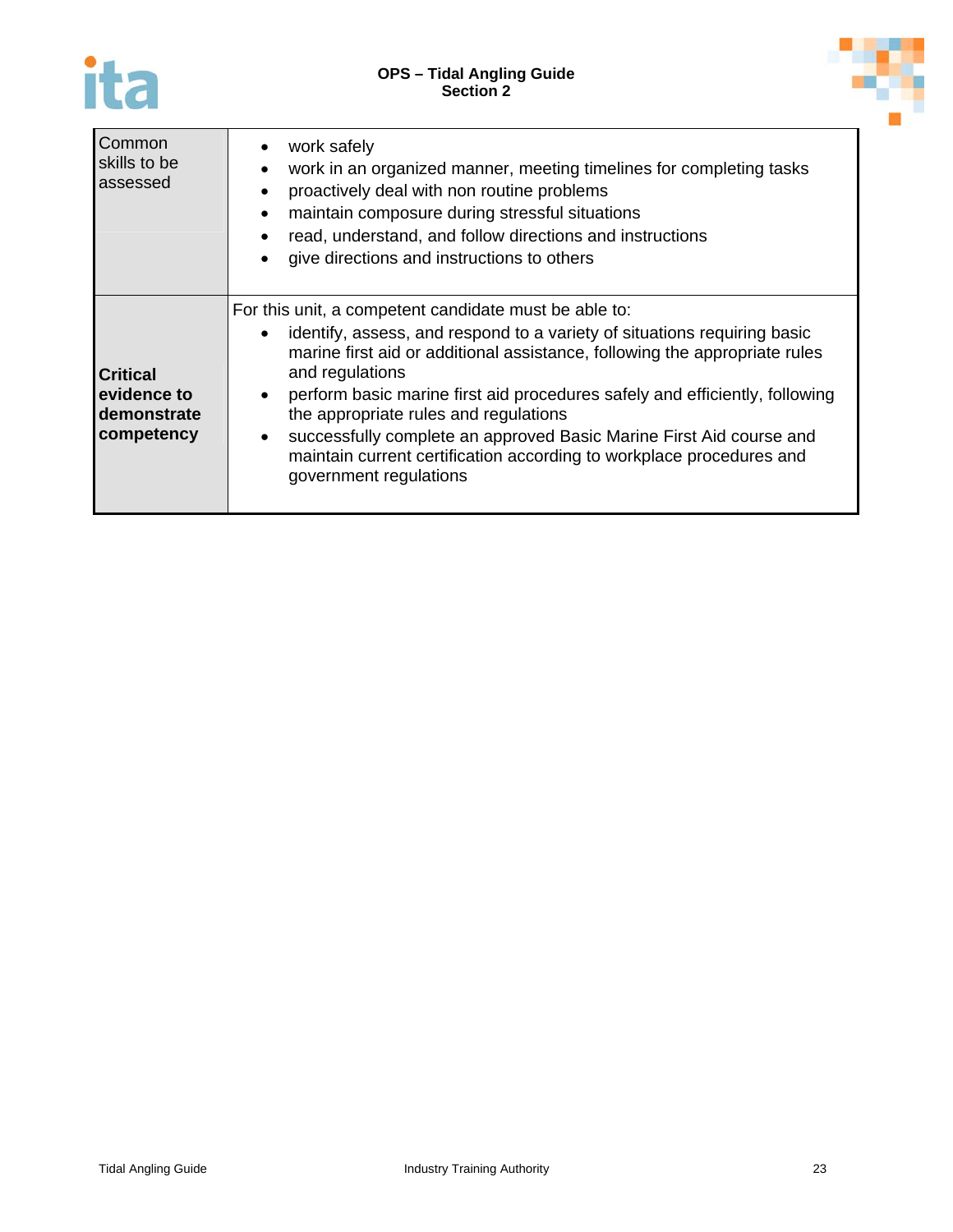



| Title | <b>Respond to marine emergencies</b>  |
|-------|---------------------------------------|
| Code  | <b>TAG -2</b>                         |
| Type  | <b>Occupational Health and Safety</b> |

| <b>Description</b> | This unit is about:                                |
|--------------------|----------------------------------------------------|
|                    | preparing for and responding to marine emergencies |
|                    | performing cold water rescues                      |
|                    | extinguishing small fires                          |
|                    |                                                    |

| Level | This unit is appropriate for those who:<br>perform a variety of routine and non-routine tasks in the workplace<br>use a wide range of practical skills to complete directed work activities<br>work under limited supervision within time constraints |
|-------|-------------------------------------------------------------------------------------------------------------------------------------------------------------------------------------------------------------------------------------------------------|
| Use   | This unit is a component of the following certifications:<br><b>Tidal Angling Guide</b><br>Co-requisite:<br>Attainment of this unit requires the candidate to complete a Transport<br>Canada approved Marine Emergency Duties (MED) A3 course.        |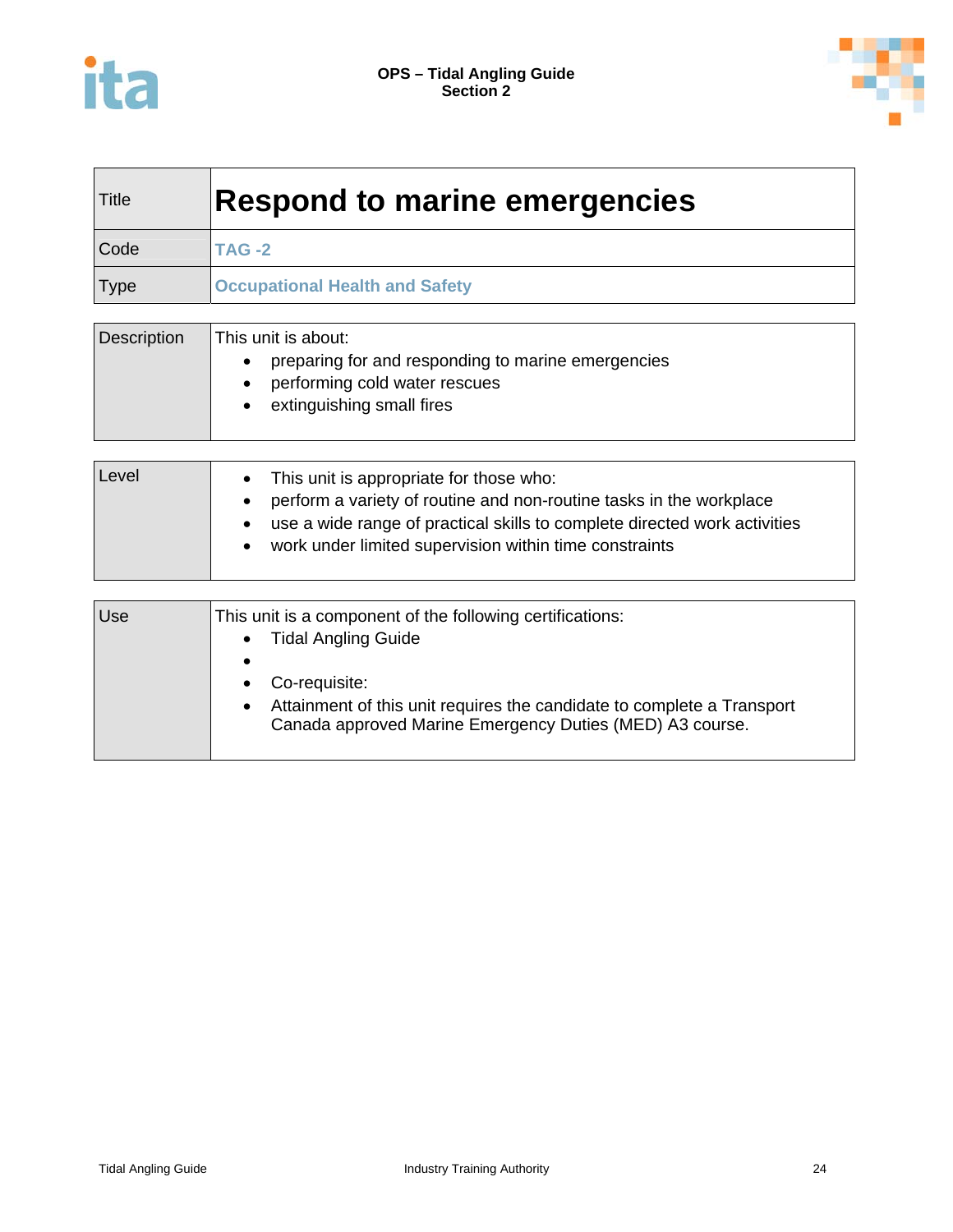



| <b>Elements</b> |                                               | <b>Performance Criteria</b> |                                                                                                                                                        |  |
|-----------------|-----------------------------------------------|-----------------------------|--------------------------------------------------------------------------------------------------------------------------------------------------------|--|
|                 | 1. Prepare for marine<br>emergency situations |                             |                                                                                                                                                        |  |
|                 |                                               | 1.1.                        | Conduct emergency preparation procedures required for<br>a variety of marine hazards and emergency situations                                          |  |
|                 |                                               | 1.2.                        | Prepare marine safety and survival equipment for use<br>according to workplace requirements and regulations                                            |  |
|                 |                                               | 1.3.                        | Prepare marine firefighting equipment for use according<br>to workplace requirements and regulations                                                   |  |
|                 |                                               | 1.4.                        | Access and communicate information on response<br>procedures for marine emergencies according to<br>workplace requirements and regulations             |  |
|                 |                                               | 1.5.                        | Access and communicate information on fire prevention<br>and firefighting procedures according to workplace<br>requirements and regulations            |  |
|                 | 2. Respond to marine<br>emergency situations  | 1.6.                        | Assess potential marine hazards and emergency situations<br>to ensure safety of persons onboard according to<br>workplace requirements and regulations |  |
|                 |                                               | 1.7.                        | Perform appropriate action when discovering or<br>responding to a marine emergency                                                                     |  |
|                 |                                               | 1.8.                        | Notify <i>appropriate personnel</i> of situations requiring<br>additional assistance according to workplace requirements<br>and regulations            |  |
|                 |                                               | 1.9.                        | Select and use marine firefighting equipment as required to<br>extinguish small fires                                                                  |  |
|                 |                                               | 1.10.                       | Select and use marine safety and survival equipment<br>according to workplace requirements and regulations                                             |  |
|                 |                                               | 1.11.                       | Perform appropriate action when responding to a cold<br>water rescue situation                                                                         |  |
|                 |                                               | 1.12.                       | Complete records of marine emergencies as required<br>according to workplace requirements and regulations                                              |  |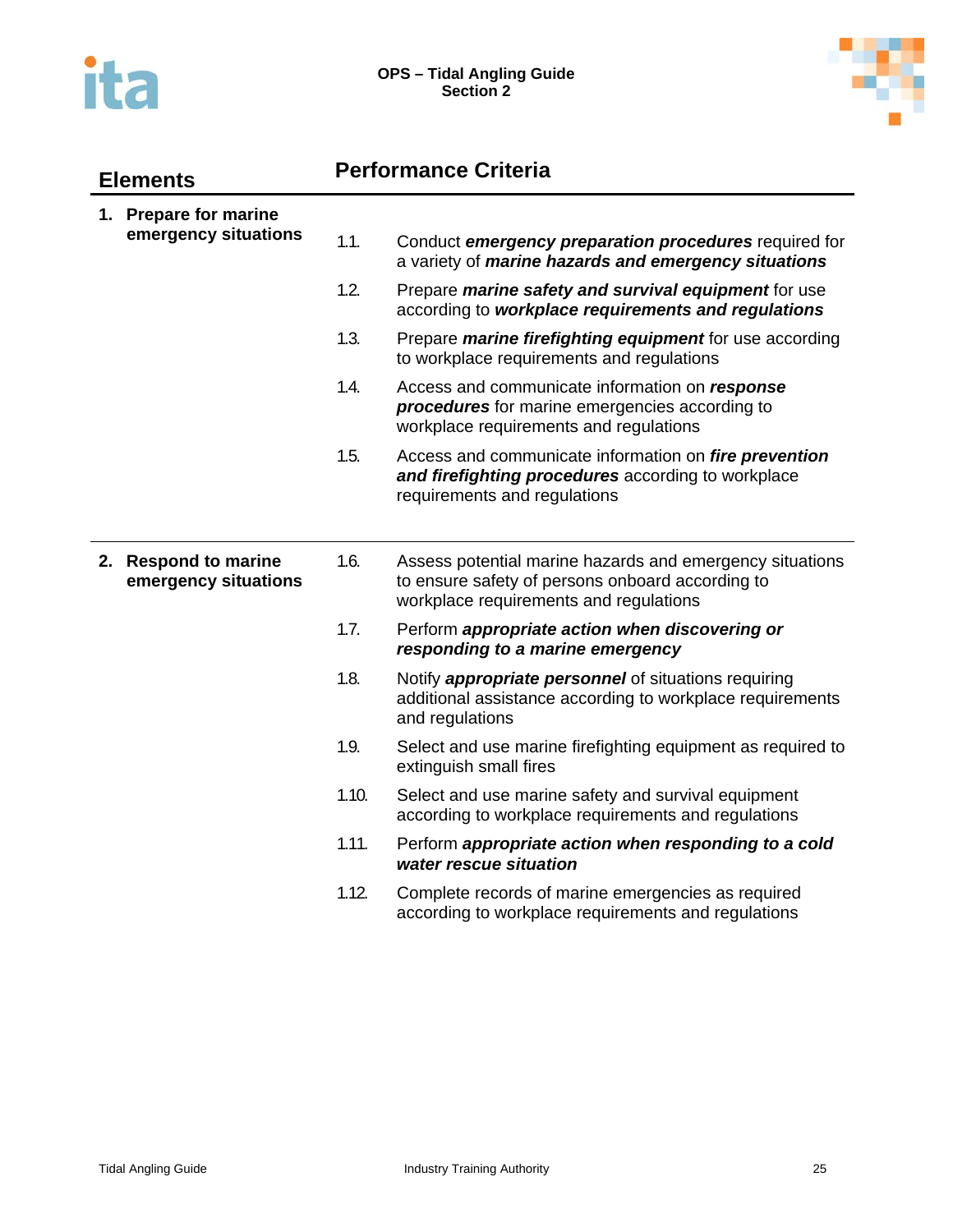



| <b>Maintain marine</b><br>emergency equipment | 1.13. | <b>Monitor equipment</b> regularly and after each use<br>according to manufacturer's specifications and workplace<br>requirements and regulations               |
|-----------------------------------------------|-------|-----------------------------------------------------------------------------------------------------------------------------------------------------------------|
|                                               | 1.14. | Communicate any safety concerns, equipment problems or<br>shortages of supplies with appropriate personnel according<br>to workplace procedures and regulations |
|                                               | 1.15. | Replenish supplies and equipment according to workplace<br>requirements and regulations                                                                         |
|                                               | 1.16. | Clean and maintain equipment according to manufacturer's<br>specifications and workplace requirements and regulations                                           |
|                                               | 1.17. | Store equipment according to workplace requirements and<br>regulations                                                                                          |
|                                               |       |                                                                                                                                                                 |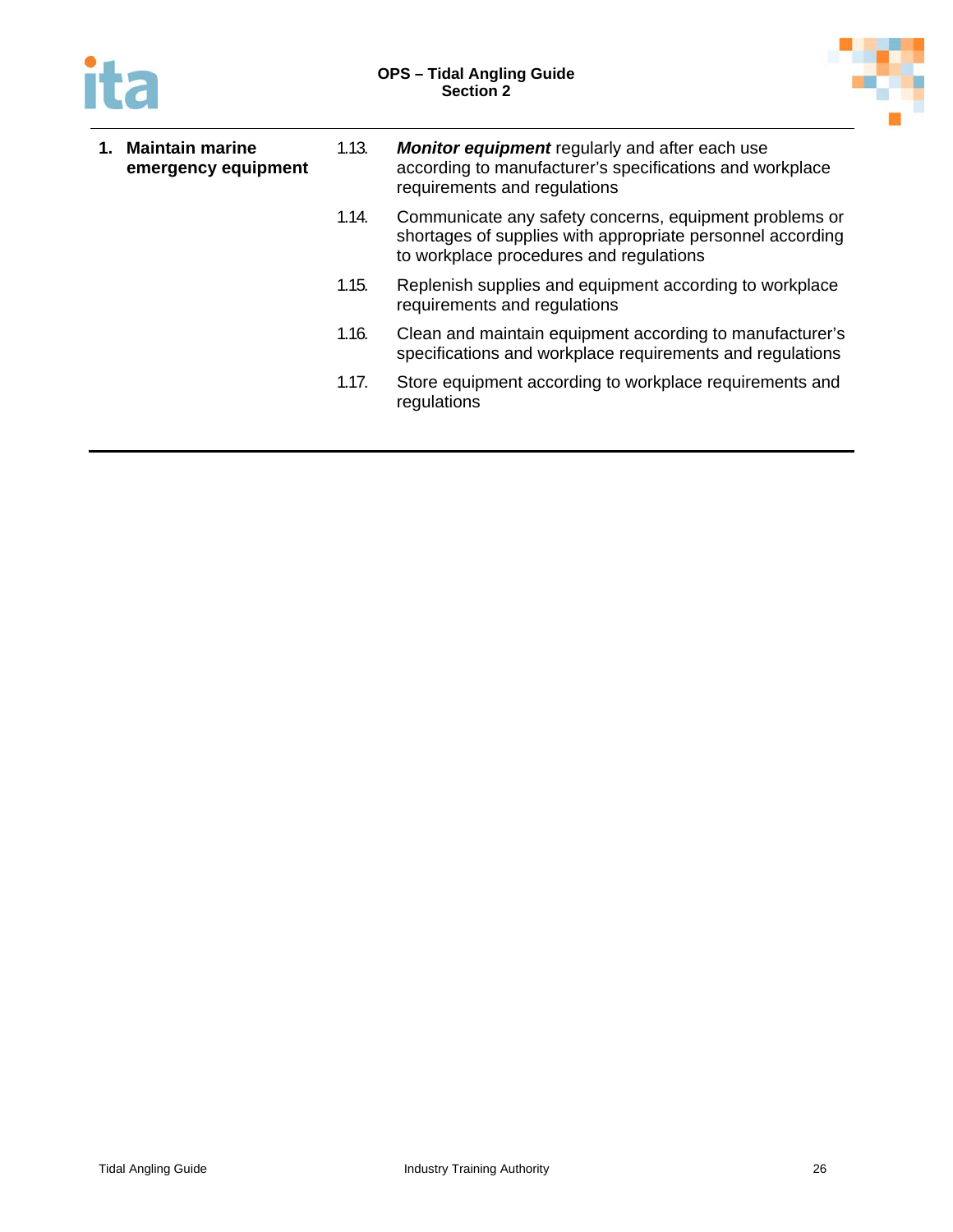



### **Range of variables**

The range of variables provides detailed information about the key terms used within this unit. These key terms are *bolded and italicized* in the performance criteria.

### *Emergency preparation procedures* may relate to:

- drills for abandoning ship, fire, flooding, man overboard, etc.
- training in fire and emergency response procedures
- monitoring current water temperature and conditions
- deep water survival techniques
- maintaining accurate equipment checklists
- trip preparation

### *Marine hazards and emergency situations* may include:

- $\bullet$  fire
- explosion
- collision
- man overboard
- stranding
- capsizing
- weather conditions and sea state
- equipment failure
- flooding
- four stages of cold water immersion
- hypothermia

### *Marine safety and survival equipment* may include:

- lifesaving equipment (PFDs, life jackets, life rafts, etc)
- rescue and signalling equipment
- survival equipment
- food supplies and emergency rations

### *Workplace procedures and regulations* may relate to:

- emergency response procedures and protocols
- designated Occupational Health and Safety personnel
- government regulations for First Aid certification, emergency supplies, fire equipment, and onboard safety and survival equipment
- vessel type and size
- safety of passengers
- safety briefings and instructions
- national and international regulations
- company policies regarding emergency procedures
- emergency communication protocols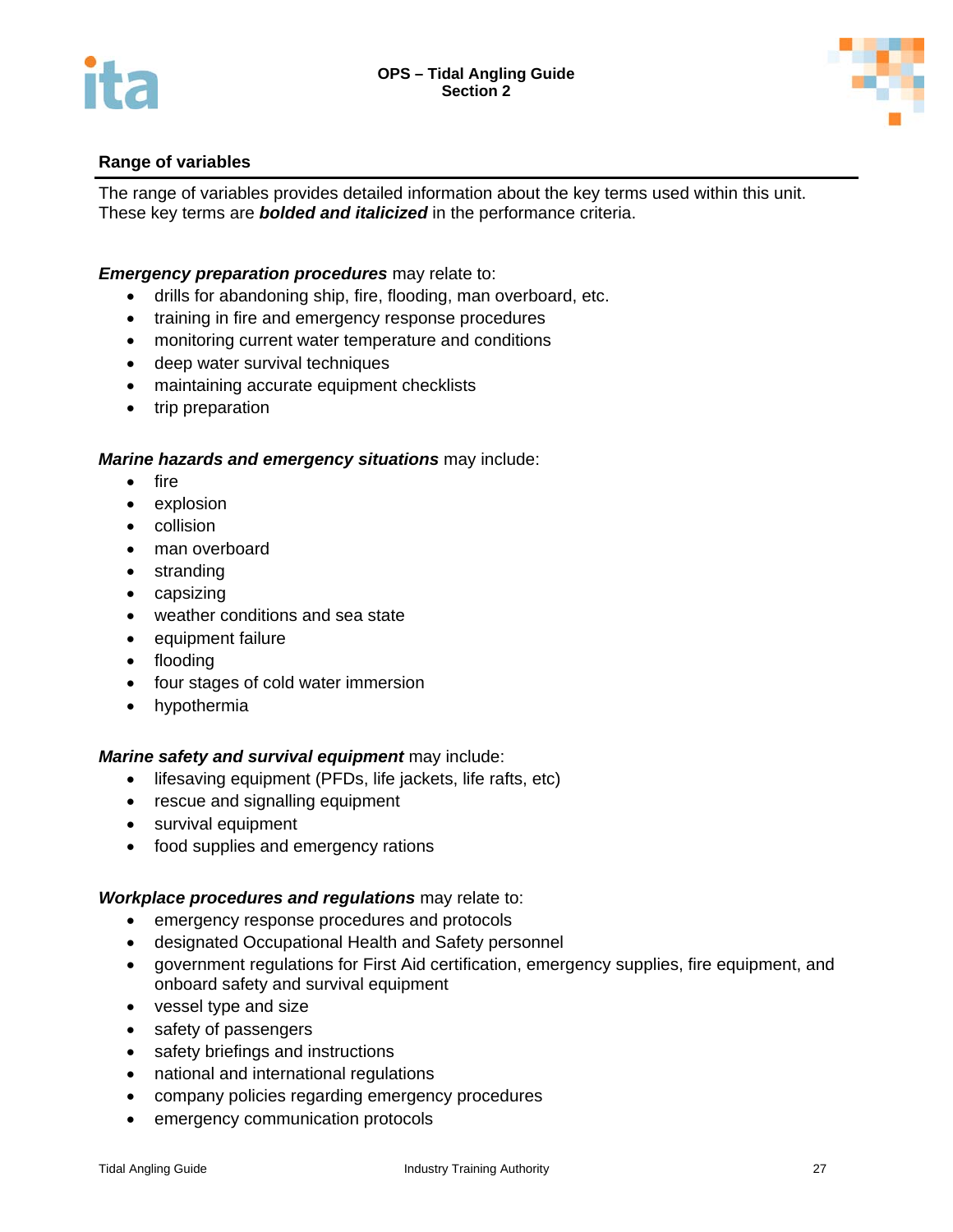



### *Marine firefighting equipment* may include:

- fire suppression equipment
- different types of extinguishers
- personal protective equipment

### *Response procedures* may relate to:

- signals
- alarms
- injured persons
- abandonment
- capsizing
- flooding
- $\bullet$  fire
- stranding

### *Fire prevention and fire fighting procedures may include:*

- types of fires
- knowledge of combustible materials, principles of combustion, etc.
- use of fire suppression equipment
- the operation and selection of types of extinguishers

### *Appropriate action when discovering or responding to a marine emergency* may include:

- raising the alarm
- assessing type of situation and casualties if any
- removing casualties
- using fire fighting equipment if necessary
- following required procedures
- calling for additional help if necessary
- use of life rafts if necessary
- following relevant regulations and workplace procedures
- identifying scope of work

### *Appropriate personnel* may include:

- responsible persons nearby or on shore
- supervisors
- managers
- police
- fire departments
- ambulance
- coast guard
- colleagues
- forestry officials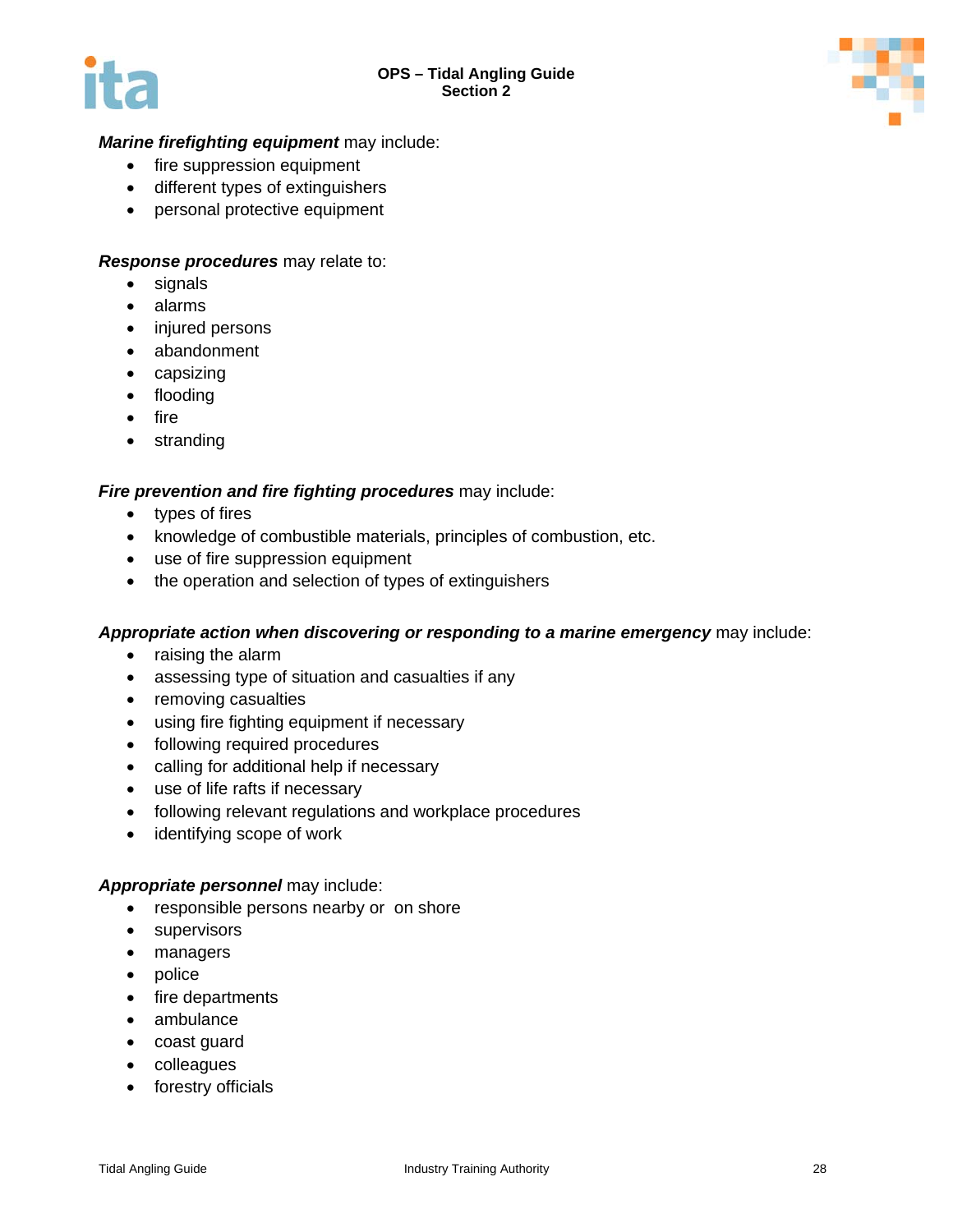### **OPS – Tidal Angling Guide Section 2**





### *Appropriate action when responding to a cold water rescue situation* may include:

- recovery from water
- treatment for hypothermia
- awareness of response times
- acquiring medical advice
- communicating details of incident

### *Monitoring equipment* may include:

- checking quantities
- location and accessibility
- operational
- being fully charged
- having current certification date, valid tags, etc.,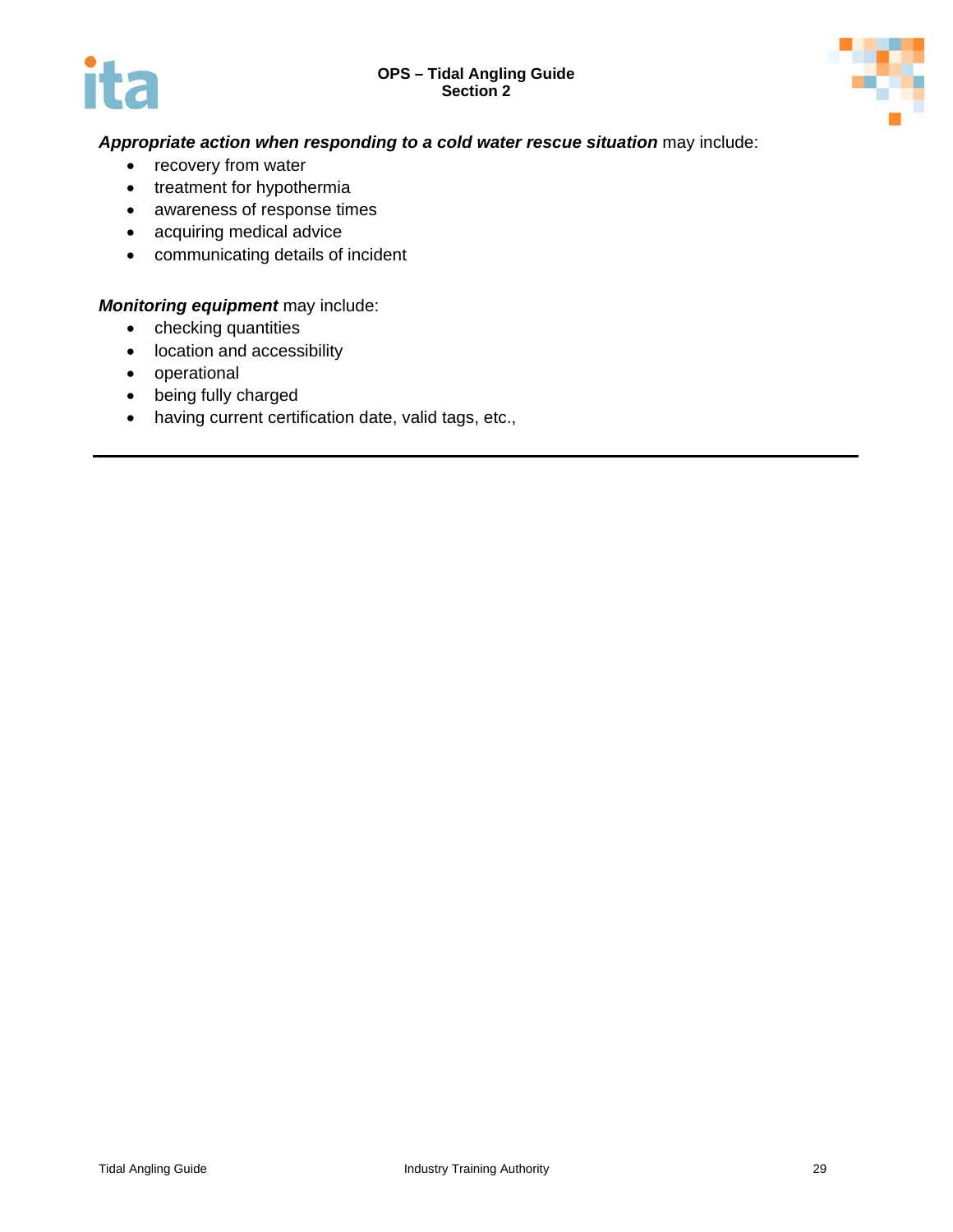



| <b>Assessment Guide</b>     |                                                                                                                                                                                                                                                                                                                                                                                  |                         |  |                                                                                                                                 |  |  |
|-----------------------------|----------------------------------------------------------------------------------------------------------------------------------------------------------------------------------------------------------------------------------------------------------------------------------------------------------------------------------------------------------------------------------|-------------------------|--|---------------------------------------------------------------------------------------------------------------------------------|--|--|
|                             | The following assessment methods may be used to assess this unit:                                                                                                                                                                                                                                                                                                                |                         |  |                                                                                                                                 |  |  |
|                             | NW                                                                                                                                                                                                                                                                                                                                                                               | practical assessment:   |  | Direct observation of the candidate in a<br>marine emergency situation<br>Simulated activities related to marine<br>emergencies |  |  |
| Assessment<br>methods       |                                                                                                                                                                                                                                                                                                                                                                                  | competency conversation |  | Opportunity to explore a range of<br>issues and tailor questions to suit an<br>individual or group.                             |  |  |
|                             |                                                                                                                                                                                                                                                                                                                                                                                  | evidence portfolio      |  | Review of evidence collected and<br>submitted by the candidate, (i.e.<br>documents, training records etc.)                      |  |  |
|                             |                                                                                                                                                                                                                                                                                                                                                                                  | test                    |  | Written questions to test knowledge of<br>marine emergency duties and<br>regulations                                            |  |  |
| <b>Related units</b>        | The following units can be assessed together:<br>THF-MOV-2102 Operate a non pleasure small vessel<br>THF-MOV-2104 Plan and execute a voyage<br>THF-MOR-2105 Operate maritime commercial communications equipment<br>THF-HRC-1106 Communicate with others<br>THF-OHS-1115 Work safely in a maritime environment<br>$\bullet$<br>THF-GRL-2110 Participate in regulatory activities |                         |  |                                                                                                                                 |  |  |
| Knowledge to<br>be assessed | For this unit, a competent candidate must know:<br>a variety of marine emergency situations<br>emergency preparation and response procedures<br>types of marine safety and survival equipment<br>types of fires and the use of appropriate fire fighting equipment<br>fire prevention procedures<br>basic marine first aid<br>relevant regulations and legislation               |                         |  |                                                                                                                                 |  |  |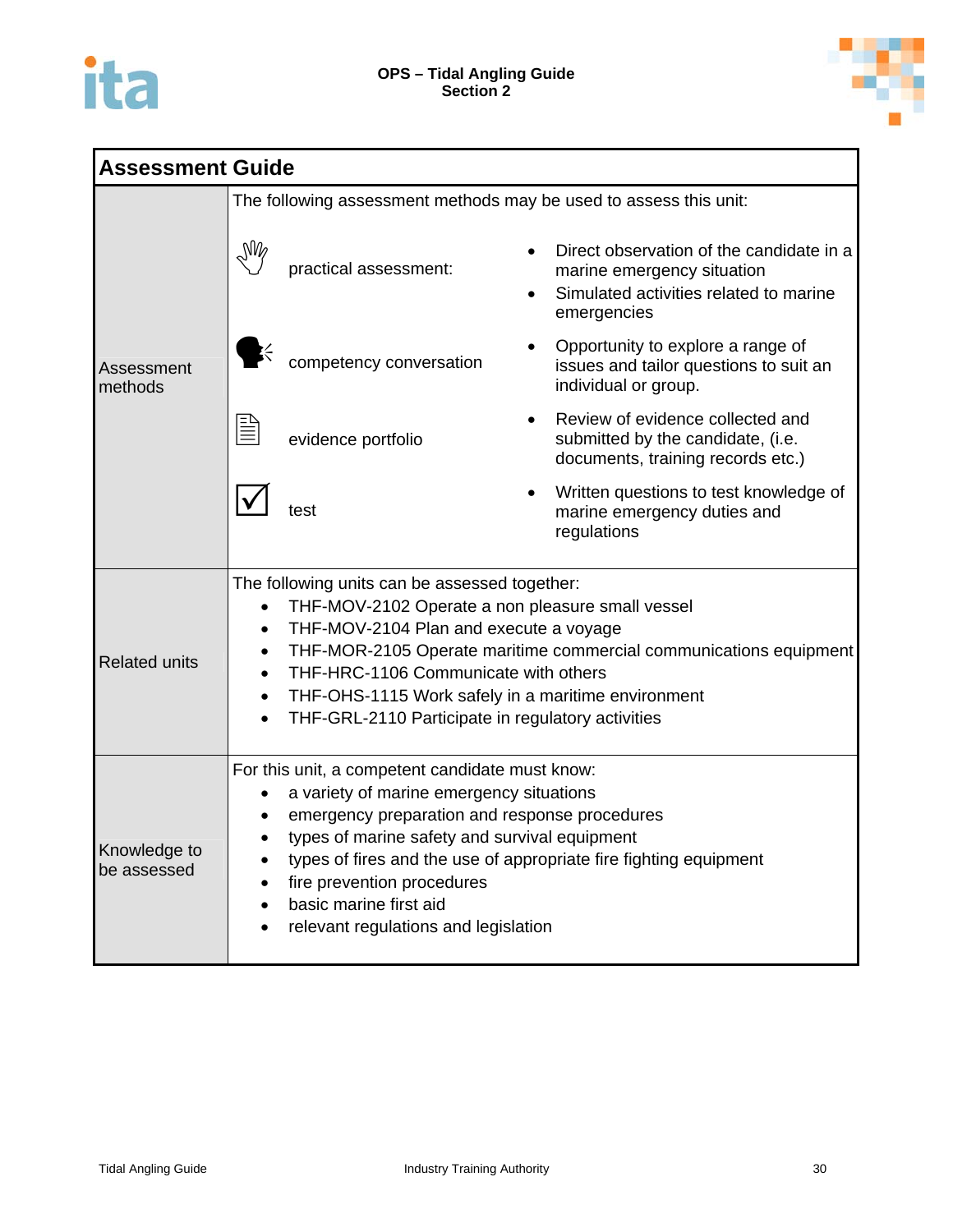



| Skills to be<br>assessed                                    | For this unit, a competent candidate must be able to:<br>identify potentially hazardous or dangerous situations<br>assess emergency situations for safety risks to self and others<br>respond appropriately when encountering marine emergencies<br>$\bullet$<br>inspect equipment to ensure it is working correctly and according to<br>manufacturer's specifications<br>use marine safety and survival equipment<br>$\bullet$<br>use firefighting equipment<br>٠<br>operate communications equipment according to emergency protocols |
|-------------------------------------------------------------|-----------------------------------------------------------------------------------------------------------------------------------------------------------------------------------------------------------------------------------------------------------------------------------------------------------------------------------------------------------------------------------------------------------------------------------------------------------------------------------------------------------------------------------------|
| Common<br>skills to be<br>assessed                          | For this unit, a competent candidate must be able to:<br>work safely<br>$\bullet$<br>work in an organized manner, meeting timelines for completing tasks<br>proactively deal with non routine problems<br>manage stressful situations effectively ensuring the safety of self and<br>others<br>read, understand, and follow directions and instructions<br>give directions and instructions to others<br>$\bullet$                                                                                                                      |
| <b>Critical</b><br>evidence to<br>demonstrate<br>competency | For this unit, a competent candidate must be able to:<br>identify and respond to a variety of marine emergency situations, following<br>$\bullet$<br>the appropriate rules and regulations<br>select and use a range of marine safety, survival and firefighting<br>$\bullet$<br>equipment appropriate to different marine emergency situations<br>extinguish small fires<br>respond to and perform cold water rescues                                                                                                                  |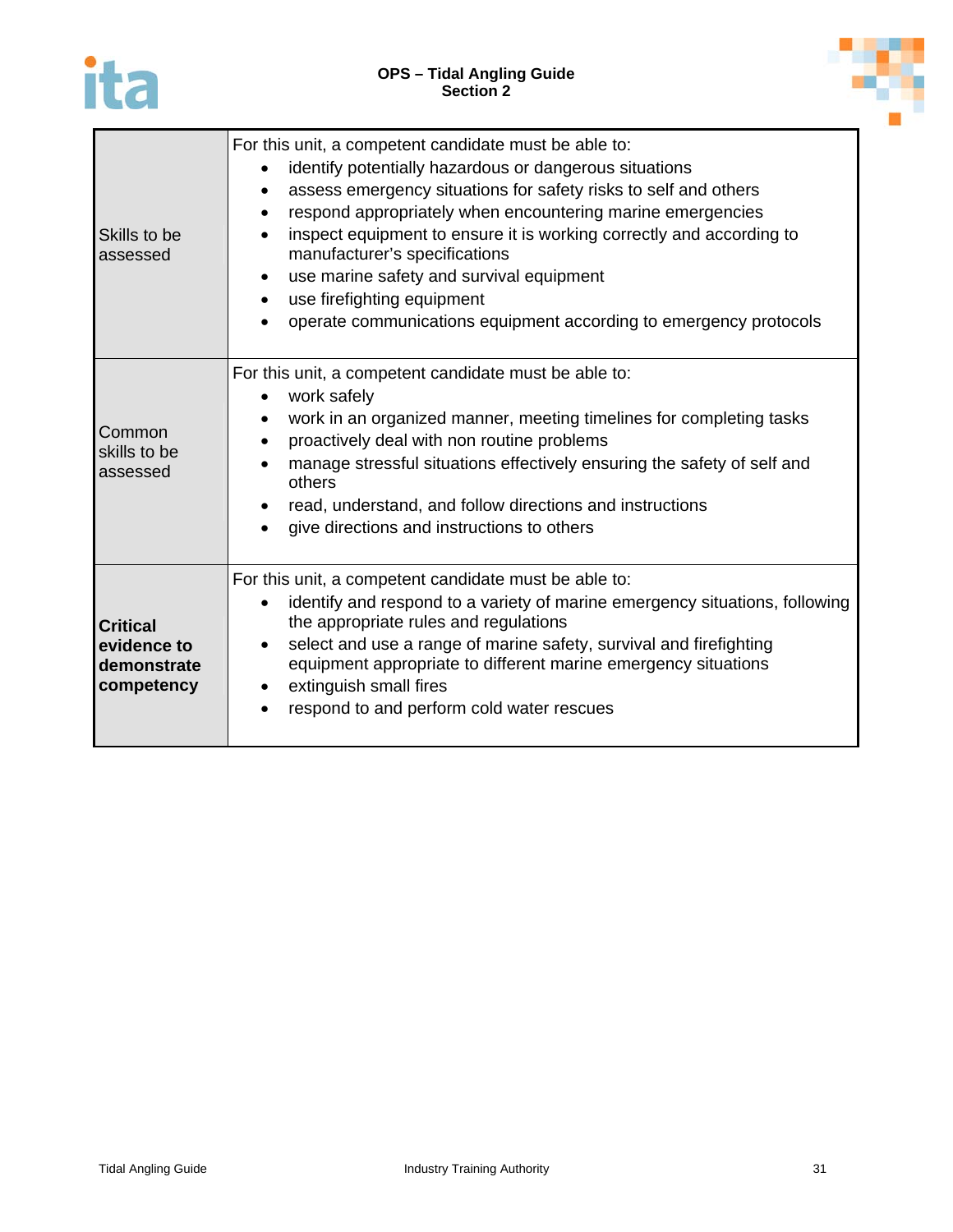

| Title | Operate a non pleasure small vessel |
|-------|-------------------------------------|
| Code  | $TAG - 3$                           |
| Type  | <b>Marine Operations - Vessels</b>  |

| Description | This unit is about:<br>operating and manoeuvring non pleasure small vessels<br>navigating non pleasure small vessels<br>operating small engines and mechanical equipment |
|-------------|--------------------------------------------------------------------------------------------------------------------------------------------------------------------------|
|             |                                                                                                                                                                          |

| Level | • This unit is appropriate for those who:<br>perform a variety of routine and non-routine tasks in the workplace<br>use a wide range of practical skills to complete directed work activities<br>work under limited supervision within time constraints |
|-------|---------------------------------------------------------------------------------------------------------------------------------------------------------------------------------------------------------------------------------------------------------|
|-------|---------------------------------------------------------------------------------------------------------------------------------------------------------------------------------------------------------------------------------------------------------|

| <b>Use</b> | This unit is a component of the following certifications:<br><b>Tidal Angling Guide</b>                                                             |  |
|------------|-----------------------------------------------------------------------------------------------------------------------------------------------------|--|
|            | Co-requisite:<br>Attainment of this unit requires the candidate to complete a Transport<br>Canada approved Small Vessel Operator Proficiency course |  |

| <b>Elements</b> |                                                                | <b>Performance Criteria</b> |                                                                                                                                                                                                                                            |  |
|-----------------|----------------------------------------------------------------|-----------------------------|--------------------------------------------------------------------------------------------------------------------------------------------------------------------------------------------------------------------------------------------|--|
|                 | 1. Select non pleasure<br>small vessels and<br>prepare for use | 1.1.                        | Select non pleasure small vessels appropriate to the<br>location, conditions, and intended purpose                                                                                                                                         |  |
|                 |                                                                | 1.2.                        | Inspect the vessel to ensure that it conforms to <i>the small</i><br>vessel monitoring and inspection program and carries<br>the appropriate documentation or decal and all required<br>safety, navigational, and communication equipment. |  |
|                 |                                                                | 1.3.                        | Perform routine pre-boarding checks to ensure the safe<br>and stable loading, boarding and unloading of non<br>pleasure small vessels according to workplace procedures<br>and vessel limitations                                          |  |
|                 |                                                                | 1.4.                        | Review the relevant collison regulations under the<br>Canada Shipping Act, 2001 to ensure compliance while<br>operating the vessel                                                                                                         |  |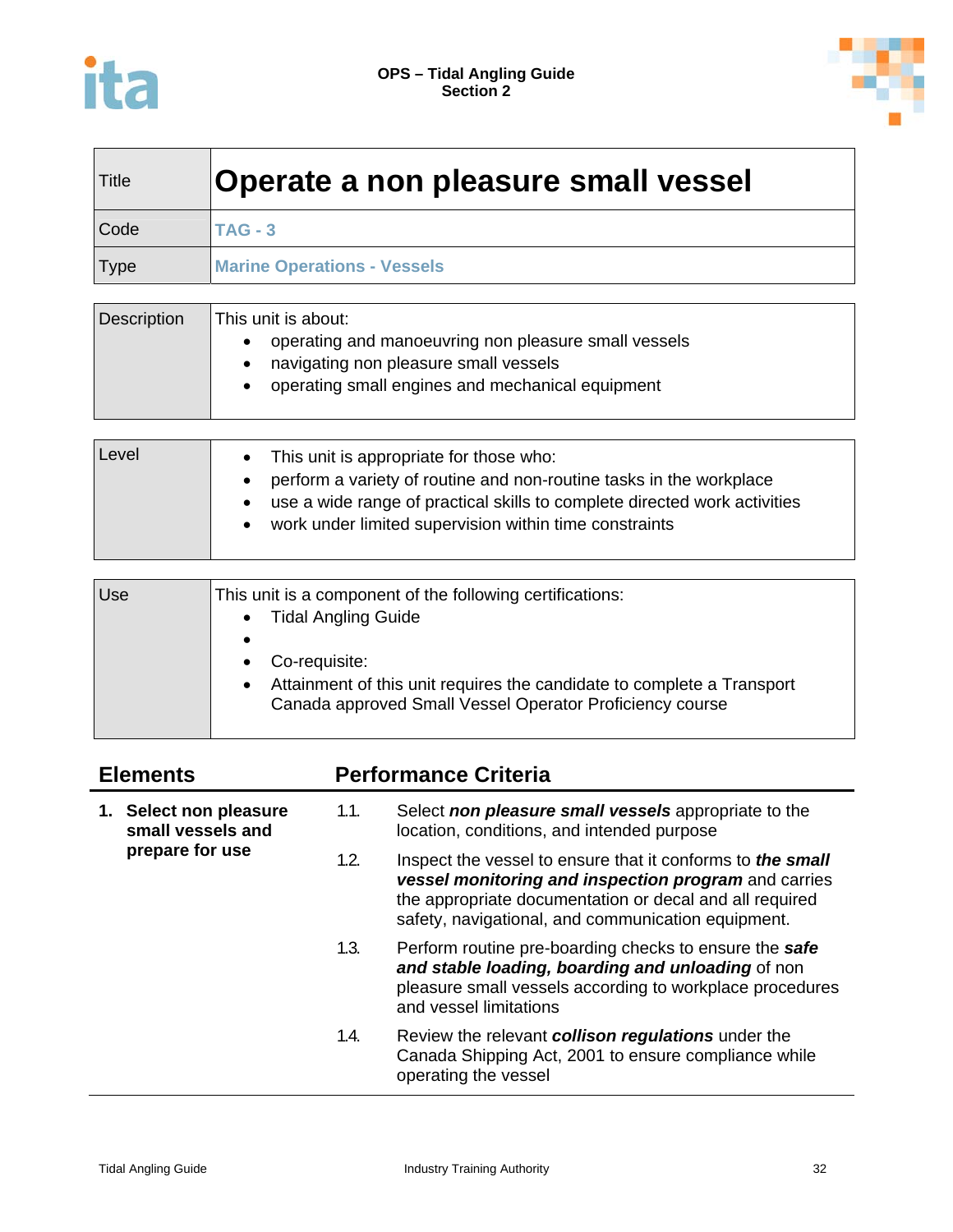



| 2. Load and manoeuvre<br>non pleasure small<br>vessels | 1.5.  | Load, board, and unload non pleasure small vessels safely<br>according to <i>operational requirements</i> and vessel<br>limitations                                                                                                                                                |
|--------------------------------------------------------|-------|------------------------------------------------------------------------------------------------------------------------------------------------------------------------------------------------------------------------------------------------------------------------------------|
|                                                        | 1.6.  | Manoeuvre non pleasure small vessels according to the<br>operating environment in compliance with the collision<br>regulations under the Canada Shipping Act, 2001                                                                                                                 |
|                                                        | 1.7.  | Use and interpret navigational aids and equipment to<br>ensure effective and safe manoeuvering of the vessel<br>according to the collision regulations and operating<br>environment.                                                                                               |
|                                                        | 1.8.  | Monitor marine activity and <b>other vessels</b> regularly in the<br>local area and adjust direction or speed as required to<br>ensure safe operation of the vessel according to the<br>collision regulations, operational requirements and <i>marine</i><br>rules and regulations |
|                                                        | 1.9.  | Maintain navigational records as required by operational<br>requirements and marine rules and regulations                                                                                                                                                                          |
| 3. Use small engines and<br>mechanical equipment       | 1.10. | Identify the location of main operating components and<br>controls of small engines, propulsion, and mechanical<br>equipment prior to operation to ensure the safe operation<br>of the equipment and propulsion of the vessel                                                      |
|                                                        | 1.11. | <b>Operate</b> small engines, propulsion, and mechanical<br>equipment safely according to manufacturer's<br>specifications and operational requirements                                                                                                                            |
|                                                        | 1.12. | Handle and store fuel and fluids for small engines and<br>propulsion equipment safely according to operational                                                                                                                                                                     |
|                                                        |       | requirements and regulations                                                                                                                                                                                                                                                       |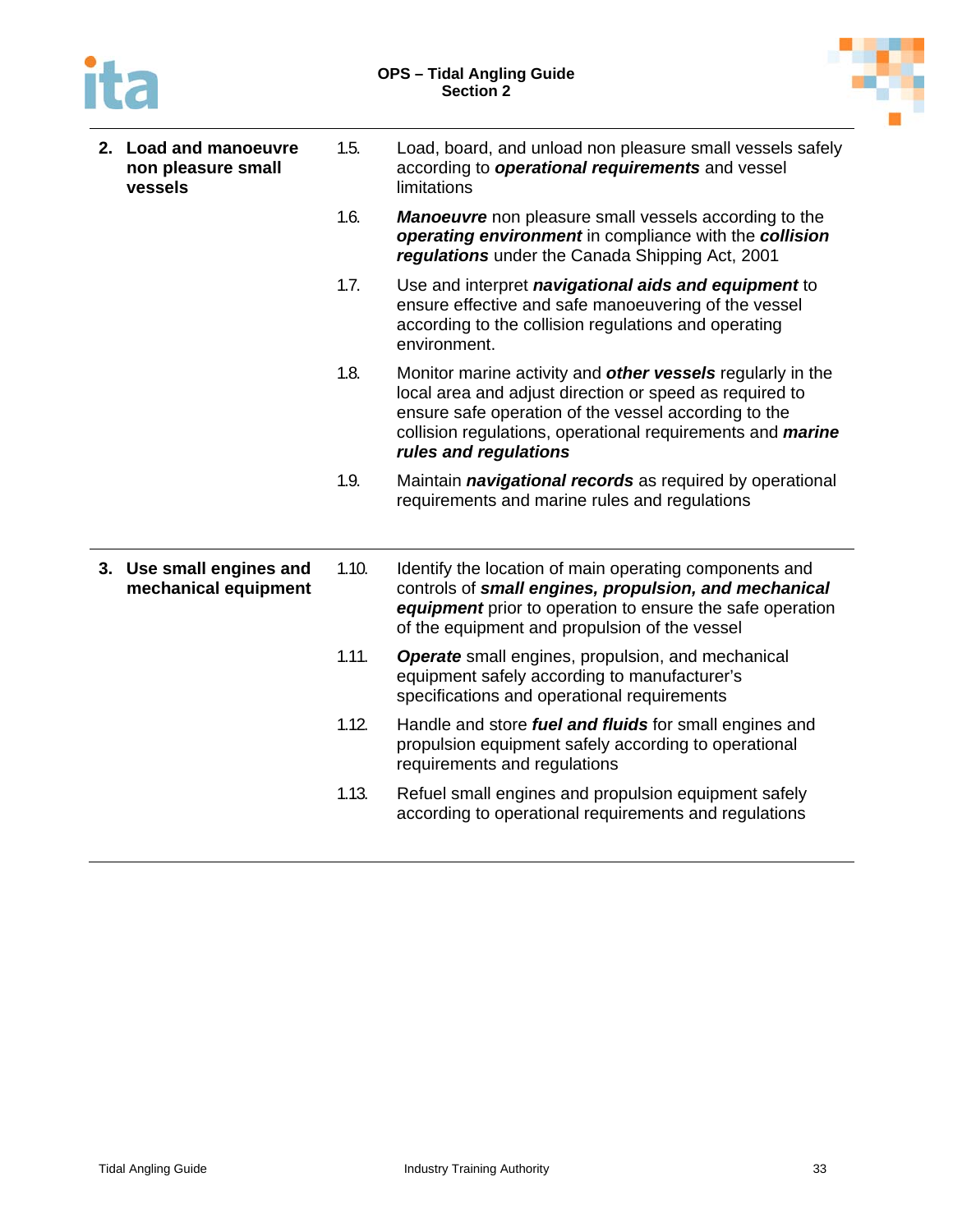



| 4. Moor and store non<br>pleasure small vessels | 1.14. | <b>Moor</b> non pleasure small vessels according to operational<br>requirements and regulations                                                                                                          |
|-------------------------------------------------|-------|----------------------------------------------------------------------------------------------------------------------------------------------------------------------------------------------------------|
|                                                 | 1.15. | Perform routine maintenance and operational checks<br>on non pleasure small vessels, small engines, and<br>propulsion equipment as required by manufacturer's<br>specifications and workplace procedures |
|                                                 | 1.16. | Clean and store non pleasure small vessels according to<br>operational requirements and regulations                                                                                                      |
|                                                 | 1.17. | Complete relevant vessel documentation, logs and reports<br>according to workplace policies and procedures                                                                                               |
|                                                 | 1.18. | Report any problems or concerns with the vessel's<br>operation to the relevant personnel according to workplace<br>requirements and regulations                                                          |
|                                                 |       |                                                                                                                                                                                                          |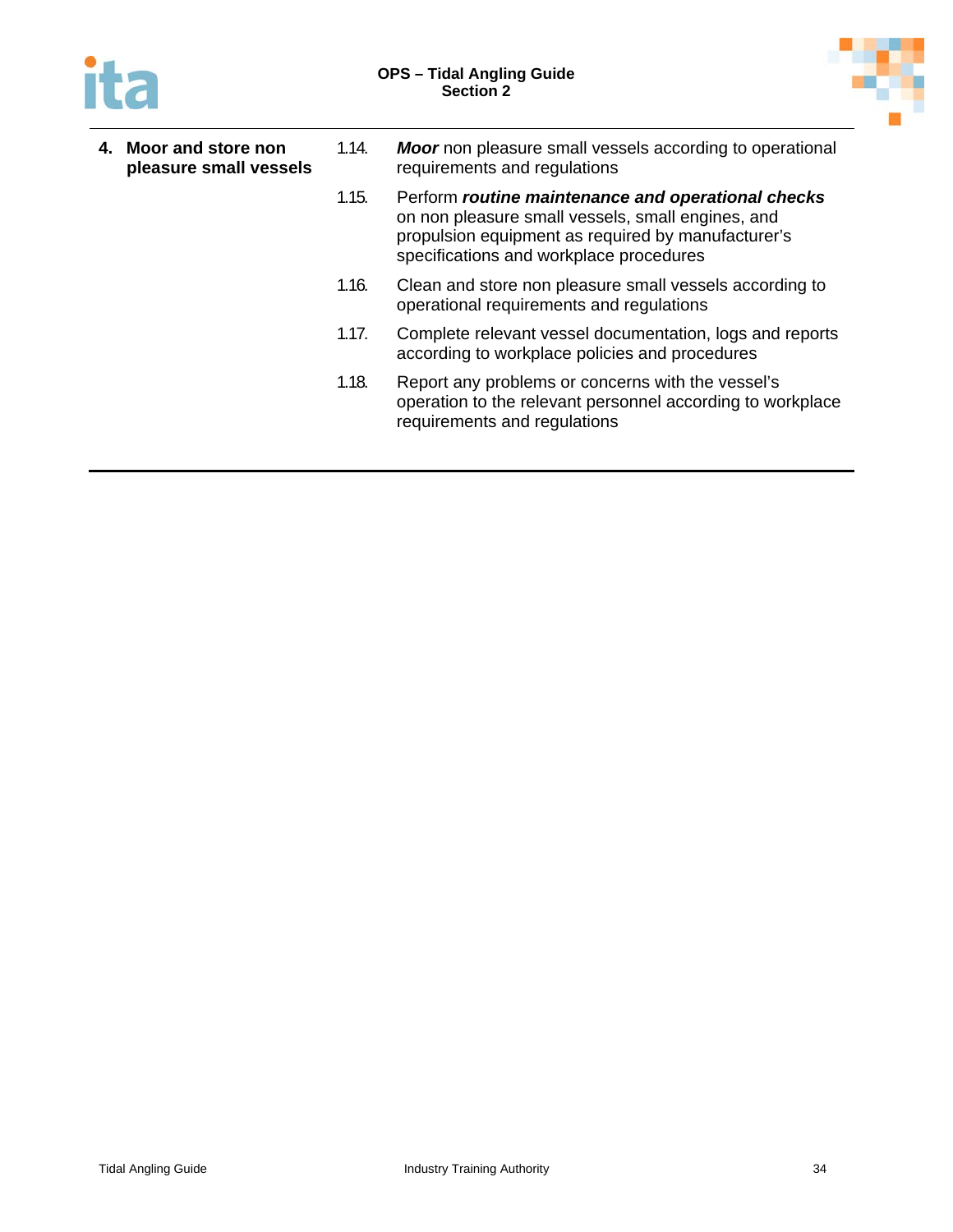

The range of variables provides detailed information about the key terms used within this unit. These key terms are *bolded and italicized* in the performance criteria.

#### *Non pleasure small vessels* may include:

- commercial fishing vessels under 15 gross tonnage and / or 12 metres in length
- small commercial passenger carrying vessels up to 5 gross tonnage and / or 8 metres in length

#### *The small vessel monitoring and inspection program may include:*

- Informing owners and operators of requirements, such as displaying valid decals
- Inspecting each vessel to verify compliance before it enters service
- Providing tools for and promoting regular self-inspections
- Identifying risk factors for each vessel
- Carrying out spot checks of vessels of higher risk and in response to safety concerns, as well as at random

#### *Safe and stable loading, boarding and unloading* may relate to:

- adhering to the basic principles of vessel stability and safety
- adding and removing weight to/from a vessel in the correct order and location
- avoiding onboard hazards

#### *Collision regulations* must include:

- compliance
- standards
- steering and sailing rules
- conduct of vessels within sight of one another
- conduct of vessels in restricted visibility
- the use of sounds, lights and shapes

#### *Navigational aids and equipment* may include:

- Canadian buoyage system
- list of lights
- applicable publications, such as charts, coastal sailing directions, etc.
- navigational instruments
- magnetic compass
- GPS equipment
- depth sounders
- radar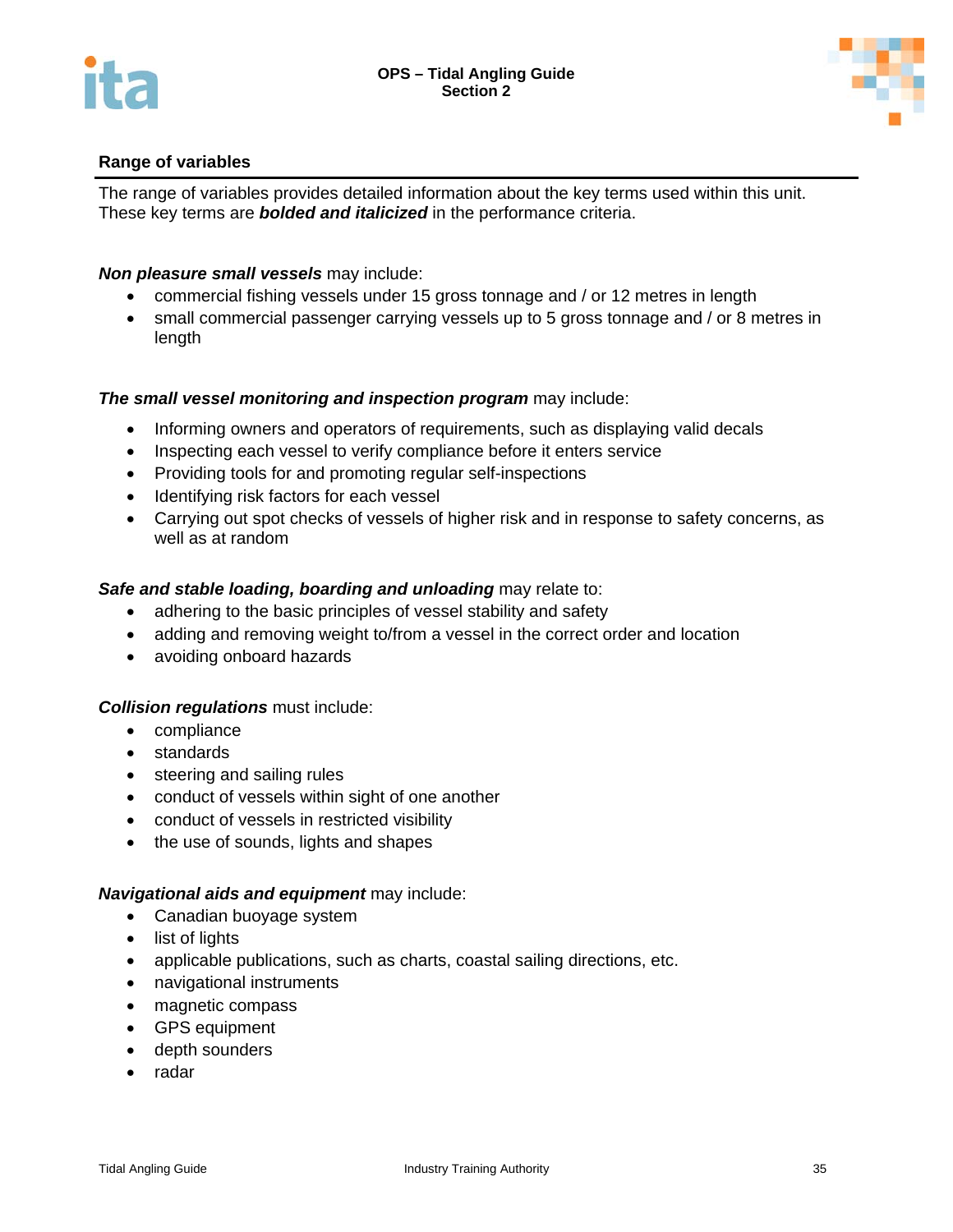



# *Operational requirements* may include:

- following workplace manuals, policies and procedures
- completing workplace documentation
- performing routine stability checks
- keeping within the rated carrying capacity of vessel
- ensuring current valid small vessel monitoring and inspection program permits/stickers are in place
- giving pre-departure briefings to others on board
- engine start up and shut down procedures
- procedures for fuelling engines and motors and using fluids
- procedures for securing, storing, and covering vessels

#### *Manoeuvring* may include:

- steering
- using mechanical propulsion methods
- using non mechanical methods of propulsion
- adjusting speed and direction, etc

*Operating environment* may include local conditions such as:

- marine life
- obstacles
- water and wave conditions
- weather
- other vessels

#### *Other vessels* may include:

- tugs
- barges
- container ships
- ferries
- commercial fishing boats
- pleasure or non pleasure small vessels

#### *Marine rules and regulations* may relate to:

- navigational documents (such as charts)
- lights on ships
- lights other than those on ships
- environmental concerns, particularly regarding pollution prevention and dangerous chemicals
- regulations related to storage and disposal of dangerous chemicals, workplace safety, etc.
- regulations regarding interaction with and proximity to marine life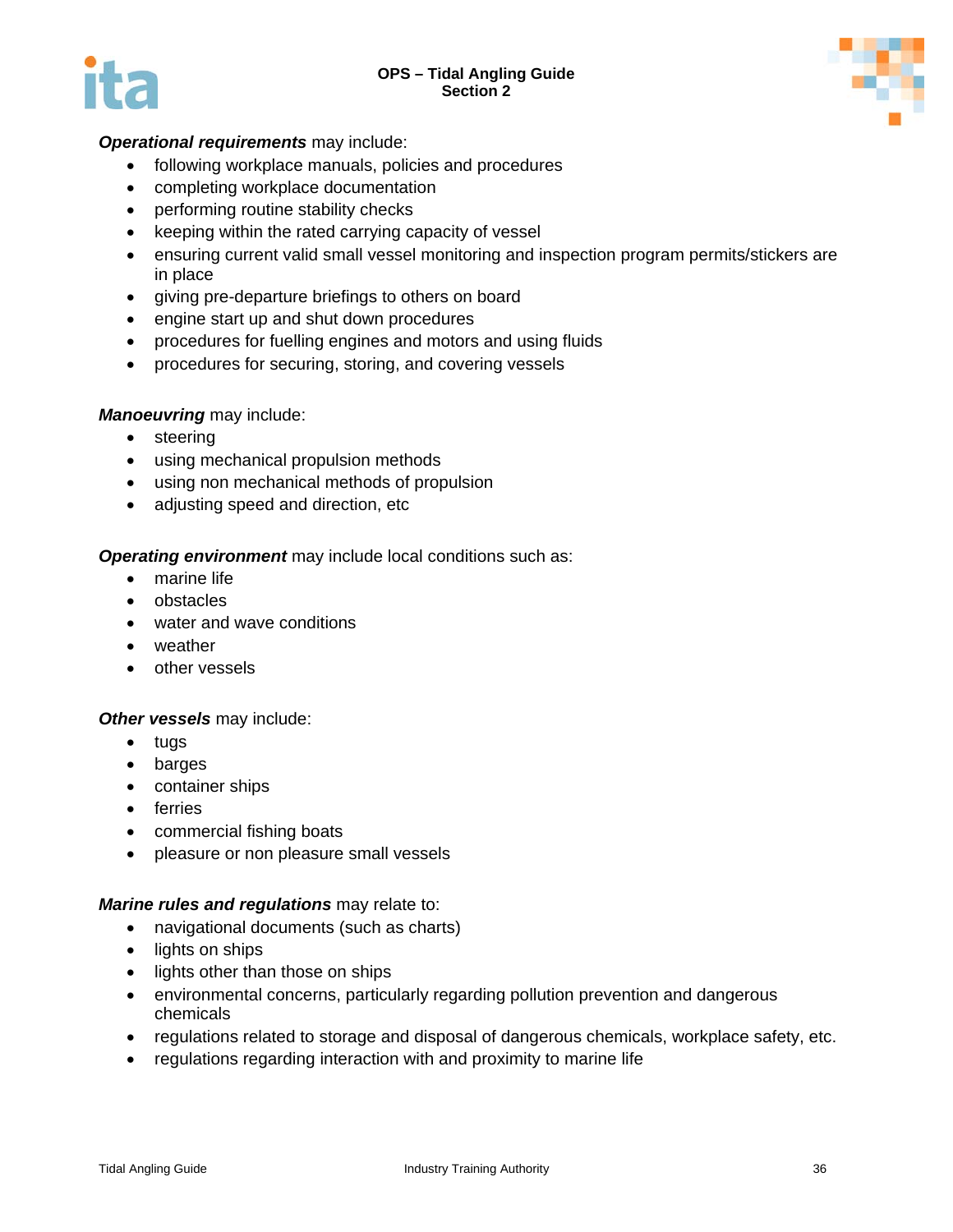



# *Navigational records* may include:

- deck logs
- sailing plan
- documentation specific to a particular workplace

# *Small engines, propulsion, and mechanical equipment* may include:

- types of outboard motors, such as two stroke, four stroke, etc.
- types of inboard engines, such as gasoline, diesel, etc.
- equipment such as bilge pumps, steering pumps, cables, trim tabs, propellers, bow thrusters, blowers, etc.

## *Operating* may include:

- starting
- running
- shutting down
- $\bullet$  choking
- priming
- operating blowers
- monitoring

## *Fuel and fluids* may include:

- fuels, such as gasoline and diesel
- fluids, such as oils, hydraulic, solvents, etc.

#### *Mooring* may include:

- handling lines and ropes
- use of knots and splices
- anchoring
- docking
- rafting

#### *Routine maintenance and operational checks* may include:

- carrying out and recording routine maintenance recommended by equipment manufacturer
- pre departure inspection
- reacting to operational anomalies
- procedures for reporting concerns
- post trip inspection
- carrying out routine cleaning schedules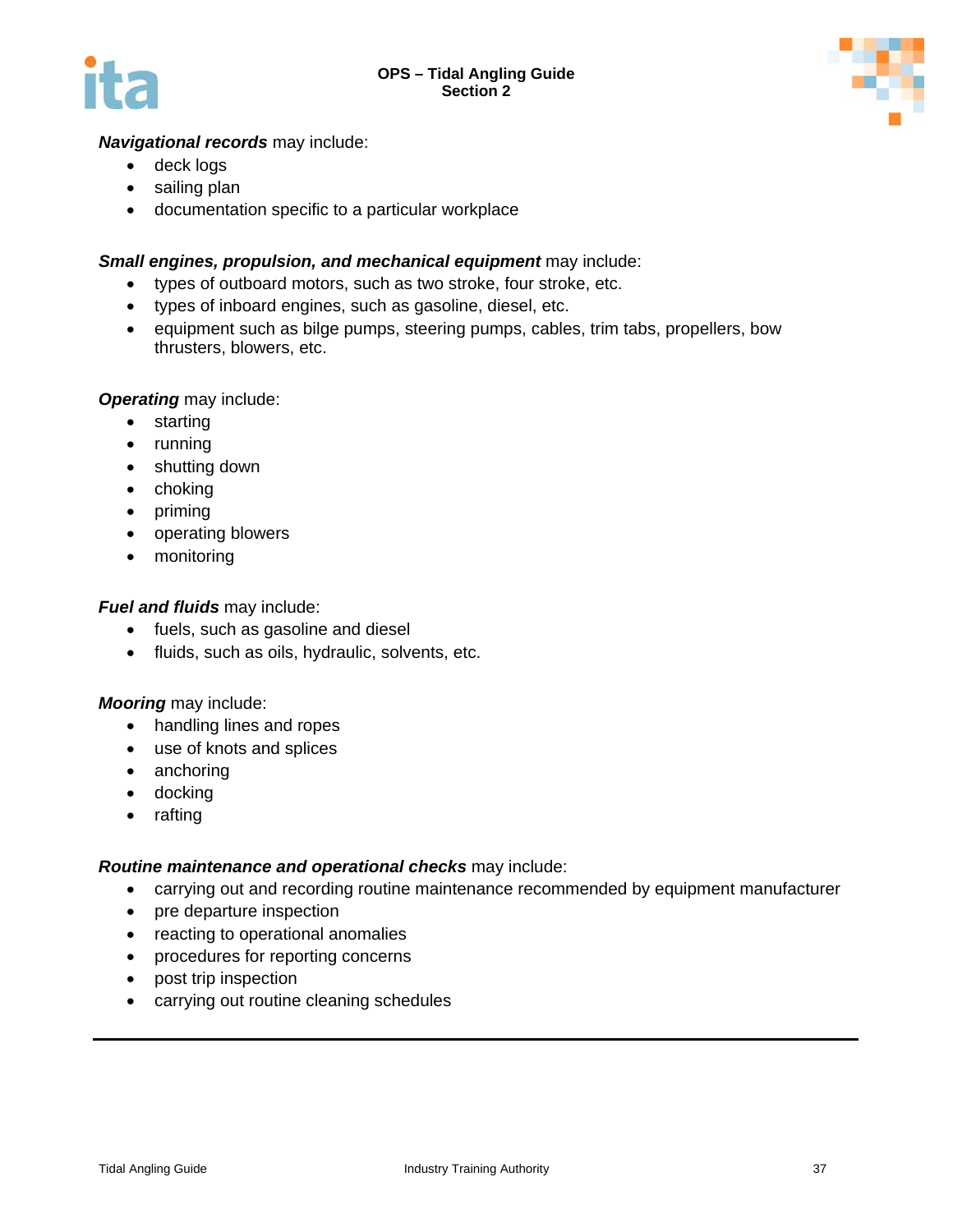



|                             |                                                                                                                                                                                                                                                                                                                                                                                                                                                                                                                                                                                                                                                                                                                                                                                                                                                                       | The following assessment methods may be used to assess this unit:                   |  |                                                                                                                                                                                               |
|-----------------------------|-----------------------------------------------------------------------------------------------------------------------------------------------------------------------------------------------------------------------------------------------------------------------------------------------------------------------------------------------------------------------------------------------------------------------------------------------------------------------------------------------------------------------------------------------------------------------------------------------------------------------------------------------------------------------------------------------------------------------------------------------------------------------------------------------------------------------------------------------------------------------|-------------------------------------------------------------------------------------|--|-----------------------------------------------------------------------------------------------------------------------------------------------------------------------------------------------|
|                             | $\mathbb{M}_{\ell}$                                                                                                                                                                                                                                                                                                                                                                                                                                                                                                                                                                                                                                                                                                                                                                                                                                                   | practical assessment:                                                               |  | Direct observation of the candidate<br>operating non pleasure small vessels<br>Simulated activities related to the<br>operation of non pleasure small<br>vessels and their propulsion systems |
| Assessment<br>methods       |                                                                                                                                                                                                                                                                                                                                                                                                                                                                                                                                                                                                                                                                                                                                                                                                                                                                       | competency conversation                                                             |  | Opportunity to explore a range of<br>issues and tailor questions to suit an<br>individual or group.                                                                                           |
|                             |                                                                                                                                                                                                                                                                                                                                                                                                                                                                                                                                                                                                                                                                                                                                                                                                                                                                       | evidence portfolio                                                                  |  | Review of evidence collected and<br>submitted by the candidate, (i.e.<br>documents, training records, etc.)                                                                                   |
|                             |                                                                                                                                                                                                                                                                                                                                                                                                                                                                                                                                                                                                                                                                                                                                                                                                                                                                       | test                                                                                |  | Written questions to test knowledge of<br>non pleasure small vessel<br>identification, operations, and<br>propulsion systems.                                                                 |
|                             |                                                                                                                                                                                                                                                                                                                                                                                                                                                                                                                                                                                                                                                                                                                                                                                                                                                                       | The following units can be assessed together:                                       |  |                                                                                                                                                                                               |
| <b>Related units</b>        |                                                                                                                                                                                                                                                                                                                                                                                                                                                                                                                                                                                                                                                                                                                                                                                                                                                                       | TAG-2 Respond to marine emergencies<br>TAG-4 Plan and execute a near coastal voyage |  |                                                                                                                                                                                               |
|                             |                                                                                                                                                                                                                                                                                                                                                                                                                                                                                                                                                                                                                                                                                                                                                                                                                                                                       | TAG-5 Operate maritime communications equipment                                     |  |                                                                                                                                                                                               |
| Knowledge to<br>be assessed | For this unit, a competent candidate must know:<br>types of non pleasure small vessels and their basic construction<br>types of other vessels common to the coastal waters British Columbia<br>operating procedures for non pleasure small vessels and their propulsion<br>systems<br>rated carrying capacity of vessels and where to find this information<br>loading and unloading procedures for non pleasure small vessels<br>principles of vessel stability and safety<br>rules and regulations regarding the handling and storage of fuel and fluids<br>aboard non pleasure small vessels<br>rules and regulations of the small vessel maintenance and inspection<br>program<br>basic knowledge of the Canada Shipping Act, 2001 with detailed<br>knowledge of Collision Regulations<br>impact of wind, tide, and sea conditions when manoeuvring small vessels |                                                                                     |  |                                                                                                                                                                                               |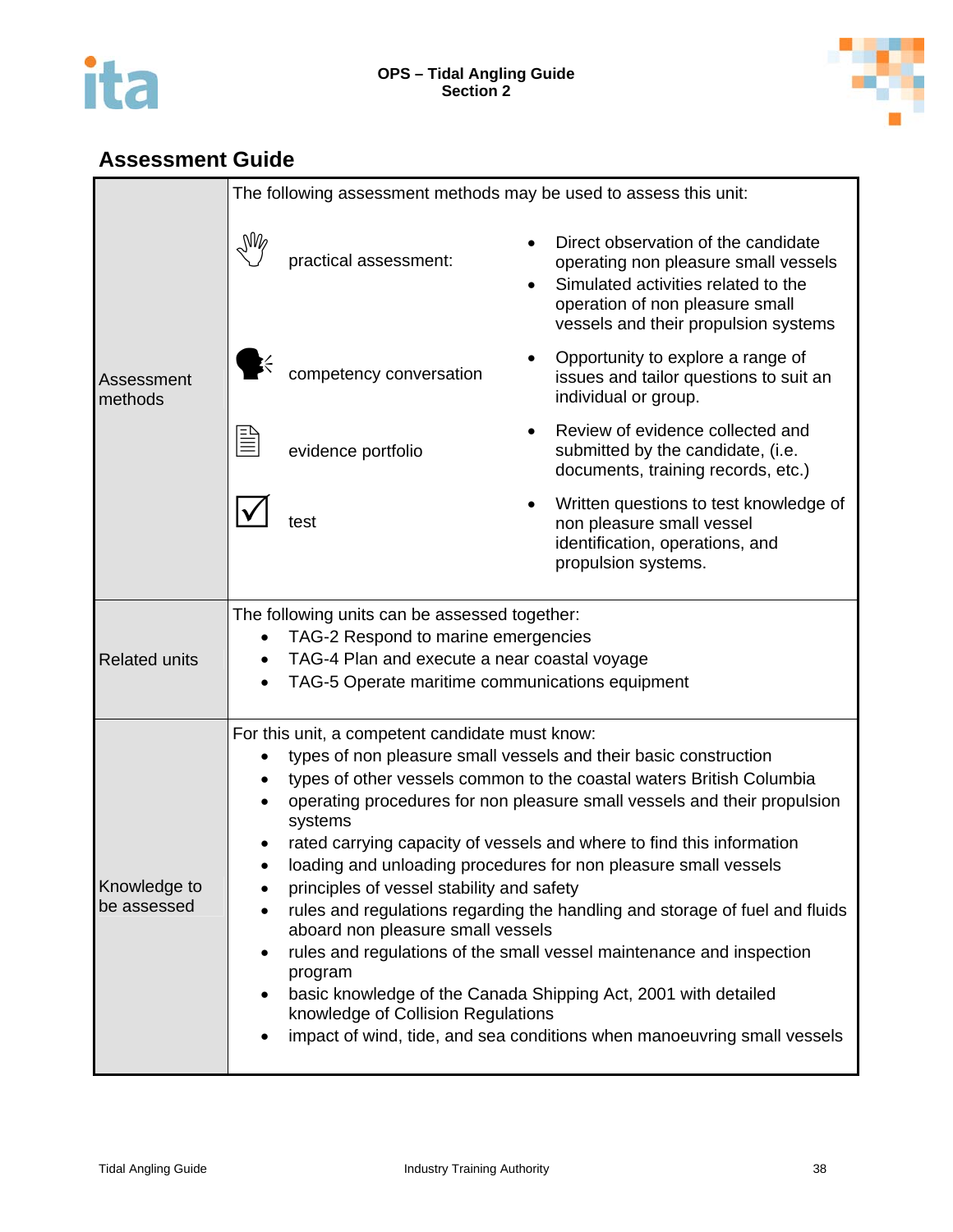# ita



| Skills to be<br>assessed                                    | For this unit, a competent candidate must be able to:<br>load and unload non pleasure small vessels<br>operate, manoeuvre, and moor non pleasure small vessels<br>handle fuel and fluids safely on board non pleasure small vessels<br>$\bullet$<br>identify other vessels encountered during the operation of non pleasure<br>small vessels<br>use and interpret navigational documentation and charts<br>follow navigational rules, signals, and collision regulations while operating<br>non pleasure small vessels<br>maintain complete logs, records, or other workplace documents<br>inspect non pleasure small vessels and their propulsion systems for<br>$\bullet$<br>normal operation |
|-------------------------------------------------------------|-------------------------------------------------------------------------------------------------------------------------------------------------------------------------------------------------------------------------------------------------------------------------------------------------------------------------------------------------------------------------------------------------------------------------------------------------------------------------------------------------------------------------------------------------------------------------------------------------------------------------------------------------------------------------------------------------|
| Common<br>skills to be<br>assessed                          | For this unit, a competent candidate must be able to:<br>work safely<br>$\bullet$<br>work in an organized manner, meeting timelines for completing tasks<br>proactively deal with everyday problems<br>read, understand, and follow directions and instructions<br>give directions and instructions to others                                                                                                                                                                                                                                                                                                                                                                                   |
| <b>Critical</b><br>evidence to<br>demonstrate<br>competency | For this unit, a competent candidate must be able to:<br>safely load and unload a variety of non pleasure small vessels<br>operate and refuel different types of propulsion systems<br>operate, manoeuvre and moor a variety of non pleasure small vessels,<br>$\bullet$<br>correctly following the Collision Regulations as described in the Canada<br>Shipping Act, 2001<br>ensure any vessel operated conforms to the small vessel maintenance<br>and inspection program and carries the appropriate documentation or<br>decal<br>successfully complete a Transport Canada approved written examination<br>$\bullet$<br>for the Small Vessel Operator Proficiency course                     |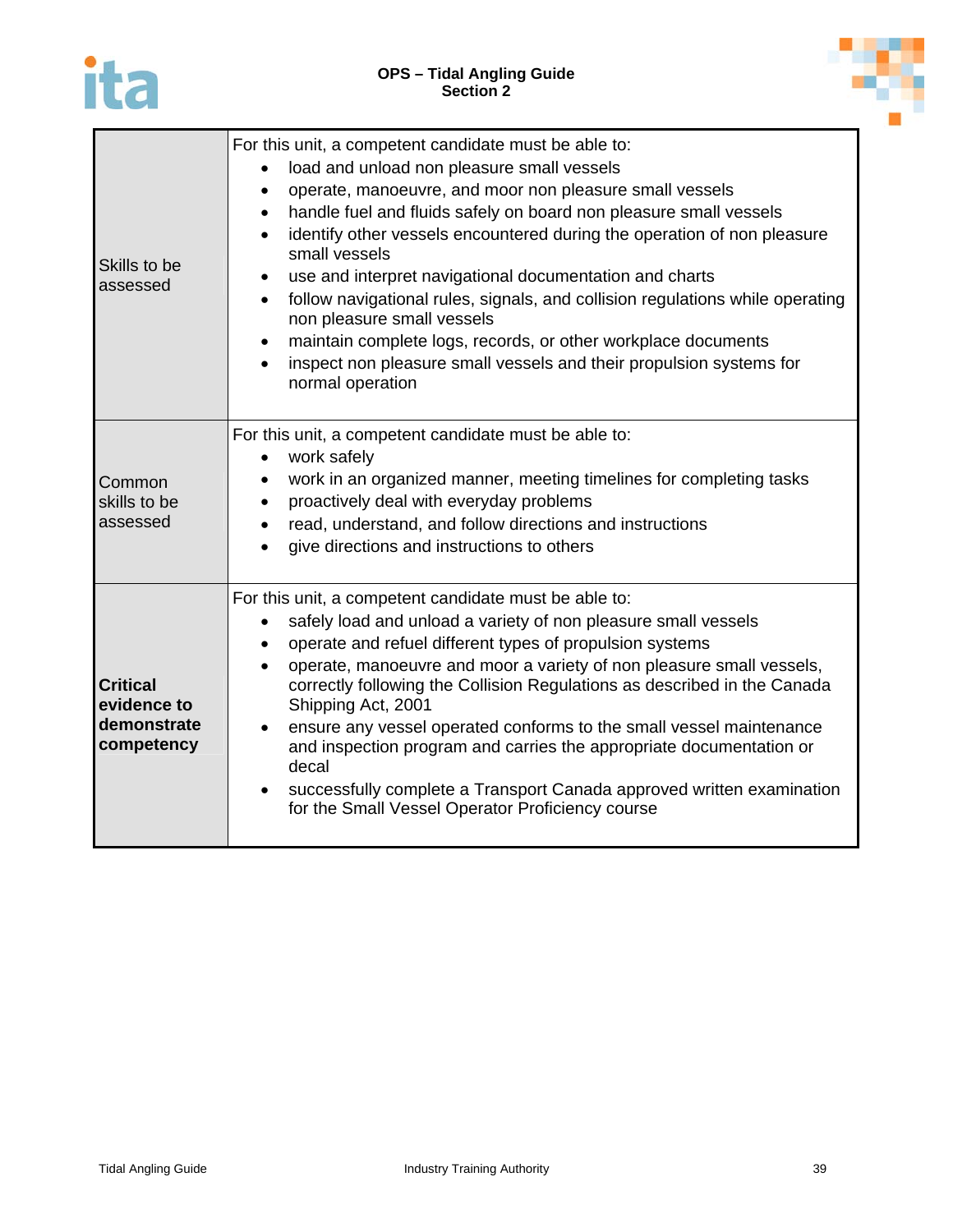



| <b>Title</b> | Plan and execute a near coastal voyage |
|--------------|----------------------------------------|
| <b>Code</b>  | $TAG - 4$                              |
| <b>Type</b>  | <b>Marine Operations - Vessels</b>     |

| <b>Description</b> | This unit is about:<br>planning a voyage in near coastal or sheltered waters<br>executing a voyage in near coastal or sheltered waters |
|--------------------|----------------------------------------------------------------------------------------------------------------------------------------|
|                    |                                                                                                                                        |

| Level<br>• This unit is appropriate for those who: | perform a variety of routine and non-routine tasks in the workplace<br>• use a wide range of practical skills to complete directed work activities<br>• work under limited supervision within time constraints |
|----------------------------------------------------|----------------------------------------------------------------------------------------------------------------------------------------------------------------------------------------------------------------|
|----------------------------------------------------|----------------------------------------------------------------------------------------------------------------------------------------------------------------------------------------------------------------|

| Use | This unit is a component of the following certifications:<br><b>Tidal Angling Guide</b>                                                             |
|-----|-----------------------------------------------------------------------------------------------------------------------------------------------------|
|     | Co-requisite:<br>Attainment of this unit requires the candidate to complete a Transport<br>Canada approved Small Vessel Operator Proficiency course |

| <b>Elements</b>      |      | <b>Performance Criteria</b>                                                                                                                     |  |  |
|----------------------|------|-------------------------------------------------------------------------------------------------------------------------------------------------|--|--|
| Prepare for a voyage | 1.1. | Review and assess marine conditions and weather<br>forecasts for time of planned voyage to ensure safe and<br>effective operation of the vessel |  |  |
|                      | 1.2. | Access and use marine documentation and information<br>to plan a voyage                                                                         |  |  |
|                      | 1.3. | Prepare voyage details or sailing plan using the<br>appropriate tools and equipment as required                                                 |  |  |
|                      | 1.4. | Monitor and maintain vessel specific requirements for<br>safety and personal protective equipment and<br>information necessary for voyage       |  |  |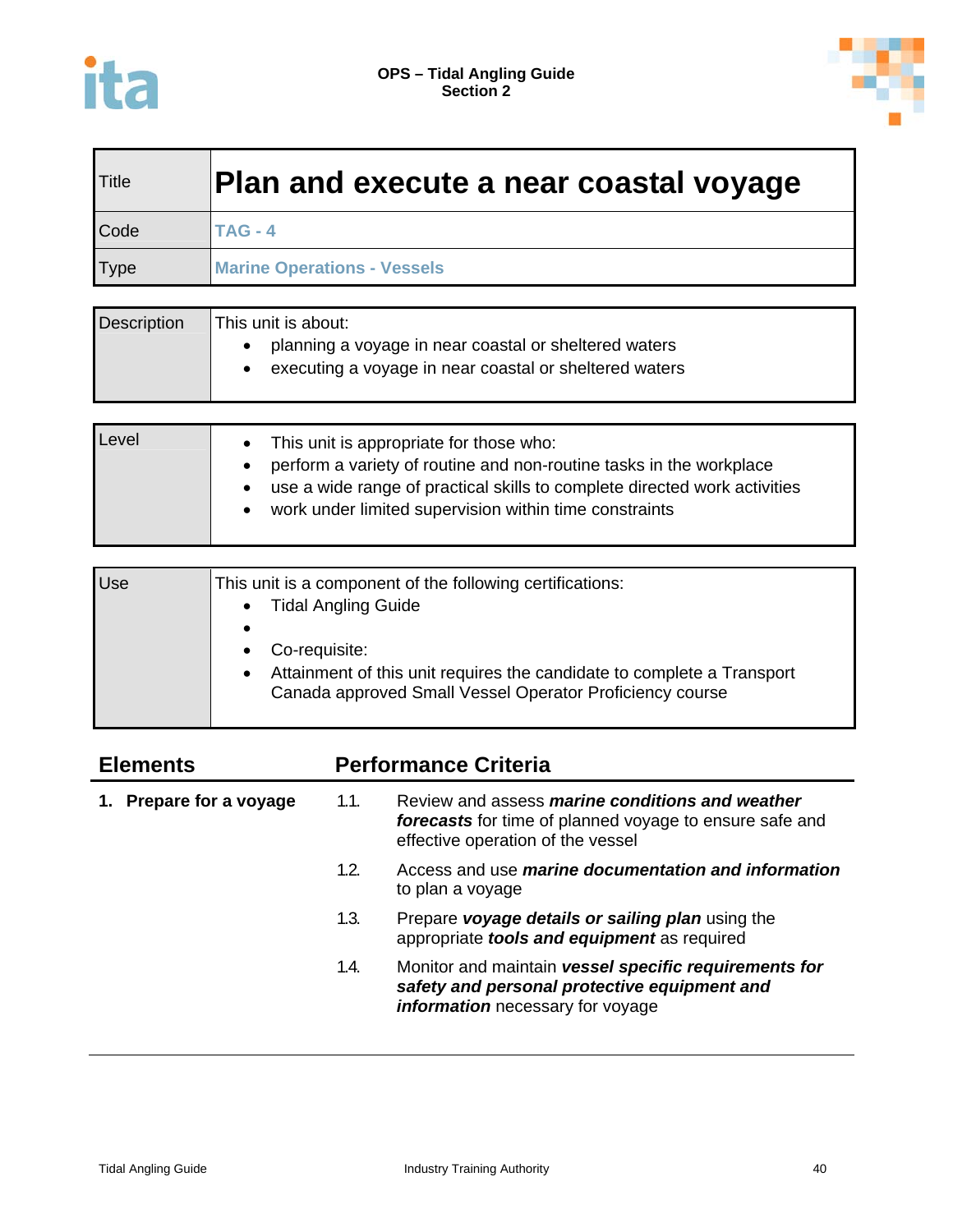# ita



| 2. Execute a voyage                   | 1.5.  | Communicate voyage details or sailing plan to<br>responsible persons ashore as required                                                                                              |
|---------------------------------------|-------|--------------------------------------------------------------------------------------------------------------------------------------------------------------------------------------|
|                                       | 1.6.  | Conduct safety briefing for all passengers prior to<br>departure                                                                                                                     |
|                                       | 1.7.  | Follow voyage details or sailing plan using appropriate<br>navigational aids and navigational equipment to ensure<br>voyage is completed within allotted time and resource<br>limits |
|                                       | 1.8.  | <b>Operate</b> navigational equipment and use navigational aids<br>according to manufacturer's specifications, adjusting for<br>individual component inaccuracies                    |
|                                       | 1.9.  | Respond appropriately to changes in marine weather<br>conditions and unforeseen circumstances to ensure<br>safe and effective operation of the vessel                                |
|                                       | 1.10. | Review and amend voyage details or sailing plan as<br>required to ensure safe and effective operation of the<br>vessel                                                               |
|                                       | 1.11. | Communicate information to persons on board as required<br>to ensure their safety and comfort during the voyage<br>according to workplace procedures and regulations                 |
| 3. Complete post voyage<br>activities | 1.12. | Report completion of voyage as appropriate according to<br>workplace procedures and regulations                                                                                      |
|                                       | 1.13. | Perform <i>routine</i> operational checks of onboard<br>navigational aids and equipment according to workplace<br>procedures and regulations                                         |
|                                       | 1.14. | Communicate any concerns with appropriate personnel<br>according to workplace procedures and regulations                                                                             |
|                                       |       |                                                                                                                                                                                      |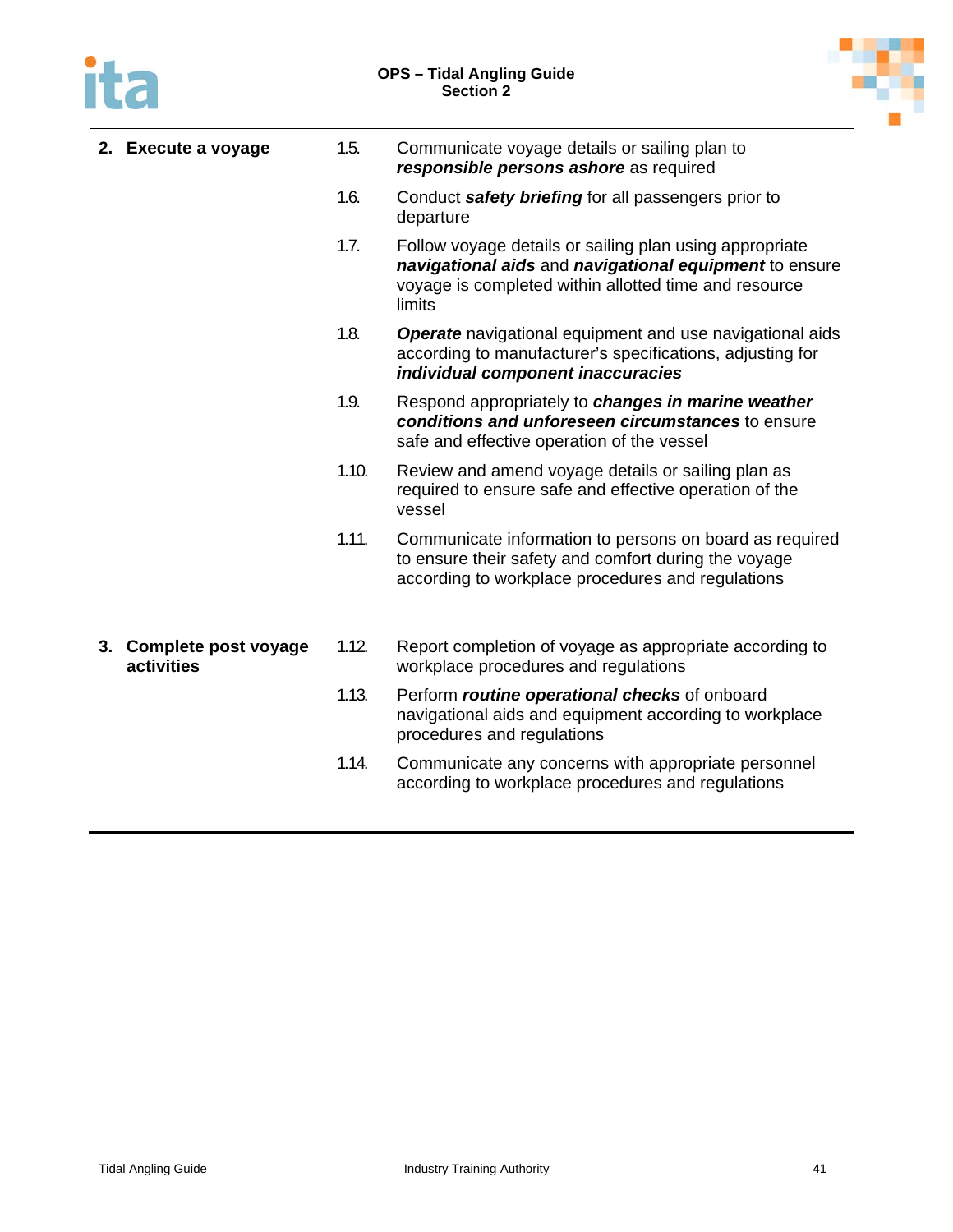



The range of variables provides detailed information about the key terms used within this unit. These key terms are *bolded and italicized* in the performance criteria.

#### *Marine conditions and weather forecasts* may include:

- sea state, such as wave height, wind speed and direction, etc.
- precipitation
- tides and currents
- visibility
- commercial or other marine activity
- navigation hazards, both general and area specific
- synopses, including both area and local forecasts

#### *Marine documentation and information* may include:

- charts
- tide tables
- aids to navigation
- marine weather broadcasts, both general and area specific
- notices to shipping
- sailing directions, etc.

#### *Voyage details or sailing plan* may include:

- vessel details, such as name, type, size, licenses, etc.
- passenger details, such as number, names, etc.
- operator's information, such as name, address, license number, etc.
- equipment carried, such as communications, safety, life saving, etc.
- trip details such as destination, times of departure and arrival, length of stay, route etc.
- knowledge of local Search and Rescue (SAR) resources and how to access them

#### *Tools and equipment* may include:

- marine documentation
- navigational instruments
- communication equipment
- word processing and computer equipment, etc.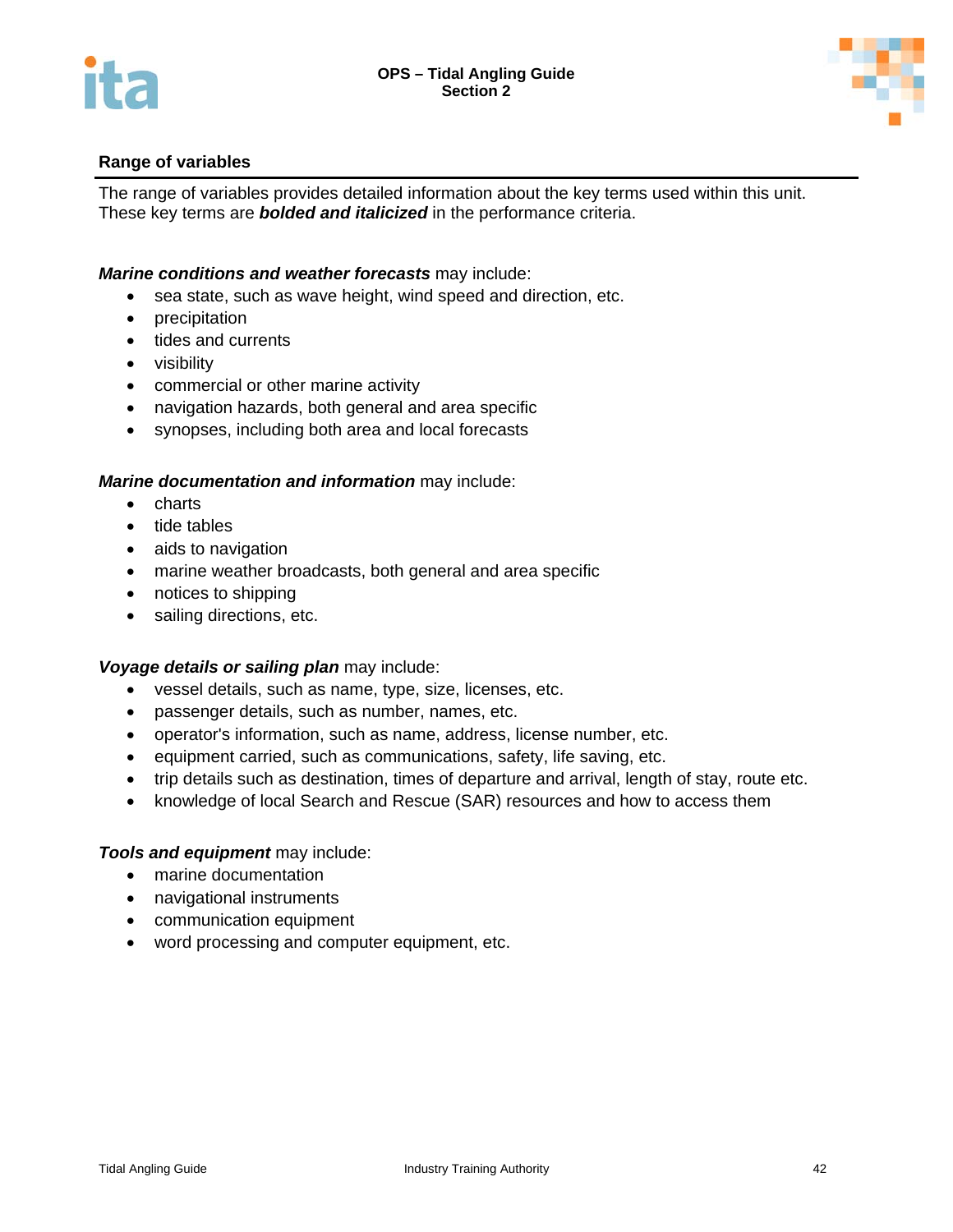



#### *Vessel specific requirements for safety and personal protective equipment and information* may relate to:

- numbers and type of life jackets
- numbers and type of personal flotation devices (PFDs)
- bailers
- signalling equipment
- rescue equipment
- reboarding equipment
- paddle
- fire extinguishers
- $\bullet$  first aid kit
- communication devices, etc.

## *Responsible persons ashore* may include:

- family
- supervisor
- wharfinger
- coast guard, etc.

## *Safety briefing* must include:

- type and location of the vessel's safety equipment
- actions in the event of an emergency, etc.
- advising clients how to call for help

#### *Navigational aids* may include:

- Canadian buoyage system
- list of lights
- applicable publications, such as charts, coastal sailing directions, etc.

#### *Navigational equipment* may include:

- navigational instruments
- magnetic compass
- GPS equipment
- depth sounders
- radar

#### *Operating* may include:

- starting
- setup
- use of controls, such as clutter controls on radar, etc
- use and interpretation of data
- recognizing errors
- shut down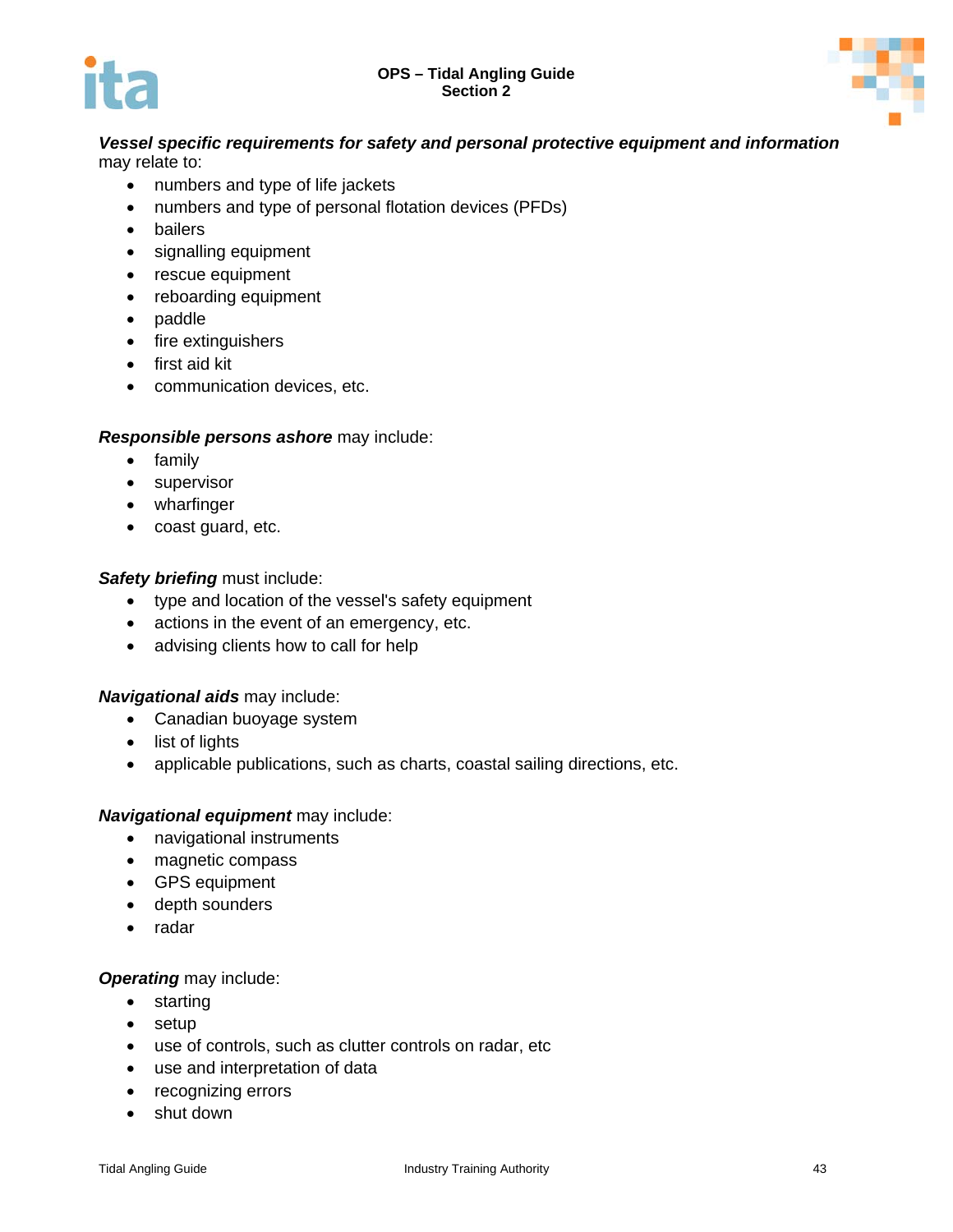#### **OPS – Tidal Angling Guide Section 2**





# *Individual component inaccuracies* may relate to:

- incorrect readings
- poor GPS tracking
- magnetic anomalies
- false echoes
- limitations of information provided by a single piece of equipment

## *Changes in marine weather conditions and unforeseen circumstances* may include:

- worsening conditions requiring modification to the sailing plan
- seeking more favourable conditions or temporary refuge
- illness or injury
- distress call from other vessel
- on-board emergencies

#### *Routine operational checks* may include:

- power supply
- batteries
- verification of accuracy
- testing according to manufacturer's instructions
- firmware updates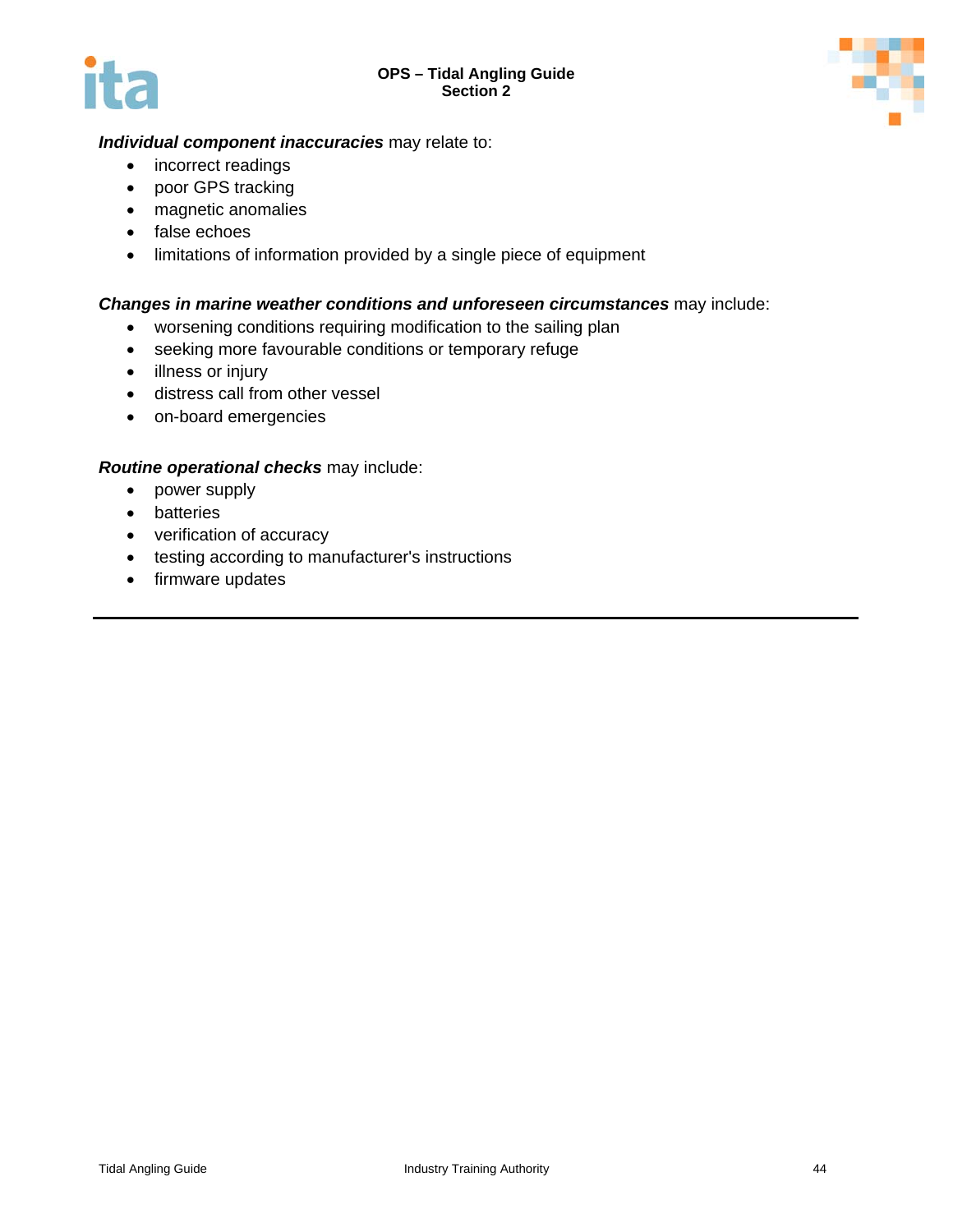



|                             |                                                                                                                                                                                      | The following assessment methods may be used to assess this unit:                                                                                                                                                                                                                                  |  |                                                                                                                                            |  |
|-----------------------------|--------------------------------------------------------------------------------------------------------------------------------------------------------------------------------------|----------------------------------------------------------------------------------------------------------------------------------------------------------------------------------------------------------------------------------------------------------------------------------------------------|--|--------------------------------------------------------------------------------------------------------------------------------------------|--|
|                             | M                                                                                                                                                                                    | practical assessment:                                                                                                                                                                                                                                                                              |  | Direct observation of the candidate<br>preparing and executing a voyage.<br>Simulated activities related to<br>preparation for a voyage.   |  |
| Assessment<br>methods       |                                                                                                                                                                                      | competency conversation                                                                                                                                                                                                                                                                            |  | Opportunity to explore a range of<br>issues and tailor questions to suit an<br>individual or group.                                        |  |
|                             |                                                                                                                                                                                      | evidence portfolio                                                                                                                                                                                                                                                                                 |  | Review of evidence collected and<br>submitted by the candidate, (i.e.<br>documents, training records, etc.)                                |  |
|                             |                                                                                                                                                                                      | test                                                                                                                                                                                                                                                                                               |  | Written questions to test knowledge of<br>the planning and execution of a<br>voyage.                                                       |  |
| <b>Related units</b>        | The following units can be assessed together:<br>TAG-2 Respond to marine emergencies<br>TAG-3 Operate a non pleasure small vessel<br>TAG-5 Operate maritime communications equipment |                                                                                                                                                                                                                                                                                                    |  |                                                                                                                                            |  |
| Knowledge to<br>be assessed |                                                                                                                                                                                      | For this unit, a competent candidate must know:<br>how to interpret marine conditions and weather forecasts<br>how to access and the correct use of marine documentation<br>types of navigational equipment and their operation<br>the preparation of a sailing plan or voyage details<br>a voyage |  | requirements for safety and personal protective equipment when planning                                                                    |  |
| Skills to be<br>assessed    |                                                                                                                                                                                      | For this unit, a competent candidate must be able to:<br>plan a voyage, and communicate details or sailing plan<br>circumstances<br>access local search and rescue (SAR) resources if necessary<br>use navigational aids<br>operate navigational equipment                                         |  | conduct safety briefing to any passengers on board as required<br>amend the voyage details or sailing plan appropriately due to unforeseen |  |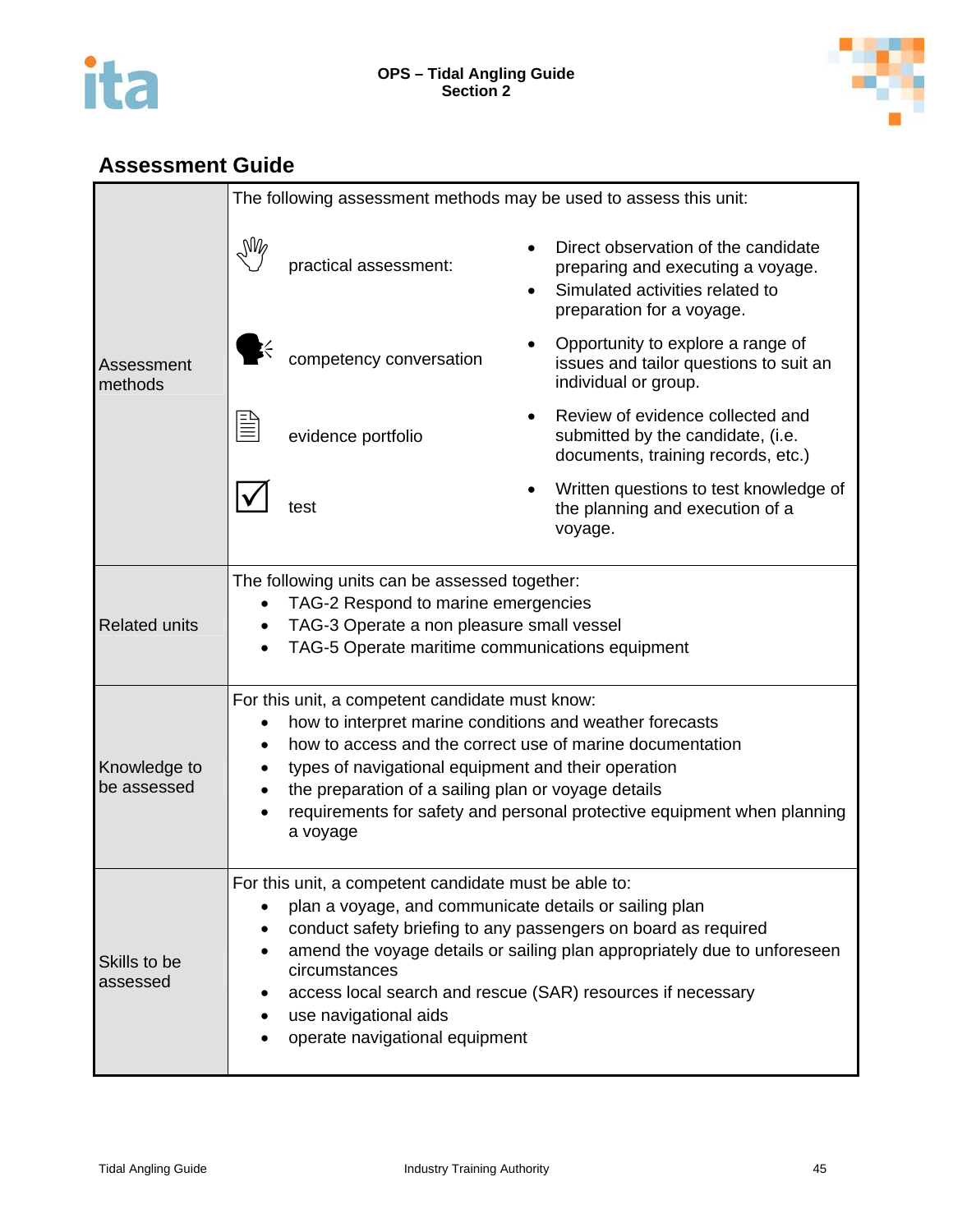



| Common<br>skills to be<br>assessed                                  | For this unit, a competent candidate must be able to:<br>work safely<br>٠<br>work in an organized manner, meeting timelines for completing tasks<br>$\bullet$<br>proactively deal with everyday problems<br>$\bullet$<br>read, understand, and follow directions and instructions<br>$\bullet$<br>give directions and instructions to others<br>$\bullet$           |
|---------------------------------------------------------------------|---------------------------------------------------------------------------------------------------------------------------------------------------------------------------------------------------------------------------------------------------------------------------------------------------------------------------------------------------------------------|
| <b>Critical</b><br><b>levidence to</b><br>demonstrate<br>competency | For this unit, a competent candidate must be able to:<br>plan and execute voyages in near coastal and sheltered waters according<br>to marine rules and regulations<br>communicate voyage details as required to others<br>$\bullet$<br>use and operate a variety of navigational aids and equipment following<br>$\bullet$<br>any applicable rules and regulations |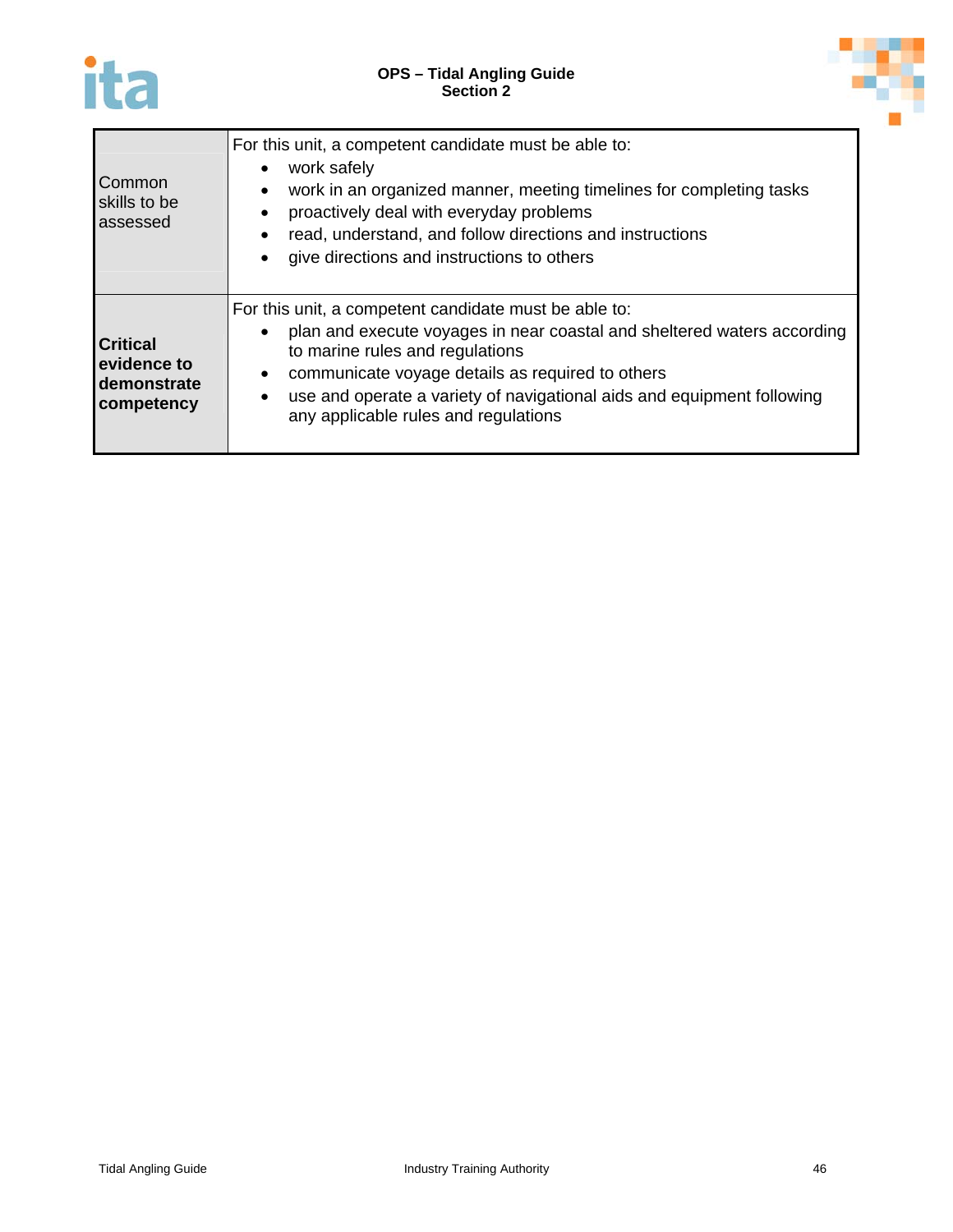

| <b>Title</b> | <b>Operate maritime communications</b><br>equipment |  |
|--------------|-----------------------------------------------------|--|
| Code         | <b>TAG - 5</b>                                      |  |
| Type         | <b>Marine Operations - Radio</b>                    |  |

| <b>Description</b> | This unit is about:                                                                                                |
|--------------------|--------------------------------------------------------------------------------------------------------------------|
|                    | operating communications equipment<br>following marine communication procedures<br>using communication terminology |

| Level | • This unit is appropriate for those who:<br>perform a variety of routine and non-routine tasks in the workplace<br>use a wide range of practical skills to complete directed work activities<br>work under limited supervision within time constraints |
|-------|---------------------------------------------------------------------------------------------------------------------------------------------------------------------------------------------------------------------------------------------------------|
|-------|---------------------------------------------------------------------------------------------------------------------------------------------------------------------------------------------------------------------------------------------------------|

| Use | This unit is a component of the following certifications:<br><b>Tidal Angling Guide</b><br>$\bullet$                                                                       |
|-----|----------------------------------------------------------------------------------------------------------------------------------------------------------------------------|
|     | Co-requisite:<br>Attainment of this unit requires the candidate to complete an Industry<br>$\bullet$<br>Canada approved Restricted Operator's Certificate- Maritime course |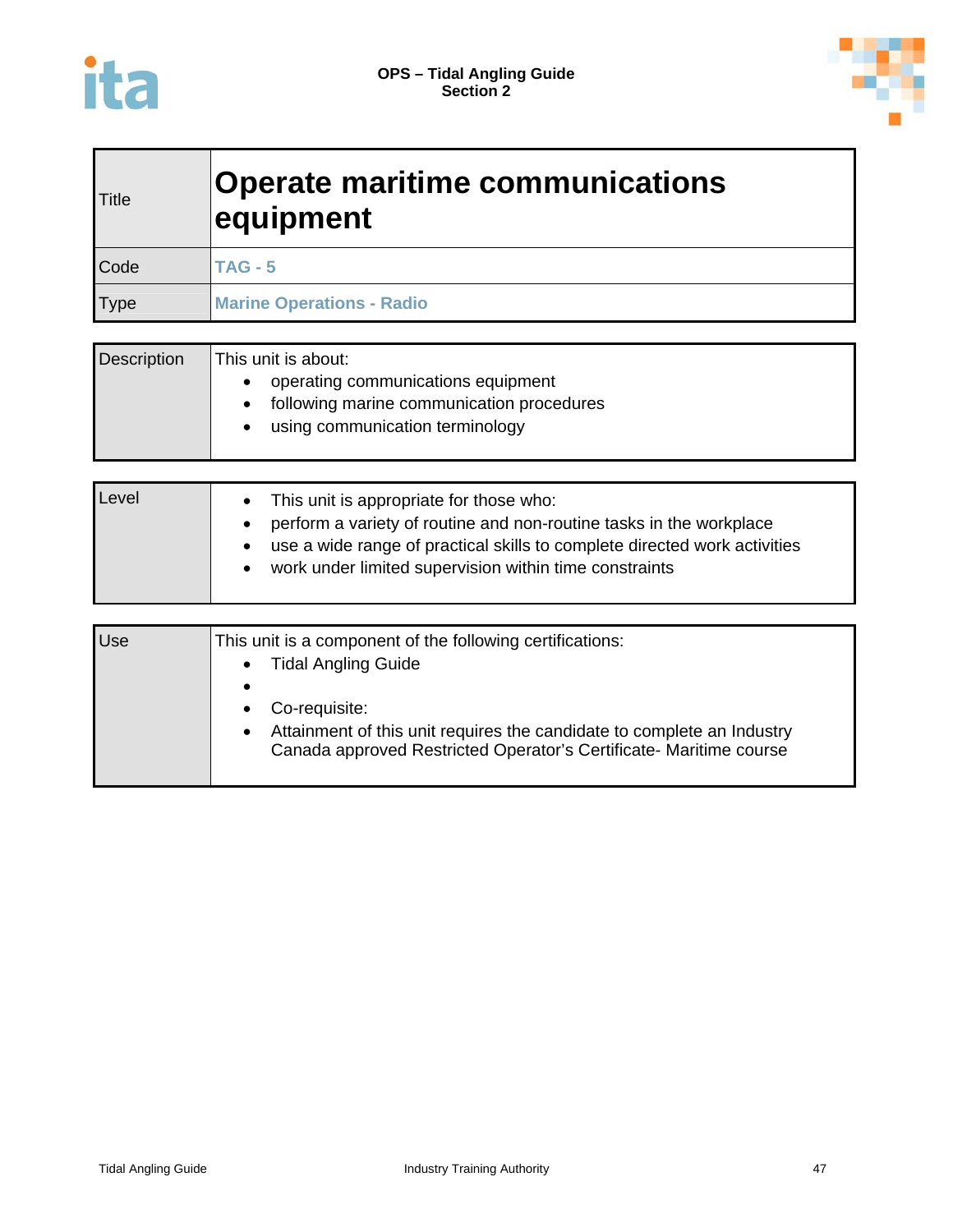



| <b>Elements</b> |                                                     | <b>Performance Criteria</b> |                                                                                                                                                                 |  |  |
|-----------------|-----------------------------------------------------|-----------------------------|-----------------------------------------------------------------------------------------------------------------------------------------------------------------|--|--|
|                 | 1. Prepare for use of<br>maritime<br>communications | 1.1.                        | Access and maintain current information on radio<br>communication terminology that will be used when<br>operating maritime communcation equipment               |  |  |
|                 | equipment                                           | 1.2.                        | Review the features of Maritime Mobile Service (MMS)<br>for current Industry Canada procedures, protocols and<br>regulations                                    |  |  |
|                 |                                                     | 1.3.                        | Review the Global Maritime Distress and Safety System<br>(GMDSS) for current Industry Canada procedures,<br>protocols and regulations                           |  |  |
|                 |                                                     | 1.4.                        | Test maritime communications equipment to assess<br>functionality according to manufacturers maintenance<br>specifications                                      |  |  |
|                 | 2. Operate maritime<br>commercial                   | 1.5.                        | Select maritime communications equipment according to<br>workplace requirements and operating conditions                                                        |  |  |
|                 | communications<br>equipment                         | 1.6.                        | Use maritime communications equipment according to<br>workplace requirements and operating conditions                                                           |  |  |
|                 |                                                     | 1.7.                        | Transmit messages clearly and precisely and in<br>accordance with relevant protocols, regulations, and<br>workplace procedures                                  |  |  |
|                 |                                                     | 1.8.                        | Receive and respond to incoming messages promptly and<br>in accordance with relevant protocols, regulations, and<br>workplace procedures                        |  |  |
|                 |                                                     | 1.9.                        | Interpret and record received messages where required, in<br>accordance with relevant protocols, regulations, and<br>workplace procedures                       |  |  |
|                 |                                                     | 1.10.                       | Maintain communication records and logs as required in<br>accordance with relevant protocols, regulations, and<br>workplace procedures                          |  |  |
|                 | 3. Maintain and store<br>maritime<br>communications | 1.11.                       | Carry out routine maintenance procedures and system<br>checks on communication equipment according to<br>workplace requirements and manufacturer's instructions |  |  |
|                 | equipment                                           | 1.12.                       | Report problems, faults, and service requirements<br>following appropriate workplace requirements and<br>operating conditions                                   |  |  |
|                 |                                                     | 1.13.                       | Store maritime communication equipment according to<br>workplace requirements and operating conditions                                                          |  |  |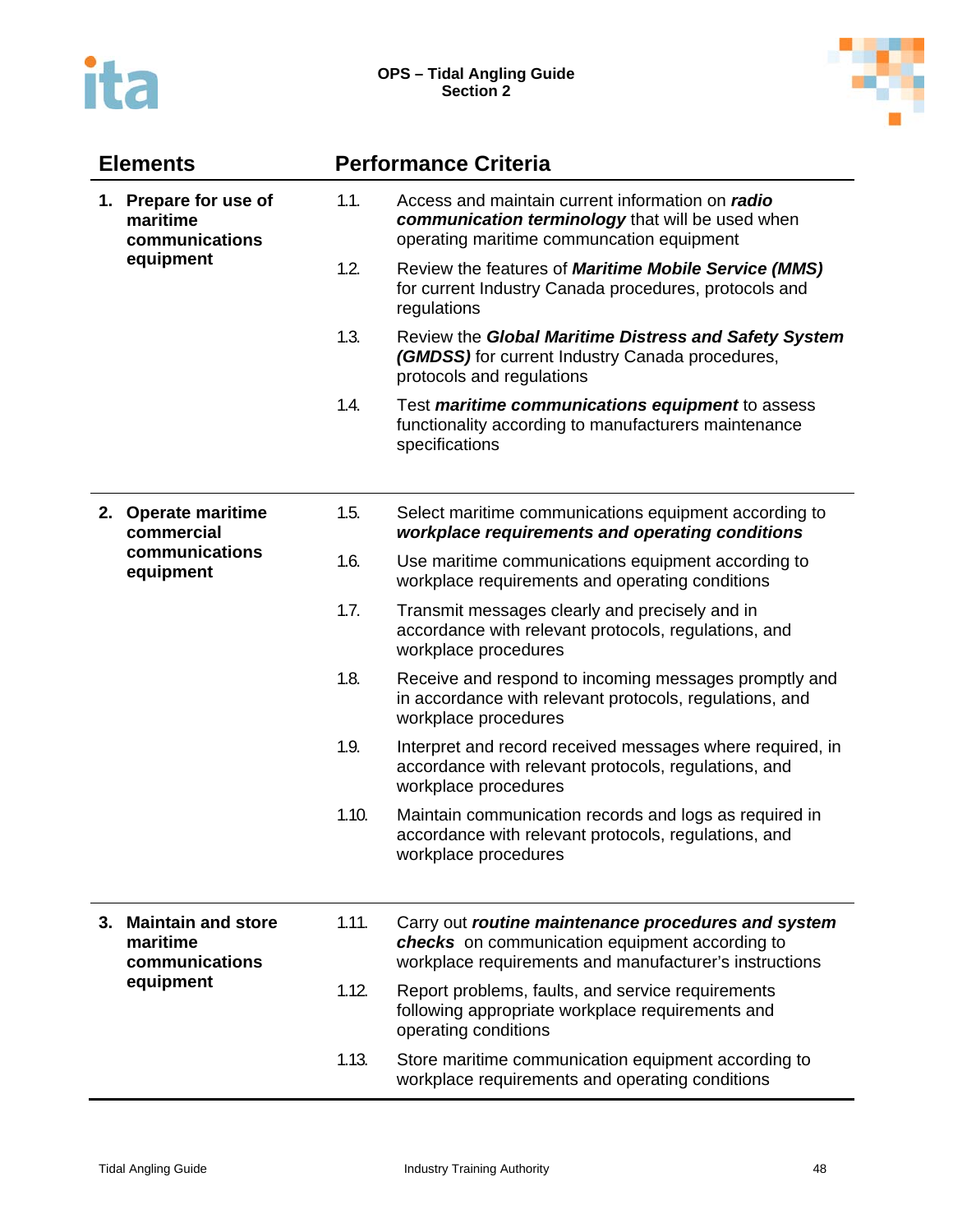

The range of variables provides detailed information about the key terms used within this unit. These key terms are *bolded and italicized* in the performance criteria.

# *Radio communication terminology* may include:

- procedural words and phrases such as over, roger, repeat, affirmative, etc.
- phonetic alphabet, such as alfa, bravo, charlie, delta, etc
- numbers expressed as words, such as one zero zero (100), etc
- times expressed as words using the 24 hour clock
- co-ordinated universal time (UTC) codes and abbreviations
- dates expressed as 6 figure groups

## *The Maritime Mobile Service (MMS)* must include:

- radiotelephone procedures
- types of communication, such as: distress, urgency, and safety; public correspondence; port operations; ship movement; inter-ship and onboard communications
- types of stations, such as ship, coast, pilot, port, marine communication and traffic services (MCTS), and rescue coordination centres
- communication frequencies, bands, and channelization
- publications, such as Radio Aids to Marine Navigation (RAMN)
- electrical and RF safety related to radio equipment

#### *The Global Maritime Distress and Safety System (GMDSS)* may relate to:

- using VHF/DSC as a primary means of distress alerting, urgency and safety
- establishing routine communication to a coast and ship station
- Maritime Mobile Station Identifier (MMSI) concept and ramifications

#### *Maritime communications equipment* may include:

- VHF radiotelephone transceivers
- portable VHF radios
- Emergency Position Indicating Radio Beacons (EPIRBs)
- Workplace requirements and operating conditions may relate to:
- vessel type and size
- location and type of equipment
- following workplace policies and procedures
- completing workplace documentation
- performing routine equipment checks
- giving pre-departure briefings to others on board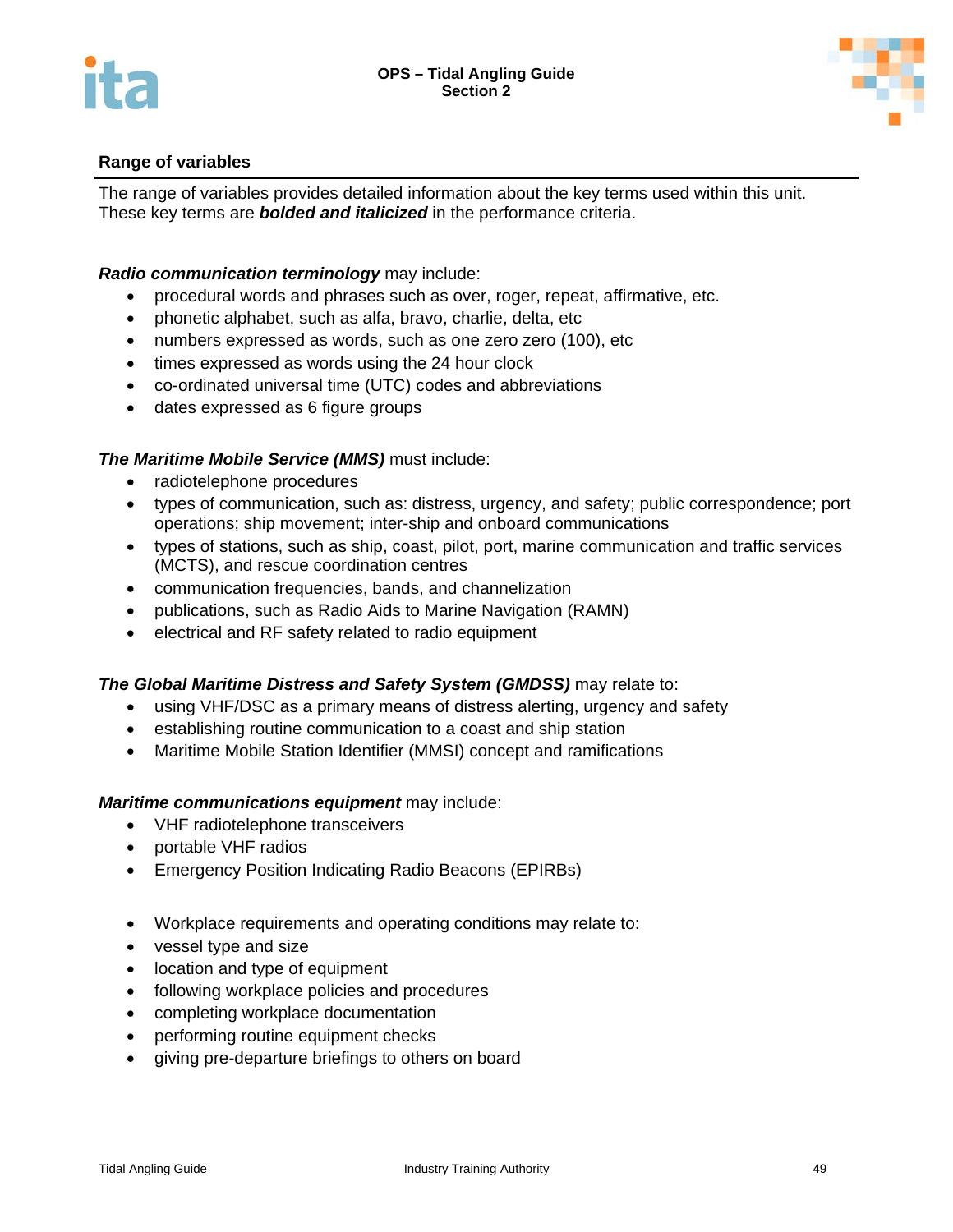#### **OPS – Tidal Angling Guide Section 2**





## *Relevant protocols, regulations, and workplace procedures* may relate to:

- sending and receiving messages
- distress alert and cancellation of distress
- operational procedures for general communication
- use of bands and frequencies
- superfluous communications and interference
- privacy of communications

# *Routine maintenance procedures* may include:

- checking power supply
- changing batteries
- testing according to manufacturer's instructions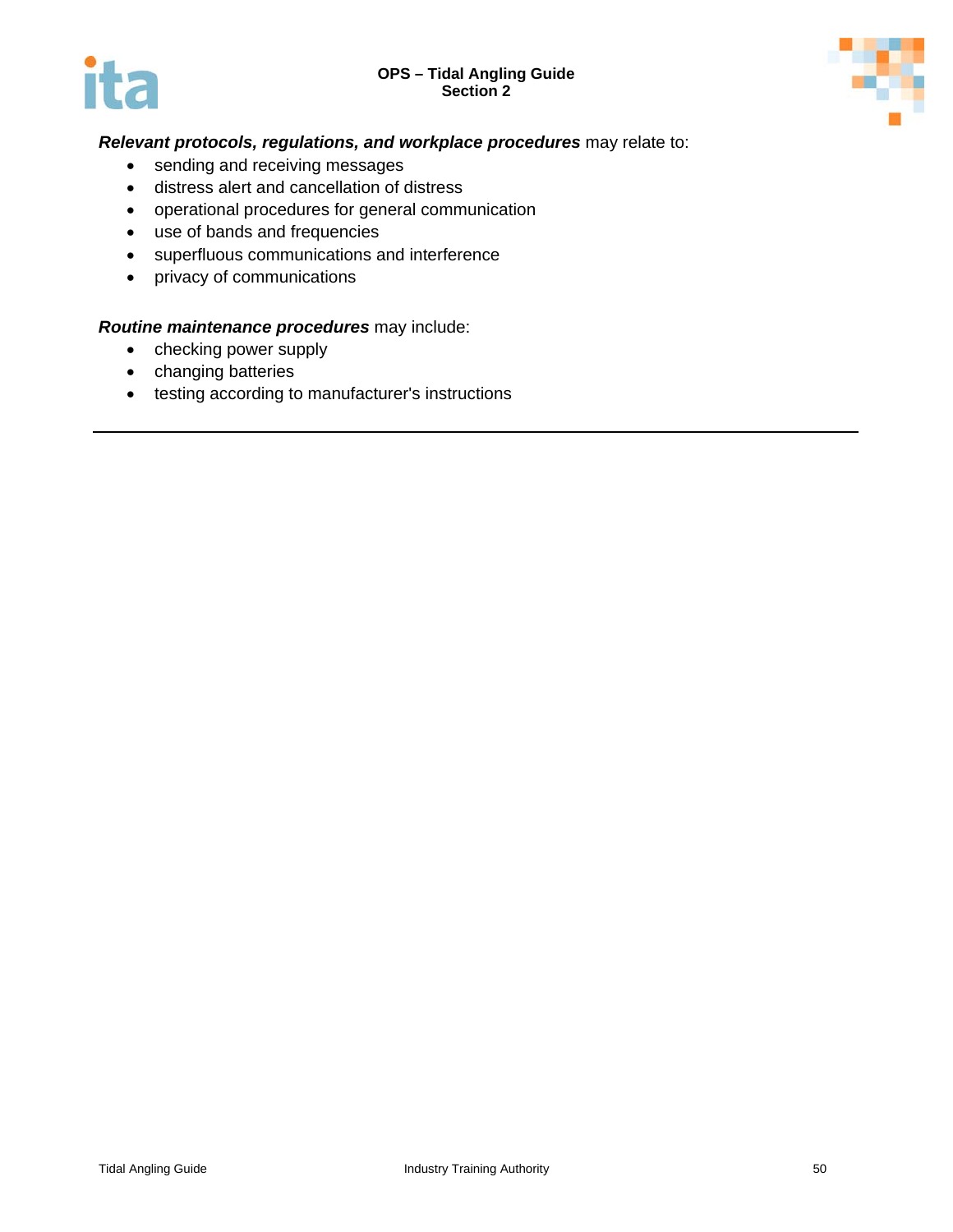



|                             | The following assessment methods may be used to assess this unit:                                                                                                                                                                                                                                                                                                                                                                                  |                                                                                                                                                                                                                                                                                                                                                                                                                                                                                                                                          |  |                                                                                                            |  |  |
|-----------------------------|----------------------------------------------------------------------------------------------------------------------------------------------------------------------------------------------------------------------------------------------------------------------------------------------------------------------------------------------------------------------------------------------------------------------------------------------------|------------------------------------------------------------------------------------------------------------------------------------------------------------------------------------------------------------------------------------------------------------------------------------------------------------------------------------------------------------------------------------------------------------------------------------------------------------------------------------------------------------------------------------------|--|------------------------------------------------------------------------------------------------------------|--|--|
|                             | $\mathbb{W}_{\ell}$<br>practical assessment:                                                                                                                                                                                                                                                                                                                                                                                                       |                                                                                                                                                                                                                                                                                                                                                                                                                                                                                                                                          |  | Direct observation of the candidate<br>operating maritime communication<br>equipment.                      |  |  |
| Assessment<br>methods       |                                                                                                                                                                                                                                                                                                                                                                                                                                                    | competency conversation                                                                                                                                                                                                                                                                                                                                                                                                                                                                                                                  |  | Opportunity to explore a range of<br>issues and tailor questions to suit an<br>individual or group.        |  |  |
|                             | 兰                                                                                                                                                                                                                                                                                                                                                                                                                                                  | evidence portfolio                                                                                                                                                                                                                                                                                                                                                                                                                                                                                                                       |  | Review of evidence collected and<br>submitted by the candidate, (i.e.<br>documents, training records etc.) |  |  |
|                             |                                                                                                                                                                                                                                                                                                                                                                                                                                                    | test                                                                                                                                                                                                                                                                                                                                                                                                                                                                                                                                     |  | Written questions to test knowledge of<br>maritime commercial communications<br>operations and procedures. |  |  |
| <b>Related units</b>        | The following units can be assessed together:<br>TAG-2 Respond to marine emergencies<br>$\bullet$<br>TAG-6 Communicate effectively with others<br>TAG-10 Apply maritime regulations                                                                                                                                                                                                                                                                |                                                                                                                                                                                                                                                                                                                                                                                                                                                                                                                                          |  |                                                                                                            |  |  |
| Knowledge to<br>be assessed | $\bullet$<br>٠                                                                                                                                                                                                                                                                                                                                                                                                                                     | For this unit, a competent candidate must know:<br>radiotelephone operating procedures<br>international regulations and communication protocols applicable to<br>radiotelephone communications between stations<br>specific regulations relating to safety of life<br>the practical operation of Global Maritime Distress and Safety System<br>equipment for vessels engaged on voyages within the range of VHF coast<br>stations<br>current Industry Canada regulations and procedures regarding the use of<br>communications equipment |  |                                                                                                            |  |  |
| Skills to be<br>assessed    | For this unit, a competent candidate must be able to:<br>operate modern VHF/DSC radiotelephone equipment according to<br>$\bullet$<br>relevant protocols, regulations and workplace procedures<br>complete verbal distress calls and DSC alerts according to relevant<br>protocols, regulations and workplace procedures<br>apply maritime distress, urgency, safety, and communication procedures<br>when using maritime communications equipment |                                                                                                                                                                                                                                                                                                                                                                                                                                                                                                                                          |  |                                                                                                            |  |  |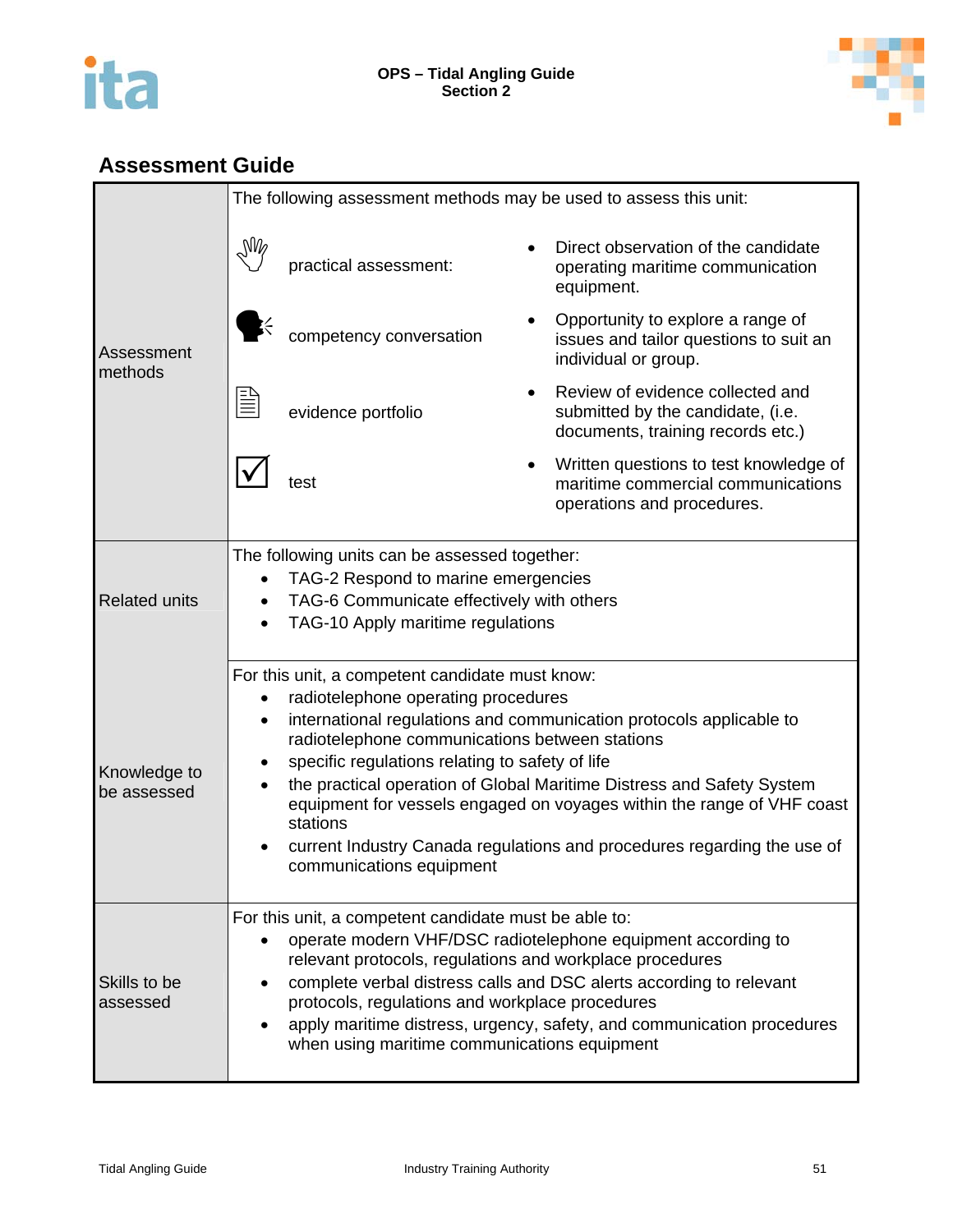



| Common<br>skills to be<br>assessed                          | For this unit, a competent candidate must be able to:<br>work safely<br>$\bullet$<br>work in an organized manner, meeting timelines for completing tasks<br>$\bullet$<br>proactively deal with everyday problems<br>$\bullet$<br>read, understand, and follow directions and instructions<br>$\bullet$<br>give directions and instructions to others<br>$\bullet$ |
|-------------------------------------------------------------|-------------------------------------------------------------------------------------------------------------------------------------------------------------------------------------------------------------------------------------------------------------------------------------------------------------------------------------------------------------------|
| <b>Critical</b><br>evidence to<br>demonstrate<br>competency | For this unit, a competent candidate must be able to:<br>operate modern VHF radiotelephone equipment according to operating<br>$\bullet$<br>procedures and regulations<br>make a distress call and DSC alert when necessary according to operating<br>$\bullet$<br>procedures and regulations                                                                     |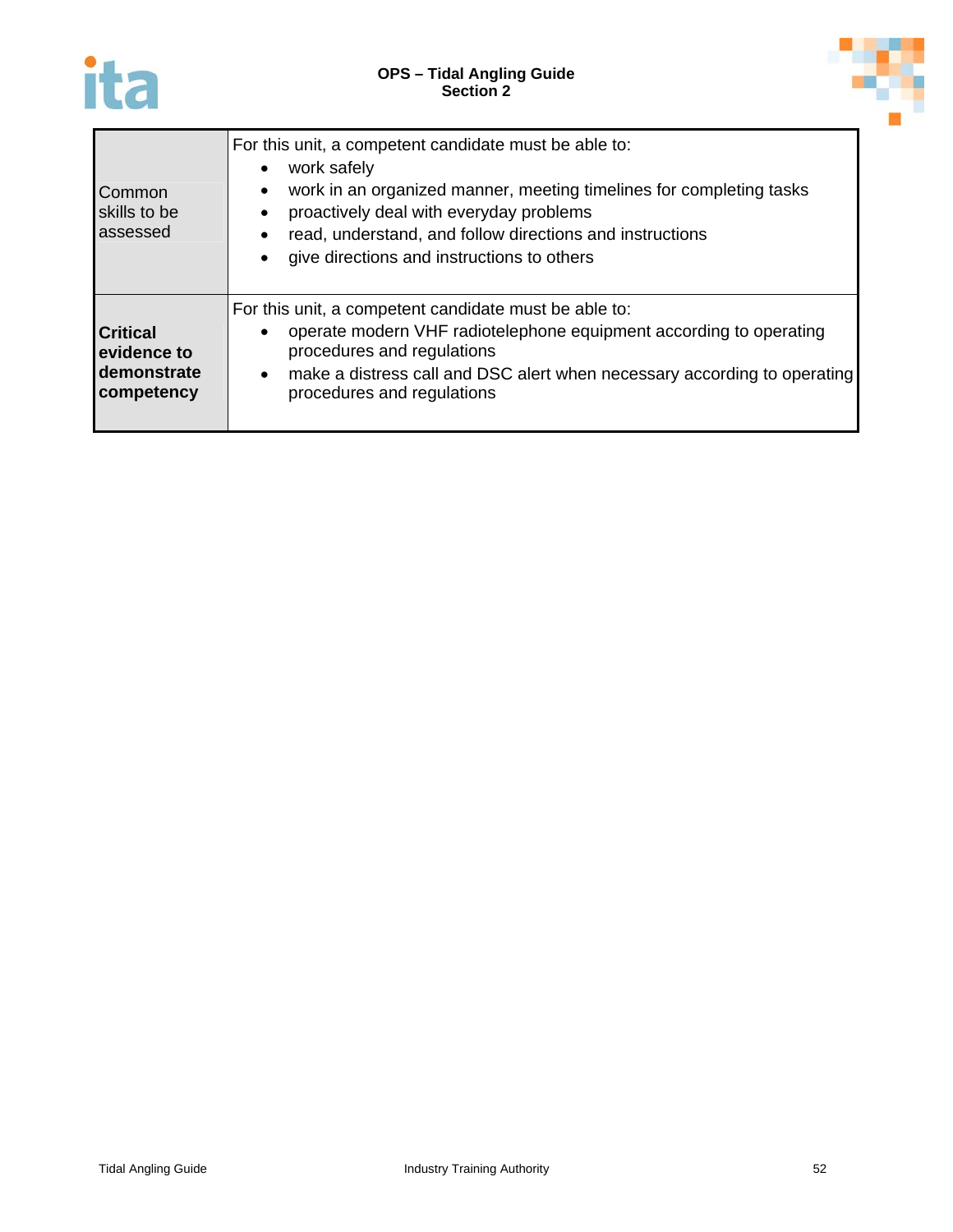

| <b>Title</b> | <b>Communicate effectively with others</b> |
|--------------|--------------------------------------------|
| Code         | $TAG - 6$                                  |
| <b>Type</b>  | <b>Human Resources and Communication</b>   |

| <b>Description</b> | This unit is about:<br>communicating with others using verbal and non verbal methods<br>$\bullet$<br>using communication technology |
|--------------------|-------------------------------------------------------------------------------------------------------------------------------------|
|                    |                                                                                                                                     |
| Level              | This unit is appropriate for those who:                                                                                             |

| l Level | • This unit is appropriate for those who:                                    |
|---------|------------------------------------------------------------------------------|
|         | perform a variety of routine tasks in the workplace                          |
|         | use a limited range of practical skills to complete directed work activities |
|         | work under direct supervision within time constraints                        |
|         |                                                                              |
|         |                                                                              |

| Use | This unit is a component of the following certifications: |
|-----|-----------------------------------------------------------|
|     | <b>Tidal Angling Guide</b>                                |
|     |                                                           |

| <b>Elements</b> |                                                    | <b>Performance Criteria</b> |                                                                                                                                       |  |  |
|-----------------|----------------------------------------------------|-----------------------------|---------------------------------------------------------------------------------------------------------------------------------------|--|--|
|                 | 1. Follow workplace<br>communication<br>procedures | 1.1.                        | Select methods of communication appropriate to the<br>circumstances and context and according to workplace<br>policies and procedures |  |  |
|                 |                                                    | 1.2.                        | Respond to instructions and enquiries within relevant<br>timeframes according to workplace policies and<br>procedures                 |  |  |
|                 |                                                    | 1.3.                        | Collect information from appropriate sources to undertake<br>work activities according to workplace policies and<br>procedures        |  |  |
|                 |                                                    | 1.4.                        | Interpret written reports and information according to<br>workplace policies and procedures                                           |  |  |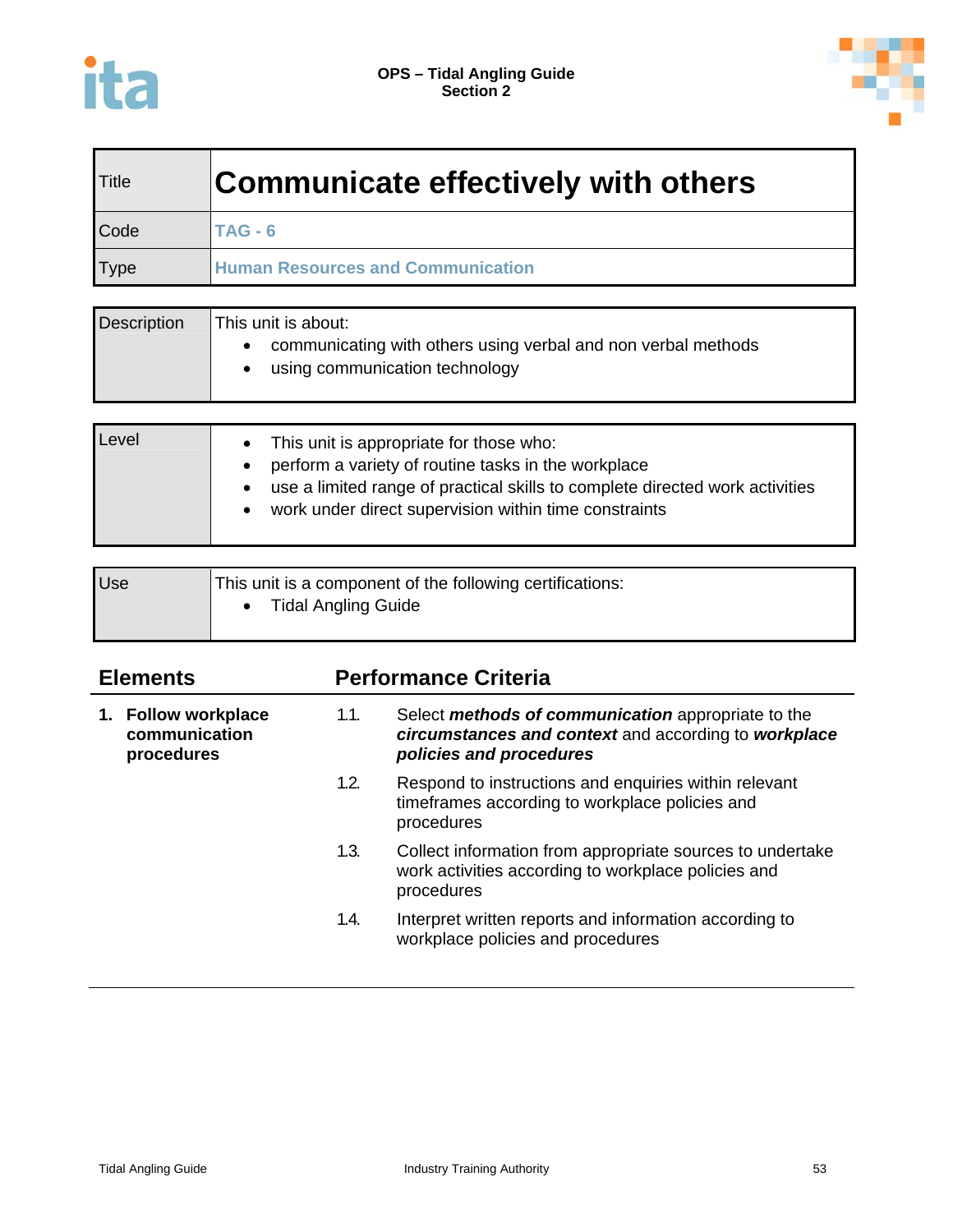



| 2. Use verbal and non<br>verbal forms of | 1.1. | Use oral communication skills in a variety of appropriate<br>contexts according to workplace policies and procedures<br>Use written communication skills in a variety of appropriate<br>contexts according to workplace policies and procedures<br>Complete workplace documents as required according to<br>workplace policies and procedures |  |  |  |  |
|------------------------------------------|------|-----------------------------------------------------------------------------------------------------------------------------------------------------------------------------------------------------------------------------------------------------------------------------------------------------------------------------------------------|--|--|--|--|
| communication                            | 1.2. |                                                                                                                                                                                                                                                                                                                                               |  |  |  |  |
|                                          | 1.3. |                                                                                                                                                                                                                                                                                                                                               |  |  |  |  |
|                                          | 1.4. | Use appropriate language, tone of voice, and grammar<br>when communicating with others according to workplace<br>policies and procedures                                                                                                                                                                                                      |  |  |  |  |
|                                          | 1.5. | Use appropriate body language and gestures when<br>communicating with others, respecting cultural and social<br>differences, according to workplace policies and<br>procedures                                                                                                                                                                |  |  |  |  |
|                                          | 1.6. | Use active listening and questioning skills in order to<br>facilitate effective two way communication with others                                                                                                                                                                                                                             |  |  |  |  |
| 3. Use communication<br>technology       | 1.1. | Select a range of communication devices and<br>technology according to the operational environment,<br>workplace policies and procedures                                                                                                                                                                                                      |  |  |  |  |
|                                          | 1.2. | Use communication devices and technology according to<br>workplace policies and procedures                                                                                                                                                                                                                                                    |  |  |  |  |
|                                          | 1.3. | <b>Monitor and maintain</b> communication devices and<br>technology according to workplace policies and procedures                                                                                                                                                                                                                            |  |  |  |  |
|                                          | 1.4. | Communicate any faults with communication devices and<br>technology to appropriate personnel according to<br>workplace policies and procedures                                                                                                                                                                                                |  |  |  |  |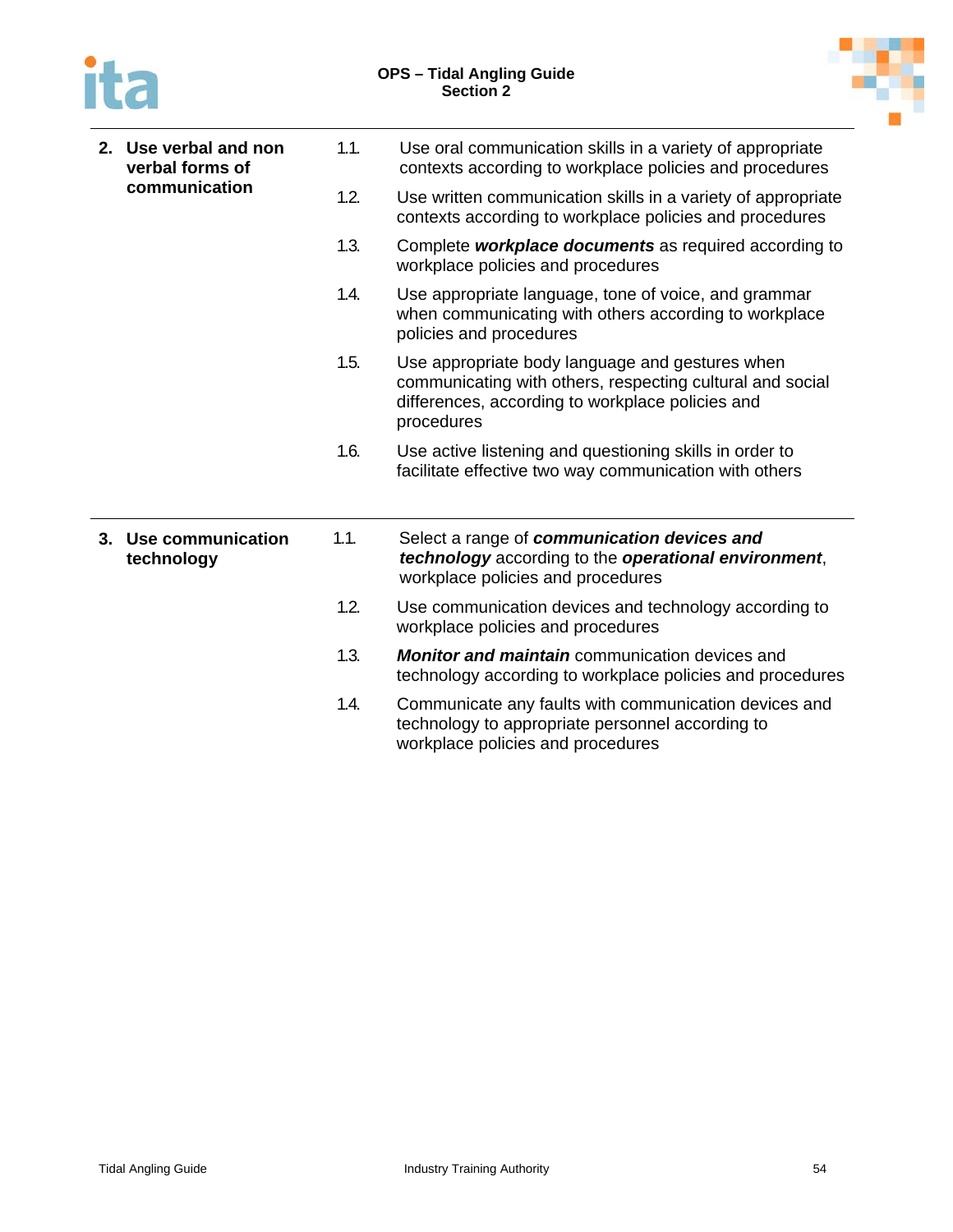



The range of variables provides detailed information about the key terms used within this unit. These key terms are *bolded and italicized* in the performance criteria.

#### *Methods of communication* may include:

- oral communication, such as speaking and listening
- body language and gestures, such as smiling, eye contact, hand gestures, etc
- written communication, such as notes, signs, pamphlets, handbooks, etc
- the use of electronic devices, such as e-mail, faxes, etc.

#### *Circumstances and context* may include:

- who you are communicating with, such as colleagues, customers, supervisors, enforcement officials, etc
- location, setting, and group dynamic
- type of language for the intended audience
- **e** emergency situations and protocols
- barriers to communication, such as language or physical disability
- cultural and social customs and differences

#### *Workplace policies and procedures* may relate to:

- policies regarding how to address colleagues and customers
- policies regarding professional conduct
- professional conduct
- organizational hierarchy and chain of command
- communicating with hearing or vision impaired persons
- communicating with those with language barriers
- use of language, slang and jargon
- use of appropriate terminology
- capabilities and appropriate use of communication devices
- personal use of communication equipment, etc.
- designated information technology personnel or contractors

#### *Workplace documents* may include:

- reports
- **•** letters
- memoranda
- schedules
- logs
- e-mails
- signs and notices
- written instructions
- grievances or complaints from customers or colleagues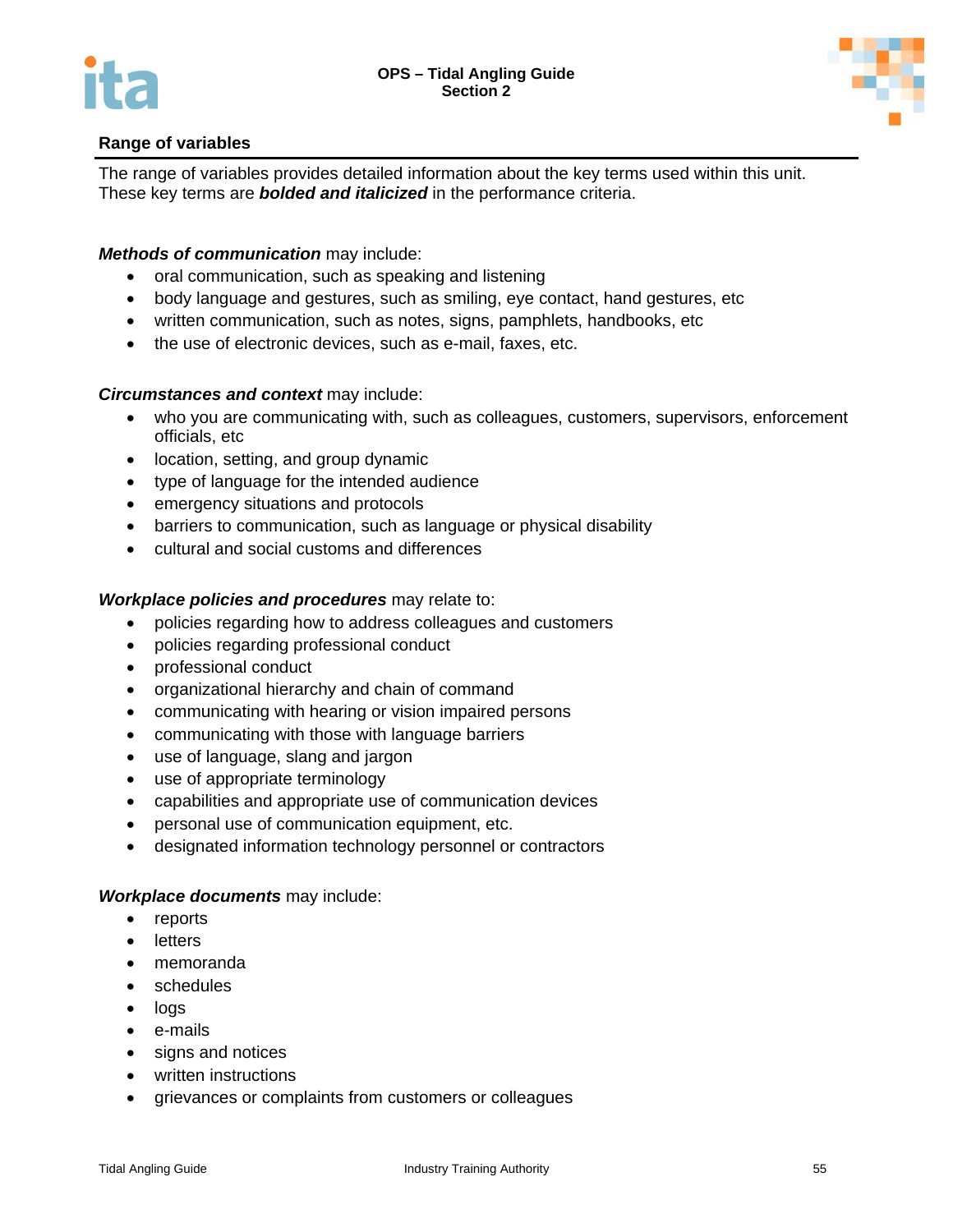#### **OPS – Tidal Angling Guide Section 2**





# *Communication devices and technology* may include:

- telephones, both land and cellular or satellite
- radios and VHF equipment, etc.
- computers, fax machines, etc
- safety and signalling equipment
- use of the internet or company intranet

#### *Operational environment* may include:

- indoor work environments, such as offices and other buildings
- outdoor work environments, such as off site locations, in vehicles, on the water, etc.
- remote locations where access to communication technology is limited

#### *Monitoring and maintaining* may include:

- checking or testing for regular operation
- regularly scheduled maintenance
- charging and changing batteries
- replacing paper, ink and toner
- communicating shortages of supplies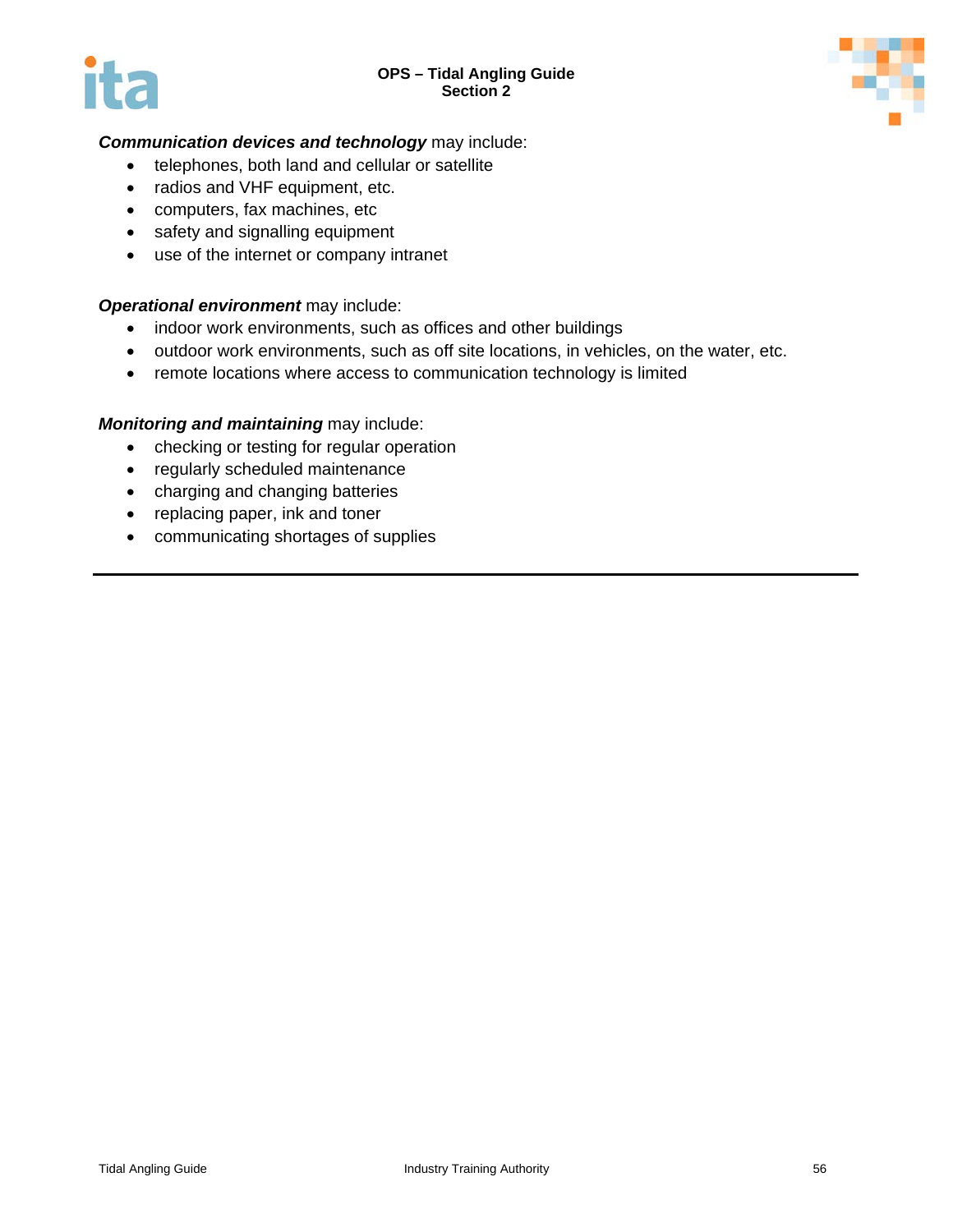



|                             | The following assessment methods may be used to assess this unit:                                                                                                                                                                                                                                                                                                                                                                              |                         |                                                                     |                                                                                                             |  |  |  |
|-----------------------------|------------------------------------------------------------------------------------------------------------------------------------------------------------------------------------------------------------------------------------------------------------------------------------------------------------------------------------------------------------------------------------------------------------------------------------------------|-------------------------|---------------------------------------------------------------------|-------------------------------------------------------------------------------------------------------------|--|--|--|
|                             | $\mathbb{M}_{\ell}$                                                                                                                                                                                                                                                                                                                                                                                                                            | practical assessment:   |                                                                     | Direct observation of the candidate<br>communicating with others.                                           |  |  |  |
| Assessment<br>methods       |                                                                                                                                                                                                                                                                                                                                                                                                                                                | competency conversation |                                                                     | Opportunity to explore a range of<br>issues and tailor questions to suit an<br>individual or group.         |  |  |  |
|                             |                                                                                                                                                                                                                                                                                                                                                                                                                                                | evidence portfolio      |                                                                     | Review of evidence collected and<br>submitted by the candidate, (i.e.<br>documents, training records, etc.) |  |  |  |
|                             |                                                                                                                                                                                                                                                                                                                                                                                                                                                | test                    | Written questions to test knowledge of<br>communication techniques. |                                                                                                             |  |  |  |
| <b>Related units</b>        | The following units can be assessed together:<br>TAG-5 Operate maritime communications equipment<br>TAG-7 Work in a team<br><b>TAG-8 Deal with conflict</b><br>TAG-12 Interact with coastal resource users<br>TAG-18 Plan and conduct fishing trips                                                                                                                                                                                            |                         |                                                                     |                                                                                                             |  |  |  |
| Knowledge to<br>be assessed | For this unit, a competent candidate must know:<br>verbal methods of communication<br>non verbal methods of communication<br>policies, protocols and procedures related to communication,<br>communication devices and technology<br>the use and routine maintenance of communication devices and<br>technology<br>cultural and social customs and differences related to communication,<br>such as body language, gestures, and tone of voice |                         |                                                                     |                                                                                                             |  |  |  |
| Skills to be<br>assessed    | For this unit, a competent candidate must be able to:<br>speak and listen actively with colleagues and customers<br>communicate through writing in both traditional and electronic means with<br>colleagues and customers<br>use a variety of communication devices and technology<br>follow policies and procedures related to communication and the use of<br>communication devices and technology                                           |                         |                                                                     |                                                                                                             |  |  |  |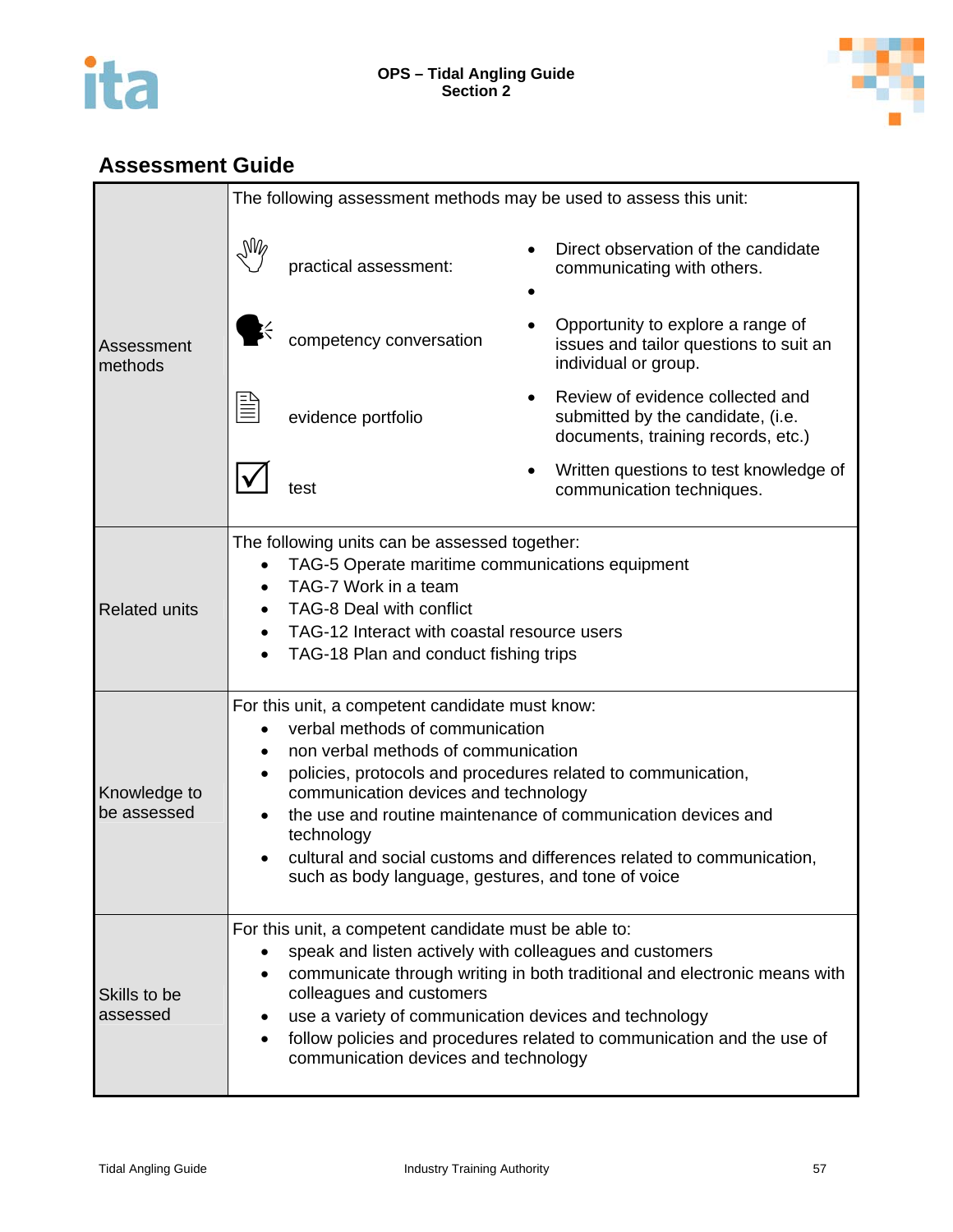



| Common skills<br>to be assessed                             | For this unit, a competent candidate must be able to:<br>work safely<br>work in an organized manner, meeting timelines for completing tasks<br>proactively deal with everyday problems<br>$\bullet$<br>read, understand, and follow directions and instructions<br>give directions and instructions to others<br>$\bullet$                                                                                                                                                                                                                                                                               |
|-------------------------------------------------------------|----------------------------------------------------------------------------------------------------------------------------------------------------------------------------------------------------------------------------------------------------------------------------------------------------------------------------------------------------------------------------------------------------------------------------------------------------------------------------------------------------------------------------------------------------------------------------------------------------------|
| <b>Critical</b><br>evidence to<br>demonstrate<br>competency | For this unit, a competent candidate must be able to:<br>communicate with colleagues and customers using a variety of methods<br>$\bullet$<br>according to workplace policies and procedures<br>communicate with supervisors, employers and authorities using<br>$\bullet$<br>appropriate protocols and procedures<br>use and maintain a variety of types of communication devices and<br>$\bullet$<br>technology in the appropriate manner according to workplace policies and<br>procedures<br>collect information from a range of relevant sources to undertake work<br>$\bullet$<br>responsibilities |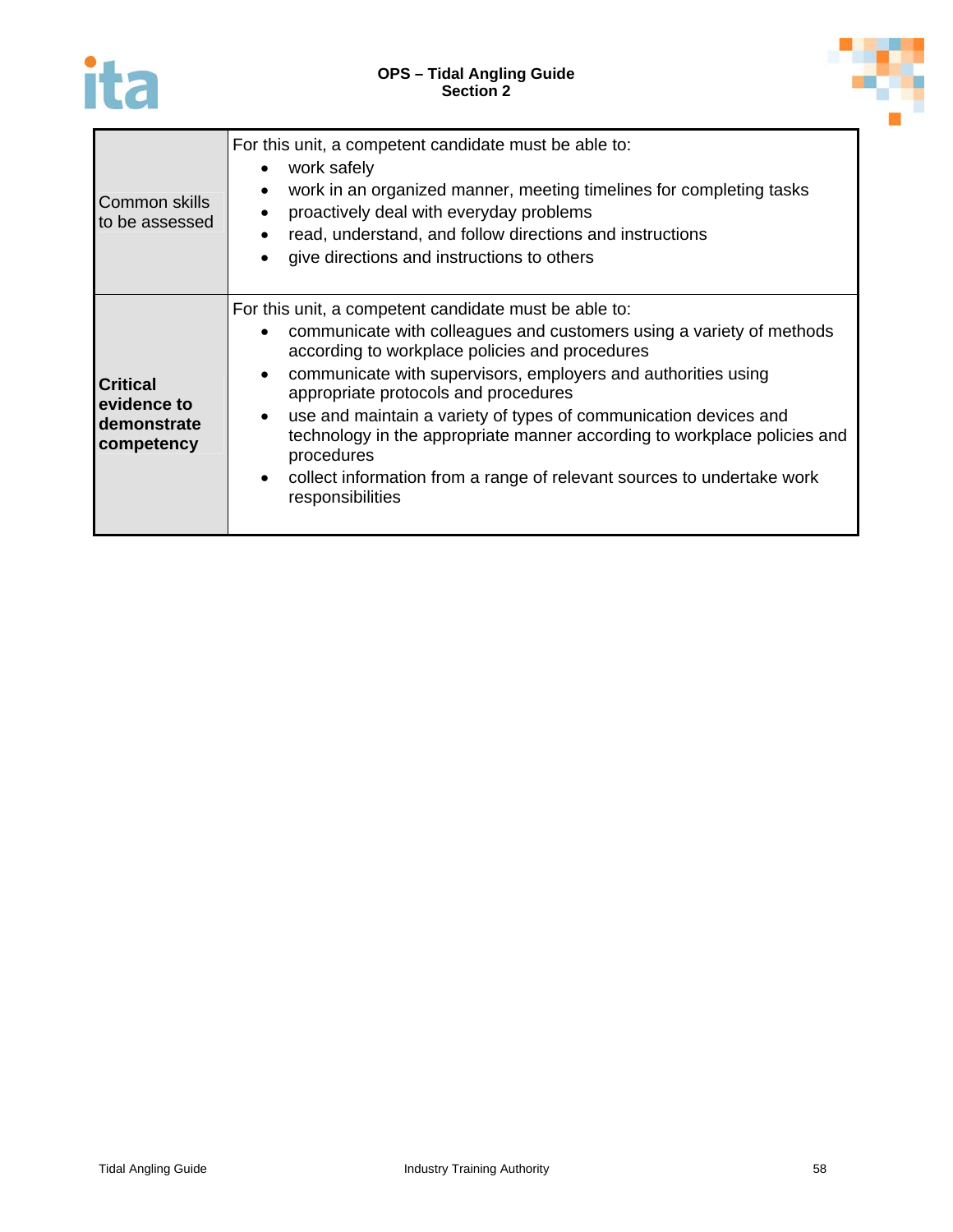



| Title | Work in a team                           |
|-------|------------------------------------------|
| Code  | <b>TAG - 7</b>                           |
| Type  | <b>Human Resources and Communication</b> |

| <b>Description</b> | This unit is about:                                |
|--------------------|----------------------------------------------------|
|                    | completing tasks under limited supervision         |
|                    | working with others as a part of a team            |
|                    | taking personal responsibility for own performance |
|                    | contributing to team and personal development      |
|                    |                                                    |

| Level | • This unit is appropriate for those who:<br>perform a variety of routine and non-routine tasks in the workplace<br>use a wide range of practical skills to complete directed work activities<br>work under limited supervision within time constraints |
|-------|---------------------------------------------------------------------------------------------------------------------------------------------------------------------------------------------------------------------------------------------------------|
|-------|---------------------------------------------------------------------------------------------------------------------------------------------------------------------------------------------------------------------------------------------------------|

| <b>Use</b> | This unit is a component of the following certifications: |
|------------|-----------------------------------------------------------|
|            | <b>Tidal Angling Guide</b>                                |
|            |                                                           |

| <b>Elements</b> |                                                  | <b>Performance Criteria</b> |                                                                                                                                                                                                  |  |
|-----------------|--------------------------------------------------|-----------------------------|--------------------------------------------------------------------------------------------------------------------------------------------------------------------------------------------------|--|
|                 | 1. Work effectively under<br>limited supervision | 1.1.                        | Identify and confirm own responsibilities, duties, and work<br>assignments according to workplace policies and<br>procedures                                                                     |  |
|                 |                                                  | 1.2.                        | Plan and prioritize work, considering time and resource<br>constraints according to workplace policies and procedures                                                                            |  |
|                 |                                                  | 1.3.                        | Access and use workplace documentation and other<br>resources to aid in the planning and completion of tasks to<br>workplace standards                                                           |  |
|                 |                                                  | 1.4.                        | Monitor work progress and communicate outcomes or any<br>potential or real problems beyond own control/responsibility<br>to relevant personnel according to workplace policies and<br>procedures |  |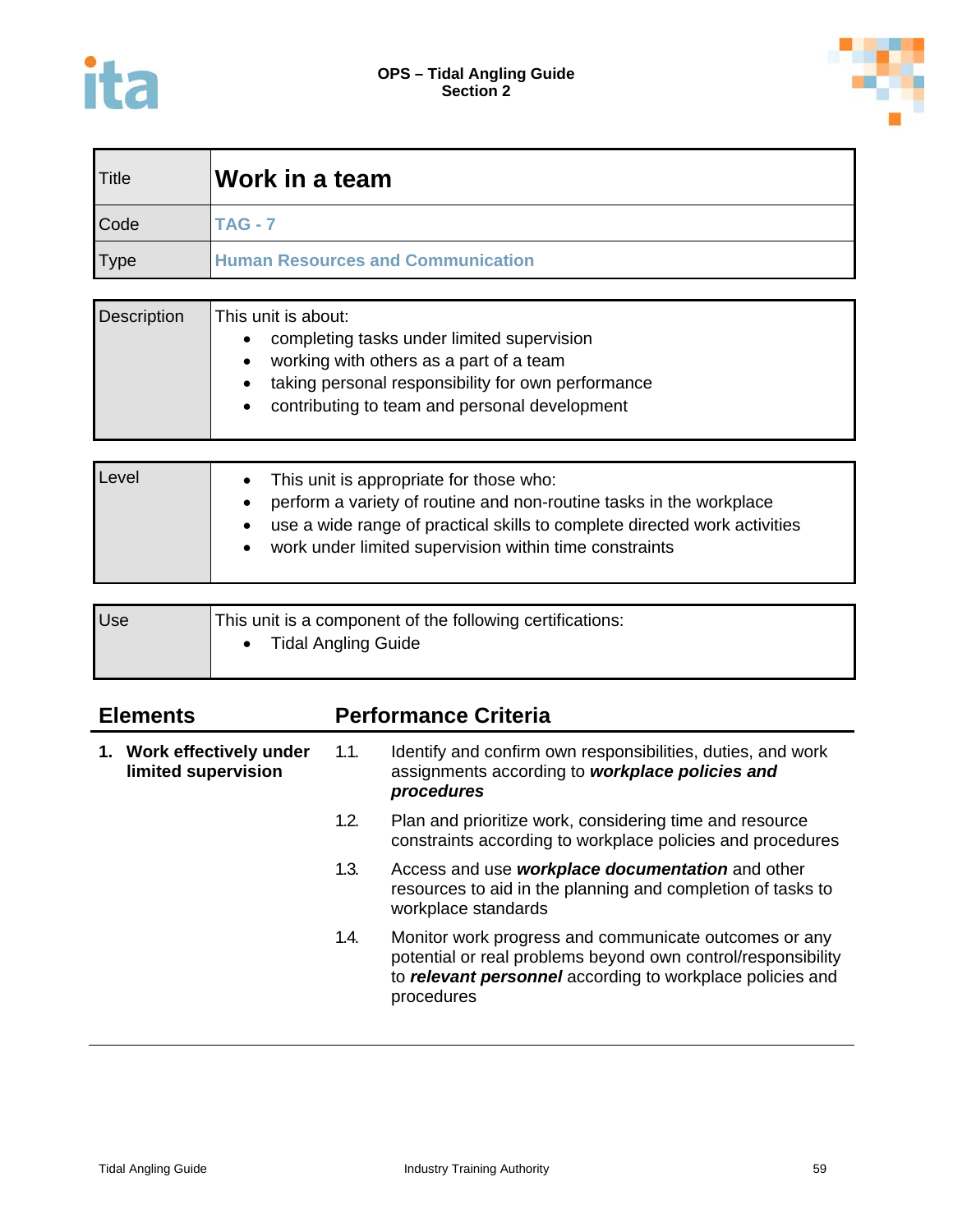# ita



| 2. Work as a team<br>member                        |       | 1.1. Participate in meeting and planning sessions for team goals<br>and workplace objectives as required by relevant personnel<br>and workplace policies and procedures |
|----------------------------------------------------|-------|-------------------------------------------------------------------------------------------------------------------------------------------------------------------------|
|                                                    | 1.2.  | Adjust timing and sequence of individual work plans and<br>responsibilities to meet team goals or workplace objectives                                                  |
|                                                    | 1.3.  | Monitor progress of team goals and workplace objectives<br>and communicate to relevant personnel according to<br>workplace policies and procedures                      |
|                                                    | 1.4.  | Discuss and help solve routine and, where appropriate,<br>non-routine problems and concerns with team members in<br>line with team goals and workplace objectives       |
|                                                    | 1.5.  | Seek assistance and/or refer issues that require assistance<br>to relevant personnel according to workplace policies and<br>procedures                                  |
|                                                    | 1.6.  | Assist and/or coach other team members to complete<br>tasks to meet team goals and workplace objectives                                                                 |
| 3. Contribute to team and<br>individual devlopment | 1.7.  | Identify issues or concerns that arise in the team and<br>communicate to relevant personnel according to workplace<br>policies and procedures                           |
|                                                    | 1.8.  | Share ideas and information with team members to<br>improve the performance of the team and its members.                                                                |
|                                                    | 1.9.  | Seek and respond to feedback on personal performance<br>and progress from other team members or relevant<br>personnel to improve own performance within the team        |
|                                                    | 1.10. | Reflect on and review own performance and identify<br>strategies for improvement.                                                                                       |
|                                                    | 1.11. | Seek out opportunities for professional development to<br>contribute to improved team and individual performance                                                        |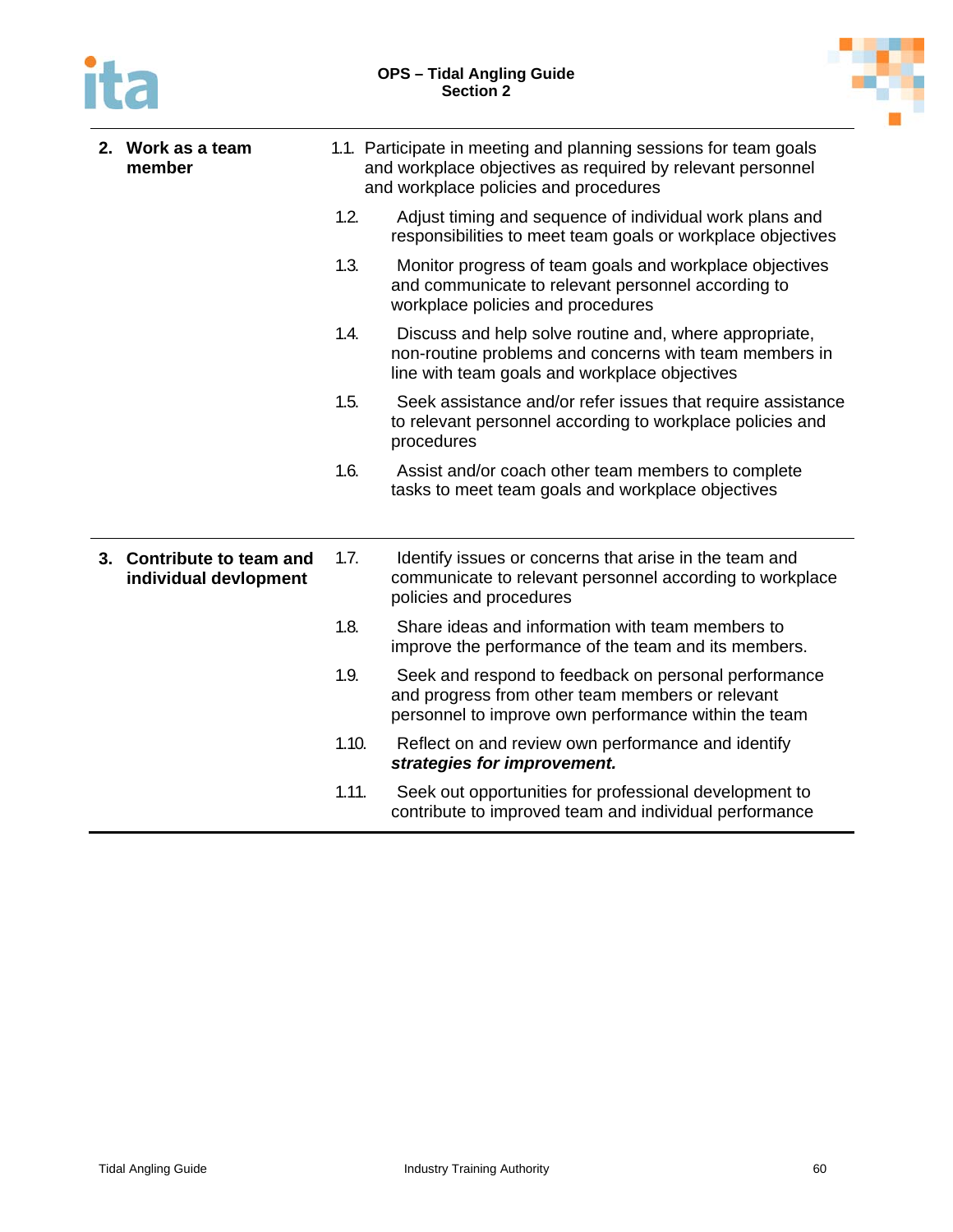



The range of variables provides detailed information about the key terms used within this unit. These key terms are *bolded and italicized* in the performance criteria.

## *Workplace policies and procedures* may relate to:

- individual workplace job roles, assignments, duties and areas of responsibility
- collective agreements and contracts
- company objectives, goals, strategies and budgets
- safe storage of products, equipment and materials
- cleaning procedures related to work areas and equipment
- debriefing sessions, including quality service and performance reviews
- restocking supplies
- preparation for the next day's activities
- standard operating procedures
- special customer or supervisor requests
- coordinating and communicating with other areas of the operation
- coordinating and communicating with other organizations
- codes of conduct
- cultural and social differences, such as religious beliefs, sexual orientation, or gender
- employment standards and other government legislation

#### *Workplace documentation* may include:

- business plans
- regulations
- customer information and preferences
- procedures
- policies
- instruction manuals
- schedules
- required logs and records
- pamphlets and booklets

#### *Relevant personnel* may include:

- supervisors
- managers
- designated team leads
- colleagues / co-workers
- authorities
- designated occupational health and safety personnel
- customers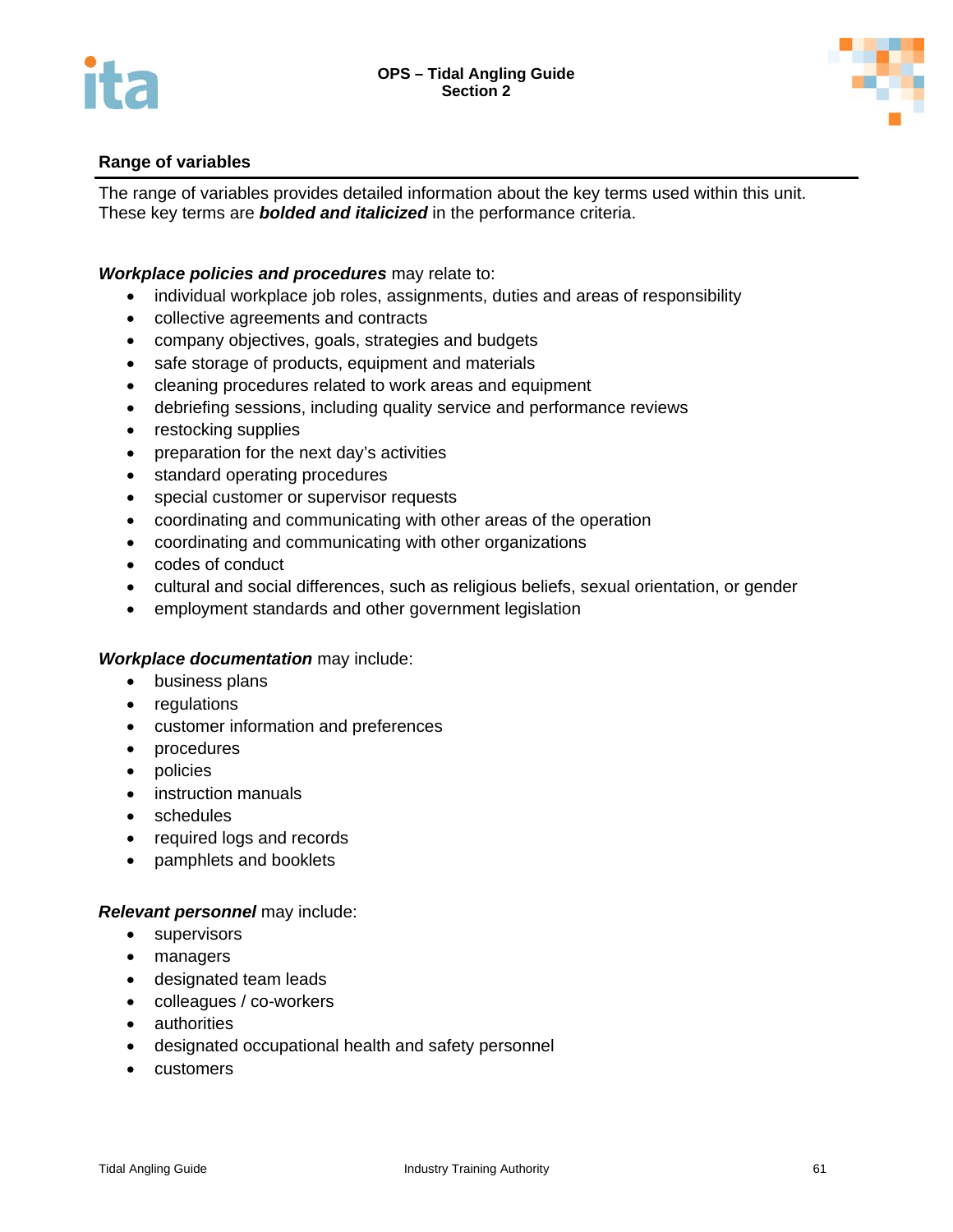

# *Strategies for improvement* may include:

- training formal and/or informal
- team building exercises
- work experience
- coaching / mentoring
- skills assessment and gap analysis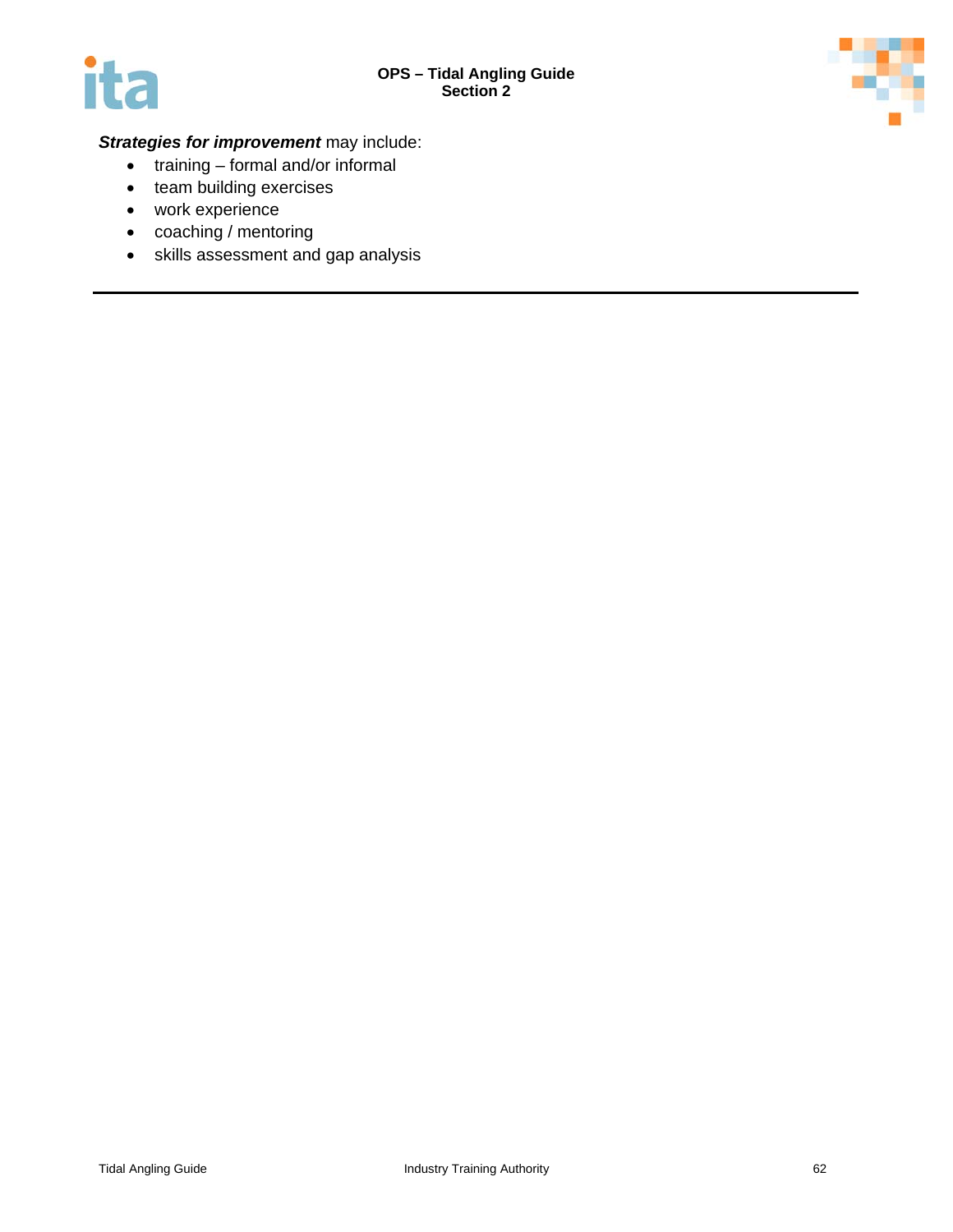



|                             |                                                                                                                                                                                                                                                                                                                                                                                                                                                                                                                                                          | The following assessment methods may be used to assess this unit: |  |                                                                                                           |  |
|-----------------------------|----------------------------------------------------------------------------------------------------------------------------------------------------------------------------------------------------------------------------------------------------------------------------------------------------------------------------------------------------------------------------------------------------------------------------------------------------------------------------------------------------------------------------------------------------------|-------------------------------------------------------------------|--|-----------------------------------------------------------------------------------------------------------|--|
|                             | $\mathbb{W}_{\varphi}$                                                                                                                                                                                                                                                                                                                                                                                                                                                                                                                                   | practical assessment:                                             |  | Direct observation of the candidate<br>performing a range of tasks.                                       |  |
| Assessment                  |                                                                                                                                                                                                                                                                                                                                                                                                                                                                                                                                                          | competency conversation                                           |  | Opportunity to explore a range of<br>issues and tailor questions to suit an<br>individual or group.       |  |
| methods                     | ≣                                                                                                                                                                                                                                                                                                                                                                                                                                                                                                                                                        | evidence portfolio                                                |  | Review of evidence collected and<br>submitted by the candidate, (i.e.<br>documents, product samples etc.) |  |
|                             |                                                                                                                                                                                                                                                                                                                                                                                                                                                                                                                                                          | test                                                              |  | Written questions to test knowledge of<br>communication, time management,<br>workplace procedures etc.    |  |
| <b>Related units</b>        | The following units can be assessed together:<br>TAG-6 Communicate effectively with others<br>TAG-8 Deal with conflict situations<br>TAG-11 Work safely in the maritime environment<br>TAG-15 Follow workplace catch handling and hygiene procedures                                                                                                                                                                                                                                                                                                     |                                                                   |  |                                                                                                           |  |
| Knowledge to<br>be assessed | For this unit, a competent candidate must know:<br>organizational policies and procedures<br>relevant legislation, especially in regard to the BC Human Rights and<br><b>Employment Standards Acts</b><br>roles and responsibilities of self and others in the workplace<br>workplace goals and objectives<br>principles of teamwork                                                                                                                                                                                                                     |                                                                   |  |                                                                                                           |  |
| Skills to be<br>assessed    | For this unit, a competent candidate must be able to:<br>take initiative and use problem solving capacity in the completion of tasks<br>develop and follow an individual and team work plan<br>work cooperatively as part of a team and provide advice and support as<br>required<br>follow workplace policies and procedures and legislative requirements<br>communicate effectively with a diverse range of team members to clarify<br>requirements, share information and provide advice<br>participate in individual and team development activities |                                                                   |  |                                                                                                           |  |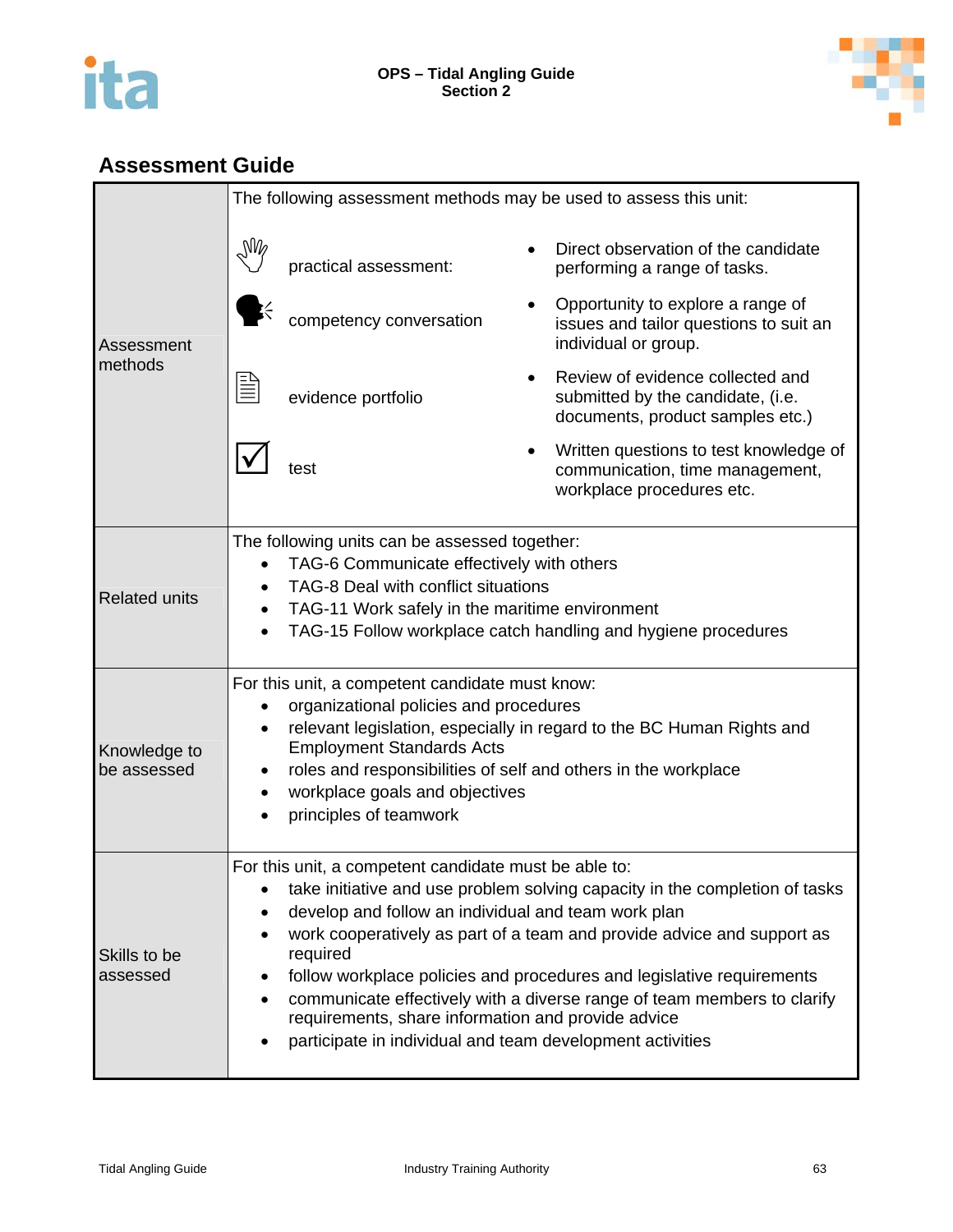



| <b>Common</b><br>skills to be<br>assessed                   | For this unit, a competent candidate must be able to:<br>work safely<br>$\bullet$<br>work in an organized manner, meeting timelines for completing tasks<br>proactively deal with everyday problems<br>read, understand, and follow directions and instructions<br>give directions and instructions to others                                                                                                                                                                                                                                                                                                          |
|-------------------------------------------------------------|------------------------------------------------------------------------------------------------------------------------------------------------------------------------------------------------------------------------------------------------------------------------------------------------------------------------------------------------------------------------------------------------------------------------------------------------------------------------------------------------------------------------------------------------------------------------------------------------------------------------|
| <b>Critical</b><br>evidence to<br>demonstrate<br>competency | For this unit, a competent candidate must be able to:<br>plan and manage their time and tasks to meet work objectives<br>work and interact effectively with others in the workplace according to<br>workplace policies and procedures<br>take responsibility for own work within a team and quality of outcomes,<br>team goals, and workplace objectives<br>comply with relevant legislative and regulatory requirements within the<br>workplace<br>help solve routine and, where appropriate, non-routine problems and<br>$\bullet$<br>concerns with team members in line with team goals and workplace<br>objectives |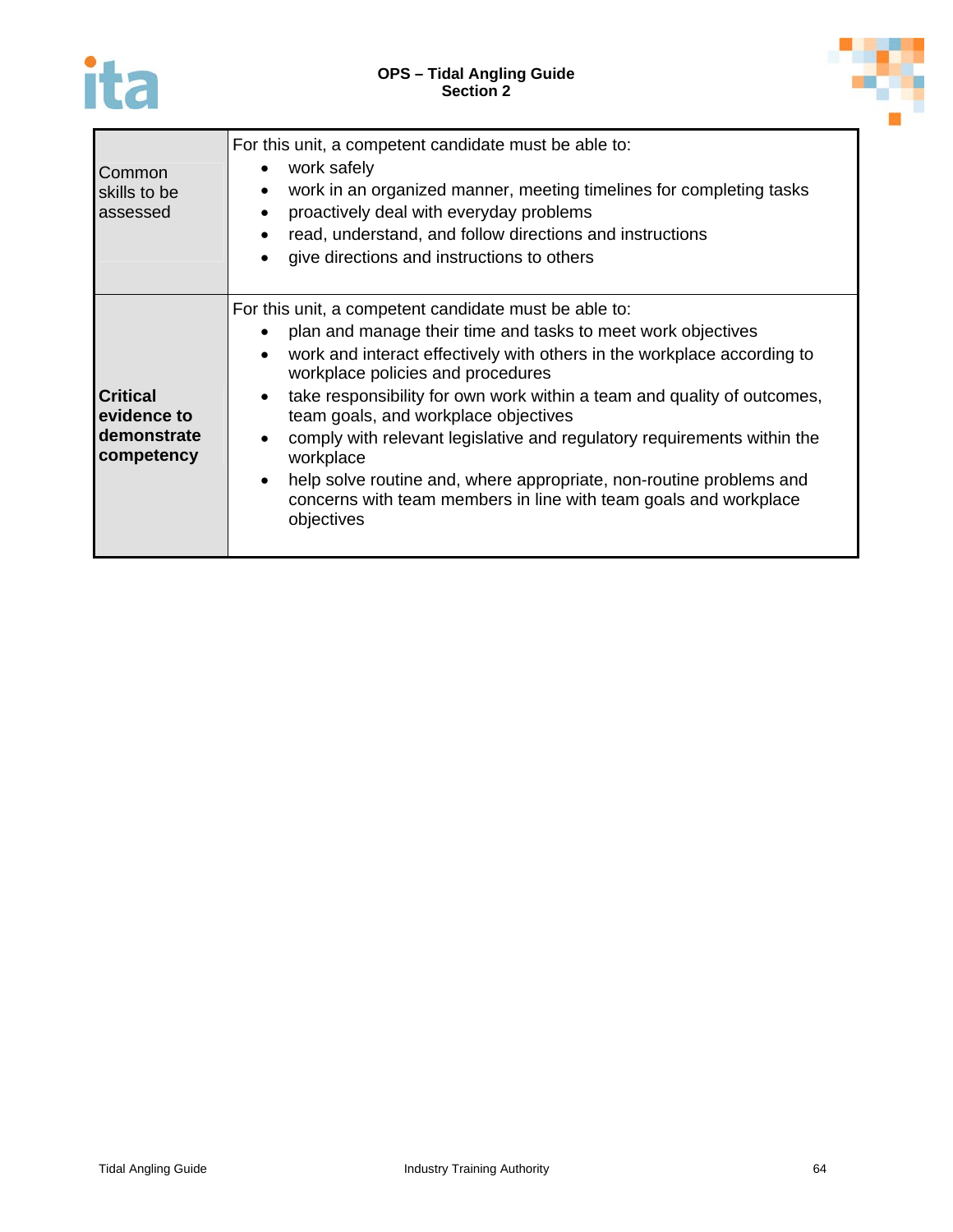

| Title | Deal with conflict situations            |
|-------|------------------------------------------|
| Code  | $TAG - 8$                                |
| Type  | <b>Human Resources and Communication</b> |

| <b>Description</b> | This unit is about:<br>identifying potential conflict situations<br>responding to conflict situations with mitigating or resolution strategies<br>monitoring and recording the outcomes of conflict situations |
|--------------------|----------------------------------------------------------------------------------------------------------------------------------------------------------------------------------------------------------------|
|--------------------|----------------------------------------------------------------------------------------------------------------------------------------------------------------------------------------------------------------|

| Level | • This unit is appropriate for those who:<br>perform a variety of routine and non-routine tasks in the workplace<br>use a wide range of practical skills to complete directed work activities<br>work under limited supervision within time constraints |
|-------|---------------------------------------------------------------------------------------------------------------------------------------------------------------------------------------------------------------------------------------------------------|
|-------|---------------------------------------------------------------------------------------------------------------------------------------------------------------------------------------------------------------------------------------------------------|

| <b>Use</b> | This unit is a component of the following certifications: |
|------------|-----------------------------------------------------------|
|            | <b>Tidal Angling Guide</b>                                |
|            |                                                           |

| <b>Elements</b>                           | <b>Performance Criteria</b> |                                                                                                                                                           |  |  |
|-------------------------------------------|-----------------------------|-----------------------------------------------------------------------------------------------------------------------------------------------------------|--|--|
| <b>Prepare for conflict</b><br>situations | 1.1.                        | Clarify factors and issues that may contribute to a conflict<br>situation or a <i>potential conflict situation</i> in the workplace                       |  |  |
|                                           | 1.2.                        | Identify, develop and apply personal stress management<br>techniques and conflict resolution strategies according to<br>workplace policies and procedures |  |  |
|                                           | 1.3.                        | Review conflict mitigating and resolution strategies<br>according to workplace policies and procedures                                                    |  |  |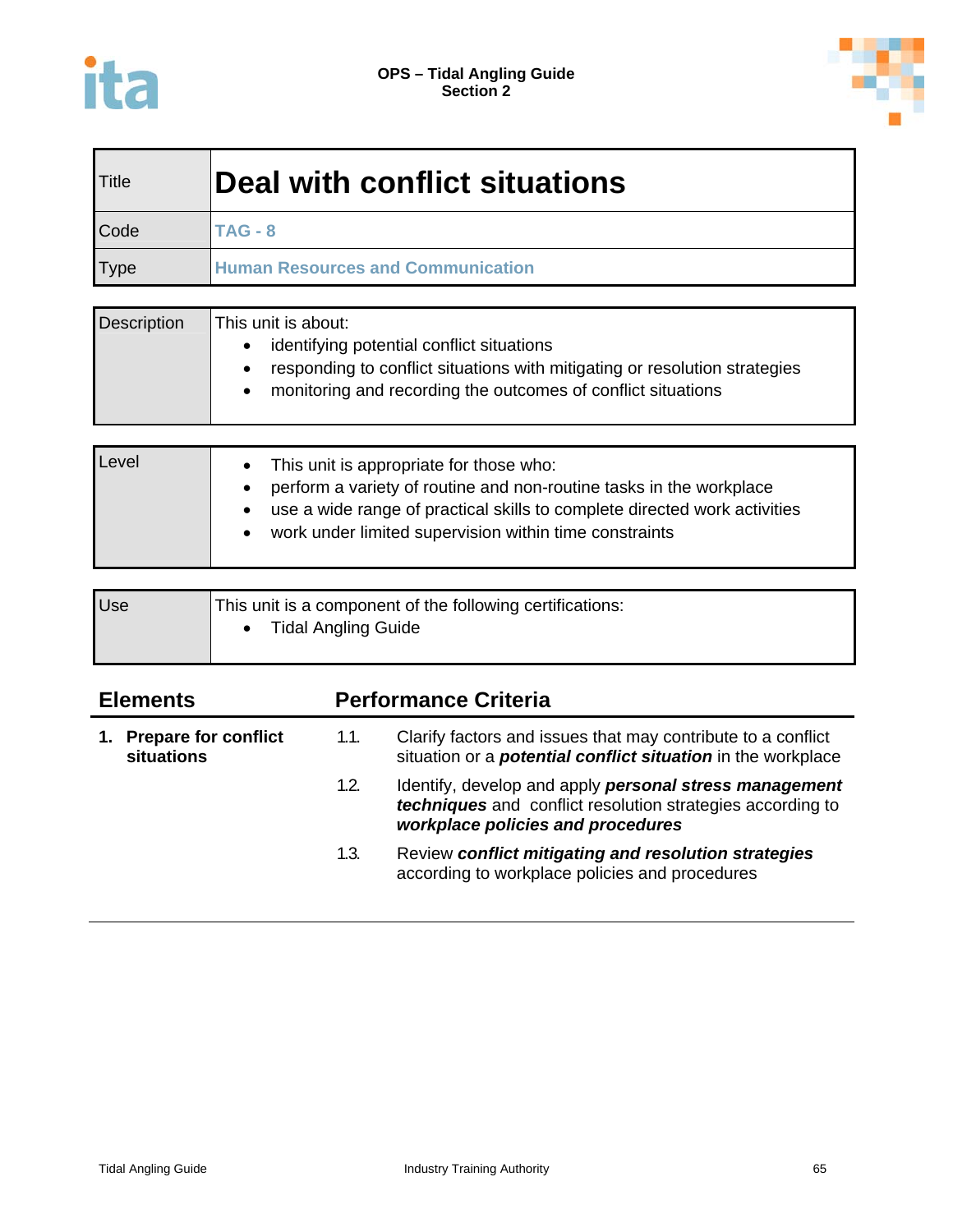# ita



|  | 2. Respond to conflict<br><b>situations</b> | 2.1. | Identify and monitor signs of aggressive or hazardous<br><b>behaviour</b> and assess their implications according to<br>workplace policies and procedures           |
|--|---------------------------------------------|------|---------------------------------------------------------------------------------------------------------------------------------------------------------------------|
|  |                                             | 2.2. | Apply conflict mitigating and resolution techniques as<br>appropriate according to workplace policies and<br>procedures                                             |
|  |                                             | 2.3. | Monitor outcomes of conflict mitigation and/or resolution<br>strategies to ensure conflict does not restart or continue                                             |
|  |                                             | 2.4. | Seek assistance when conflict escalates beyond the scope<br>of the conflict mitigation and/or resolution strategy<br>according to workplace policies and procedures |
|  |                                             | 2.5. | Communicate escalations to <i>appropriate personnel</i><br>according to workplace policies and procedures                                                           |
|  | 3. Record and report<br>conflict situations | 3.1. | Communicate and document conflict situations to<br>appropriate personnel according to workplace policies and<br>procedures                                          |
|  |                                             | 3.2. | Maintain records of conflict situations according to<br>workplace policies and procedures                                                                           |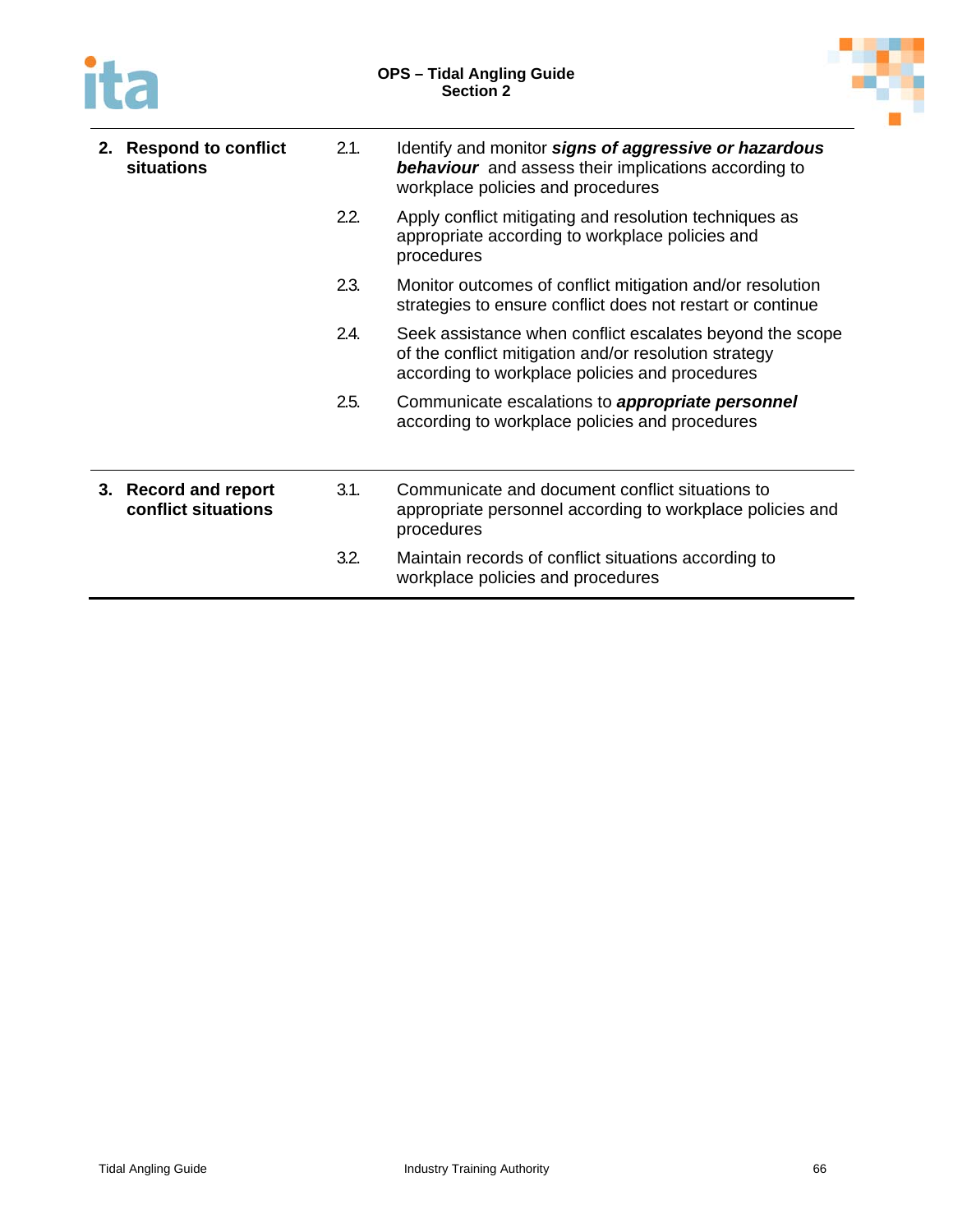



The range of variables provides detailed information about the key terms used within this unit. These key terms are *bolded and italicized* in the performance criteria.

#### *Potential conflict situations* may include:

- personal problems with self or colleagues
- communication barriers with clients e.g. disability, language, stress
- unexpected situations, such as emergency, weather change, etc.
- poor results
- competition for resource use with other users
- authorities approaching workplace or vessel, e.g. RCMP, DFO, Straitwatch, etc
- cultural differences/ cross cultural issues
- power/control issues
- dissatisfaction in group with service

#### *Personal stress management techniques* may include:

- being organized
- relaxation and meditation
- exercise
- healthy eating habits
- avoiding drugs and alcohol
- regular and adequate sleep
- time away from work

#### *Workplace policies and procedures* may relate to:

- policies regarding professional conduct
- policies related to reporting conflict and potential conflict
- codes of conduct
- cultural and social differences, such as religious beliefs, sexual orientation, or gender
- government legislation and regulations
- procedures for reporting conflict or threats to safety of self or others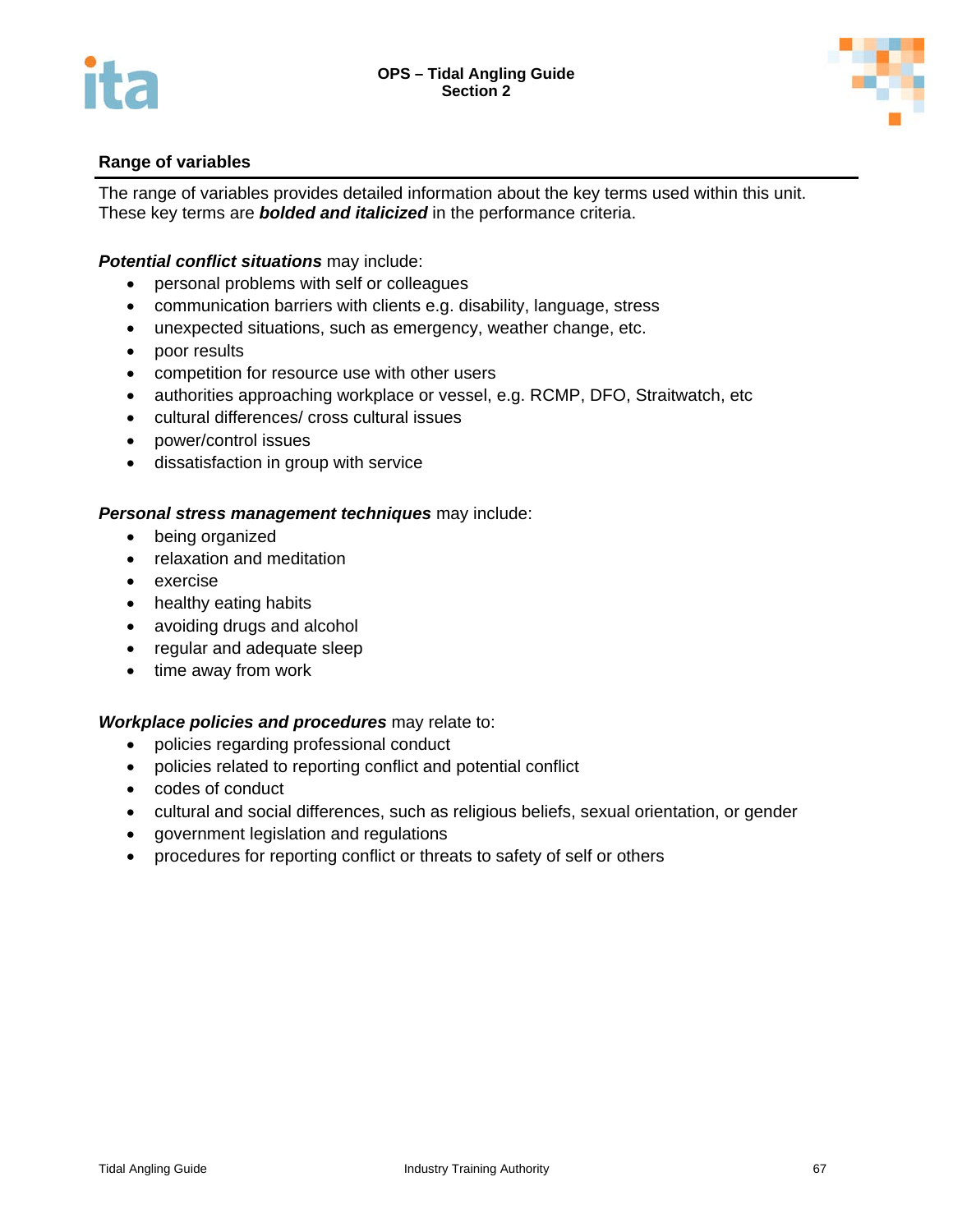#### **OPS – Tidal Angling Guide Section 2**





# *Conflict mitigating and resolution strategies* may include:

- clarifying sources of conflict or perception of issues
- creating an effective atmosphere and time for discussion
- focussing on individual and shared needs
- following grievance policies and procedures
- taking a positive approach to resolution
- generating options for solving the problem
- developing a list of steps to resolution
- allowing all parties to have their say
- making mutually beneficial agreements
- parting on good terms

#### *Signs of aggressive or hazardous behaviour* may include:

- posture
- gestures
- use of language
- facial expression
- tone of voice
- inappropriate use of angling tools and equipment
- inappropriate handling of vessels
- threats of physical violence

#### *Appropriate personnel* may include:

- employer, manager, or supervisor
- colleagues
- authorities
- other responsible persons
- customers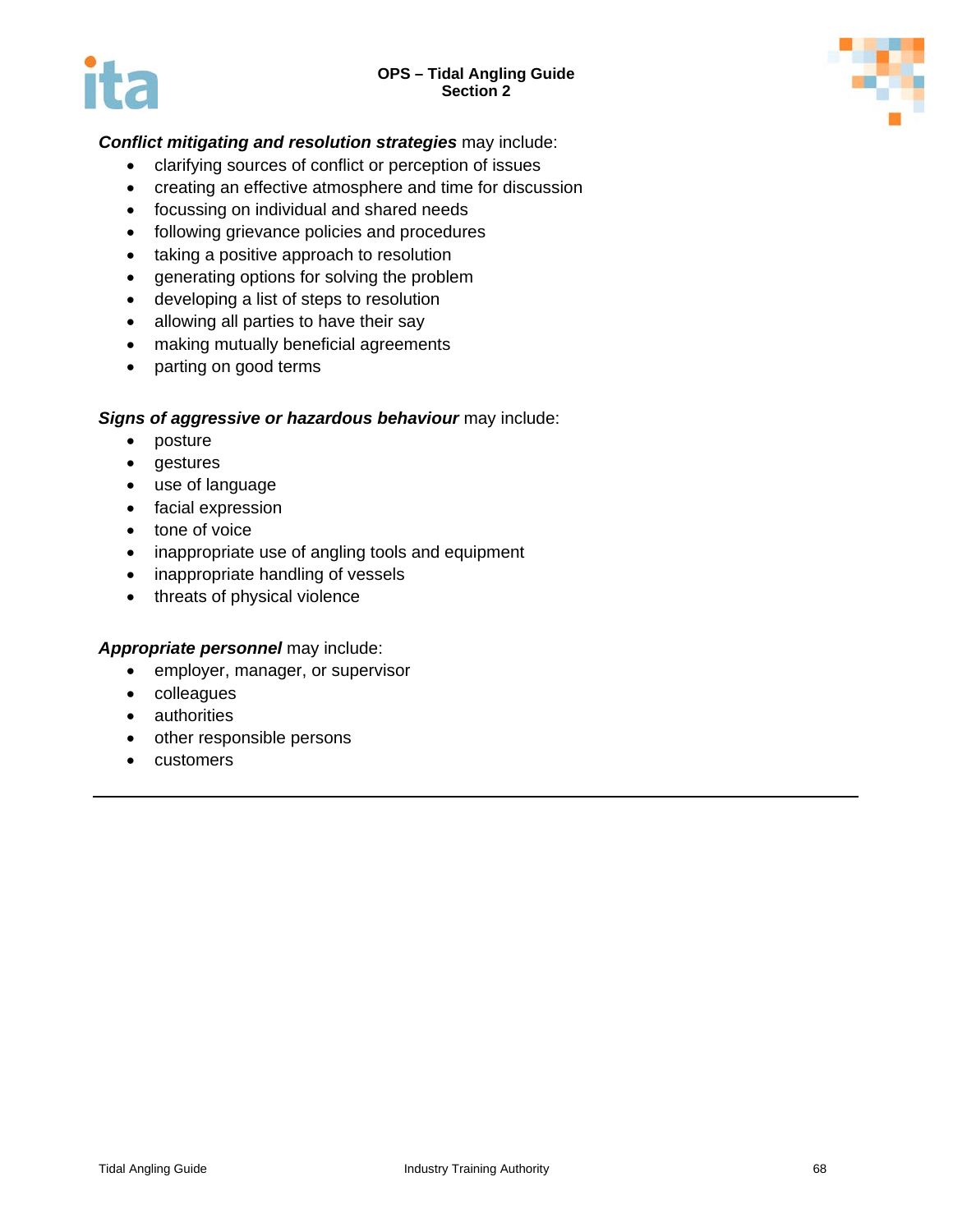



|                             | The following assessment methods may be used to assess this unit:                                                                                                                                                                                                                                                                                                                                                                                                                                                                         |  |  |  |  |
|-----------------------------|-------------------------------------------------------------------------------------------------------------------------------------------------------------------------------------------------------------------------------------------------------------------------------------------------------------------------------------------------------------------------------------------------------------------------------------------------------------------------------------------------------------------------------------------|--|--|--|--|
|                             | NW<br>Direct observation of the candidate<br>practical assessment:<br>dealing with conflict situations.                                                                                                                                                                                                                                                                                                                                                                                                                                   |  |  |  |  |
| Assessment<br>methods       | competency conversation<br>Opportunity to explore a range of issues<br>and tailor questions to suit an individual<br>or group.                                                                                                                                                                                                                                                                                                                                                                                                            |  |  |  |  |
|                             | Review of evidence collected and<br>evidence portfolio<br>submitted by the candidate, (i.e.<br>documents, training records, etc.)                                                                                                                                                                                                                                                                                                                                                                                                         |  |  |  |  |
|                             | Written questions to test knowledge of<br>test<br>conflict resolution techniques.                                                                                                                                                                                                                                                                                                                                                                                                                                                         |  |  |  |  |
| <b>Related units</b>        | The following units can be assessed together:<br>TAG-6 Communicate effectively with others<br>TAG-7 Work in a team<br>TAG-12 Interact with coastal resource users<br>TAG-18 Plan and conduct fishing                                                                                                                                                                                                                                                                                                                                      |  |  |  |  |
| Knowledge to<br>be assessed | For this unit, a competent candidate must know:<br>signs of aggressive or hazardous behaviour<br>potential sources of conflict<br>techniques and strategies to mitigate and resolve conflict<br>personal stress management techniques<br>implications of conflict situations<br>workplace policies and procedures related to conflict resolution and<br>interpersonal relations                                                                                                                                                           |  |  |  |  |
| Skills to be<br>assessed    | For this unit, a competent candidate must be able to:<br>identify potential conflict situations<br>assess risk to safety of self and others<br>apply mitigation strategies to prevent escalations in conflict<br>apply conflict resolution techniques during day to day operations<br>request assistance when needed to resolve conflict in a timely and<br>professional manner<br>communicate any unresolved matters or escalations in conflict to<br>appropriate personnel<br>monitor and report on the outcomes of conflict situations |  |  |  |  |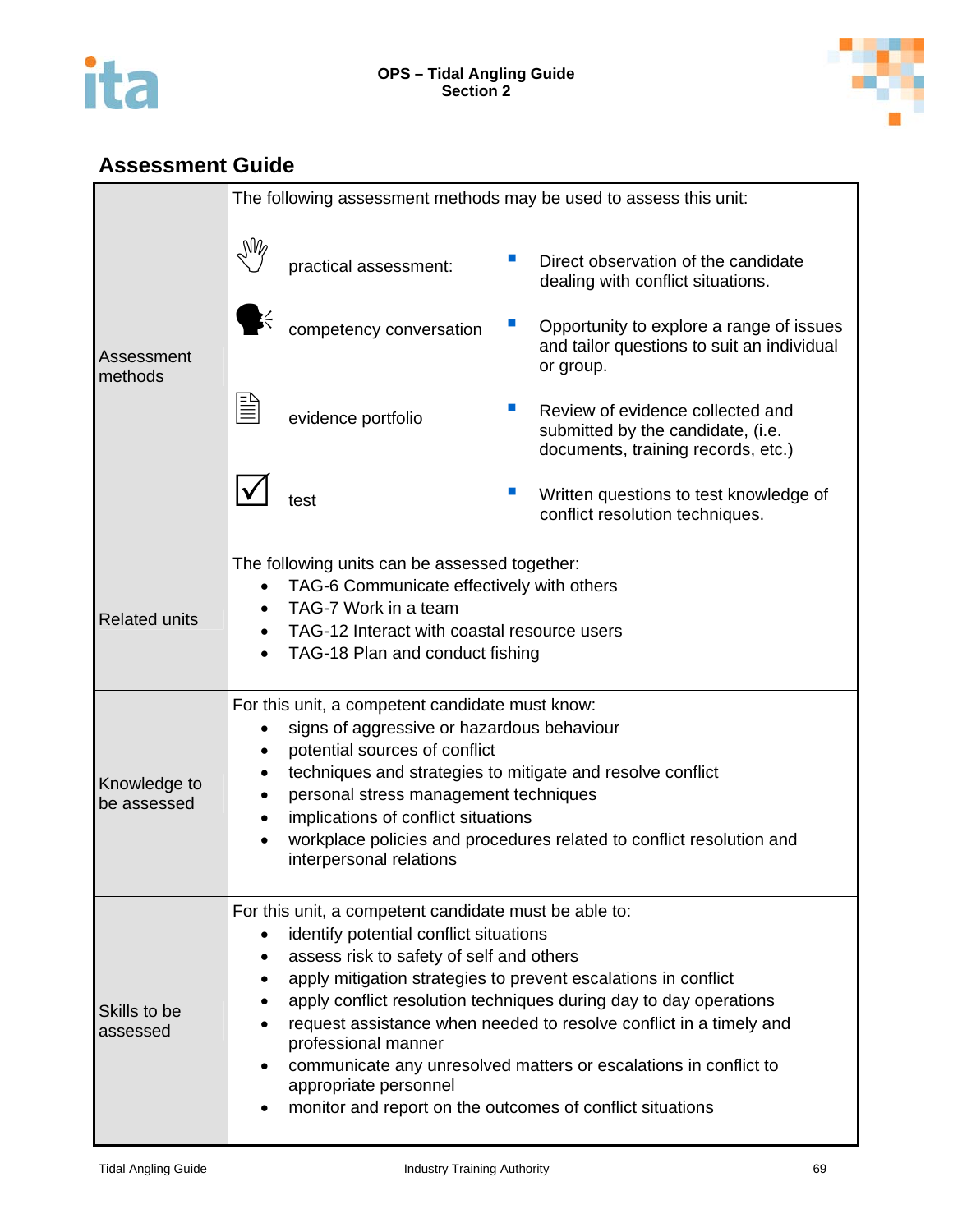



| Common skills<br>to be assessed                             | For this unit, a competent candidate must be able to:<br>work safely<br>$\bullet$<br>work in an organized manner, meeting timelines for completing tasks<br>$\bullet$<br>proactively deal with everyday problems<br>$\bullet$<br>read, understand, and follow directions and instructions<br>٠<br>give directions and instructions to others<br>$\bullet$                                                                                                    |
|-------------------------------------------------------------|--------------------------------------------------------------------------------------------------------------------------------------------------------------------------------------------------------------------------------------------------------------------------------------------------------------------------------------------------------------------------------------------------------------------------------------------------------------|
| <b>Critical</b><br>evidence to<br>demonstrate<br>competency | For this unit, a competent candidate must be able to:<br>identify and proactively deal with potential sources of conflict<br>respond to conflict situations safely, professionally, and according to<br>$\bullet$<br>workplace policies and procedures<br>effectively resolve conflict situations encountered in day to day operations<br>$\bullet$<br>monitor and report conflict situations according to workplace policies and<br>$\bullet$<br>procedures |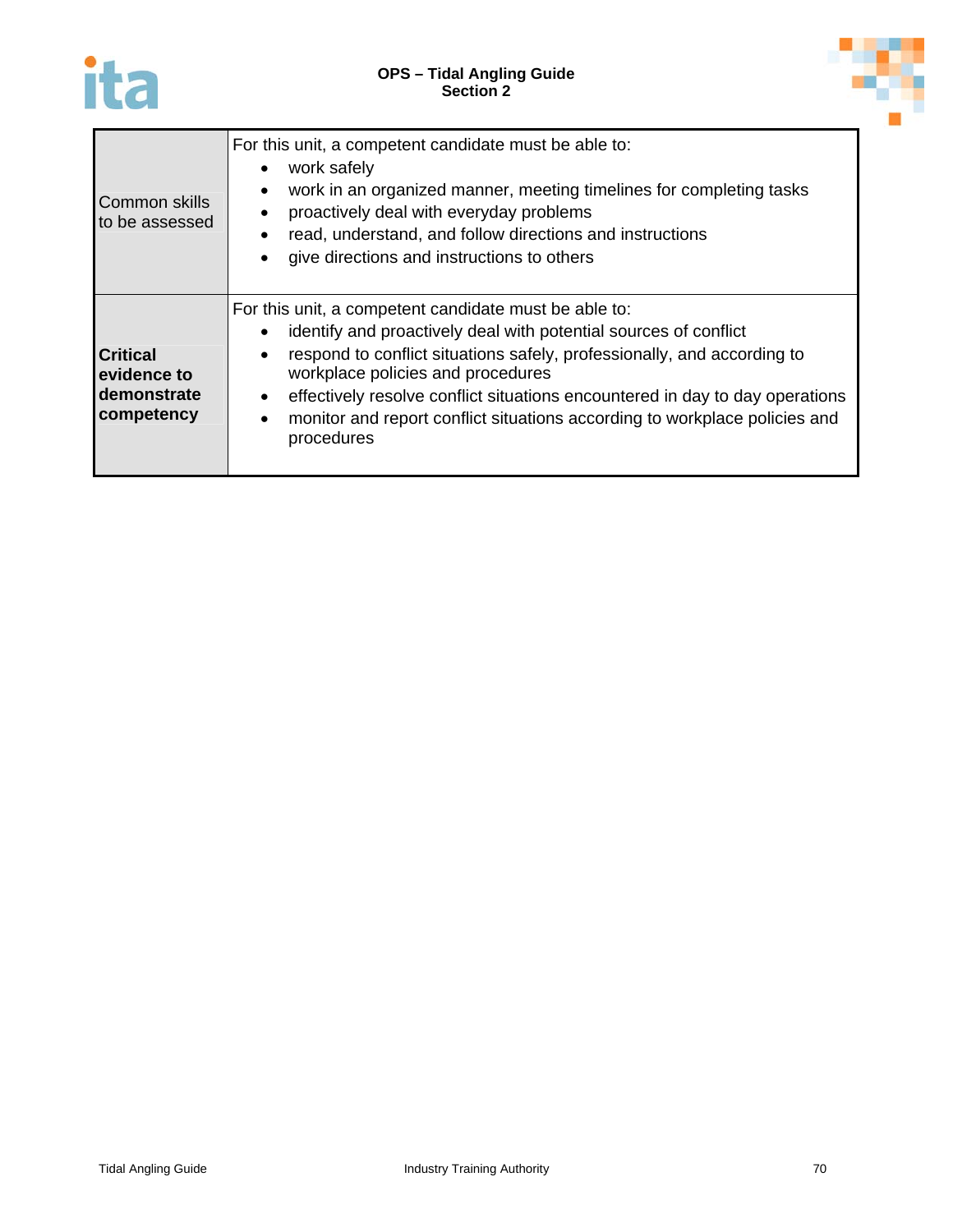



| <b>Title</b> | Develop and maintain tourism industry<br>knowledge |
|--------------|----------------------------------------------------|
| Code         | <b>TAG - 9</b>                                     |
| Type         | <b>Professional Development and Enhancement</b>    |

| <b>Description</b> | This unit is about:                                                                                                                                                                           |  |  |  |
|--------------------|-----------------------------------------------------------------------------------------------------------------------------------------------------------------------------------------------|--|--|--|
|                    | accessing information on the tourism industry through a range of sources<br>developing and maintaining knowledge of the tourism industry<br>using this information to improve own performance |  |  |  |

| Level | • This unit is appropriate for those who:<br>perform a variety of routine and non-routine tasks in the workplace<br>use a wide range of practical skills to complete directed work activities<br>work under limited supervision within time constraints |
|-------|---------------------------------------------------------------------------------------------------------------------------------------------------------------------------------------------------------------------------------------------------------|
|-------|---------------------------------------------------------------------------------------------------------------------------------------------------------------------------------------------------------------------------------------------------------|

| <b>Use</b> | This unit is a component of the following certifications: |
|------------|-----------------------------------------------------------|
|            | <b>Tidal Angling Guide</b>                                |
|            |                                                           |

| <b>Elements</b>                                                 |      | <b>Performance Criteria</b>                                                                                                                                        |
|-----------------------------------------------------------------|------|--------------------------------------------------------------------------------------------------------------------------------------------------------------------|
| 1. Access and develop<br>information on the<br>tourism industry | 1.1. | Access sources of information related to the tourism<br>industry to ensure up to date information is used when<br>required                                         |
|                                                                 | 1.2. | Research the <b>effects and benefits</b> of tourism as it<br>relates to the local economy and the role of the<br>specific sector within the wider tourism industry |
|                                                                 | 1.3. | Monitor <i>trends and developments</i> relating to the<br>tourism industry in order to identify key issues and<br>concerns in the local area and work environment  |
|                                                                 | 1.4. | Undertake a personal professional development plan<br>to develop and regularly update tourism industry<br>knowledge                                                |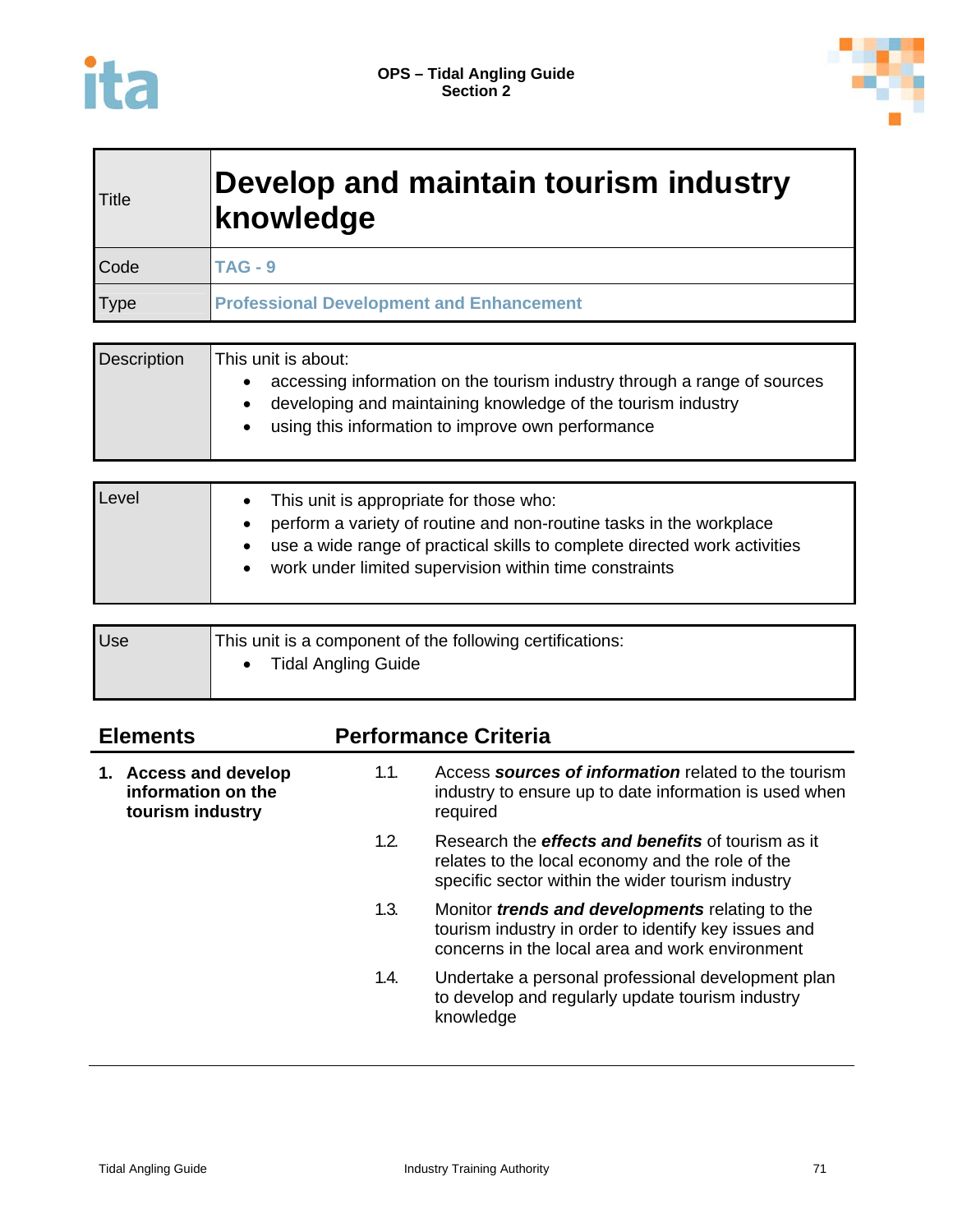# ita



| 2. Apply tourism industry<br>knowledge | 1.5. | Research and record opportunities to promote<br><b>tourism</b> in the local area and work environment                                                  |
|----------------------------------------|------|--------------------------------------------------------------------------------------------------------------------------------------------------------|
|                                        | 1.6. | Assess and share industry information with relevant<br>personnel to realize opportunities to promote tourism<br>in the local area and work environment |
|                                        | 1.7. | Maintain and communicate accurate and<br>comprehensive information on the tourism industry in<br>the local area and work environment                   |
| 3. Maintain industry<br>networks       | 1.8. | Research and identify relevant industry networks and<br>personnel to access and update tourism industry                                                |
|                                        |      | knowledge                                                                                                                                              |
|                                        | 1.9. | Participate in <i>industry networks and associations</i> ,<br>where relevant to maintain industry knowledge                                            |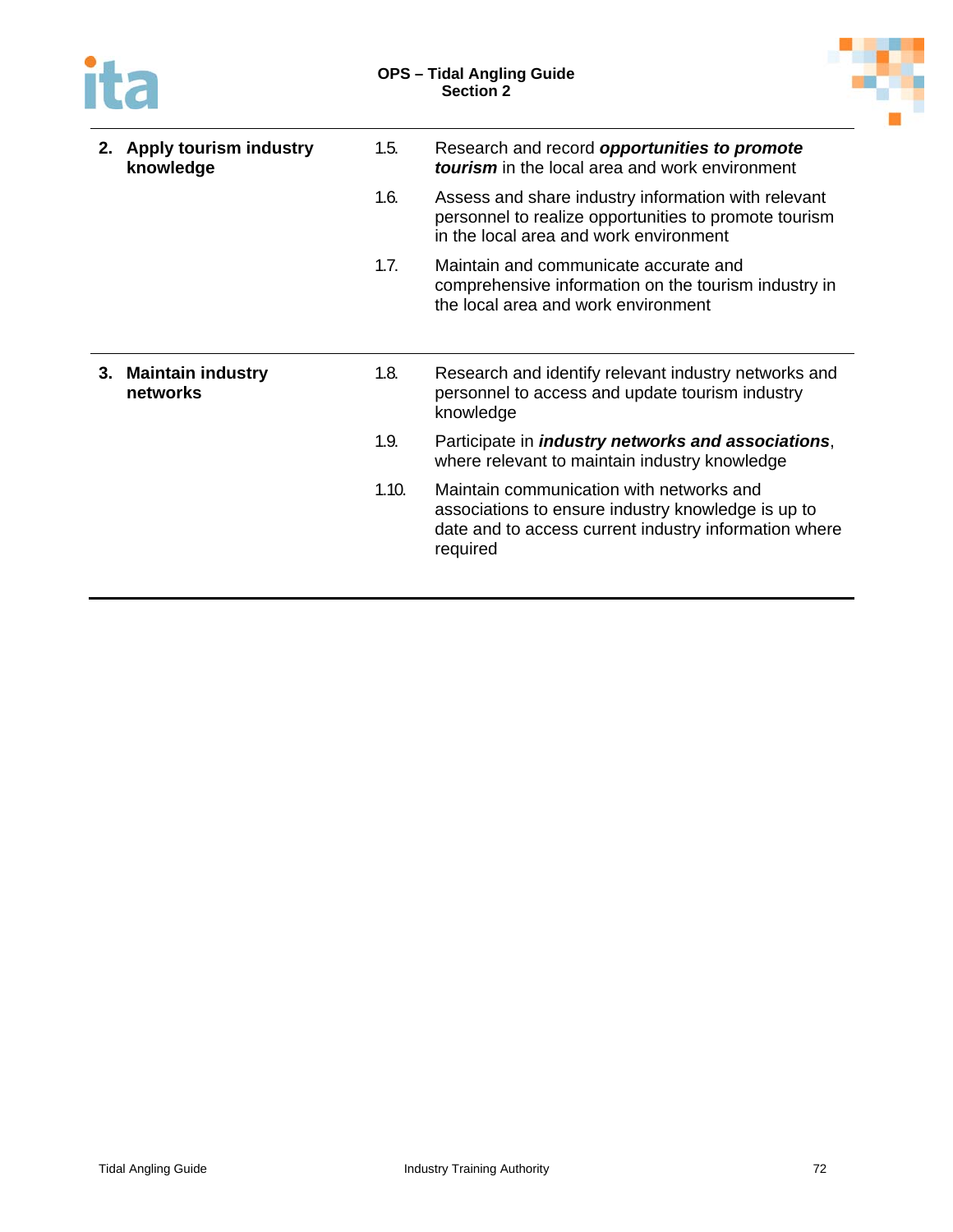



The range of variables provides detailed information about the key terms used within this unit. These key terms are *bolded and italicized* in the performance criteria.

*Information sources* may include:

- internet and libraries
- media
- reference books
- industry magazines and journals
- industry associations
- information services
- personal observation and experience
- colleagues, supervisors and managers
- industry contacts, mentors and advisers
- training providers

*Effects and benefits* may include:

- revenue to local area
- opportunities for employment and new business
- population stability encourages local residents to stay in area
- development of new facilities and infrastructure
- clients' satisfaction
- image of area
- new and return visits
- educational and multicultural experiences for residents and clients
- community spirit
- residents' pride in and awareness of community strengths
- impact on local environment (positive and negative)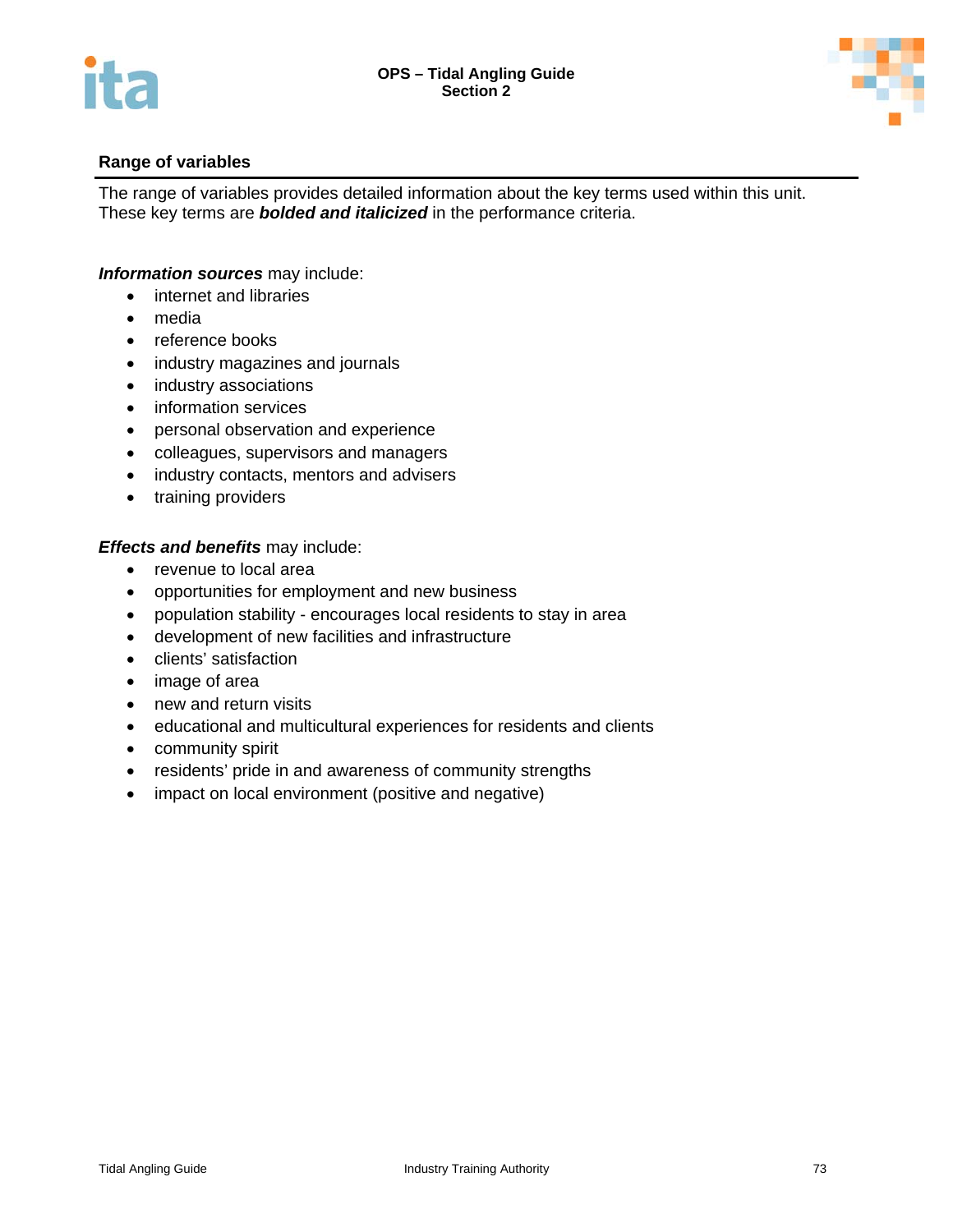



### *Trends and developments* may relate to:

- industry initiatives
- government initiatives
- emerging markets
- environmental and social issues
- labour issues
- food and dining trends
- environmental sustainability
- management practices
- industry expansion or retraction
- legislation
- safety
- market intelligence
- employment

#### *Opportunities to promote tourism* may include:

- trade shows
- group marketing activities, such as participation in destination marketing organization activities
- word of mouth
- positive client experiences
- traditional and emerging media
- tourism trends nationally and internationally e.g. eco-tourism
- growth areas

#### *Industry networks and associations may include:*

- destination marketing associations
- local business associations
- professional associations
- social networking groups
- local chambers of commerce
- government ministries and agencies
- tourism human resource organizations
- sector councils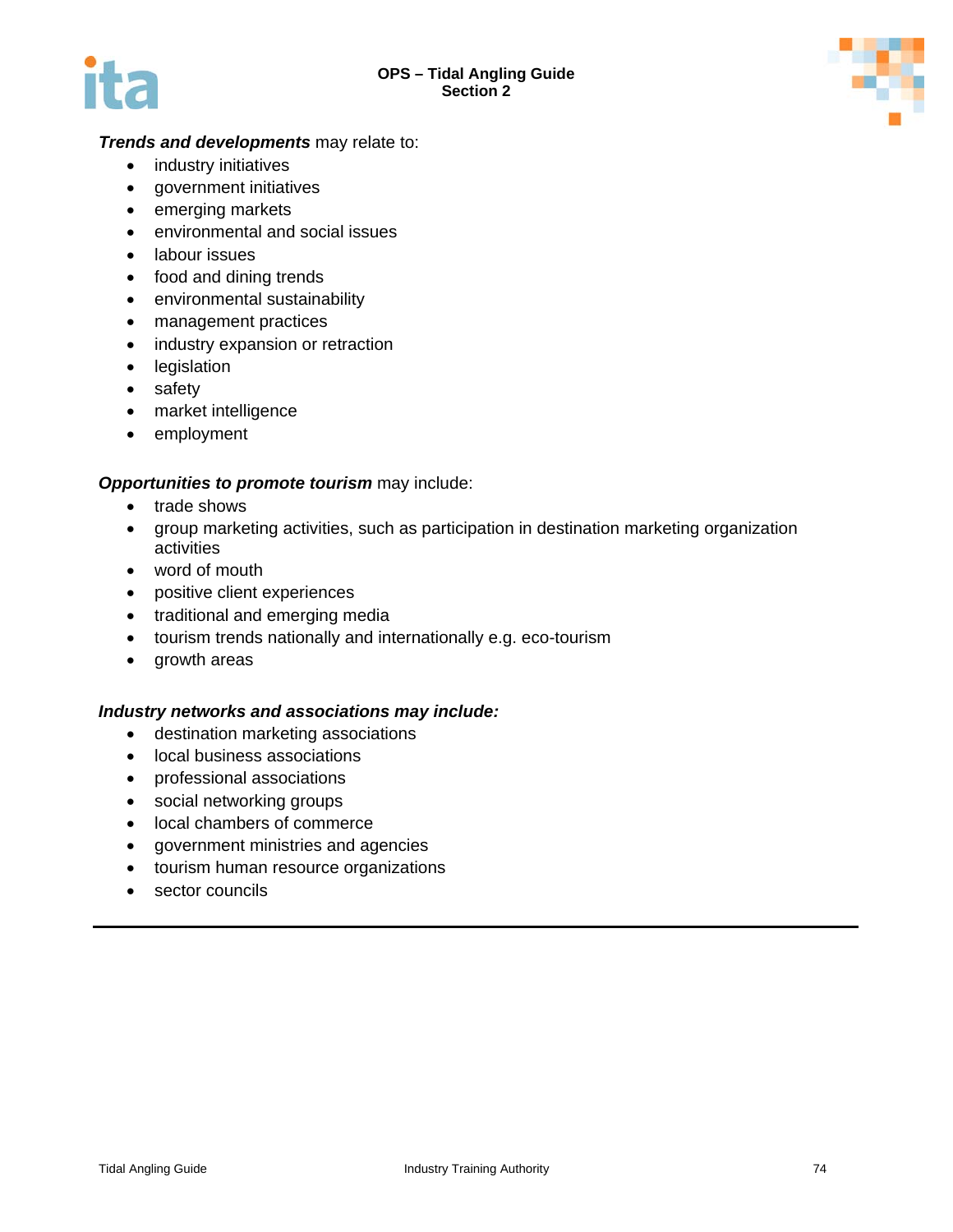



|                                 | The following assessment methods may be used to assess this unit:                                                                                                                                                                                                                                                                                                                                 |                         |           |                                                                                                                             |
|---------------------------------|---------------------------------------------------------------------------------------------------------------------------------------------------------------------------------------------------------------------------------------------------------------------------------------------------------------------------------------------------------------------------------------------------|-------------------------|-----------|-----------------------------------------------------------------------------------------------------------------------------|
|                                 | $\mathbb{W}_{\varphi}$                                                                                                                                                                                                                                                                                                                                                                            | practical assessment:   |           | Direct observation of the candidate<br>using tourism industry knowledge                                                     |
| Assessment                      |                                                                                                                                                                                                                                                                                                                                                                                                   | competency conversation | $\bullet$ | Opportunity to explore a range of<br>issues and tailor questions to suit an<br>individual or group.                         |
| methods                         | 三<br>三                                                                                                                                                                                                                                                                                                                                                                                            | evidence portfolio      |           | Review of evidence collected and<br>submitted by the candidate, (i.e.<br>documents, training records,<br>memberships, etc.) |
|                                 |                                                                                                                                                                                                                                                                                                                                                                                                   | test                    | ٠         | Written questions to test knowledge of<br>tourism industry knowledge                                                        |
| <b>Related units</b>            | The following units can be assessed together:<br>TAG-6 Communicate effectively with others<br>TAG-12 Interact with coastal resource users<br>TAG-13 Interact with the coastal environment                                                                                                                                                                                                         |                         |           |                                                                                                                             |
| Knowledge to<br>be assessed     | For this unit, a competent candidate must know:<br>general tourism information with more detailed knowledge of the local area<br>٠<br>the effects of tourism on the local economy<br>new and emerging trends and issues in the local tourism industry<br>where to locate sources of information relating to the tourism industry<br>current rules and regulations related to the tourism industry |                         |           |                                                                                                                             |
| Skills to be<br>assessed        | For this unit, a competent candidate must be able to:<br>research relevant information about the tourism industry<br>develop and maintain networks in the tourism industry<br>communicate information to colleagues and customers                                                                                                                                                                 |                         |           |                                                                                                                             |
| Common skills<br>to be assessed | For this unit, a competent candidate must be able to:<br>work in an organized manner, meeting timelines for completing tasks<br>proactively deal with everyday problems<br>read, understand, and follow directions and instructions                                                                                                                                                               |                         |           |                                                                                                                             |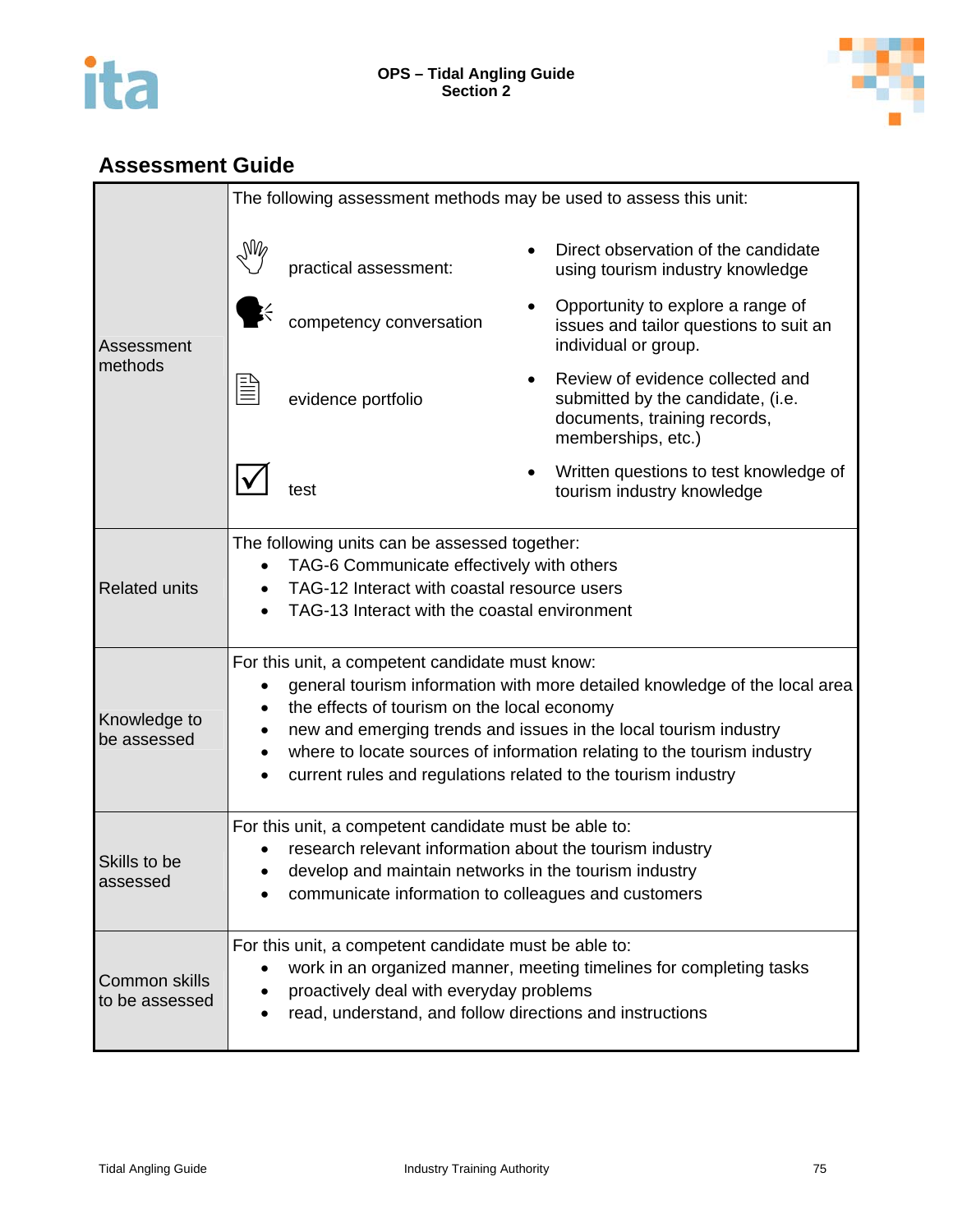



| <b>Critical</b><br>evidence to<br>demonstrate<br>competency | For this unit, a competent candidate must be able to:<br>access, interpret, and use information from a variety of sources regarding<br>$\bullet$<br>the tourism industry in the local area<br>maintain contact with local industry networks, personnel and associations<br>$\bullet$<br>where relevant<br>develop a professional development strategy that includes maintaining<br>$\bullet$<br>general knowledge of the tourism industry, with specific knowledge of the<br>local area and working environment. |
|-------------------------------------------------------------|------------------------------------------------------------------------------------------------------------------------------------------------------------------------------------------------------------------------------------------------------------------------------------------------------------------------------------------------------------------------------------------------------------------------------------------------------------------------------------------------------------------|
|-------------------------------------------------------------|------------------------------------------------------------------------------------------------------------------------------------------------------------------------------------------------------------------------------------------------------------------------------------------------------------------------------------------------------------------------------------------------------------------------------------------------------------------------------------------------------------------|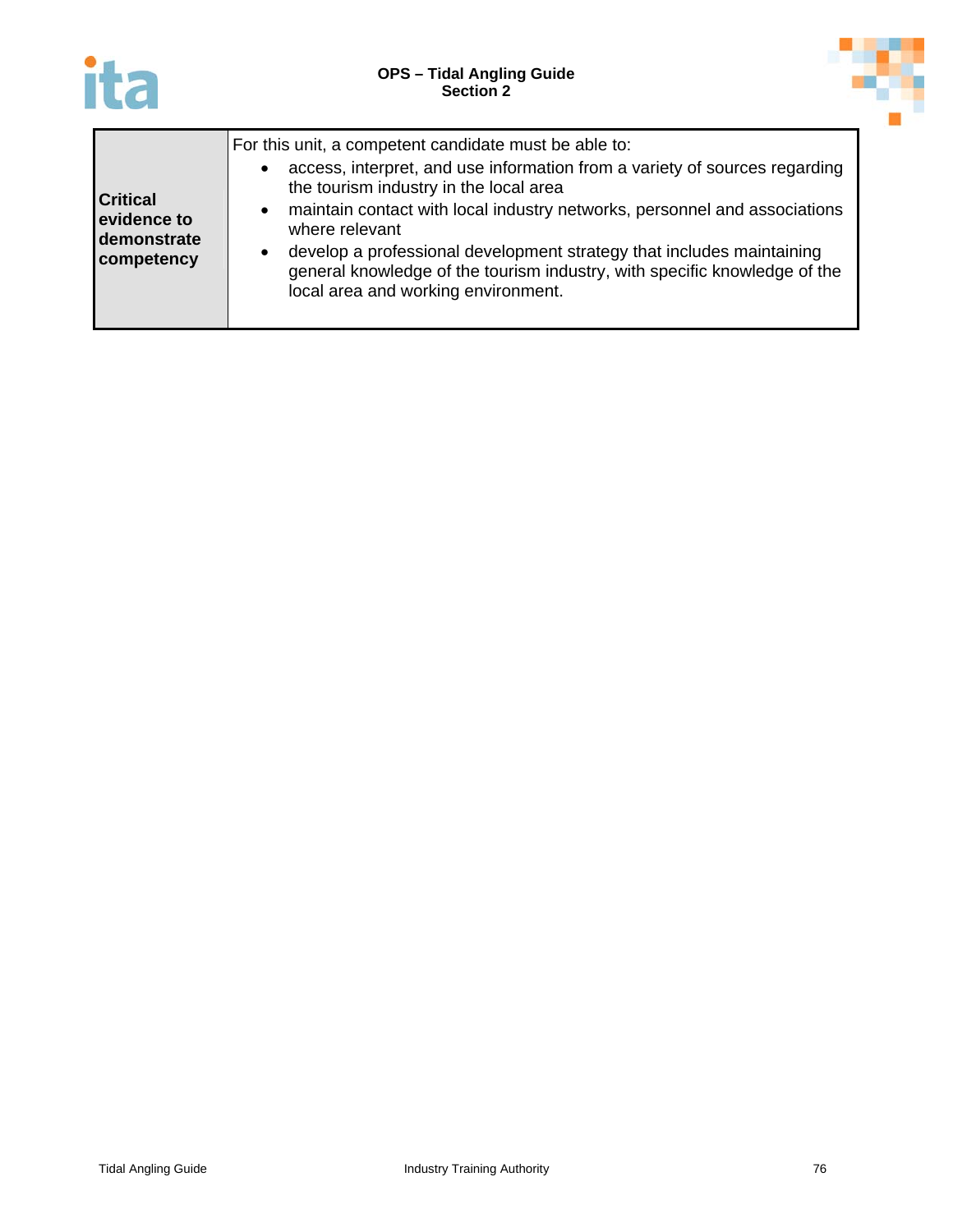



| Title       | <b>Apply maritime regulations</b>             |
|-------------|-----------------------------------------------|
| Code        | <b>TAG - 10</b>                               |
| <b>Type</b> | <b>Government Regulations and Legislation</b> |

| <b>Description</b> | This unit is about:                                                                                                                                                                                    |
|--------------------|--------------------------------------------------------------------------------------------------------------------------------------------------------------------------------------------------------|
|                    | accessing and reviewing relevant maritime regulations<br>following applicable maritime regulations<br>responding to violations of maritime regulations<br>reporting violations to maritime regulations |

| Level | This unit is appropriate for those who:<br>perform a variety of routine and non-routine tasks in the workplace<br>use a wide range of practical skills to complete directed work activities<br>work under limited supervision within time constraints |
|-------|-------------------------------------------------------------------------------------------------------------------------------------------------------------------------------------------------------------------------------------------------------|
|-------|-------------------------------------------------------------------------------------------------------------------------------------------------------------------------------------------------------------------------------------------------------|

| <b>Use</b> | This unit is a component of the following certifications: |
|------------|-----------------------------------------------------------|
|            | <b>Tidal Angling Guide</b>                                |
|            |                                                           |

| <b>Elements</b> |                                                  | <b>Performance Criteria</b> |                                                                                                                                                                                                                          |
|-----------------|--------------------------------------------------|-----------------------------|--------------------------------------------------------------------------------------------------------------------------------------------------------------------------------------------------------------------------|
|                 | <b>Access and review</b><br>maritime regulations | 1.1.                        | Identify and access regulations related to marine<br>operations and tidal angling to ensure current<br>information in relation to regulatory requirements of<br>working in the maritime environment is readily available |
|                 |                                                  | 1.2.                        | Store and update documentation related to applicable<br>regulations on board vessel according to current law,<br>workplace policies and procedures                                                                       |
|                 |                                                  | 1.3.                        | Analyze maritime and tidal angling regulations to ensure<br>compliance according to current law, workplace policies<br>and procedures                                                                                    |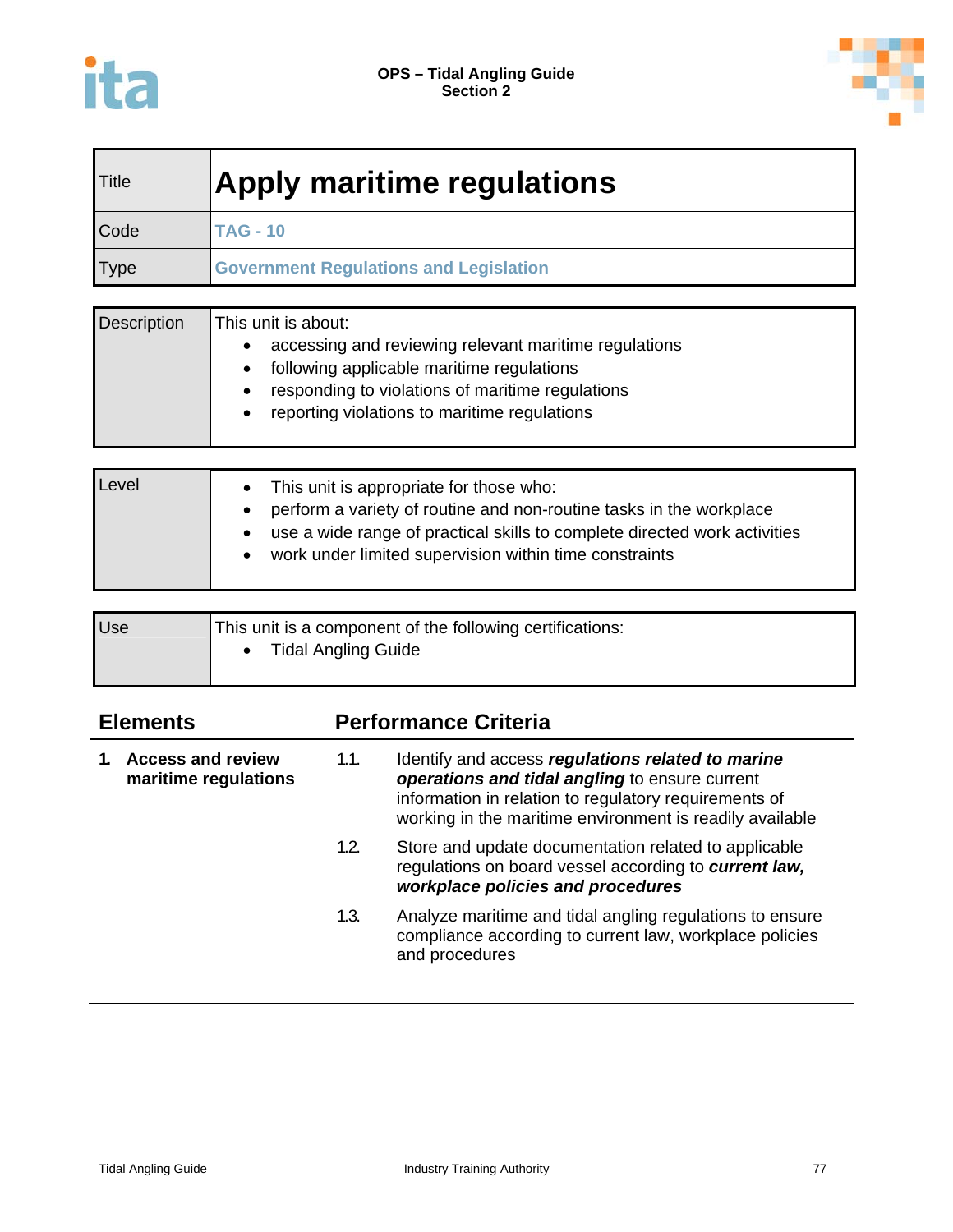



| <b>Follow maritime</b><br>2 <sub>1</sub><br>regulations |                                        | 2.1. | Follow workplace policies and procedures to ensure vessel<br>operation and other work activities are in compliance with<br>maritime and tidal angling regulations                             |
|---------------------------------------------------------|----------------------------------------|------|-----------------------------------------------------------------------------------------------------------------------------------------------------------------------------------------------|
|                                                         |                                        | 2.2. | Communicate maritime and tidal angling regulations to<br>customers and other persons on board to ensure<br>compliance before and during a voyage                                              |
|                                                         |                                        | 2.3. | Monitor actions of others to ensure compliance with<br>relevant maritime and tidal angling regulations according to<br>current law, workplace policies and procedures                         |
|                                                         |                                        | 2.4. | Intervene and take appropriate action, according to<br>workplace policies and procedures, when actions of others<br>are non-compliant with maritime and tidal angling<br>regulations          |
|                                                         |                                        |      |                                                                                                                                                                                               |
| 3.                                                      | <b>Report regulatory</b><br>violations | 3.1. | <b>Report violations</b> of maritime and tidal angling regulations<br>to appropriate designated persons as required by current<br>law, workplace policies and procedures                      |
|                                                         |                                        | 3.2. | Maintain accurate and timely records of violations of<br>maritime and tidal angling regulations according to current<br>law, workplace policies and procedures and regulatory<br>requirements |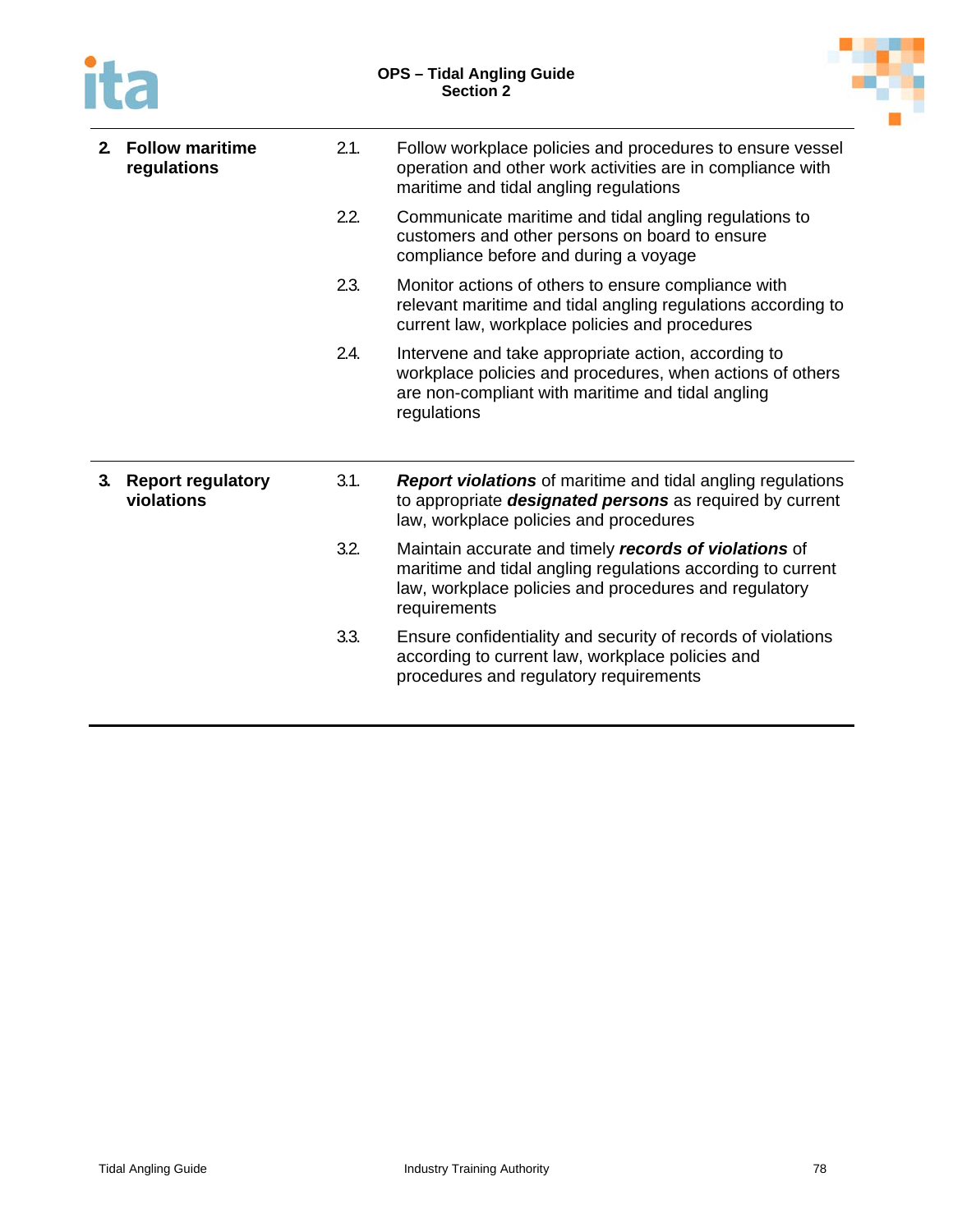



The range of variables provides detailed information about the key terms used within this unit. These key terms are *bolded and italicized* in the performance criteria.

### **Regulations related to marine operations and tidal angling may include:**

- rules and regulations related to vessel safety and operations
- licensing requirements
- required Transport Canada and Industry Canada certifications
- workplace specific requirements
- laws pertaining to government workplace requirements (Health Canada, Transport Canada, Worksafe, etc)
- Sport Fishing Guide (Fisheries Act, BC Sport Fishing regulations, Marine Mammals, Oceans Act)
- Recognition and awareness of liability and necessity for appropriate insurance coverage

 $\bullet$ 

### *Current law, workplace policies and procedures* may relate to:

- rationale for having regulations
- personal and public safety concerns
- checking for applicable updates to regulations
- consequences and impacts of not following regulations
- where to find sources of detailed and current local information
- requirements for licenses and certification documents on vessels
- policies regarding reporting non compliance or violations
- procedures related to safety of self or others
- communication protocols and contacts
- emergency procedures
- pre trip briefings
- procedures for intervention in the event of non compliance or violations
- government regulations
- federal and provincial laws

#### *Reporting violations* may relate to:

- identifying and documenting critical and necessary information
- assessing the critical importance and method of reporting
- communicating information in a timely manner to the appropriate authorities or personnel
- completing logs or other workplace documents

#### *Designated persons* may include:

- employer or supervisor
- government agencies
- authorities, etc.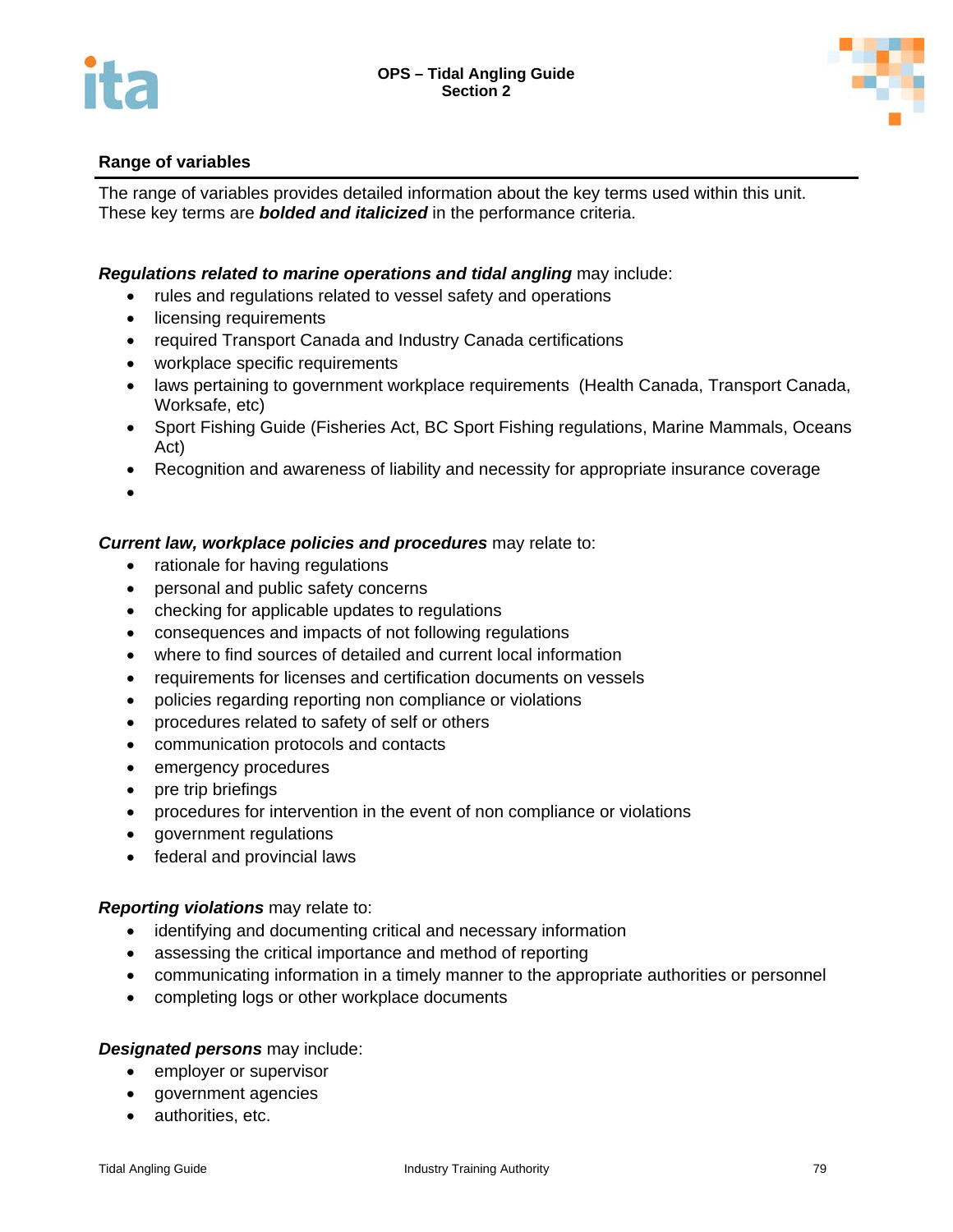



### *Records of violations* may include:

- photographs
- written reports or logs
- specimens
- videos
- witnesses, etc.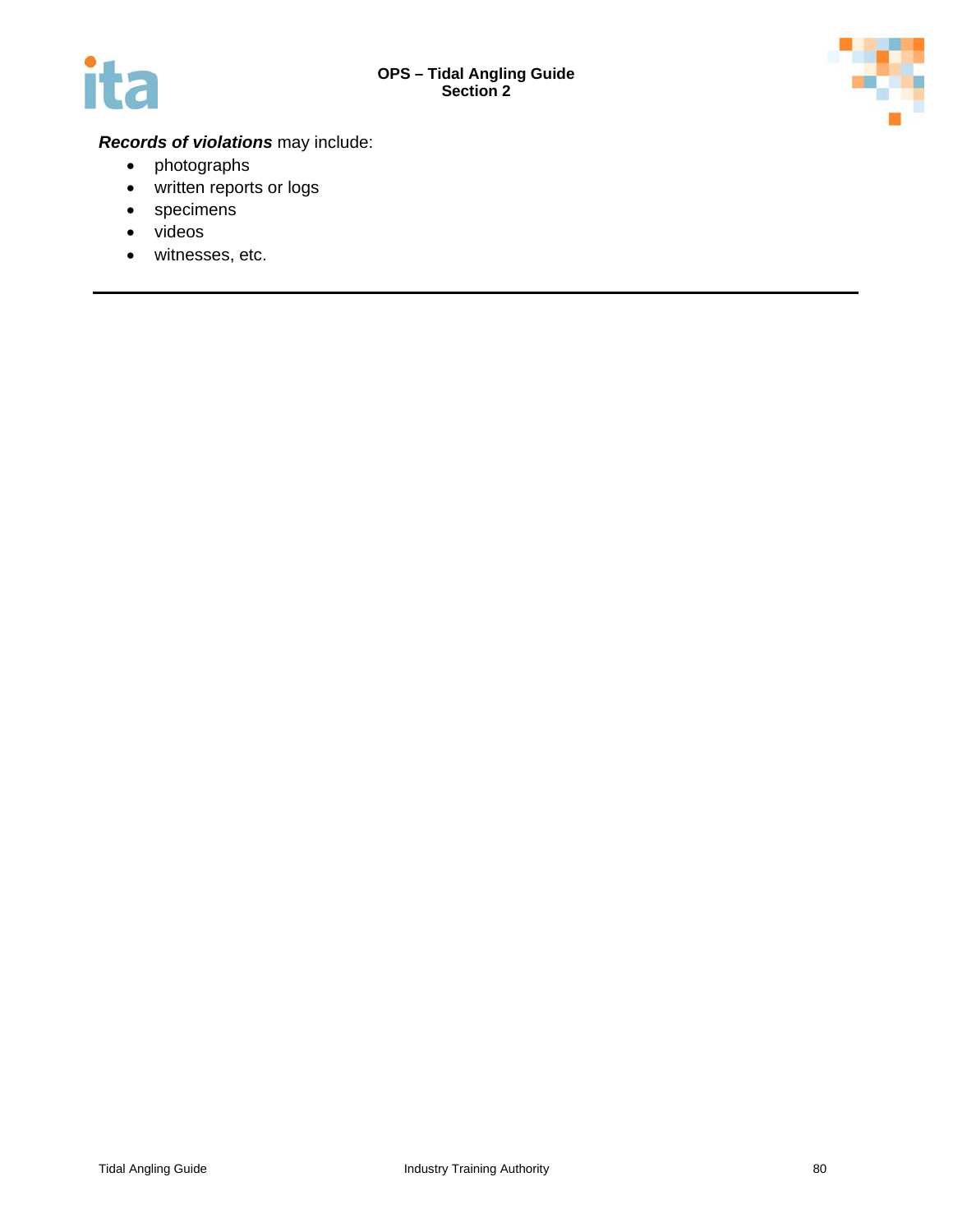



|                             | The following assessment methods may be used to assess this unit:                                                                                                                                                                                                                                                                                                                                                                                                                                                                                                                                    |                         |                                                                                                     |  |  |
|-----------------------------|------------------------------------------------------------------------------------------------------------------------------------------------------------------------------------------------------------------------------------------------------------------------------------------------------------------------------------------------------------------------------------------------------------------------------------------------------------------------------------------------------------------------------------------------------------------------------------------------------|-------------------------|-----------------------------------------------------------------------------------------------------|--|--|
|                             | $\mathbb{W}_{\varphi}$                                                                                                                                                                                                                                                                                                                                                                                                                                                                                                                                                                               | practical assessment:   | Direct observation of the candidate.                                                                |  |  |
| Assessment<br>methods       |                                                                                                                                                                                                                                                                                                                                                                                                                                                                                                                                                                                                      | competency conversation | Opportunity to explore a range of<br>issues and tailor questions to suit an<br>individual or group. |  |  |
|                             |                                                                                                                                                                                                                                                                                                                                                                                                                                                                                                                                                                                                      | evidence portfolio      | Review of evidence collected and<br>submitted by the candidate, (i.e.<br>documents, etc.)           |  |  |
|                             |                                                                                                                                                                                                                                                                                                                                                                                                                                                                                                                                                                                                      | test                    | Written questions to test knowledge of<br>regulatory activities.                                    |  |  |
| <b>Related units</b>        | The following units can be assessed together:<br>TAG-6 Communicate effectively with others<br>TAG-9 Develop and maintain tourism industry knowledge<br>TAG-10 Apply maritime regulations<br>TAG-11 Work safely in the maritime environment<br>TAG -12 Interact with coastal resource users<br>TAG-13 Interact with the coastal environment<br>TAG-14 Demonstrate stewardship of the coastal environment and fishery<br>resources<br>TAG-15 Follow workplace catch handling and hygiene procedures<br>TAG-17 Use sustainable angling techniques<br>$\bullet$<br>TAG-18 Plan and conduct fishing trips |                         |                                                                                                     |  |  |
| Knowledge to<br>be assessed | For this unit, a competent candidate must know:<br>current law, rules and regulations related to marine operations and the<br>tidal angling industry<br>current law, workplace policies and procedures related to occupational<br>health and safety<br>current law, workplace policies and procedures related to reporting<br>violations<br>rationale for having regulations<br>impact or consequences of not following regulations<br>methods for reporting regulatory non-compliance                                                                                                               |                         |                                                                                                     |  |  |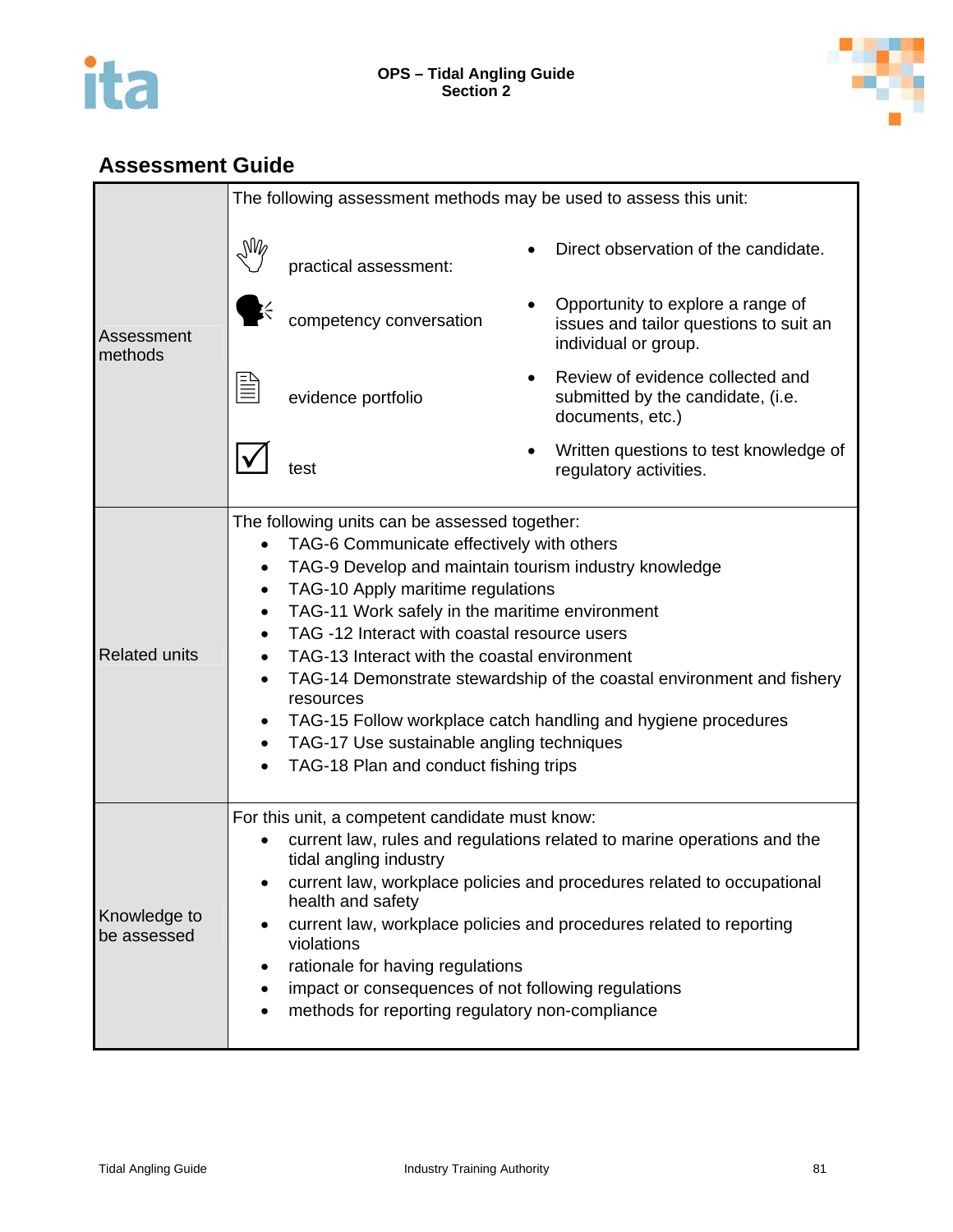



| Skills to be<br>assessed                                    | For this unit, a competent candidate must be able to:<br>identify and access relevant rules and regulations<br>$\bullet$<br>follow applicable rules and regulations<br>$\bullet$<br>follow workplace policies and procedures related to regulations<br>$\bullet$<br>document and report violations to applicable rules and regulations<br>communicate rules and regulations to other persons<br>$\bullet$<br>apply intervention strategies in the event of non compliance or violation of<br>$\bullet$<br>regulations                                                                             |
|-------------------------------------------------------------|---------------------------------------------------------------------------------------------------------------------------------------------------------------------------------------------------------------------------------------------------------------------------------------------------------------------------------------------------------------------------------------------------------------------------------------------------------------------------------------------------------------------------------------------------------------------------------------------------|
| <b>Common skills</b><br>to be assessed                      | For this unit, a competent candidate must be able to:<br>work safely<br>work in an organized manner, meeting timelines for completing tasks<br>proactively deal with everyday problems<br>٠<br>read, understand, and follow directions and instructions<br>give directions and instructions to others                                                                                                                                                                                                                                                                                             |
| <b>Critical</b><br>evidence to<br>demonstrate<br>competency | For this unit, a competent candidate must be able to:<br>access and follow all maritime and tidal angling rules and regulations<br>according to current law, workplace policies and procedures<br>inform and instruct others of all applicable maritime and tidal angling rules<br>$\bullet$<br>and regulations<br>document and report and violations of maritime and tidal angling rules and<br>$\bullet$<br>regulations as necessary to appropriate personnel<br>intervene in the case of regulatory non-compliance according to current<br>$\bullet$<br>law, workplace policies and procedures |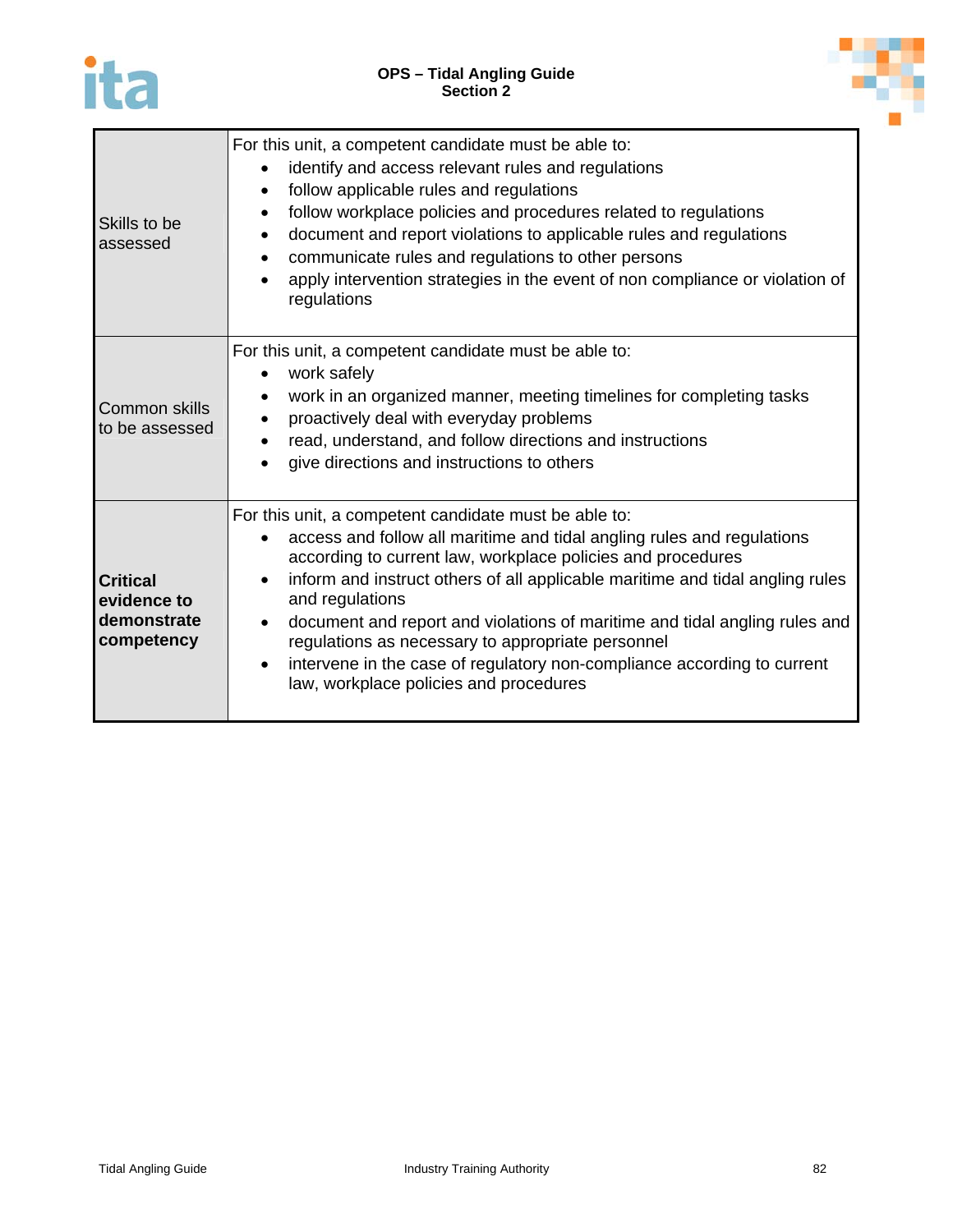

| Title | Work safely in a maritime environment |
|-------|---------------------------------------|
| Code  | <b>TAG - 11</b>                       |
| Type  | <b>Occupational Health and Safety</b> |

| Description | This unit is about:                                                                      |
|-------------|------------------------------------------------------------------------------------------|
|             | identifying, assessing and controlling hazards and safety risks in the<br>workplace      |
|             | following workplace safety procedures when working in a maritime<br>environment          |
|             | using safety and personal protective equipment when working in a maritime<br>environment |
|             | reporting health and safety risks in the workplace                                       |

| Level | This unit is appropriate for those who:<br>perform a variety of routine tasks in the workplace<br>use a limited range of practical skills to complete directed work activities<br>work under direct supervision within time constraints |
|-------|-----------------------------------------------------------------------------------------------------------------------------------------------------------------------------------------------------------------------------------------|
|-------|-----------------------------------------------------------------------------------------------------------------------------------------------------------------------------------------------------------------------------------------|

| Use | This unit is a component of the following certifications:<br><b>Tidal Angling Guide</b> |
|-----|-----------------------------------------------------------------------------------------|
|     |                                                                                         |

| <b>Elements</b> |                                                          |      | <b>Performance Criteria</b>                                                                                                                                                 |  |
|-----------------|----------------------------------------------------------|------|-----------------------------------------------------------------------------------------------------------------------------------------------------------------------------|--|
|                 | <b>Review and use</b><br>workplace safety<br>information | 1.1. | Review Worksafe British Columbia rules and<br>regulations relevant to working in a maritime environment<br>to enable an assessment of workplace hazards and safety<br>risks |  |
|                 |                                                          | 1.2. | Access information on <i>individual roles and</i><br>responsibilities in relation to workplace safety according<br>to workplace policies and procedures                     |  |
|                 |                                                          | 1.3. | Report problems with accessing information about<br>workplace safety to appropriate personnel to ensure current<br>information is readily available                         |  |
|                 |                                                          | 1.4. | Participate in meetings, drills, and activities to ensure<br>workplace safety issues are addressed and to provide<br>feedback on workplace safety plans and procedures      |  |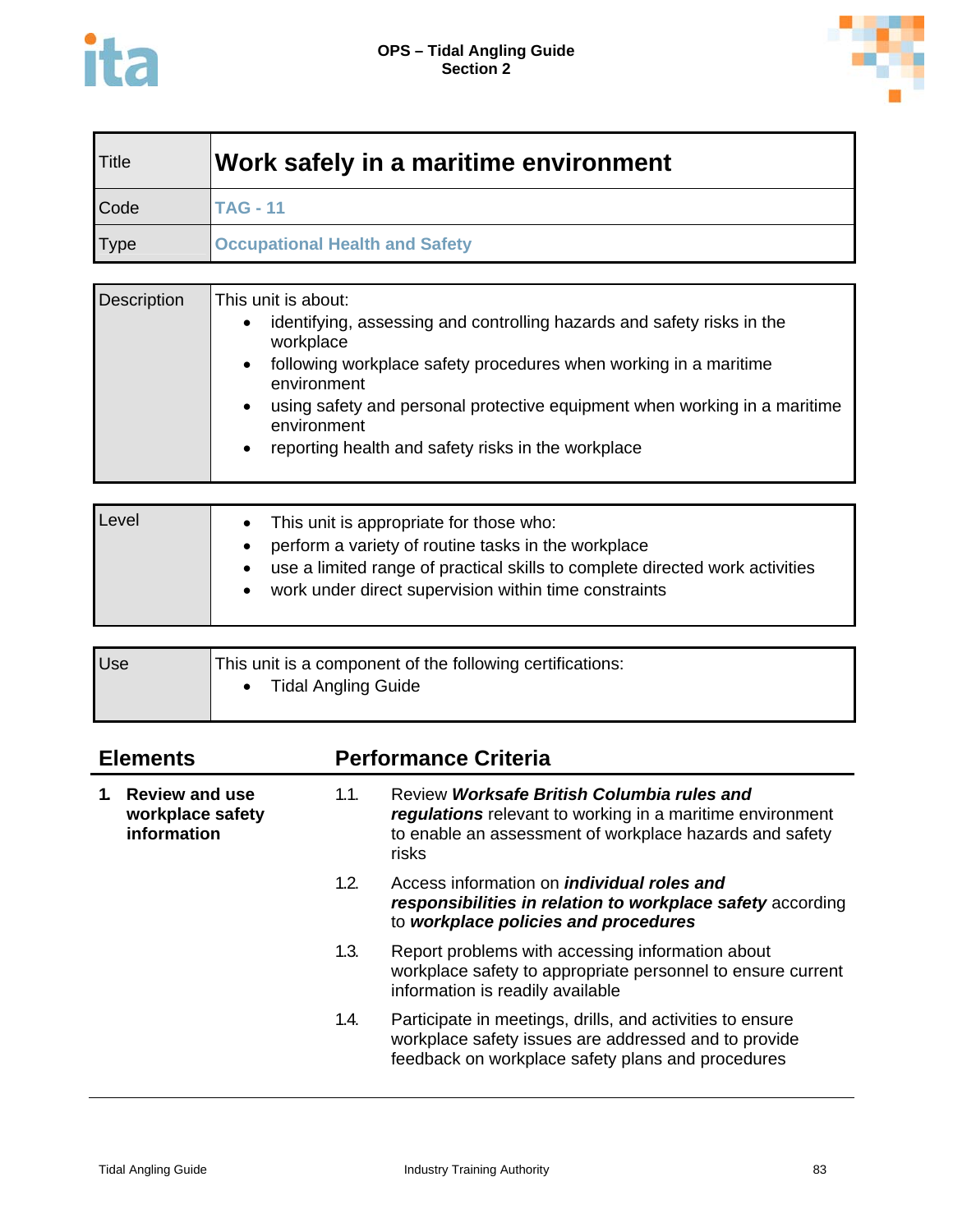

| 2. Follow workplace<br>safety procedures                        | 2.1. | Identify and assess safety risks and hazards according to<br>workplace policies and procedures                                                                                                       |
|-----------------------------------------------------------------|------|------------------------------------------------------------------------------------------------------------------------------------------------------------------------------------------------------|
|                                                                 | 2.2. | Apply appropriate measures to ensure workplace safety<br>according to workplace policies and procedures                                                                                              |
|                                                                 | 2.3. | Handle and store chemicals, fuels and other dangerous<br>substances according to workplace policies and procedures<br>and legislative requirements                                                   |
|                                                                 | 2.4. | Report safety risks and hazards beyond the responsibility<br>and control of individual staff member to appropriate<br>personnel immediately for follow up                                            |
| 3. Use safety equipment<br>and personal<br>protective equipment | 3.1. | Select correct safety and personal protective equipment<br>for use according to workplace policies and procedures and<br>legislative requirements                                                    |
|                                                                 | 3.2. | Adjust safety and personal protective equipment of self and<br>others to ensure optimal performance of equipment<br>according to manufacturer's specifications, workplace<br>policies and procedures |
|                                                                 | 3.3. | Demonstrate use of safety and personal protective<br>equipment to others according to workplace policies and<br>procedures                                                                           |
|                                                                 | 3.4. | Use safety and personal protective equipment according to<br>workplace policies and procedures                                                                                                       |
|                                                                 | 3.5. | Monitor use of safety and personal protective equipment to<br>ensure safety of others on a vessel or in a maritime<br>environment                                                                    |
| 4. Maintain safety<br>equipment and<br>personal protective      | 4.1. | Monitor and maintain safety equipment and personal<br>protective equipment according to manufacturer's<br>specifications, workplace policies and procedures                                          |
| emergency equipment                                             | 4.2. | Identify and report worn, defective and expired safety<br>equipment and personal protective equipment as necessary                                                                                   |
|                                                                 | 4.3. | Store safety equipment and personal protective equipment<br>according to manufacturer's specifications, workplace<br>policies and procedures                                                         |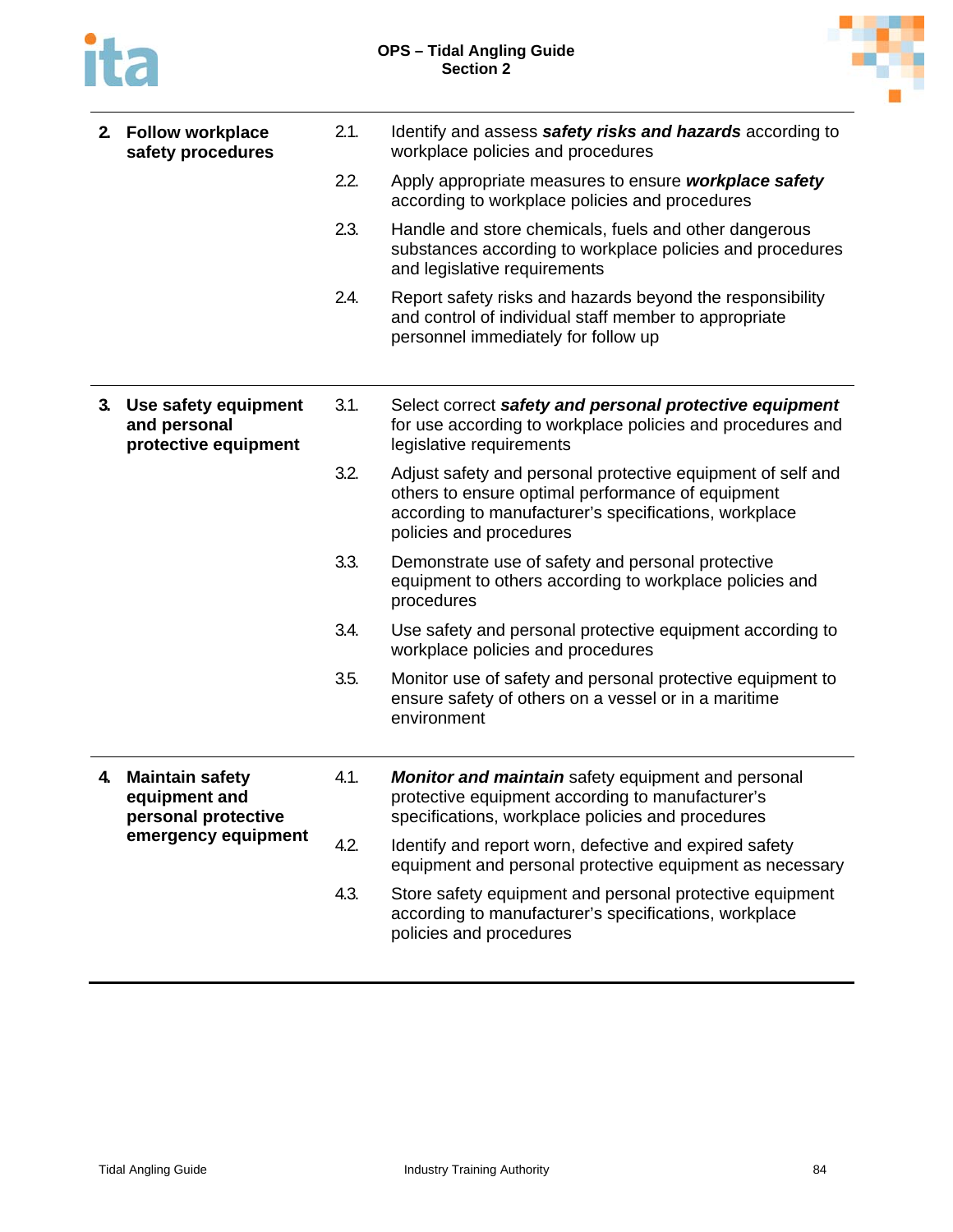



The range of variables provides detailed information about the key terms used within this unit. These key terms are *bolded and italicized* in the performance criteria.

- Worksafe British Columbia rules and regulations may relate to:
- regulations and codes of practice relating to hazards present in the workplace or industry
- general duty of care under occupational health and safety legislation and common law
- provisions relating to roles and responsibilities of health and safety representatives and/or occupational health and safety committees
- provisions relating to occupational health and safety issue resolution
- specific regulations regarding life jackets and other safety and personal protective equipment

### *Individual roles and responsibilities in relation to workplace safety* may include:

- recognizing and reporting hazards
- using workplace equipment according to manufacturer's guidelines
- sharing knowledge and skills with others in the workplace
- wearing safety or personal protective equipment (PPE)
- following workplace policies and procedures
- interacting with designated Occupational Health and Safety personnel

### *Workplace policies and procedures* may relate to:

- workplace occupational health and safety symbols and signs
- hazard reporting procedures
- job procedures and safe work instructions
- emergency procedures
- procedures for working on or near water
- procedures for working alone
- incident and near miss reporting and recording procedures
- input on occupational health and safety issues
- correct selection, use, storage and maintenance procedures for safety and personal protective equipment
- risk control procedures
- workplace conflict
- bullying and harassment
- designated Occupational Health and Safety personnel
- government legislation and regulations regarding Occupational Health and Safety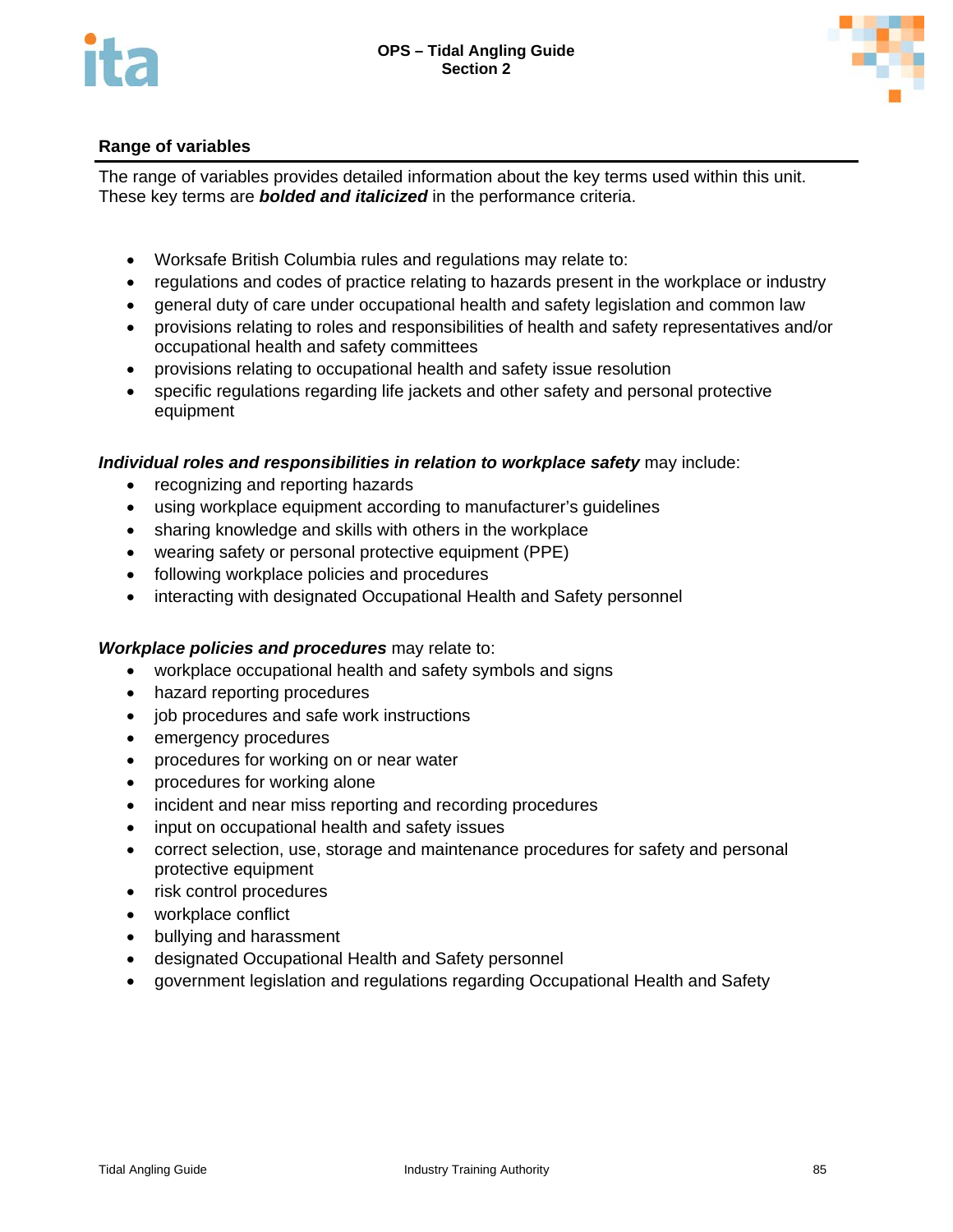



### *Safety risks and hazards* may include:

- falls, trips and slips
- moving objects in area
- noise
- lifting and carrying of heavy objects
- dangerous seas/weather
- inadequate training
- falling into the water
- sinking or capsized vessel
- sharp instruments, knives, or tackle
- exposure to heat, cold, UV
- chemical, dust, contaminants
- animals/marine life
- unguarded machinery
- heights (ladders)
- $\bullet$  fire
- spills
- loose hand rails or stairs
- curling mats
- live or frayed electrical cords/wiring
- damaged lines or ropes
- stowage of hoses, angling equipment, etc)

### *Workplace safety* may relate to:

- checking equipment and work area before work commences and during work
- on-the-job housekeeping checks (spills, loose hand rails, curling mats, frayed electrical cords, damaged lines or ropes, stowage of hoses, angling equipment, etc)
- reporting / documenting concerns
- notifying designated personnel
- safe posture and movements, including sitting, standing and bending
- use of safe manual handling techniques for such things as lifting and transferring
- designated breaks
- task rotation
- safe use of knives and angling equipment
- safe operation of watercraft and propulsion equipment
- safe handling of fuel, chemicals, and dangerous materials
- attention to safety signage
- hazards relating to the physical environment such as docks, aircraft, etc.
- workplace conflict and stress prevention
- bullying and harassment prevention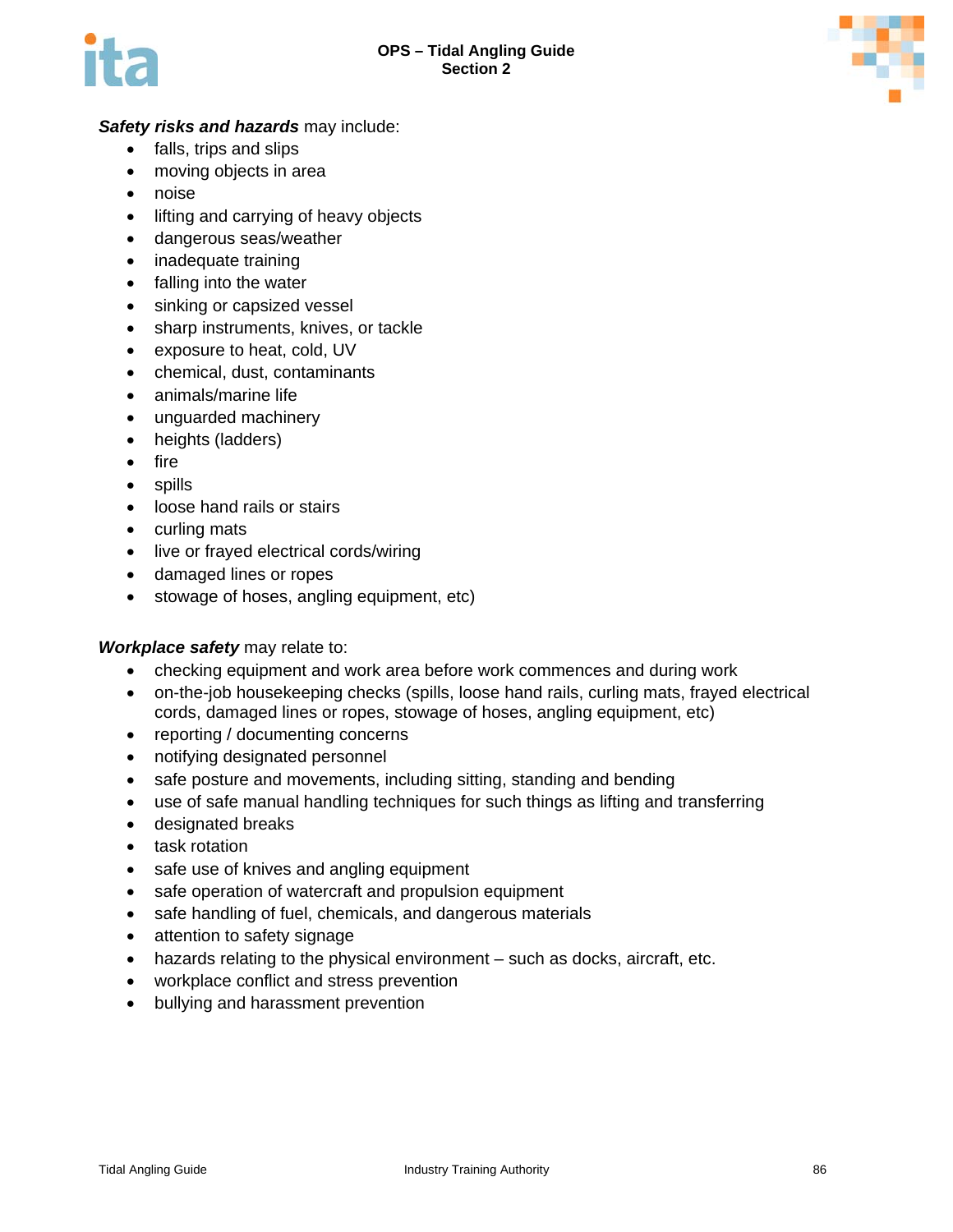

### *Appropriate personnel* may include:

- supervisors
- managers
- designated occupational health and safety officers
- other persons authorized or nominated by the workplace or industry to perform, approve, inspect, or direct specific work

### *Safety and personal protective equipment* must include:

- life jackets
- bailers
- signalling equipment
- rescue equipment
- reboarding equipment
- paddle
- fire extinguishers
- **•** first aid kit
- communication devices, etc.
- navigational aids and equipment
- sunscreen, sunglasses, etc.
- rain gear
- ear protection

### *Monitoring and maintaining equipment* may include:

- checking quantities
- location and accessibility
- operational
- being fully charged
- having current certification date, valid tags, etc,
- replacing batteries
- performing routine scheduled maintenance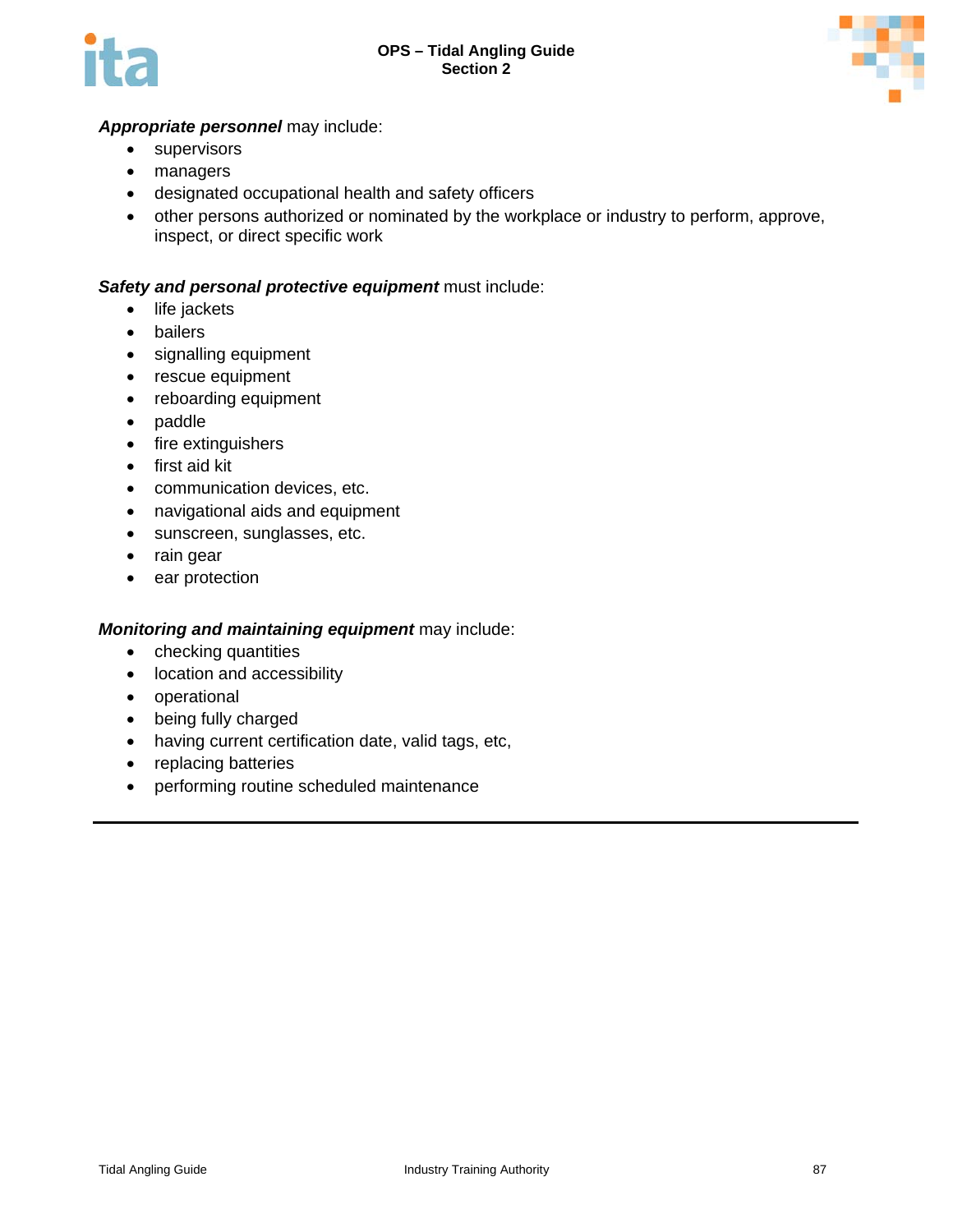



|                             | The following assessment methods may be used to assess this unit:                                                                                                                                                                                                                                                                                                                                                                                                                                                                                                                                                                       |                                                                                                                                                                                                          |  |  |  |  |
|-----------------------------|-----------------------------------------------------------------------------------------------------------------------------------------------------------------------------------------------------------------------------------------------------------------------------------------------------------------------------------------------------------------------------------------------------------------------------------------------------------------------------------------------------------------------------------------------------------------------------------------------------------------------------------------|----------------------------------------------------------------------------------------------------------------------------------------------------------------------------------------------------------|--|--|--|--|
|                             | ŅŴ<br>practical assessment:                                                                                                                                                                                                                                                                                                                                                                                                                                                                                                                                                                                                             | Direct observation of the challenger<br>following safe work practices in a<br>maritime environment.                                                                                                      |  |  |  |  |
| Assessment<br>methods       | competency<br>conversation                                                                                                                                                                                                                                                                                                                                                                                                                                                                                                                                                                                                              | Opportunity to explore a range of<br>issues and tailor questions to suit an<br>individual or group.                                                                                                      |  |  |  |  |
|                             | evidence portfolio                                                                                                                                                                                                                                                                                                                                                                                                                                                                                                                                                                                                                      | Review of evidence collected and<br>submitted by the challenger, (i.e.<br>documents, training records, etc.)                                                                                             |  |  |  |  |
|                             | test                                                                                                                                                                                                                                                                                                                                                                                                                                                                                                                                                                                                                                    | Written questions to test knowledge<br>of workplace safety practices.                                                                                                                                    |  |  |  |  |
| <b>Related units</b>        | The following units can be assessed together:<br>TAG-3 Operate a non pleasure small vessel<br>TAG-10 Apply maritime regulations<br>٠<br>$\bullet$<br>TAG-17 Use sustainable angling techniques<br>$\bullet$<br>TAG-18 Plan and conduct fishing trips                                                                                                                                                                                                                                                                                                                                                                                    | TAG-15 Follow workplace catch handling and hygiene procedures<br>TAG-16 Use and maintain angling tools and equipment                                                                                     |  |  |  |  |
| Knowledge to<br>be assessed | For this unit, a competent candidate must know:<br>legal rights and responsibilities of workplace parties in relation to safe<br>work practices<br>ways in which occupational health and safety is managed in the<br>workplace, and legal requirements<br>where to locate workplace safety policies and procedures electronically<br>or in hard copy<br>a wide range of potential workplace hazards and safety risks<br>workplace occupational health and safety symbols and signs<br>designated workplace personnel responsible for occupational health<br>and safety<br>correct use of safety and personal protective equipment (PPE) |                                                                                                                                                                                                          |  |  |  |  |
| Skills to be<br>assessed    | For this unit, a competent candidate must be able to:<br>$\bullet$<br>management, safety representatives, inspectors<br>select and use safety and PPE equipment                                                                                                                                                                                                                                                                                                                                                                                                                                                                         | communicate safety issues to different audiences, such as colleagues,<br>identify worn, defective and expired safety equipment<br>identify potential hazards and risks according to workplace guidelines |  |  |  |  |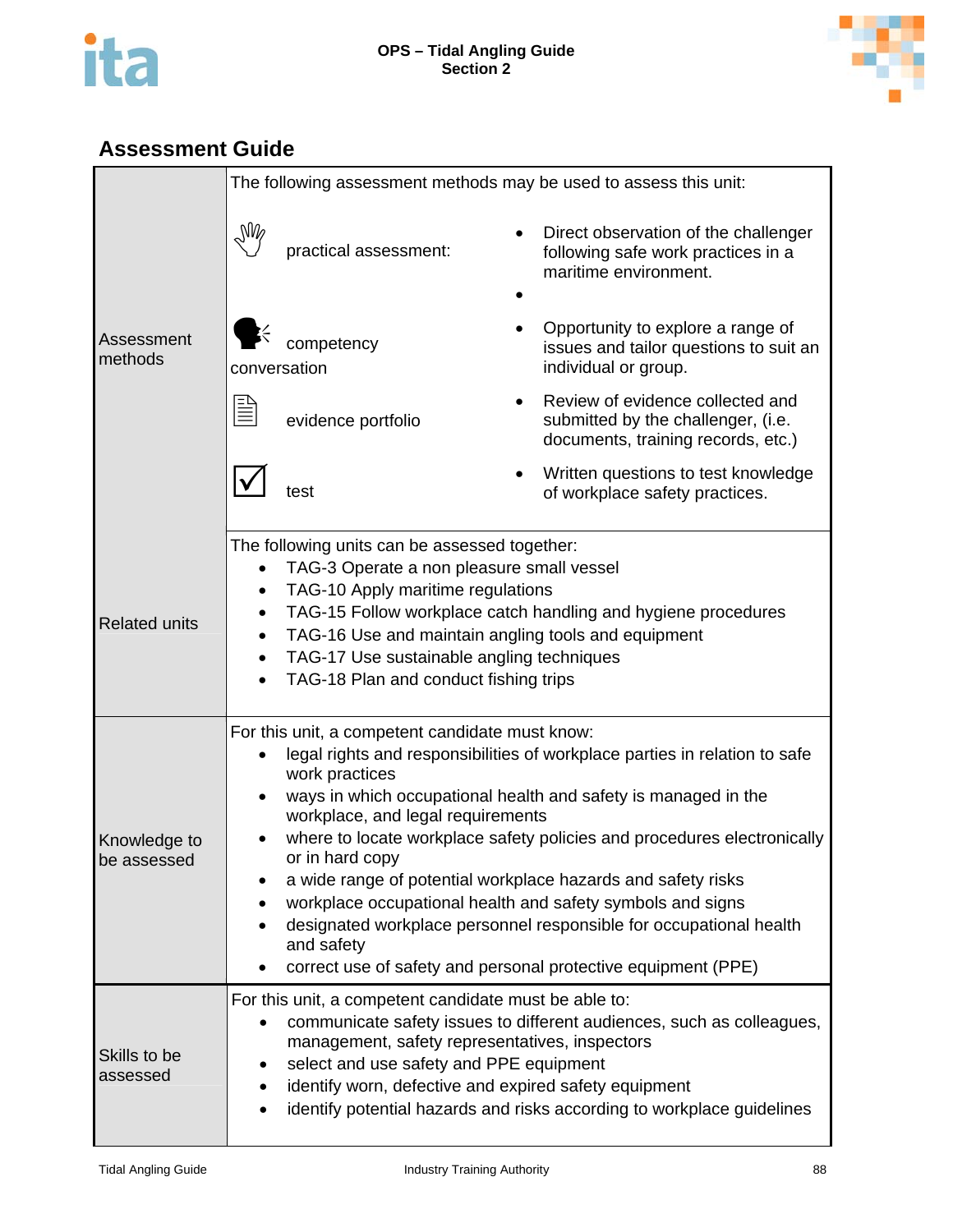

| Common<br>skills to be<br>assessed                          | For this unit, a competent candidate must be able to:<br>work safely and according to workplace requirements<br>work in an organized manner, meeting timelines for completing tasks<br>proactively deal with everyday problems<br>read, understand, and follow directions and instructions<br>give directions and instructions to others                                                                                                                                                           |
|-------------------------------------------------------------|----------------------------------------------------------------------------------------------------------------------------------------------------------------------------------------------------------------------------------------------------------------------------------------------------------------------------------------------------------------------------------------------------------------------------------------------------------------------------------------------------|
| <b>Critical</b><br>evidence to<br>demonstrate<br>competency | For this unit, a competent candidate must be able to:<br>demonstrate and maintain knowledge of the Workplace Hazardous<br>Materials Information System (WHMIS) program<br>apply relevant workplace safety policies and procedures at all times to<br>ensure the safety of self and others<br>identify, monitor and report, where relevant, hazards and apply control<br>measures according to workplace requirements<br>use and adjust safety and personal protective equipment (PPE)<br>correctly |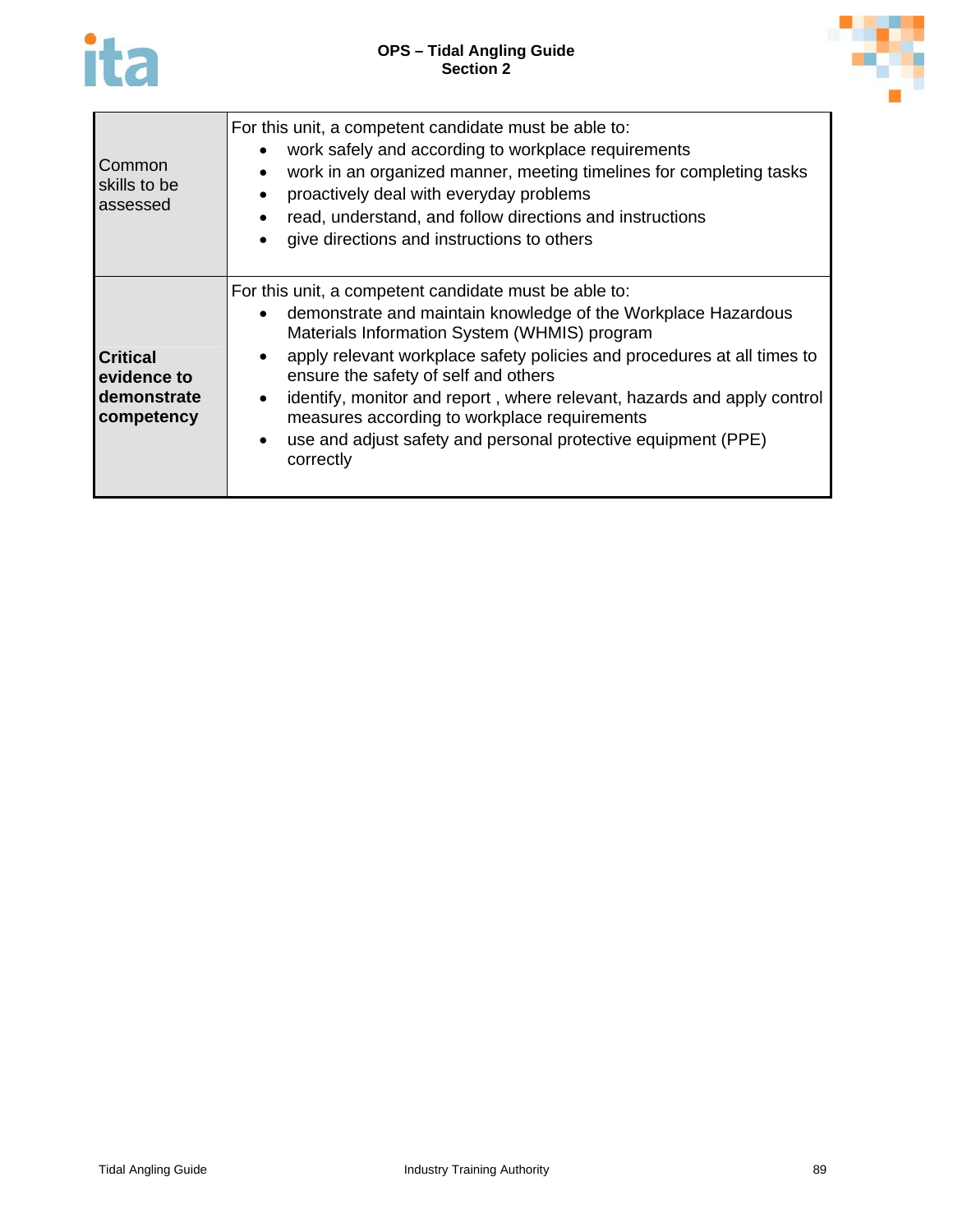

| Title | Interact with outdoor resource users       |
|-------|--------------------------------------------|
| Code  | <b>TAG - 12</b>                            |
| Type  | <b>Outdoor Activities and Environments</b> |

| <b>Description</b> | This unit is about:<br>interacting with other users of coastal resources |
|--------------------|--------------------------------------------------------------------------|
|--------------------|--------------------------------------------------------------------------|

| Level | • This unit is appropriate for those who:<br>perform a variety of routine tasks in the workplace<br>use a limited range of practical skills to complete directed work activities<br>work under direct supervision within time constraints |
|-------|-------------------------------------------------------------------------------------------------------------------------------------------------------------------------------------------------------------------------------------------|
|-------|-------------------------------------------------------------------------------------------------------------------------------------------------------------------------------------------------------------------------------------------|

| <b>Use</b> | This unit is a component of the following certifications: |
|------------|-----------------------------------------------------------|
|            | <b>Tidal Angling Guide</b>                                |
|            |                                                           |

| <b>Elements</b> |                                                                    | <b>Performance Criteria</b> |                                                                                                                                                       |  |
|-----------------|--------------------------------------------------------------------|-----------------------------|-------------------------------------------------------------------------------------------------------------------------------------------------------|--|
|                 | <b>Maintain knowledge</b><br>about other outdoor<br>resource users | 1.1.                        | Access information, maintain and update knowledge of<br>potential other users of coastal resources within the<br>local operating environment          |  |
|                 |                                                                    | 1.2.                        | Access current information and maintain knowledge of<br>potential times and areas of interaction with other<br>coastal resource users                 |  |
|                 |                                                                    | 1.3.                        | Report and record information about other outdoor<br>resource users as required to assist in ensuring effective<br>operation in the local environment |  |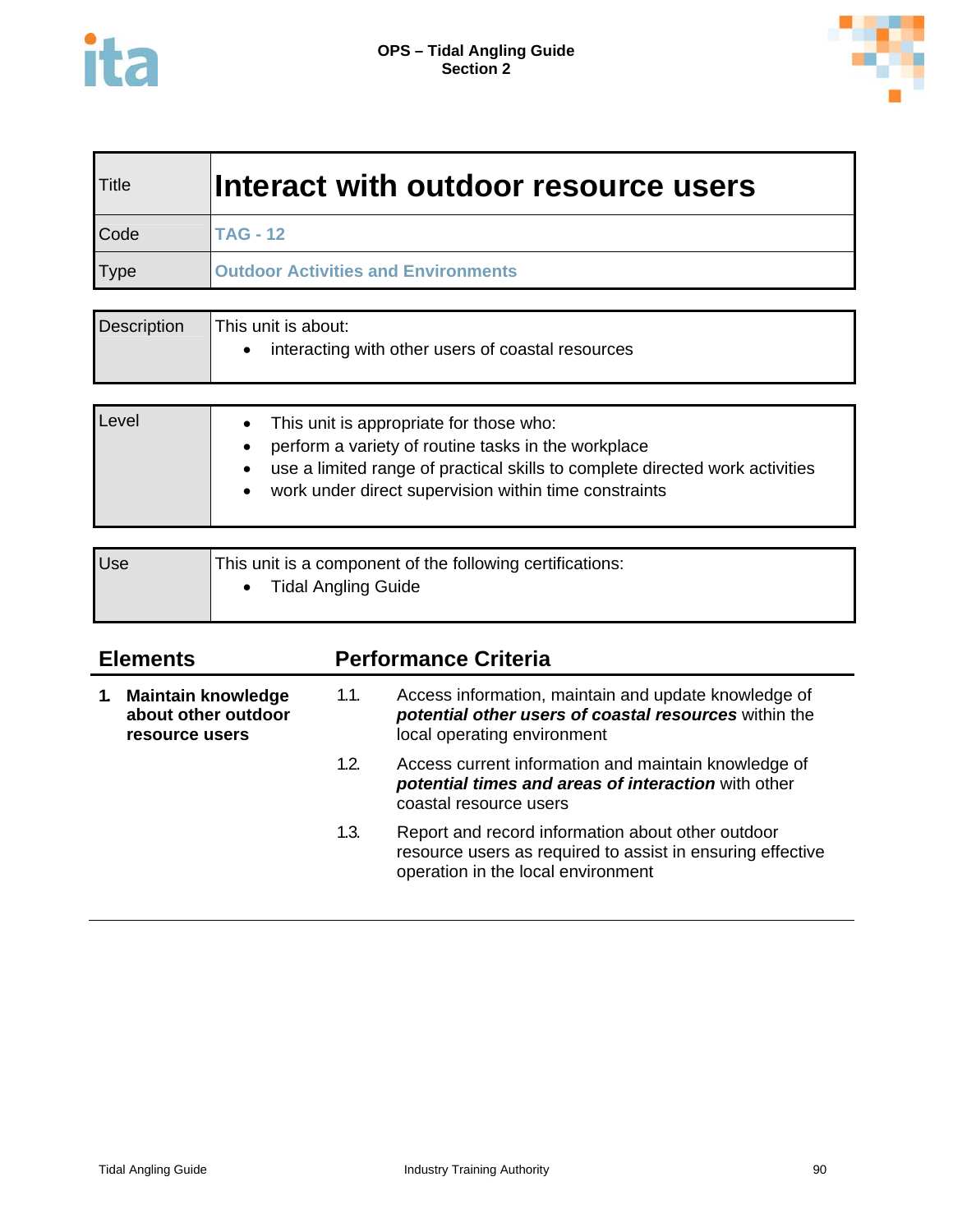

| 2. | <b>Respond to other</b><br>outdoor resource<br>users | 2.1. | <b>Communicate and interact</b> with other coastal resource<br>users according to workplace policies and procedures and<br>government regulations                                                    |
|----|------------------------------------------------------|------|------------------------------------------------------------------------------------------------------------------------------------------------------------------------------------------------------|
|    |                                                      | 2.2. | Supervise the activities of clients and other colleagues as<br>necessary in their interactions with other coastal resource<br>users according to workplace policies and procedures                   |
|    |                                                      | 2.3. | Use strategies and techniques for avoiding and resolving<br>conflict and potential conflict with other coastal users to<br>ensure workplace safety is maintained at all times                        |
|    |                                                      | 2.4. | <b>Respond to conflict</b> or potential conflict with other<br>coastal resource users according to workplace policies and<br>procedures and to ensure workplace safety is maintained<br>at all times |
|    |                                                      | 2.5. | Record and report any significant incidents with other<br>coastal resource users to appropriate personnel according<br>to workplace policies and procedures                                          |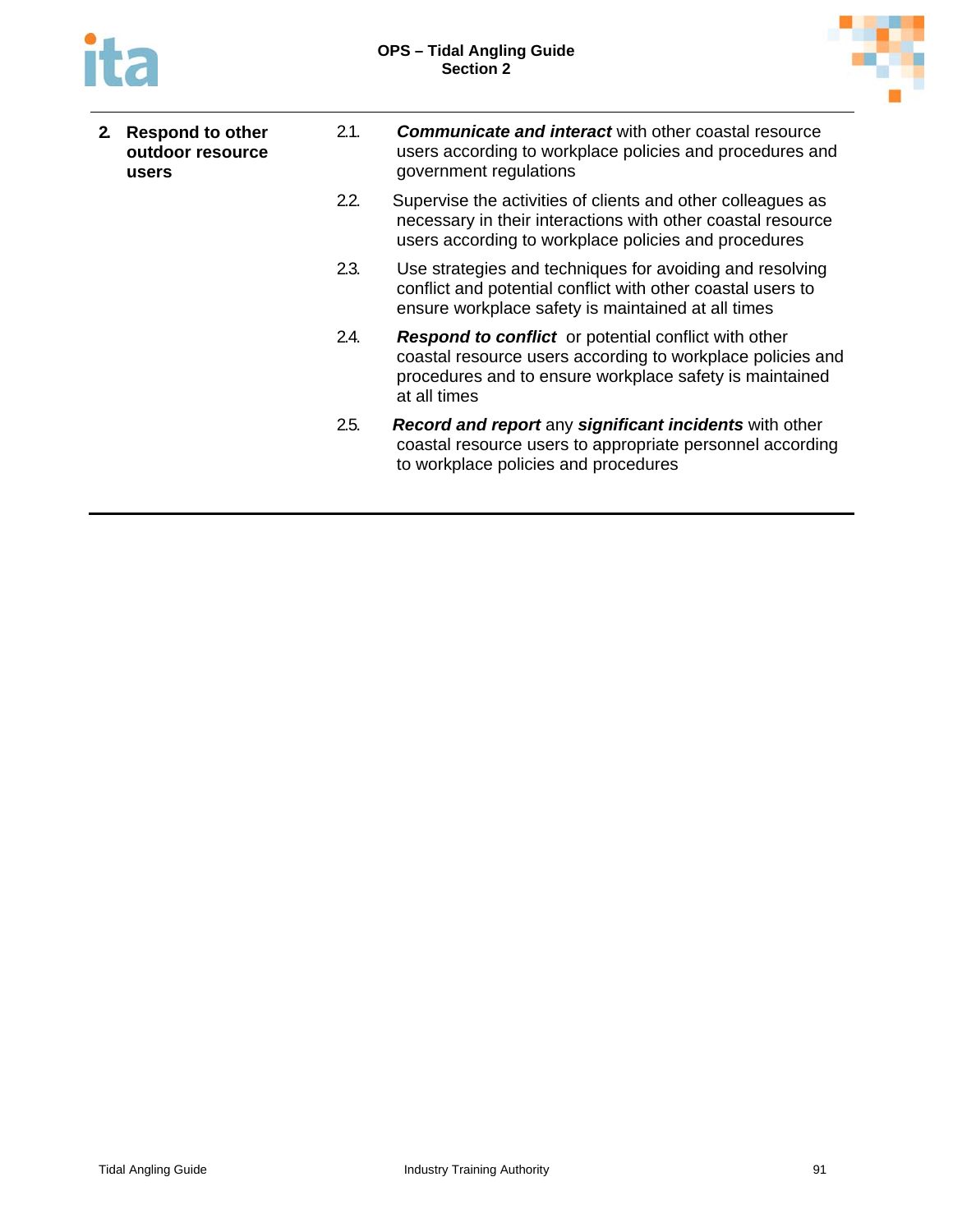



The range of variables provides detailed information about the key terms used within this unit. These key terms are *bolded and italicized* in the performance criteria.

### *Potential overlapping users of coastal resources* may include:

- log booms
- tugboats
- barges
- commercial fishing boats
- **•** ferries and other passenger vessels
- cruise ships
- recreational motorized watercraft
- scuba divers
- kayaks
- sailboats
- government authorities
- First Nations
- float planes
- other recreational anglers
- commercial freighters
- fish farms, etc.

### *Obtaining current knowledge* may include:

- ferry schedules
- fishery notices
- radio broadcasts
- government websites
- local networks, etc.

### *Potential times and areas of interaction* may include:

- fishing openings, (such as commercial, recreational, first nations, etc.)
- shipping lanes
- special events (derbies, fireworks, marine competition, festivals)
- marine protected areas, etc.

### *Communicating and interacting* may relate to:

- sharing information
- offering assistance if required
- radio communication
- observing informal codes of conduct and local community relationships, etc.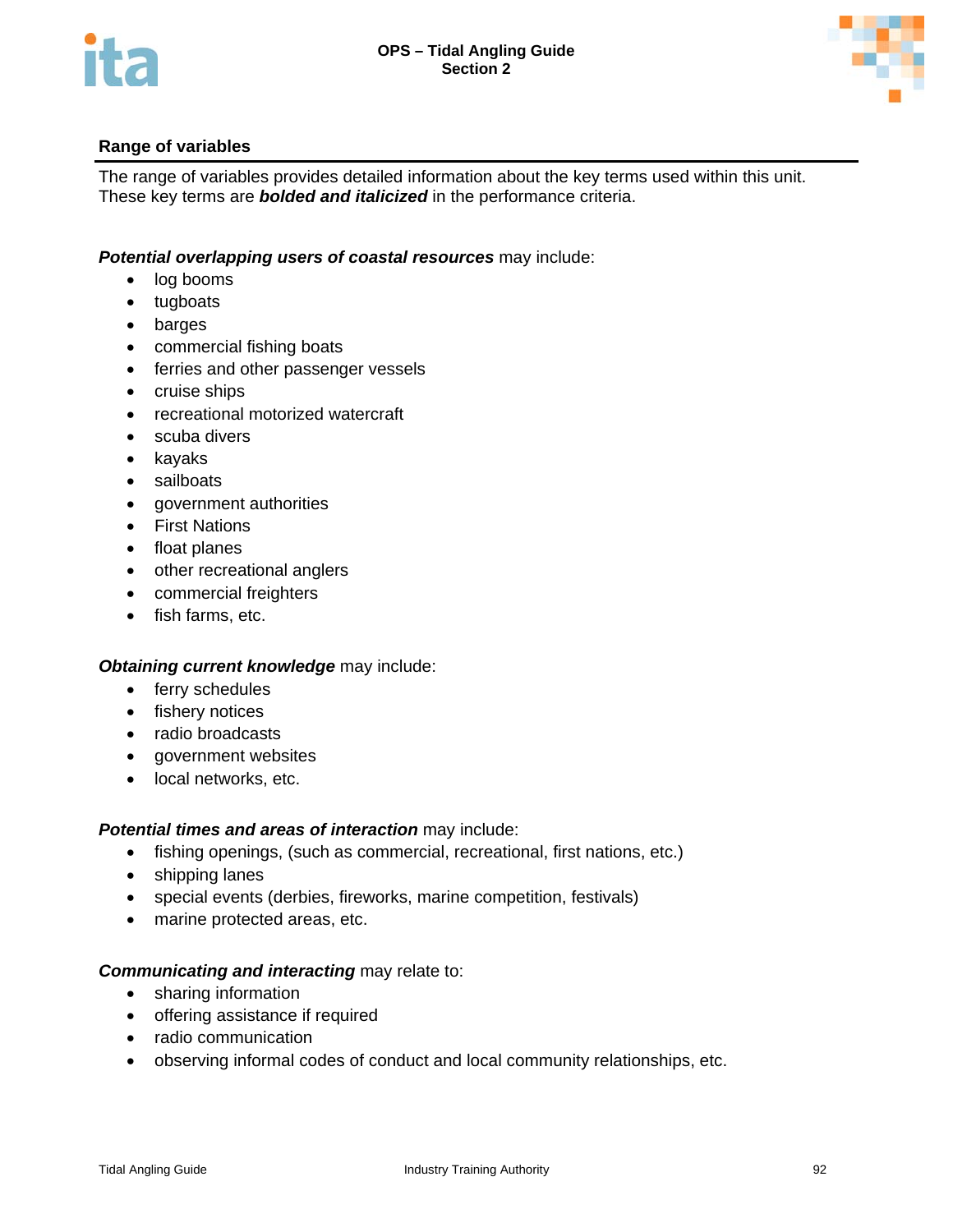



### *Workplace policies and procedures* may relate to:

- policies regarding professional conduct
- policies related to reporting conflict and potential conflict
- codes of conduct
- government legislation and regulations
- procedures for reporting conflict or threats to safety of self or others
- regulations regarding interaction with and proximity to marine life
- regulations regarding interaction with and proximity to other vessels
- collision regulations

### *Responding to conflict* may include:

- assessing safety concerns
- timing to address and/or engage in resolution
- using conflict resolution techniques as appropriate
- identifying opportunities to mitigate future similar conflicts, etc.

### *Significant incidents* may include:

- collision or close calls
- verbal abuse
- threats to public or personal safety
- unsafe practices
- violations; etc.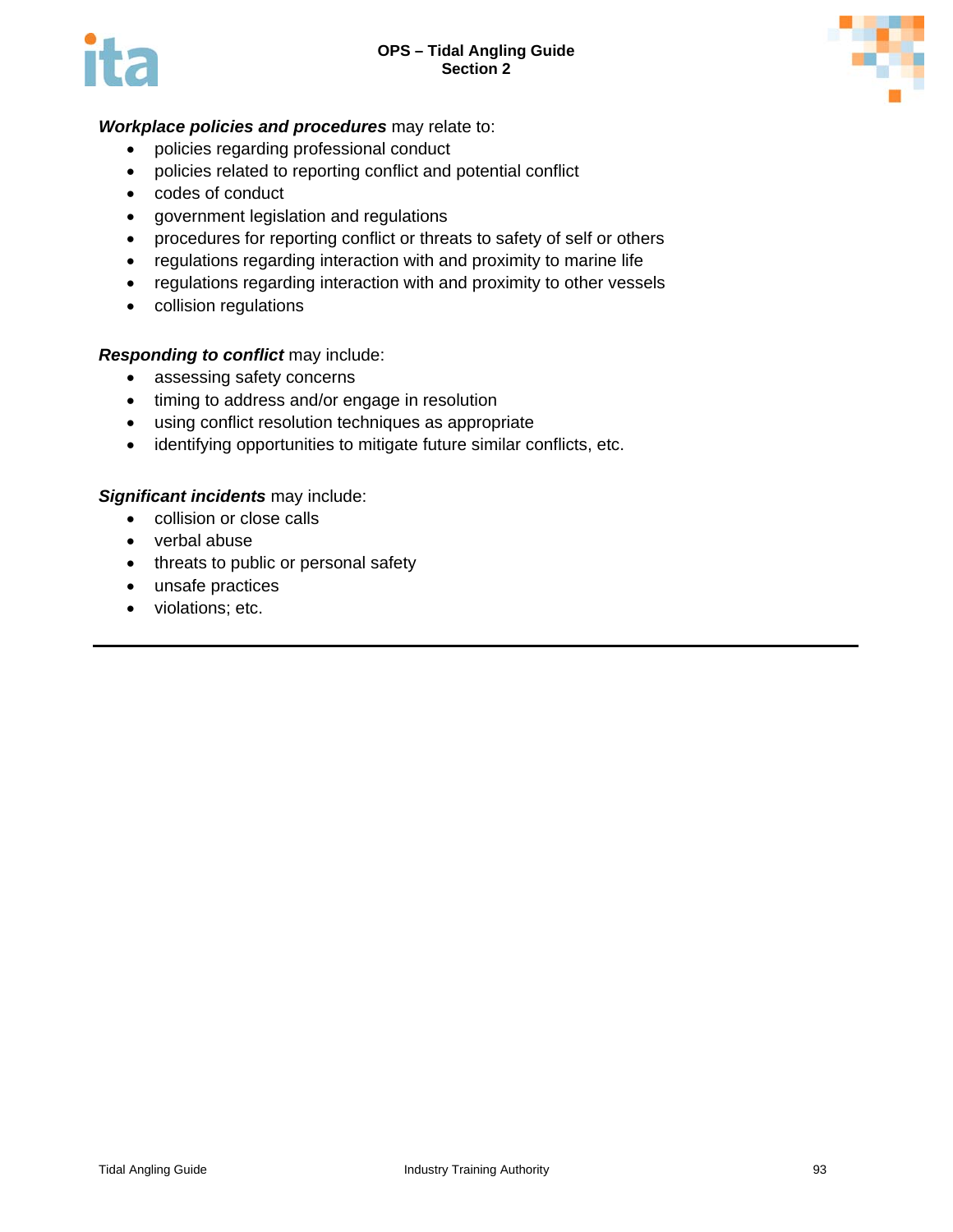



|                             | The following assessment methods may be used to assess this unit:                                                                                                                                                                                                                                                                                                                                                                                                       |                                                                                                                                                                                                                                                                                                                                                                                                                                              |  |                                                                                                           |  |  |
|-----------------------------|-------------------------------------------------------------------------------------------------------------------------------------------------------------------------------------------------------------------------------------------------------------------------------------------------------------------------------------------------------------------------------------------------------------------------------------------------------------------------|----------------------------------------------------------------------------------------------------------------------------------------------------------------------------------------------------------------------------------------------------------------------------------------------------------------------------------------------------------------------------------------------------------------------------------------------|--|-----------------------------------------------------------------------------------------------------------|--|--|
|                             | $\mathbb{M}_{\ell}$                                                                                                                                                                                                                                                                                                                                                                                                                                                     | practical assessment:                                                                                                                                                                                                                                                                                                                                                                                                                        |  | Direct observation of the candidate<br>interacting with other coastal resource<br>users.                  |  |  |
| Assessment<br>methods       |                                                                                                                                                                                                                                                                                                                                                                                                                                                                         | competency conversation                                                                                                                                                                                                                                                                                                                                                                                                                      |  | Opportunity to explore a range of<br>issues and tailor questions to suit an<br>individual or group.       |  |  |
|                             | Ë                                                                                                                                                                                                                                                                                                                                                                                                                                                                       | evidence portfolio                                                                                                                                                                                                                                                                                                                                                                                                                           |  | Review of evidence collected and<br>submitted by the candidate, (i.e.<br>documents, product samples etc.) |  |  |
|                             |                                                                                                                                                                                                                                                                                                                                                                                                                                                                         | test                                                                                                                                                                                                                                                                                                                                                                                                                                         |  | Written questions to test knowledge of<br>other coastal resource users.                                   |  |  |
| <b>Related units</b>        | The following units can be assessed together:<br>TAG-6 Communicate effectively with others<br>TAG-7 Work in a team<br><b>TAG-8 Deal with conflict</b><br>TAG-9 Develop and maintain tourism industry knowledge<br>TAG-11 Work safely in the maritime environment<br>TAG-13 Interact with the coastal environment<br>TAG-14 Demonstrate stewardship of the coastal environment and fishery<br>resources<br>TAG-15 Follow workplace catch handling and hygiene procedures |                                                                                                                                                                                                                                                                                                                                                                                                                                              |  |                                                                                                           |  |  |
| Knowledge to<br>be assessed |                                                                                                                                                                                                                                                                                                                                                                                                                                                                         | For this unit, a competent candidate must know::<br>where to access information on potential other users of coastal resources<br>areas and issues of conflict that may arise while using coastal resources<br>strategies and techniques for avoiding and resolving conflict with other<br>coastal resource users<br>significant times and areas of use of coastal resources<br>rules and regulations related to the use of coastal resources |  |                                                                                                           |  |  |
| Skills to be<br>assessed    | For this unit, a competent candidate must be able to:<br>maintain current information on potential other users of coastal resources,<br>particularly in the local operating environment<br>plan activities to minimize potential for conflict with other users of outdoor<br>resources<br>communicate information to clients and colleagues<br>interact with other users of coastal resources appropriately and effectively                                             |                                                                                                                                                                                                                                                                                                                                                                                                                                              |  |                                                                                                           |  |  |
| Common skills               | For this unit, a competent candidate must be able to:                                                                                                                                                                                                                                                                                                                                                                                                                   |                                                                                                                                                                                                                                                                                                                                                                                                                                              |  |                                                                                                           |  |  |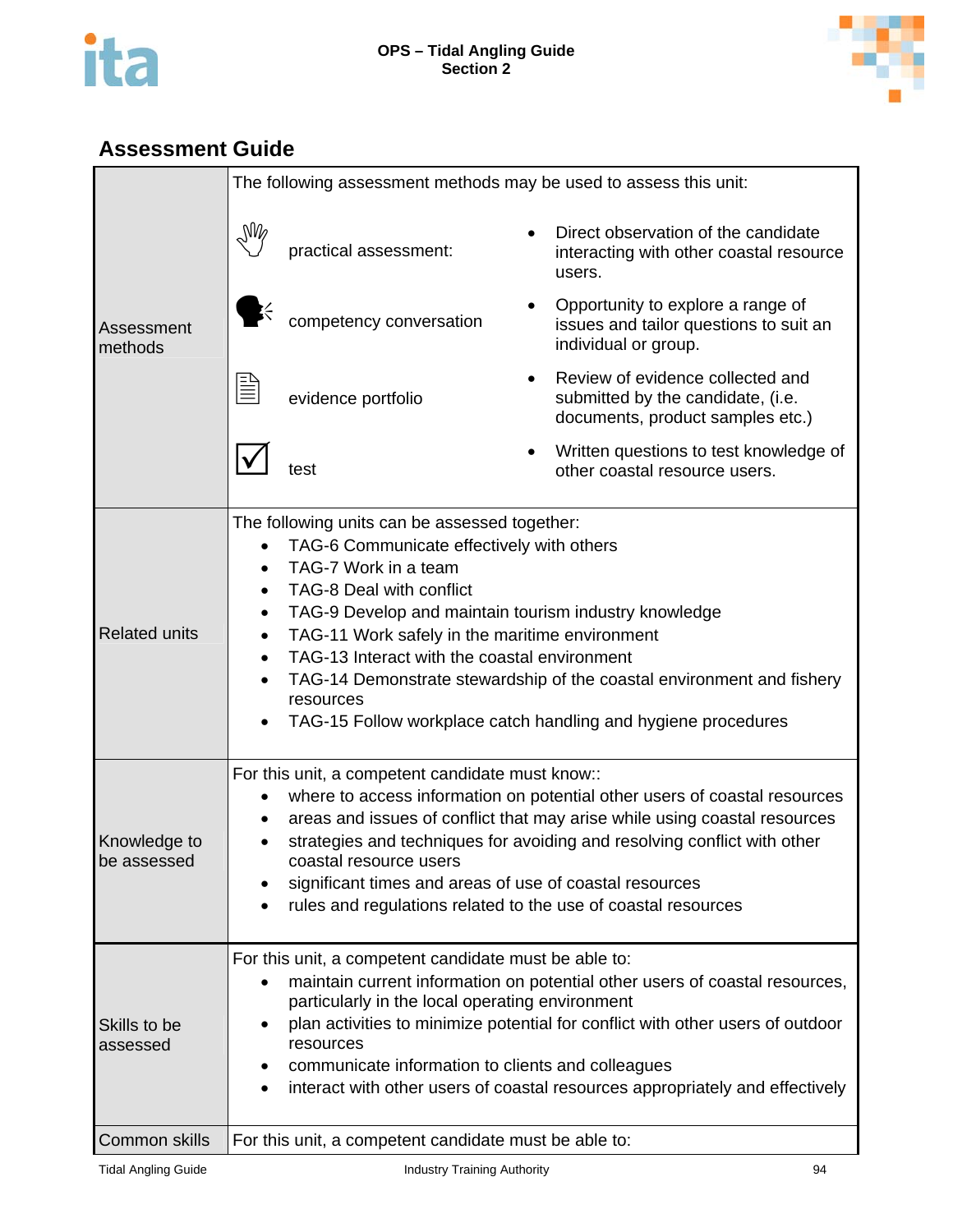



| to be assessed                                              | work safely<br>$\bullet$<br>work in an organized manner, meeting timelines for completing tasks<br>$\bullet$<br>proactively deal with everyday problems<br>$\bullet$<br>read, understand, and follow directions and instructions<br>$\bullet$<br>give directions and instructions to others                                                                                                                                                                                       |
|-------------------------------------------------------------|-----------------------------------------------------------------------------------------------------------------------------------------------------------------------------------------------------------------------------------------------------------------------------------------------------------------------------------------------------------------------------------------------------------------------------------------------------------------------------------|
| <b>Critical</b><br>evidence to<br>demonstrate<br>competency | For this unit, a competent candidate must be able to:<br>interact effectively with other coastal resource users while conducting a<br>$\bullet$<br>variety of outdoor activities<br>supervise the activities of clients and other colleagues as necessary in<br>$\bullet$<br>their interactions with other users of coastal resources<br>avoid and respond to potential or actual conflicts with other coastal<br>$\bullet$<br>resource users according to workplace requirements |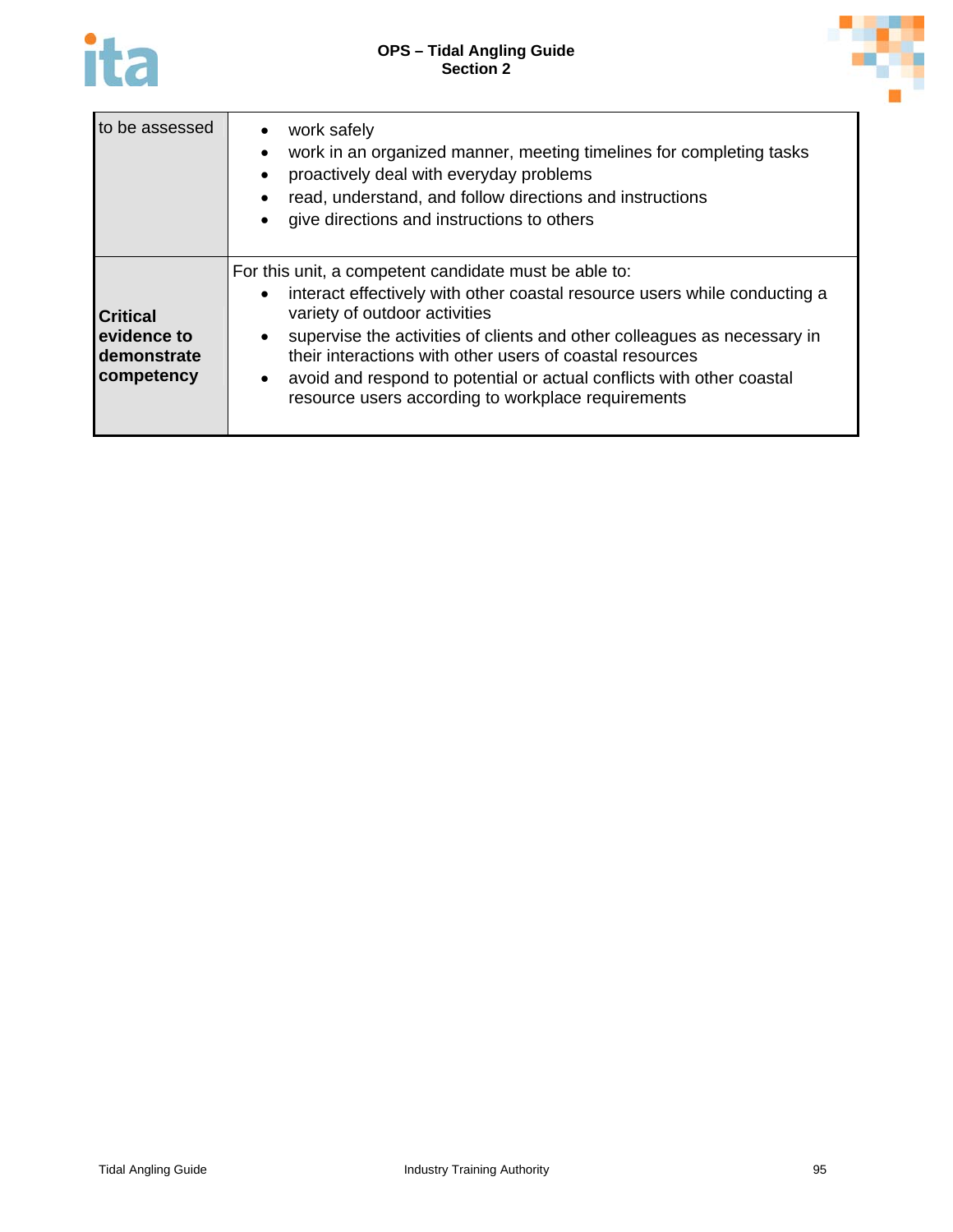

| <b>Title</b> | Interact with the coastal environment      |
|--------------|--------------------------------------------|
| Code         | <b>TAG - 13</b>                            |
| Type         | <b>Outdoor Activities and Environments</b> |

| Level | This unit is appropriate for those who:<br>perform a variety of routine tasks in the workplace<br>use a limited range of practical skills to complete directed work activities<br>work under direct supervision within time constraints |
|-------|-----------------------------------------------------------------------------------------------------------------------------------------------------------------------------------------------------------------------------------------|
|-------|-----------------------------------------------------------------------------------------------------------------------------------------------------------------------------------------------------------------------------------------|

| Use | This unit is a component of the following certifications: |
|-----|-----------------------------------------------------------|
|     | <b>Tidal Angling Guide</b>                                |
|     |                                                           |

| <b>Elements</b> |                                                                          | <b>Performance Criteria</b> |                                                                                                                                                                                                                                            |  |
|-----------------|--------------------------------------------------------------------------|-----------------------------|--------------------------------------------------------------------------------------------------------------------------------------------------------------------------------------------------------------------------------------------|--|
|                 | <b>Maintain current</b><br>knowledge of the local<br>coastal environment | 1.1.                        | Access and regularly monitor current information on the<br>local physical environment to enable safe and effective<br>operation in the local area                                                                                          |  |
|                 |                                                                          | 1.2.                        | Access current information on <b><i>local marine and</i></b><br>terrestrial flora and fauna and their general habitats,<br>biological status, and traits to enable the safe and<br>environmentally sustainable operation in the local area |  |
|                 |                                                                          | 1.3.                        | Access and regularly monitor current and information<br>unique to the local area and its residents to enable the<br>safe and effective operation in the local area                                                                         |  |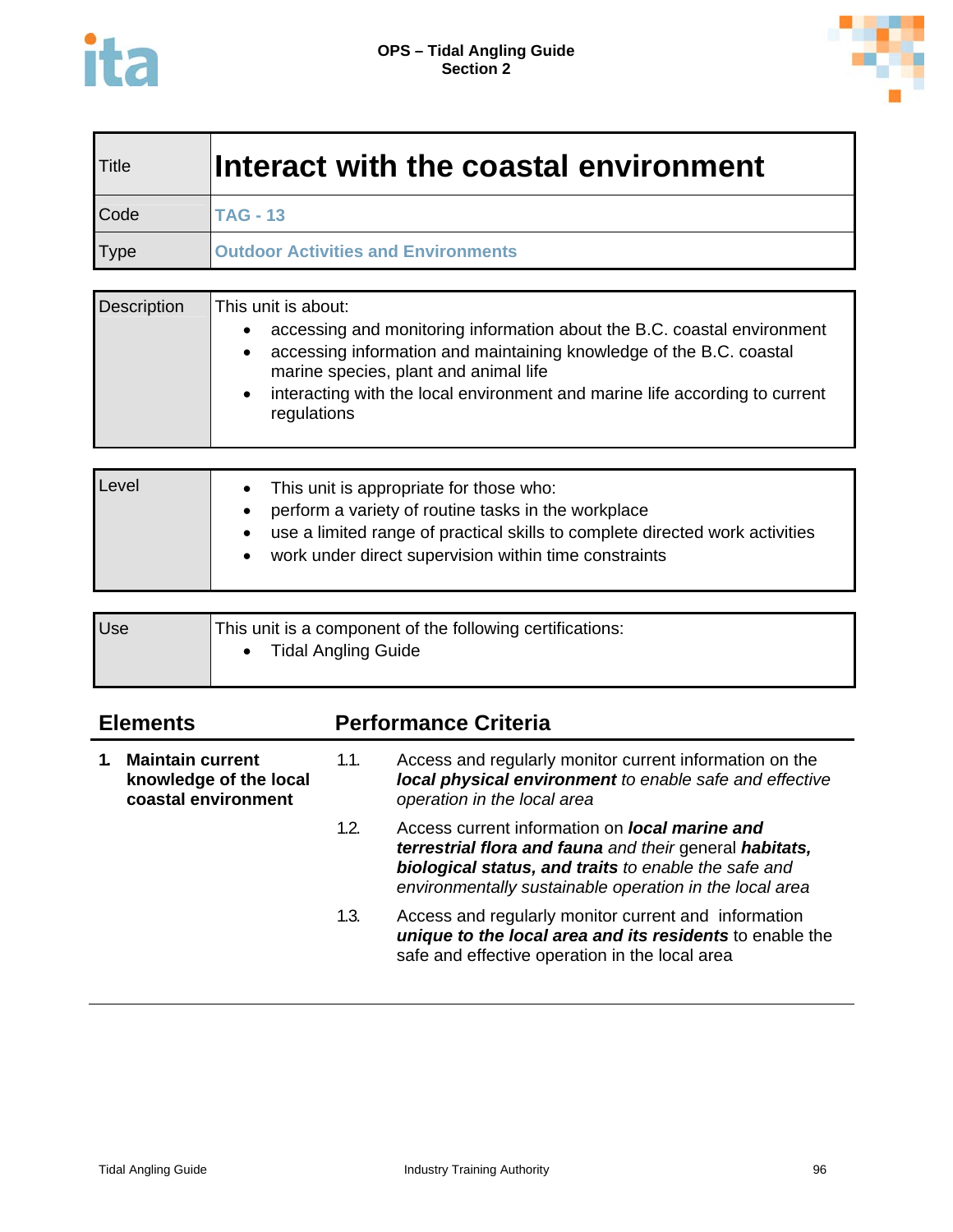

| 2. | <b>Identify BC coastal</b><br>marine species | 2.1. | Identify and provide advice on <b>common B.C. coastal fish</b><br>and shellfish species encountered while recreationally<br>fishing                                                                |
|----|----------------------------------------------|------|----------------------------------------------------------------------------------------------------------------------------------------------------------------------------------------------------|
|    |                                              | 2.2. | Identify and provide advice on <b>other local marine species</b>                                                                                                                                   |
|    |                                              | 2.3. | Maintain knowledge and provide advice on the relevant<br>applicable regulations related to local species and the<br>coastal environment                                                            |
|    |                                              | 2.4. |                                                                                                                                                                                                    |
| 3. | Operate in the local<br>coastal environment  | 3.1. | Interact and work within the local physical environment<br>according to workplace policies and procedures and<br>applicable regulations                                                            |
|    |                                              | 3.2. | Interact with local marine and terrestrial flora and fauna<br>according to workplace policies and procedures and<br>applicable regulations                                                         |
|    |                                              | 3.3. | Instruct and supervise the interaction of clients and<br>colleagues while interacting with the coastal environment                                                                                 |
|    |                                              | 3.4. | Communicate and document as required any changes in<br>the local environment to appropriate personnel as<br>necessary according to workplace policies and procedures<br>and applicable regulations |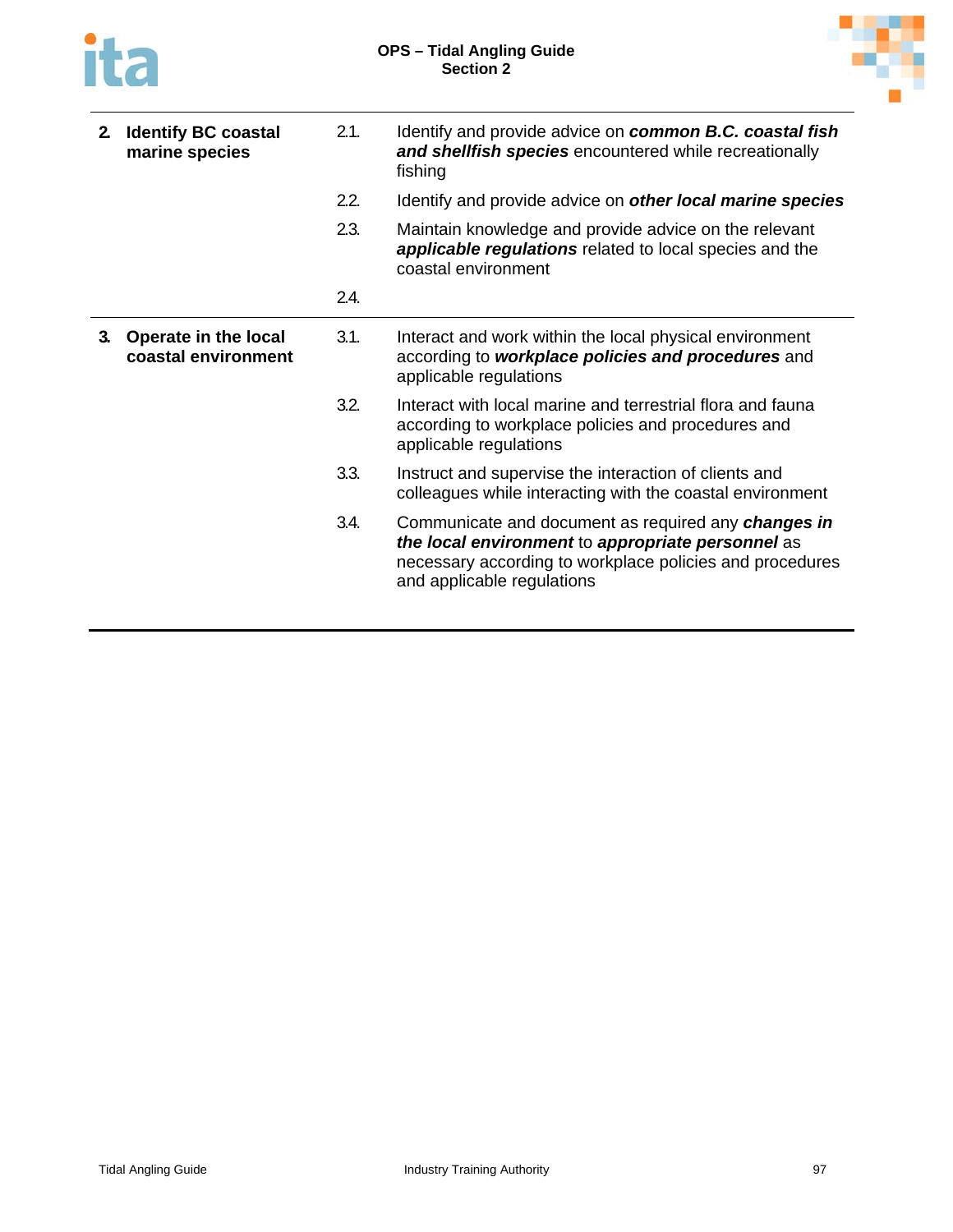



The range of variables provides detailed information about the key terms used within this unit. These key terms are *bolded and italicized* in the performance criteria.

### *Local physical environment* may include:

- geography
- geology
- tides
- currents
- rivers
- topography
- landmarks
- shipwrecks
- lighthouses
- marine protected areas, etc.

### *Local marine and terrestrial flora and fauna* may include:

- birds
- plant life
- wildlife
- marine mammals, etc.

### *Habitats, biological status, and traits* may include:

- estuaries
- tidal zones
- life cycles
- population
- location, such as depth, bottom composition, etc.
- feeding habits and preferences
- schooling behaviour, etc.

### *Knowledge unique to the local area and its residents* may include:

- history
- first nation
- culture
- local communities
- local legends and lore, etc.

### *Common B.C. coastal fish and shellfish species* include:

- salmonid species, such as Chinook, Coho, sockeye, pink, chum, steelhead
- bottom fish, such as halibut, ling cod, rock fish, flounder, etc.
- prawns and shrimp
- crab, such as Red Rock or Dungeness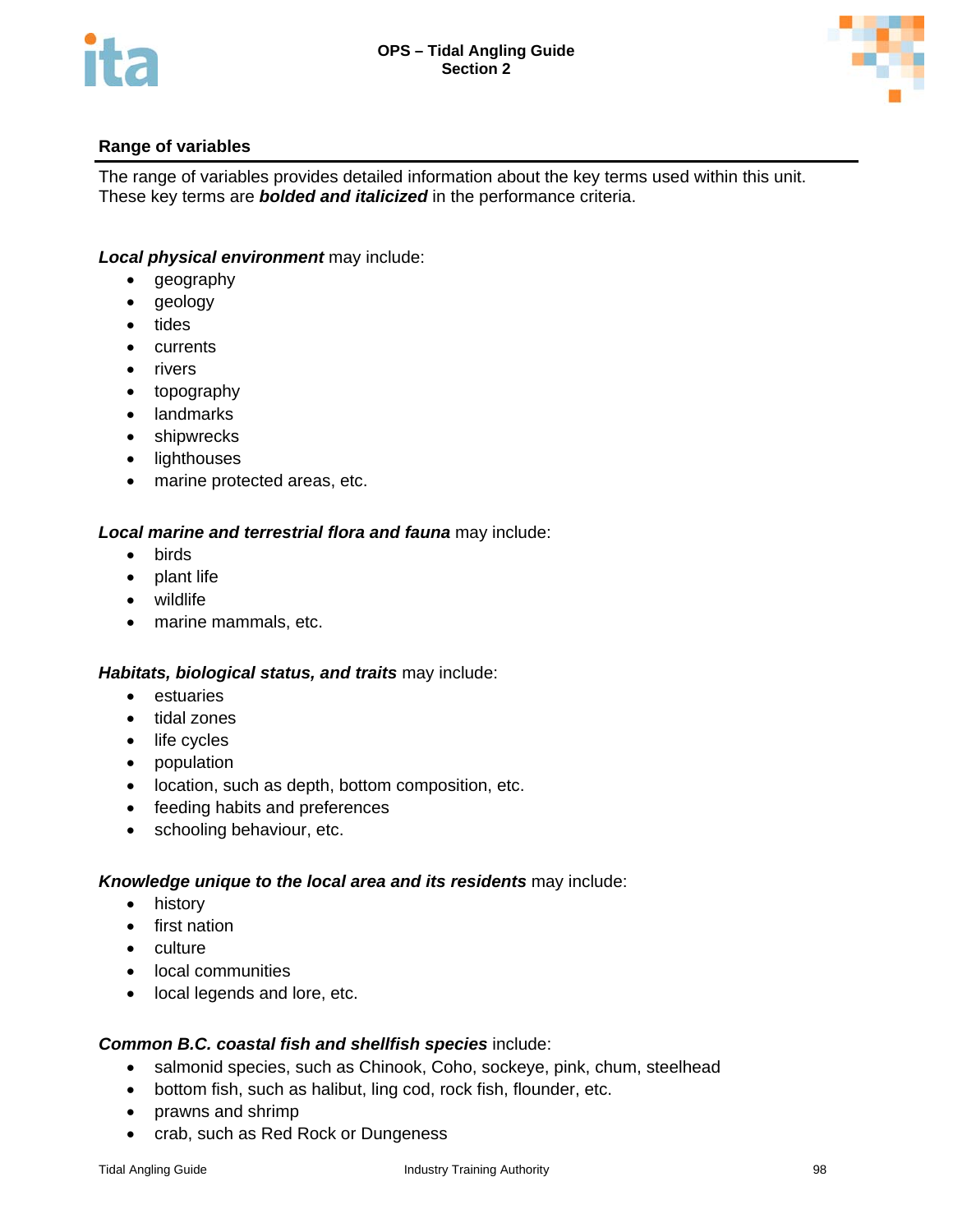



### *Other local marine species* may include:

- fish and shellfish species as noted in the Sport Fishing Guide
- marine mammals
- bird life
- common marine plants, such as kelp, etc.

### *Applicable regulations* may include:

- time and area of closures
- protected species
- limits, such as size, quantities, etc.
- avoidance of certain species
- health concerns such as contamination, etc.

### *Workplace policies and procedures* may relate to:

- current knowledge of local regulations
- training
- codes of conduct
- personal and public safety
- policies and regulations regarding marine species
- policies and regulations concerning pollution and environmental stewardship
- policies and regulations concerning marine mammals and other wildlife
- polices and procedures for reporting concerns

### *Changes in the local environment* may include:

- unusual and special events
- potential hazards
- biological event (water colour, temperature changes, unusual species)
- pollution, etc.

### *Appropriate personnel* may include:

- employer or supervisor
- colleagues
- government agencies
- clients, etc.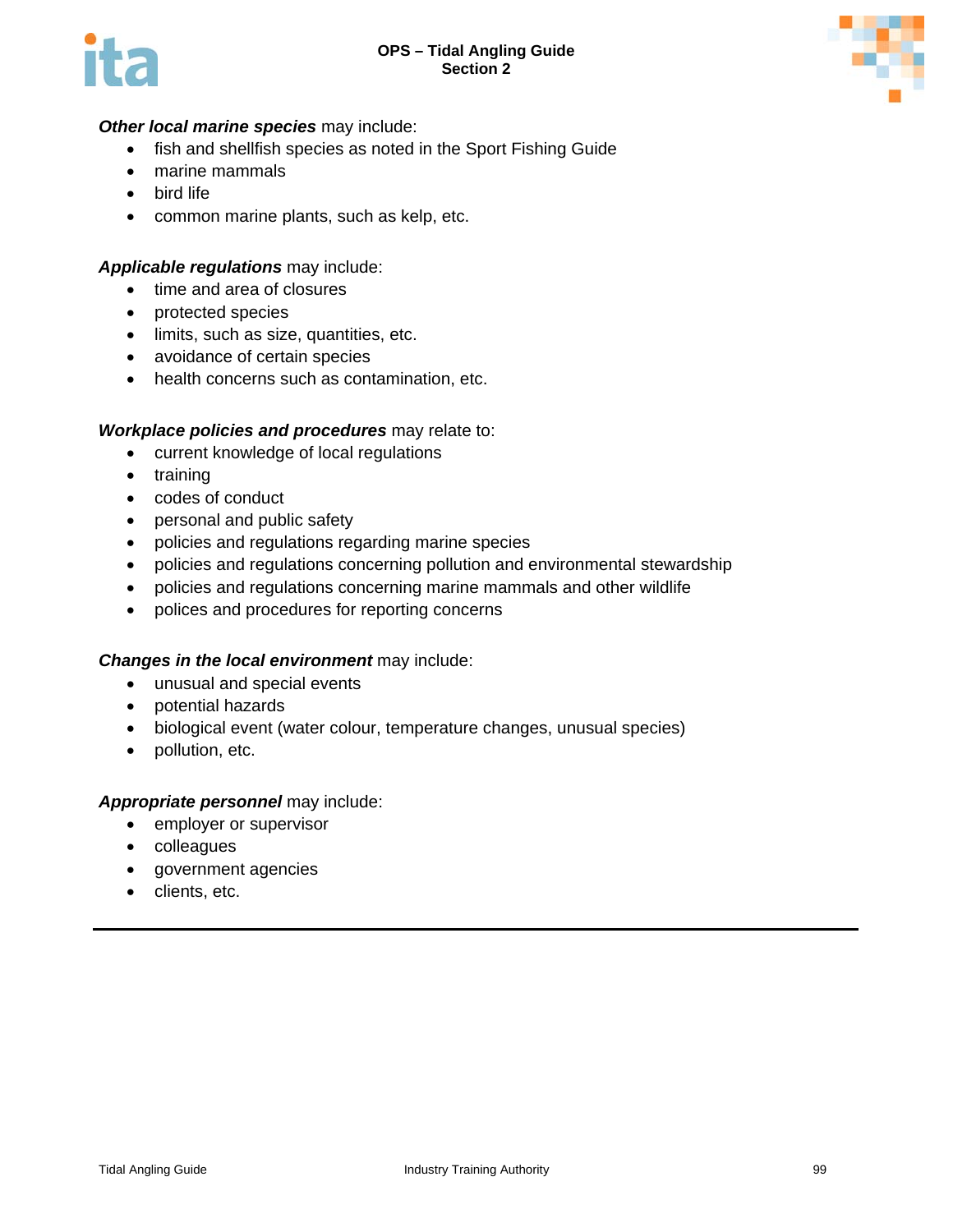



|                             |                                                                    | The following assessment methods may be used to assess this unit:                                                                                                                                                                                                                                                                                                                                                            |           |                                                                                                                                                                                                           |
|-----------------------------|--------------------------------------------------------------------|------------------------------------------------------------------------------------------------------------------------------------------------------------------------------------------------------------------------------------------------------------------------------------------------------------------------------------------------------------------------------------------------------------------------------|-----------|-----------------------------------------------------------------------------------------------------------------------------------------------------------------------------------------------------------|
|                             | $\mathbb{W}_{\varphi}$                                             | practical assessment:                                                                                                                                                                                                                                                                                                                                                                                                        |           | Direct observation of the candidate<br>interacting with the local environment.                                                                                                                            |
| Assessment<br>methods       |                                                                    | competency conversation                                                                                                                                                                                                                                                                                                                                                                                                      | $\bullet$ | Opportunity to explore a range of issues<br>and tailor questions to suit an individual<br>or group.                                                                                                       |
|                             | lli<br>III                                                         | evidence portfolio                                                                                                                                                                                                                                                                                                                                                                                                           |           | Review of evidence collected and<br>submitted by the candidate, (i.e.<br>documents, training records, etc.)                                                                                               |
|                             |                                                                    | test                                                                                                                                                                                                                                                                                                                                                                                                                         |           | Written questions to test knowledge of<br>the local environment.                                                                                                                                          |
| <b>Related units</b>        | $\bullet$<br>٠<br>$\bullet$<br>$\bullet$<br>$\bullet$<br>$\bullet$ | The following units can be assessed together:<br>TAG-6 Communicate effectively with others<br>TAG-7 Work in a team<br>TAG-9 Develop and maintain tourism industry knowledge<br>TAG-10 Apply maritime regulations<br>TAG-11 Work safely in the maritime environment<br>resources<br>TAG-16 Use and maintain angling tools and equipment<br>TAG-17 Use sustainable angling techniques<br>TAG-18 Plan and conduct fishing trips |           | TAG-14 Demonstrate stewardship of the coastal environment and fishery<br>TAG-15 Follow workplace catch handling and hygiene procedures                                                                    |
| Knowledge to<br>be assessed | $\bullet$                                                          | For this unit, a competent candidate must know:<br>knowledge of the area in which they operate<br>information of special significance to the local area<br>regulations and requirements related to the local area<br>habitats and traits of local marine species<br>rules and regulations related to local marine species                                                                                                    |           | general knowledge of the coastal physical environment, with specific<br>general knowledge of marine species common to the BC coast<br>specific detailed knowledge of common BC fish and shellfish species |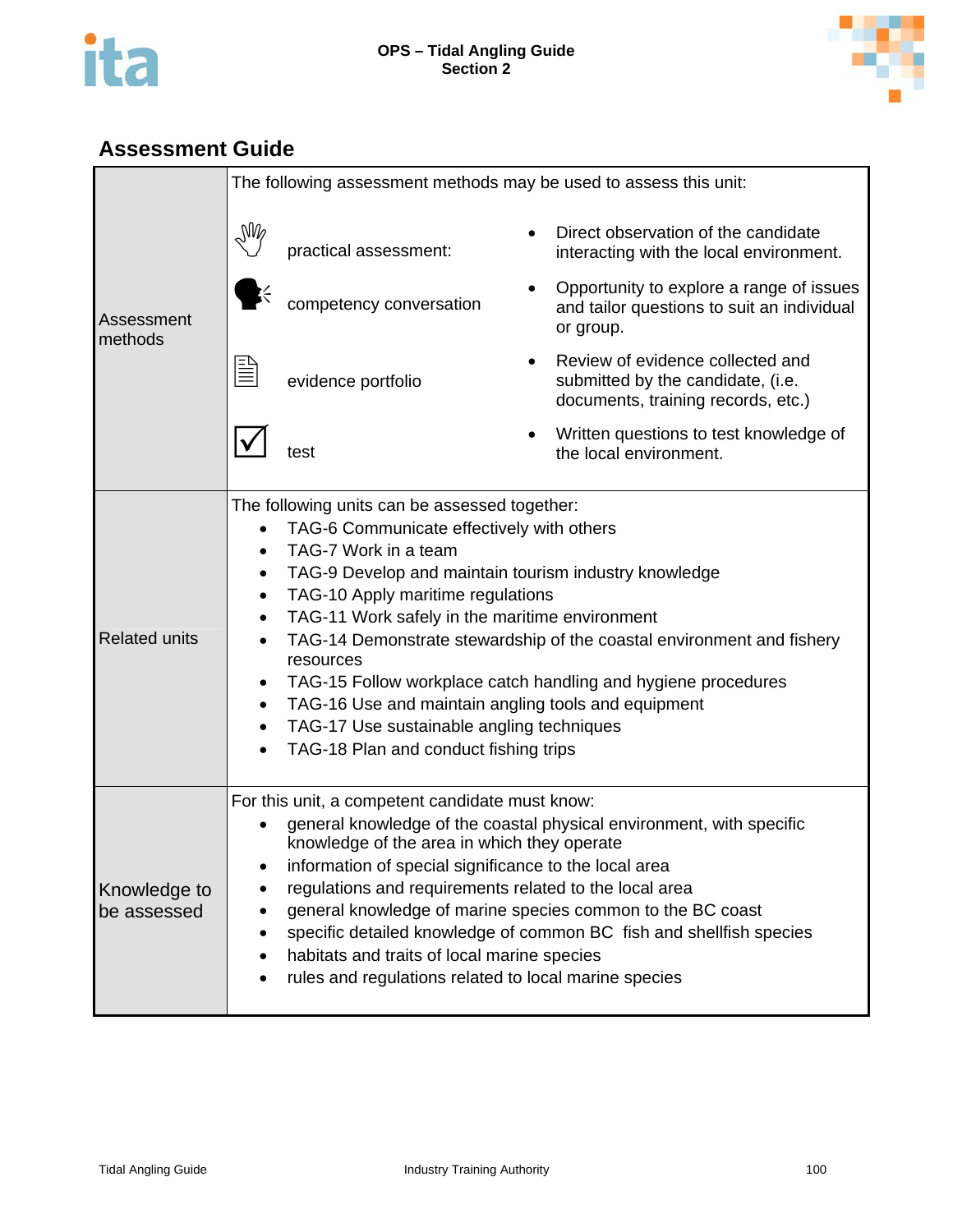

| Skills to be<br>assessed                                    | For this unit, a competent candidate must be able to:<br>access and maintain knowledge of the local coastal environment, flora and<br>$\bullet$<br>fauna, and areas of special significance<br>identify a variety of local marine species encountered while operating in the<br>$\bullet$<br>local environment<br>identify all common BC recreational fish and shellfish species encountered<br>while operating in the local environment<br>access and maintain knowledge of the habitats of a variety of local marine,<br>plant and animal species<br>communicate information about the local coastal environment to clients and<br>colleagues<br>monitor any changes in the local environment<br>$\bullet$<br>follow regulations while operating in the local area<br>$\bullet$ |
|-------------------------------------------------------------|-----------------------------------------------------------------------------------------------------------------------------------------------------------------------------------------------------------------------------------------------------------------------------------------------------------------------------------------------------------------------------------------------------------------------------------------------------------------------------------------------------------------------------------------------------------------------------------------------------------------------------------------------------------------------------------------------------------------------------------------------------------------------------------|
| <b>Common skills</b><br>to be assessed                      | For this unit, a competent candidate must be able to:<br>work safely<br>$\bullet$<br>work in an organized manner, meeting timelines for completing tasks<br>$\bullet$<br>proactively deal with everyday problems<br>$\bullet$<br>read, understand, and follow directions and instructions<br>$\bullet$<br>give directions and instructions to others<br>$\bullet$                                                                                                                                                                                                                                                                                                                                                                                                                 |
| <b>Critical</b><br>evidence to<br>demonstrate<br>competency | For this unit, a competent candidate must be able to:<br>maintain knowledge about the local coastal area<br>$\bullet$<br>interact with the local coastal environment safely according to workplace<br>requirements and government regulations<br>instruct and supervise the interaction of clients and colleagues while<br>$\bullet$<br>interacting with the coastal environment<br>communicate information about or changes to the local coastal environment<br>٠<br>according to workplace requirements and government regulations                                                                                                                                                                                                                                              |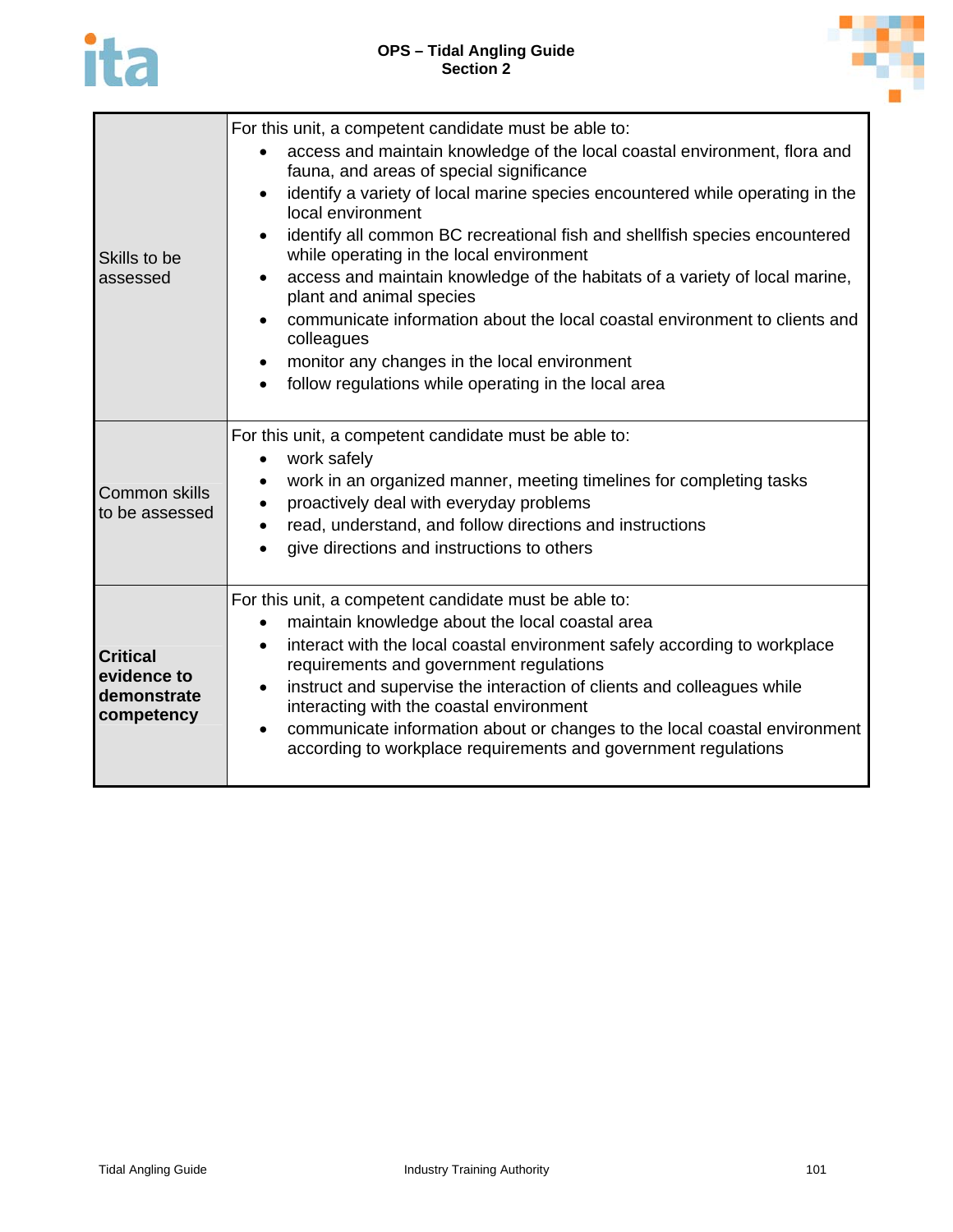

## **Title Demonstrate stewardship of the coastal environment and fishery resources**  Code **TAG - 14**  Type **Government Regulations and Legislation**

| <b>Description</b> | This unit is about:<br>working effectively in the coastal eco-system and with fishery resources<br>operating environmentally and sustainably |
|--------------------|----------------------------------------------------------------------------------------------------------------------------------------------|
|                    | participating in the stewardship of the coastal environment and fishery<br>resources                                                         |

| Level | This unit is appropriate for those who:<br>$\bullet$<br>perform a variety of routine and non-routine tasks in the workplace<br>use a wide range of practical skills to complete directed work activities<br>work under limited supervision within time constraints |  |
|-------|--------------------------------------------------------------------------------------------------------------------------------------------------------------------------------------------------------------------------------------------------------------------|--|
|-------|--------------------------------------------------------------------------------------------------------------------------------------------------------------------------------------------------------------------------------------------------------------------|--|

| <b>Use</b> | This unit is a component of the following certifications: |
|------------|-----------------------------------------------------------|
|            | <b>Tidal Angling Guide</b>                                |
|            |                                                           |

| <b>Elements</b> |                                                                             | <b>Performance Criteria</b> |                                                                                                                                                                                                                     |  |
|-----------------|-----------------------------------------------------------------------------|-----------------------------|---------------------------------------------------------------------------------------------------------------------------------------------------------------------------------------------------------------------|--|
|                 | Demonstrate a<br>respectful relationship<br>with the coastal eco-<br>system | 1.1.                        | Source, access and use information about factors<br>impacting the local environment and coastal eco-<br>system in British Columbia to ensure effective and<br>sustainable operation in the workplace and local area |  |
|                 |                                                                             | 1.2.                        | Follow environmentally responsible and sustainable<br><b>practices</b> when working in the local coastal environment<br>and workplace                                                                               |  |
|                 |                                                                             | 1.3.                        | Communicate the importance of environmentally<br>sustainable behaviour to others according to workplace<br>policies and procedures                                                                                  |  |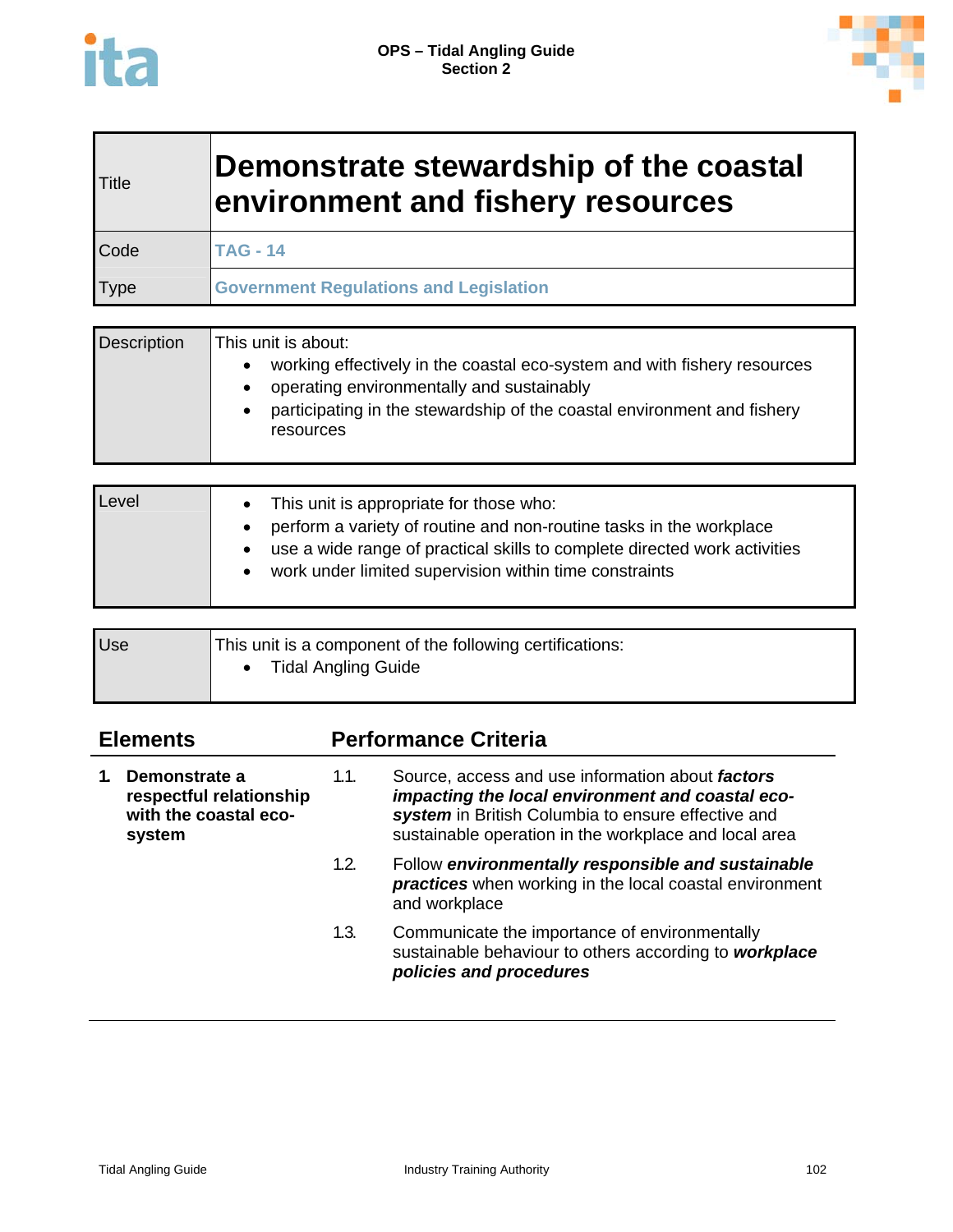



| 2. | Participate in the<br>management of fishery<br>resources | 2.1. | Source and access current information on the <i>life cycle</i> ,<br>behaviour, and biological status of common B.C.<br>coastal fish and shellfish species                                                                               |
|----|----------------------------------------------------------|------|-----------------------------------------------------------------------------------------------------------------------------------------------------------------------------------------------------------------------------------------|
|    |                                                          | 2.2. | Review the <i>principles of fisheries management</i> to<br>ensure compliance with current regulations according to<br>workplace policies and procedures                                                                                 |
|    |                                                          | 2.3. | Source and access current information on, and advise<br>others where relevant of current factors influencng the<br>management of fishery resources and processes and<br>policies related to recreational fishing in British<br>Columbia |
|    |                                                          | 2.4. | Communicate the <i>purpose and rationale of</i><br>maintaining catch records and biological samples to<br>clients and colleagues according to workplace policies<br>and procedures                                                      |
|    |                                                          | 2.5. | Collect and submit catch records and biological<br>samples as necessary according to regulations,<br>workplace policies and procedure                                                                                                   |
|    |                                                          |      |                                                                                                                                                                                                                                         |
| 3. | <b>Follow</b><br>environmentally<br>responsible and      | 3.1. | Select environmentally responsible and sustainable<br>angling techniques according to workplace policies and<br>procedures                                                                                                              |
|    | sustainable fishing<br>practices                         | 3.2. | Use environmentally responsible and sustainable angling<br>techniques and the code of conduct for recreational<br>fishing according to regulations, workplace policies and<br>procedures                                                |
|    |                                                          | 3.3. | Communicate with others the importance of<br>environmentally responsible and sustainable fishing<br>practices according to regulations, workplace policies<br>and procedures                                                            |
|    |                                                          | 3.4. | Maintain accurate and timely catch records and details<br>according to regulations, workplace policies and<br>procedures                                                                                                                |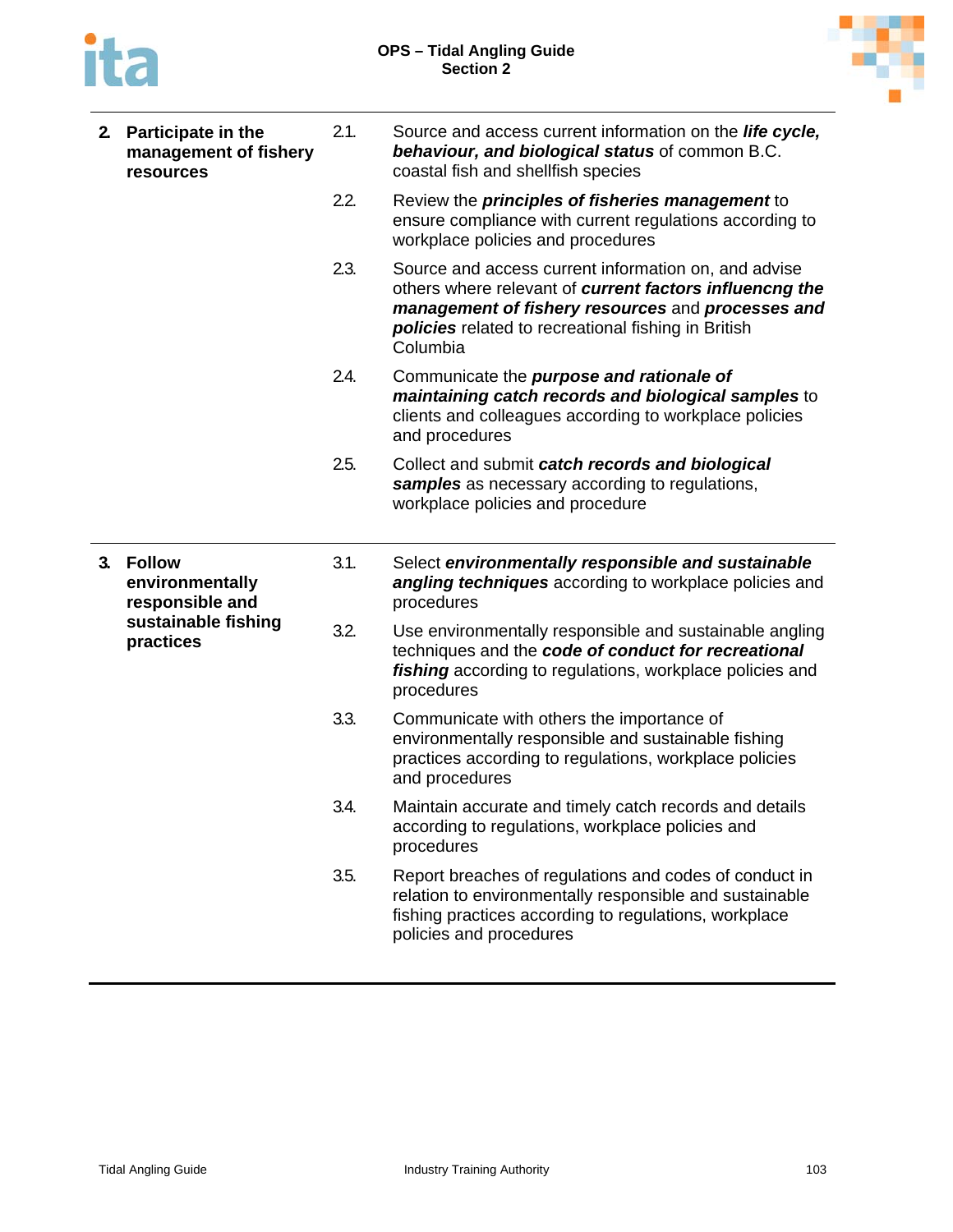



The range of variables provides detailed information about the key terms used within this unit. These key terms are *bolded and italicized* in the performance criteria.

### *Factors impacting the local environment and coastal eco-system* may include:

- human interaction and footprint
- variations in climate
- pollution
- population dynamics
- habitat degradation
- natural cycles
- food webs
- threatened or endangered species of flora and fauna

### *Environmentally responsible and sustainable practices* may include:

- disposal and handling of waste and contaminants, fishing line, pollutants, lead weights, batteries, plastic, etc.
- describing impact of unsustainable practices
- providing environmentally responsible options to potentially toxic substances such as bleach, etc

### *Workplace policies and procedures* may relate to:

- current knowledge of local regulations
- training
- codes of conduct
- personal and public safety
- policies and regulations concerning pollution and environmental stewardship
- policies and regulations concerning marine species, plants, and other wildlife
- polices and procedures for reporting concerns or violations
- government regulations related to recreational fishing (location, size, species, sex, hatchery, etc.)
- catch and release procedures

### *Life cycle, behaviour, and biological status* may relate to:

- spawning and rearing habitat
- geographic range
- migration distances and patterns
- maturity cycles
- environmental influences
- current stock health
- feeding habits and preferences, etc.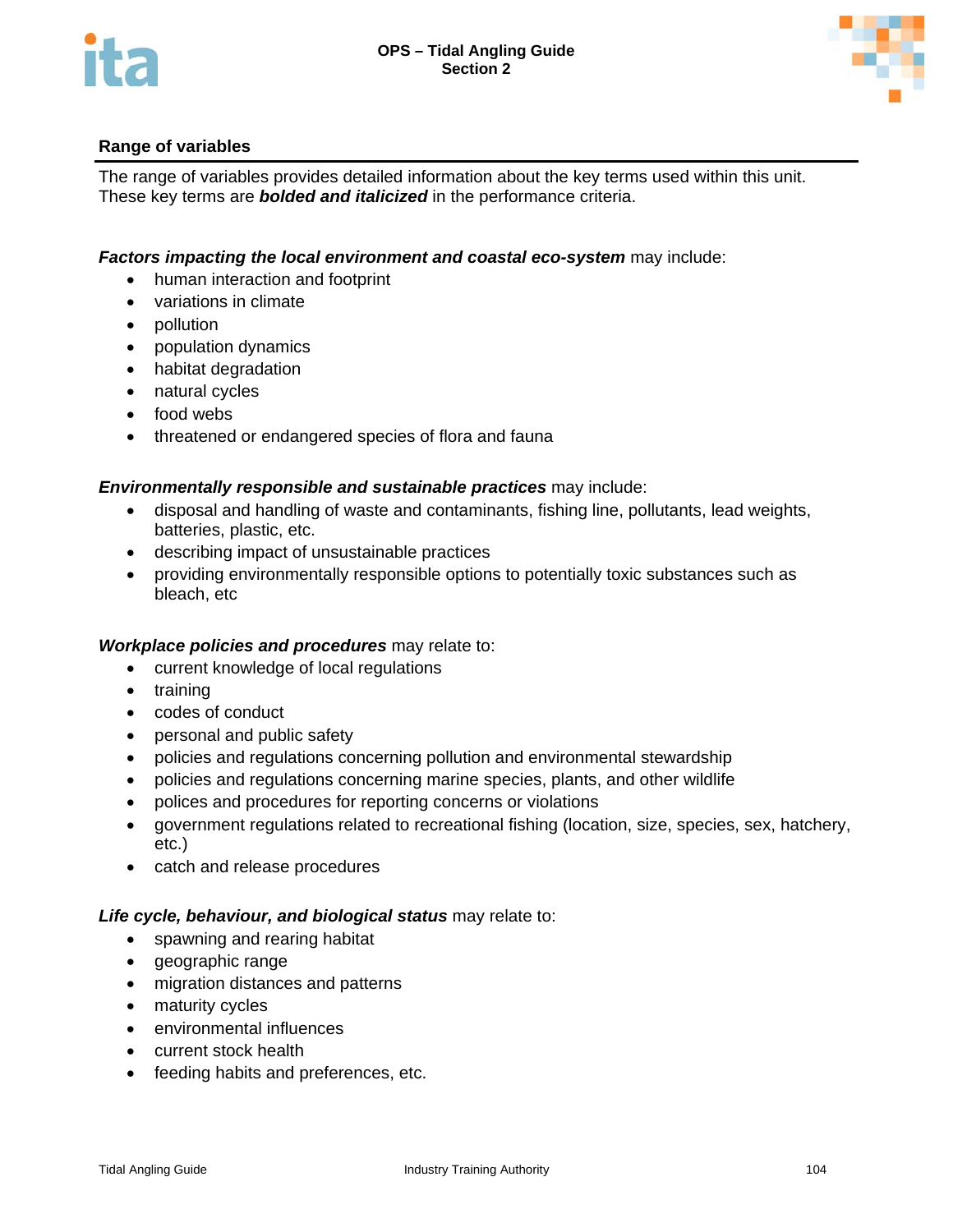



### *Principles of fisheries management* may include:

- sustainability of fishery resources
- precautionary principles
- fiduciary and legal obligations
- catch limits
- priority access
- science based, etc.

### *Factors influencing the management of fishery resources* may include:

- economics
- politics
- social
- cultural
- legal
- environmental uncertainty
- fish biology
- current data
- market preference, etc.

### *Processes and policies* may include:

- wild salmon policy
- international treaties
- obligations to first nations
- allocation policies
- selective fishing policies
- licensing regulations and requirements
- fishing plan development, etc.

### *Purpose and rationale of maintaining catch records and biological samples* may include:

- international and domestic obligations
- security of access (allocation, species at risk)
- maintaining and enhancing opportunities unique to the recreational fishery
- foundation for a science based management system
- stewardship of the resource
- indicator for economic importance of the recreational fishery
- effective government resourcing (community wharves, science, management, enforcement, communication and education)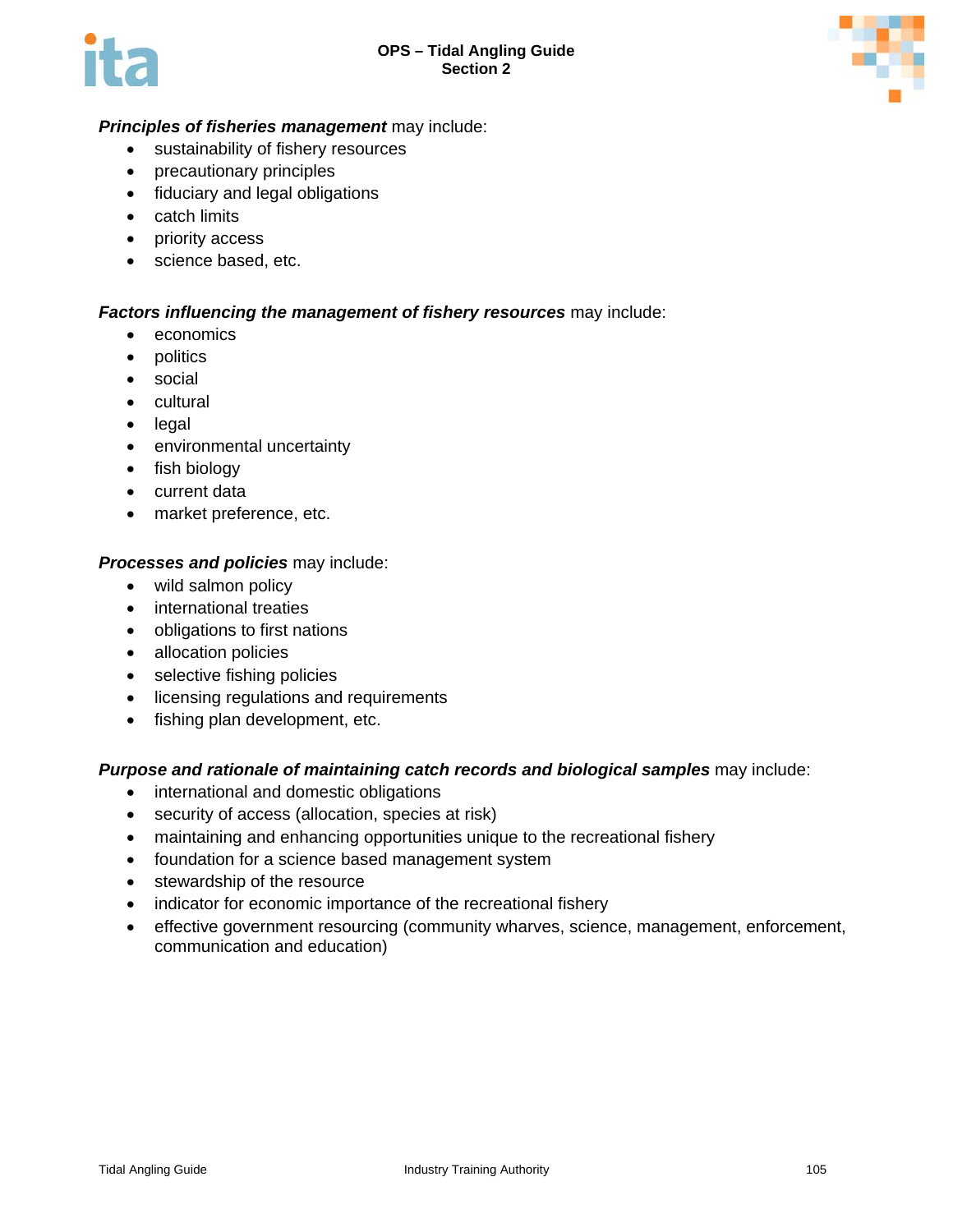



### *Catch records and biological samples* may include:

- e-logs
- log books
- internet reporting
- dockside interviews
- Audits
- Tagged fish and head submission
- time, date, and location of catch
- quantity of catch by size and species
- released fish
- reporting catch data in a timely manner
- identification of client's catch (international traceability standards)
- scale samples
- DNA samples
- tags (cwt coded wire tags, spaghetti, radio, disc)
- lengths, weights, sex, etc.

### *Environmentally responsible and sustainable angling techniques* may include:

- avoidance (such as location, species, season, type of fishing gear, etc)
- release
- prohibited and protected species
- respecting and minimizing impact on habitat
- adherence to catch limits
- using appropriate gear
- minimizing gear loss, etc.
- ethics of fish and fishing

### *The code of conduct for recreational fishing* includes:

- Handle all fish with care.
- Limit your catch to ensure fish for the future.
- Leave your fishing spot cleaner than you found it.
- Respect the rights of property owners and other outdoor enthusiasts.
- Use the proper tackle and methods for the species being targeted.
- Teaching children and new participants how to fish.
- Become informed about your fishery and participate in its management.
- Report all illegal fishing activities to the proper authorities.
- Respect the space of others; leave enough room for everyone to fish.
- Learn the fishing and boating laws and abide by them.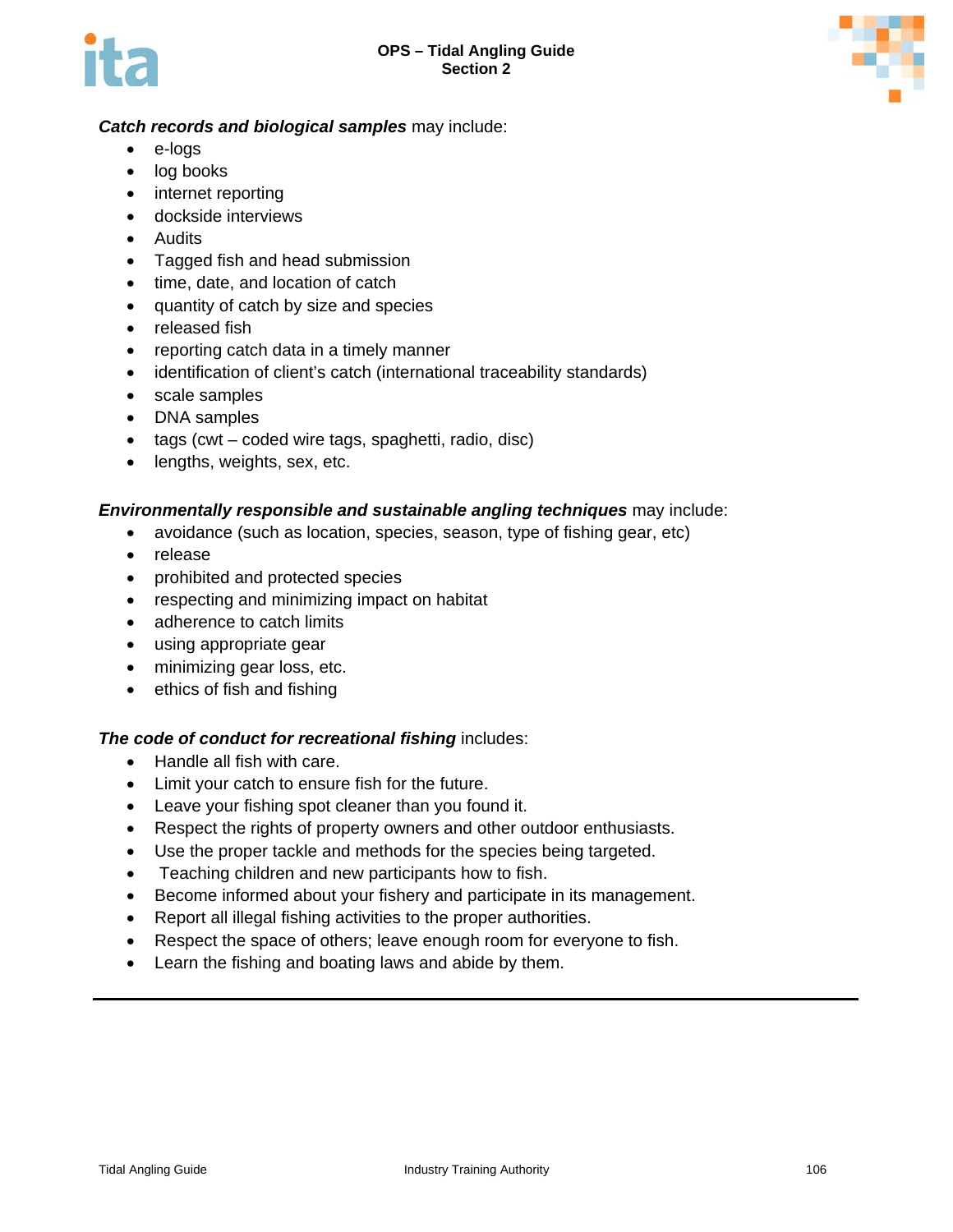



|                             | The following assessment methods may be used to assess this unit:                                                                                                                                                                                                                                                                                                                                                                                                                                                                     |                                                                                                                                                                                                                                                                                                                                                                                                                        |           |                                                                                                             |  |
|-----------------------------|---------------------------------------------------------------------------------------------------------------------------------------------------------------------------------------------------------------------------------------------------------------------------------------------------------------------------------------------------------------------------------------------------------------------------------------------------------------------------------------------------------------------------------------|------------------------------------------------------------------------------------------------------------------------------------------------------------------------------------------------------------------------------------------------------------------------------------------------------------------------------------------------------------------------------------------------------------------------|-----------|-------------------------------------------------------------------------------------------------------------|--|
|                             | $\sqrt{M}$                                                                                                                                                                                                                                                                                                                                                                                                                                                                                                                            | practical assessment:                                                                                                                                                                                                                                                                                                                                                                                                  |           | Direct observation of the candidate<br>demonstrating environmental<br>stewardship                           |  |
| Assessment<br>methods       |                                                                                                                                                                                                                                                                                                                                                                                                                                                                                                                                       | competency conversation                                                                                                                                                                                                                                                                                                                                                                                                |           | Opportunity to explore a range of<br>issues and tailor questions to suit an<br>individual or group.         |  |
|                             |                                                                                                                                                                                                                                                                                                                                                                                                                                                                                                                                       | evidence portfolio                                                                                                                                                                                                                                                                                                                                                                                                     |           | Review of evidence collected and<br>submitted by the candidate, (i.e.<br>documents, training records, etc.) |  |
|                             |                                                                                                                                                                                                                                                                                                                                                                                                                                                                                                                                       | test                                                                                                                                                                                                                                                                                                                                                                                                                   | $\bullet$ | Written questions to test knowledge of<br>environmental stewardship.                                        |  |
|                             |                                                                                                                                                                                                                                                                                                                                                                                                                                                                                                                                       |                                                                                                                                                                                                                                                                                                                                                                                                                        |           |                                                                                                             |  |
| <b>Related units</b>        | $\bullet$<br>٠<br>$\bullet$<br>٠<br>٠<br>$\bullet$                                                                                                                                                                                                                                                                                                                                                                                                                                                                                    | The following units can be assessed together:<br>TAG-6 Communicate effectively with<br>TAG-10 Apply maritime regulations<br>TAG-11 Work safely in the maritime environment<br>TAG-12 Interact with coastal resource users<br>TAG-13 Interact with the coastal environment<br>TAG-16 Use and maintain angling tools and equipment<br>TAG-17 Use sustainable angling techniques<br>TAG-18 Plan and conduct fishing trips |           | TAG-15 Follow workplace catch handling and hygiene procedures                                               |  |
| Knowledge to<br>be assessed | For this unit, a competent candidate must know:<br>factors impacting the local environment<br>environmentally responsible and sustainable practices<br>principles of fishery management and factors influencing fishery resources<br>processes and policies related to the environment and fishery<br>management<br>processes and policies for monitoring and retaining data on recreational<br>fishery catch<br>the code of conduct for recreational fishing<br>sustainable angling techniques and catch and release procedures<br>٠ |                                                                                                                                                                                                                                                                                                                                                                                                                        |           |                                                                                                             |  |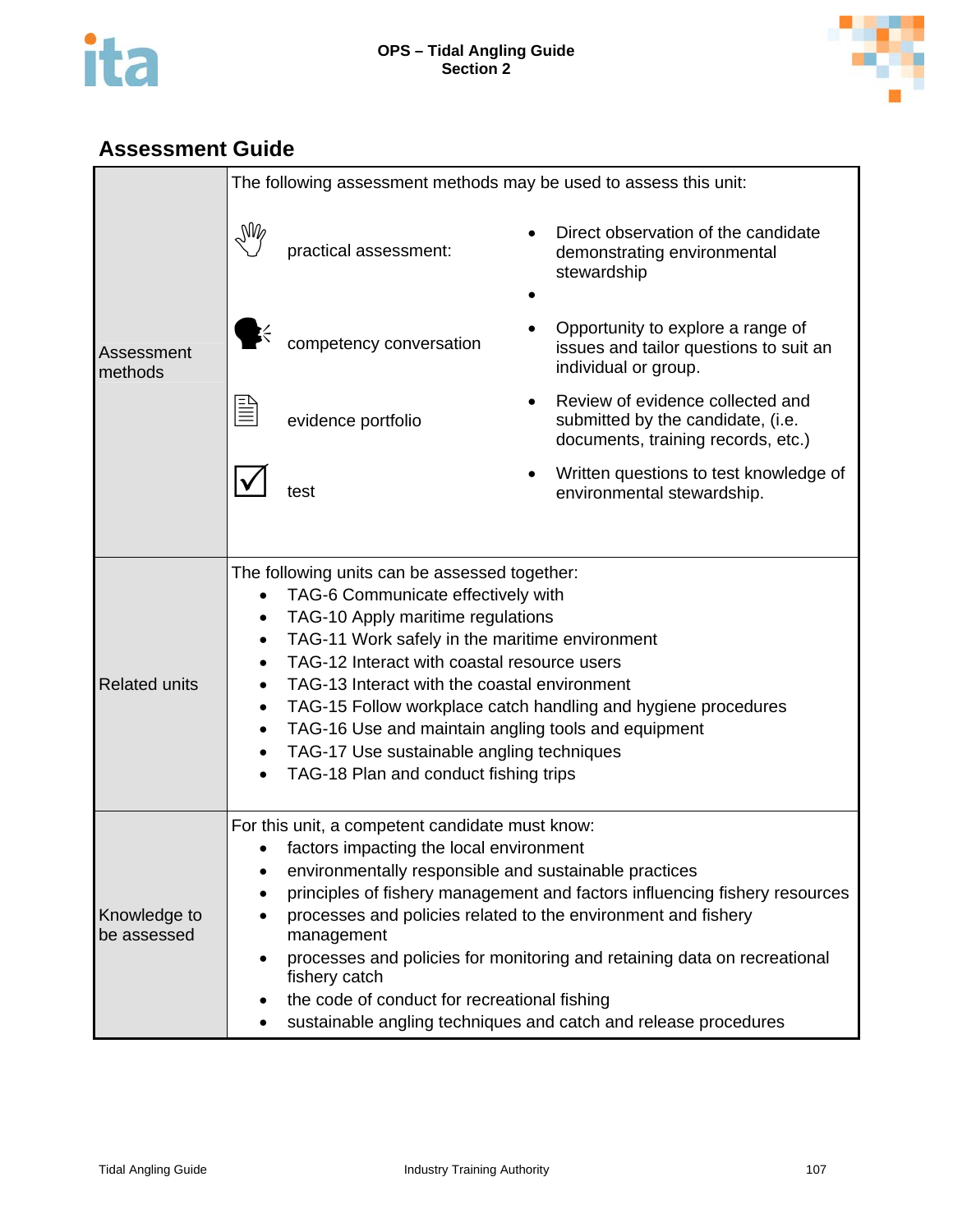

| Skills to be<br>assessed                                    | For this unit, a competent candidate must be able to:<br>operate in the local environment in a responsible and sustainable manner<br>$\bullet$<br>communicate instructions and regulations to clients and colleagues<br>$\bullet$<br>follow rules and regulations related to the environment and fishery<br>$\bullet$<br>management<br>apply sustainable angling techniques and catch and release procedures<br>according to workplace guidelines                                                                                                                                                                                  |
|-------------------------------------------------------------|------------------------------------------------------------------------------------------------------------------------------------------------------------------------------------------------------------------------------------------------------------------------------------------------------------------------------------------------------------------------------------------------------------------------------------------------------------------------------------------------------------------------------------------------------------------------------------------------------------------------------------|
| Common skills<br>to be assessed                             | For this unit, a competent candidate must be able to:<br>work in an organized manner, meeting timelines for completing tasks<br>proactively deal with everyday problems<br>read, understand, and follow directions and instructions<br>$\bullet$<br>give directions and instructions to others<br>$\bullet$                                                                                                                                                                                                                                                                                                                        |
| <b>Critical</b><br>evidence to<br>demonstrate<br>competency | For this unit, a competent candidate must be able to:<br>maintain knowledge of the factors impacting on the local environment and<br>$\bullet$<br>information about relevant local marine life<br>act in an environmentally responsible and sustainable manner when<br>$\bullet$<br>operating in the local coastal environment<br>contribute to the stewardship of the coastal eco system and fishery<br>$\bullet$<br>resources according to workplace requirements and regulations<br>practice environmentally responsible and sustainable angling techniques<br>$\bullet$<br>according to workplace requirements and regulations |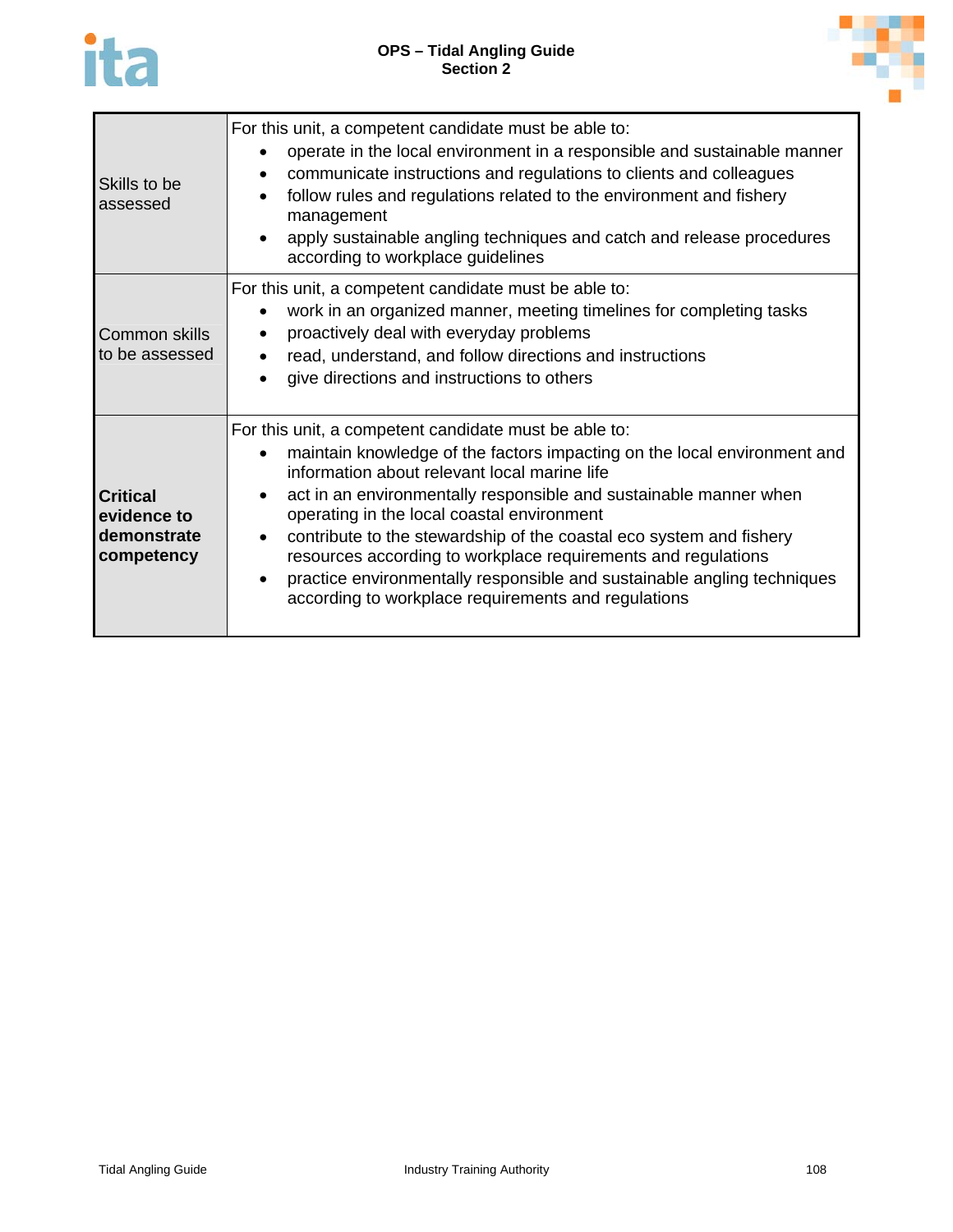

| <b>Title</b> | Follow workplace catch handling and hygiene<br>procedures |
|--------------|-----------------------------------------------------------|
| Code         | <b>TAG - 15</b>                                           |
| <b>Type</b>  | <b>Occupational Health and Safety</b>                     |

| <b>Description</b> | This unit is about:<br>applying food safety principles when handling food, catch and bait<br>maintaining a clean workplace environment<br>applying personal hygiene procedures |
|--------------------|--------------------------------------------------------------------------------------------------------------------------------------------------------------------------------|
|--------------------|--------------------------------------------------------------------------------------------------------------------------------------------------------------------------------|

| Level | This unit is appropriate for those who:<br>perform a variety of routine tasks in the workplace<br>use a limited range of practical skills to complete directed work activities<br>work under direct supervision within time constraints |
|-------|-----------------------------------------------------------------------------------------------------------------------------------------------------------------------------------------------------------------------------------------|
|       |                                                                                                                                                                                                                                         |
| Use   | This unit is a component of the following certifications:                                                                                                                                                                               |

| <b>Use</b> | This unit is a component of the following certifications: |
|------------|-----------------------------------------------------------|
|            | <b>Tidal Angling Guide</b>                                |
|            |                                                           |

| <b>Elements</b> |                                                                         |      | <b>Performance Criteria</b>                                                                                                                                                   |  |  |
|-----------------|-------------------------------------------------------------------------|------|-------------------------------------------------------------------------------------------------------------------------------------------------------------------------------|--|--|
|                 | <b>Identify food safety</b><br>risks on board a<br>recreational fishing | 1.1. | Apply the <b>principles of handling food products and</b><br>catch on board a recreational fishing vessel to ensure<br>workplace safety and hygiene procedures are maintained |  |  |
|                 | vessel                                                                  | 1.2. | Assess and monitor food safety risks and potential risks<br>on board according to workplace policies and<br>procedures                                                        |  |  |
|                 |                                                                         | 1.3. | Communicate instructions to prevent the spoilage,<br>contamination and damage to food and catch on board to<br>others according to workplace policies and procedures          |  |  |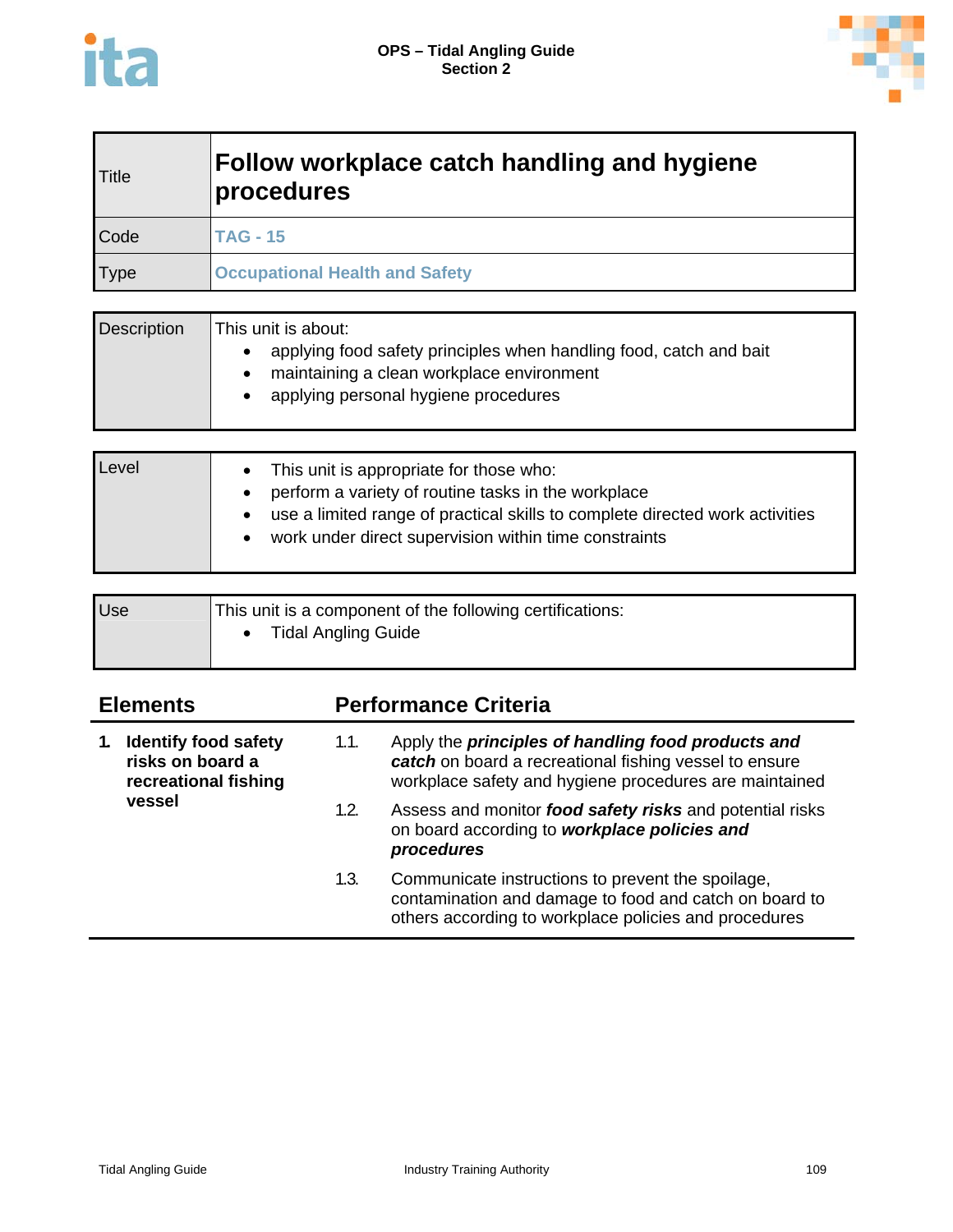



| 2. | Follow food safety and<br>catch handling         | 2.1. | Handle food and catch to avoid food safety risks according<br>to workplace policies and procedures                                                                                                                 |
|----|--------------------------------------------------|------|--------------------------------------------------------------------------------------------------------------------------------------------------------------------------------------------------------------------|
|    | procedures                                       | 2.2. | Follow personal hygiene procedures to minimize food<br>safety risks according to workplace policies and procedures                                                                                                 |
|    |                                                  | 2.3. | Store food and catch to avoid risk of spoilage,<br>contamination and/or damage on and off the vessel<br>according to workplace policies and procedures                                                             |
|    |                                                  | 2.4. | Identify and report food safety risks to the <i>appropriate</i><br>personnel for follow up according to workplace policies and<br>procedures                                                                       |
|    |                                                  |      |                                                                                                                                                                                                                    |
| 3. | <b>Maintain a clean</b><br>workplace environment | 3.1. | Select and use cleaning products and equipment to clean<br>and sanitize the work environment according to workplace<br>policies and procedures, manufacturer's specifications and<br>environmental considerations. |
|    |                                                  | 3.2. | Dispose of garbage in appropriate waste areas according to<br>workplace policies and procedures and environmental<br>considerations.                                                                               |
|    |                                                  | 3.3. | Safely handle and treat items to be laundered according to<br>workplace policies and procedures and environmental<br>considerations.                                                                               |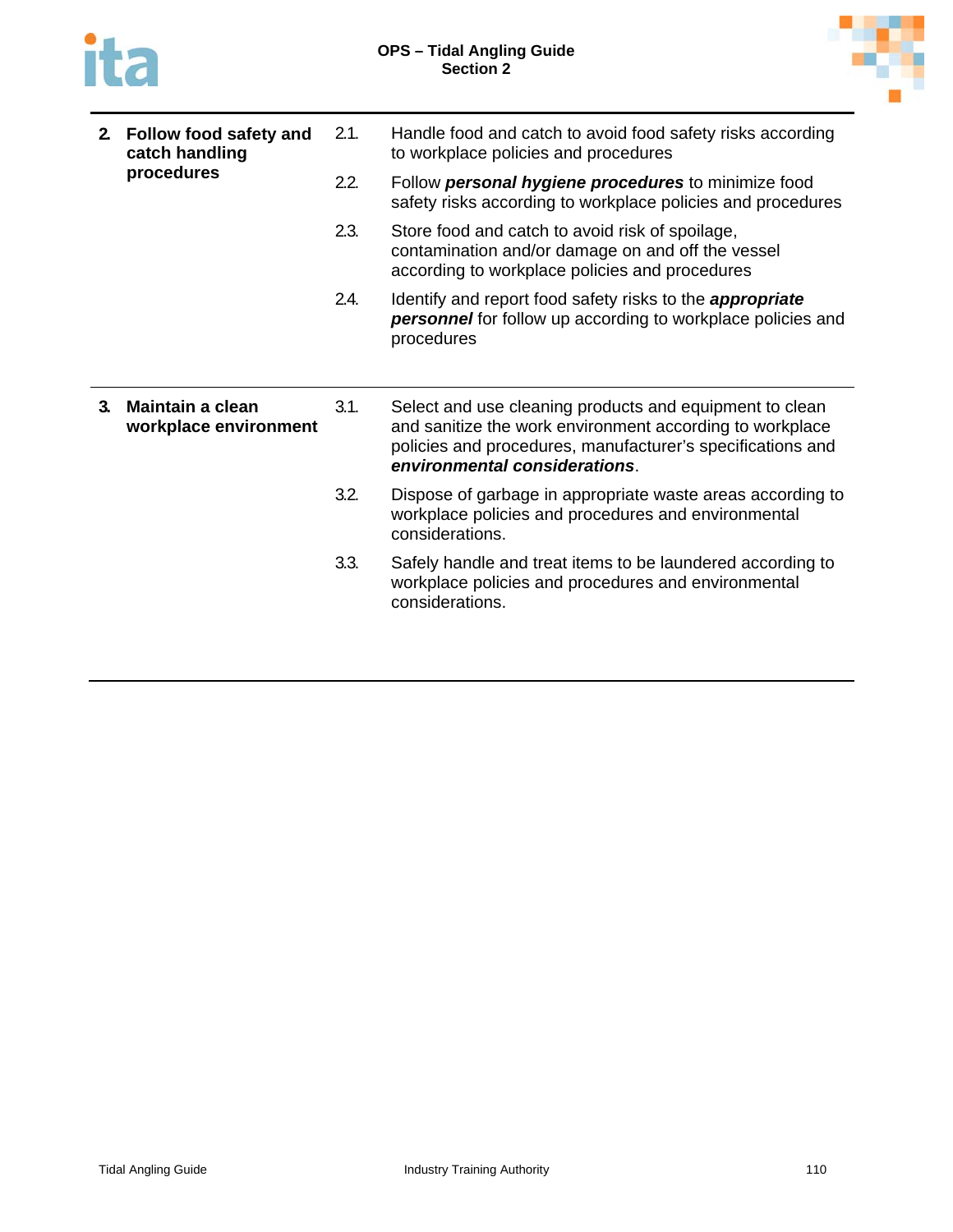



The range of variables provides detailed information about the key terms used within this unit. These key terms are *bolded and italicized* in the performance criteria.

## *Principles of handling food products and catch on board* may relate to:

- safe and hygienic handling of catch
- safe and hygienic handling of bait
- safe and hygienic handling of food and beverages
- cleaning and dressing of fish
- correct storage of perishable products
- avoidance of cross contamination
- disposal of waste
- fish poisoning
- avoidance of contamination by foreign objects
- avoidance of contamination by animals, insects and rodents
- maintaining correct food storage temperatures
- Food safety risks may include:
- bacterial and other contaminates arising from poor handling of food, catch, or bait
- inappropriate storage of perishables including food stored at incorrect temperatures or uncovered
- poor work practices or personal hygiene
- inadequate house keeping eg, dust, dirt, insects, rodents, unclean surfaces
- cross contamination through inappropriate cleaning practices
- inappropriate handling of contaminated linen
- contaminated and potentially infectious wastes such as blood and bodily secretions
- disposal of garbage and contaminated or potentially contaminated wastes
- diseased fish e.g. worms, tumours, etc
- physical contaminants, e.g. broken glass, foreign matter, chemicals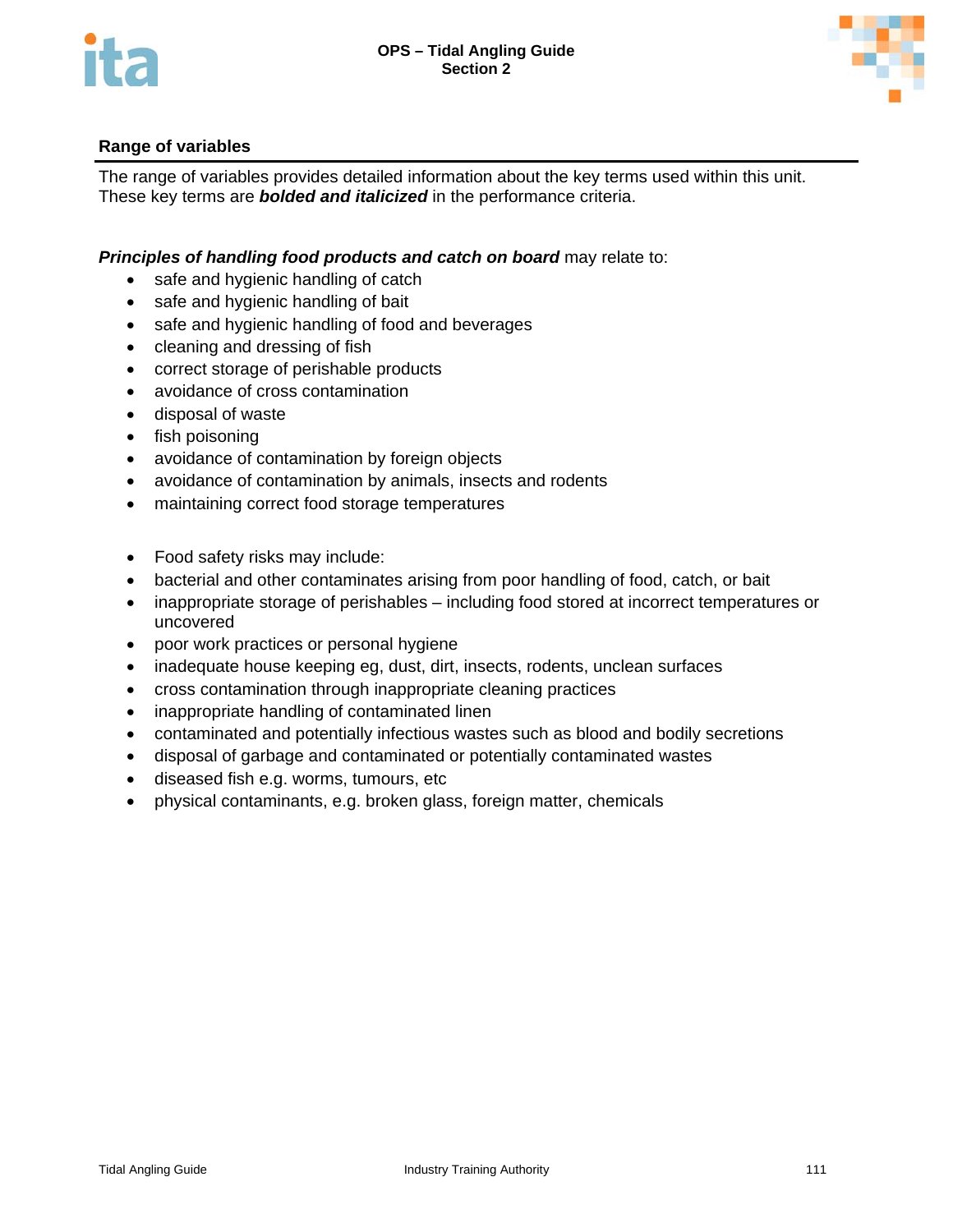## **OPS – Tidal Angling Guide Section 2**





## *Workplace policies and procedures* may relate to:

- safe and hygienic handling of food and beverages
- safe and hygienic handling of catch and bait
- correct storage locations and temperatures for food, catch, and bait
- avoidance of cross contamination
- safe handling of laundry
- pre trip briefings
- communicating with clients and colleagues
- cleaning procedures and schedules
- safe storage, handling of cleaning products and chemicals according to WHMIS standards
- policies and procedures regarding the disposal of garbage and waste products
- personal hygiene
- temperature checks
- use of PPE
- Personal hygiene procedures may relate to:
- maintaining personal hygiene standards
- wearing appropriate and clean clothing
- hand washing using appropriate facilities
- health/illness risks
- proper use of gloves
- wearing of jewelry or bodily adornments
- Appropriate personnel may include:
- supervisor
- manager
- team leader
- health and safety representative
- Environmental considerations may include:
- disposal methods of chemicals, waste from cleaning fish, etc
- garbage collection
- disposal and/or recycling of packaging
- odors/ventilation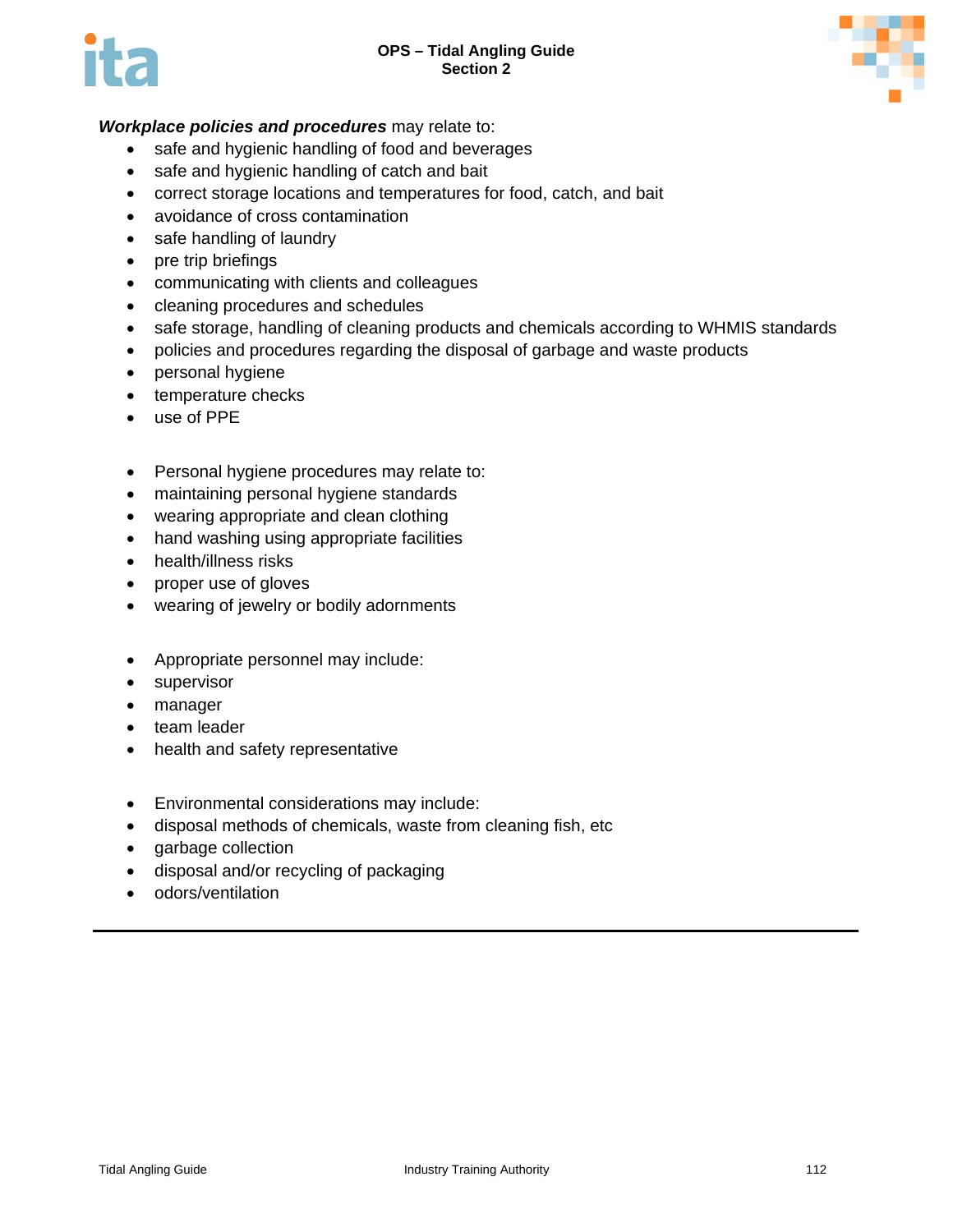



|                             | The following assessment methods may be used to assess this unit:                                                                                                                                                                                                                                                                              |                                                                                                                                                                                                                                                                                                                                                                                                                                          |
|-----------------------------|------------------------------------------------------------------------------------------------------------------------------------------------------------------------------------------------------------------------------------------------------------------------------------------------------------------------------------------------|------------------------------------------------------------------------------------------------------------------------------------------------------------------------------------------------------------------------------------------------------------------------------------------------------------------------------------------------------------------------------------------------------------------------------------------|
|                             | $\mathbb{M}_{\ell}$<br>practical assessment:                                                                                                                                                                                                                                                                                                   | Direct observation of the candidate<br>following safe food and catch handling<br>and hygiene procedures.                                                                                                                                                                                                                                                                                                                                 |
| Assessment<br>methods       | competency conversation                                                                                                                                                                                                                                                                                                                        | Opportunity to explore a range of<br>issues and tailor questions to suit an<br>individual or group.                                                                                                                                                                                                                                                                                                                                      |
|                             | evidence portfolio                                                                                                                                                                                                                                                                                                                             | Review of evidence collected and<br>submitted by the candidate, (i.e.:<br>documents, etc.)                                                                                                                                                                                                                                                                                                                                               |
|                             | test                                                                                                                                                                                                                                                                                                                                           | Written questions to test knowledge of<br>safe food and catch handling and<br>hygiene procedures.                                                                                                                                                                                                                                                                                                                                        |
| <b>Related units</b>        | The following units can be assessed together:<br>TAG-10 Apply maritime regulations<br>TAG-11 Work safely in the maritime environment<br>TAG-13 Interact with the coastal environment<br>resources<br>TAG-16 Use and maintain angling tools and equipment<br>TAG-17 Use sustainable angling techniques<br>TAG-18 Plan and conduct fishing trips | TAG-14 Demonstrate stewardship of the coastal environment and fishery<br>TAG-15 Follow workplace catch handling and hygiene procedures                                                                                                                                                                                                                                                                                                   |
| Knowledge to<br>be assessed | For this unit, a competent candidate must know:<br>factors which contribute to food safety issues<br>principles of handling food products and catch<br>potential sources of, and reasons for, food poisoning<br>handling, personal and general hygiene<br>guiding industry<br>standards<br>cleaning, and waste disposal                        | general hazards in the handling of catch, bait, food, and garbage,<br>including major causes of contamination and fish poisoning<br>relevant workplace and regulatory requirements in relation to safe food<br>typical food safety control procedures in the recreational fishing and<br>use and risks associated with cleaning supplies according to WHMIS<br>workplace policies and procedures related to food safety, catch handling, |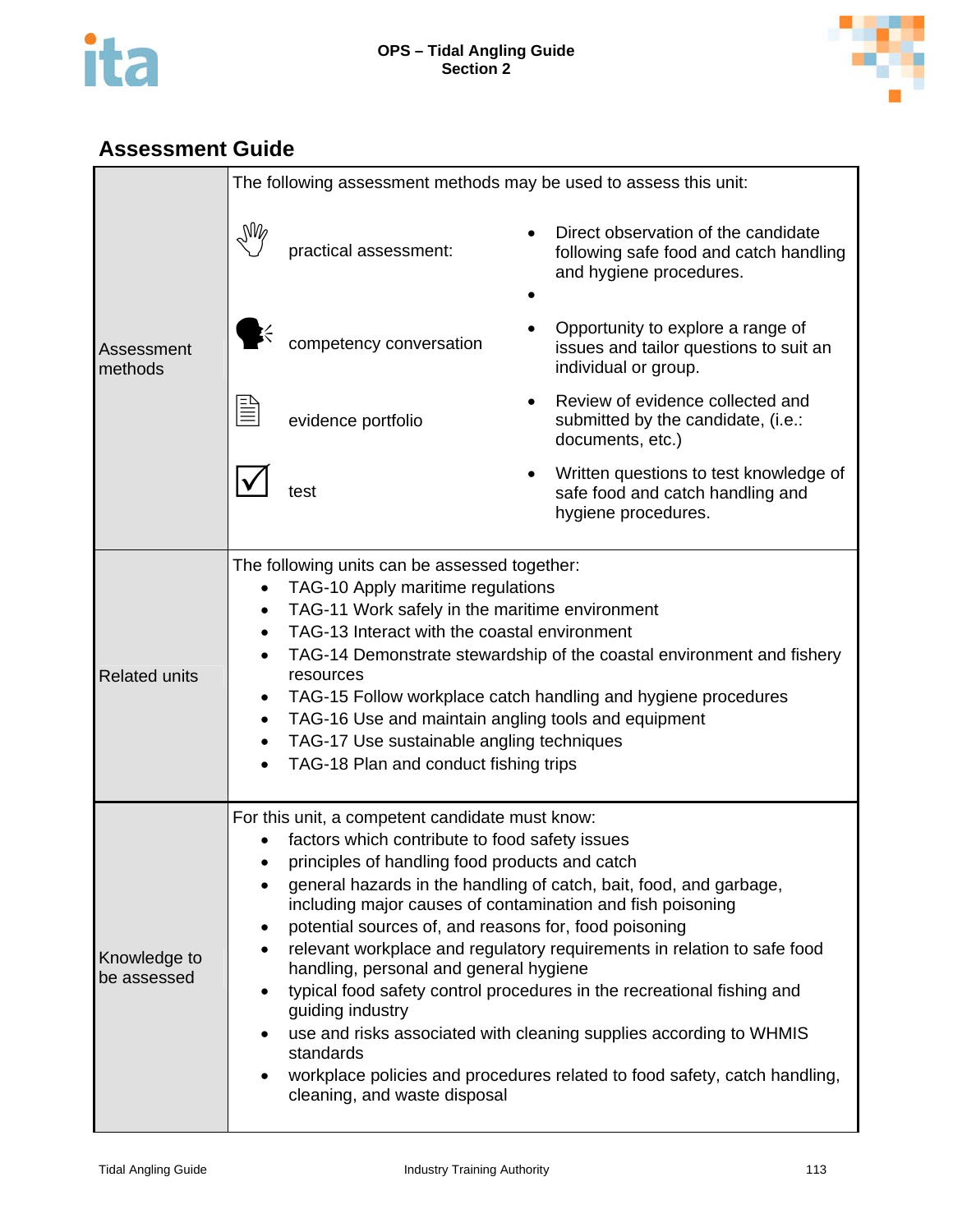

| <b>Skills to be</b><br>assessed                                     | For this unit, a competent candidate must be able to:<br>follow workplace and regulatory procedures related to hygiene practices<br>assemble and disassemble tools and equipment following correct<br>procedures for cleaning and sanitizing<br>report food safety and hygiene-related problems as necessary<br>receive and follow instructions about food safety and hygiene                                                                        |
|---------------------------------------------------------------------|------------------------------------------------------------------------------------------------------------------------------------------------------------------------------------------------------------------------------------------------------------------------------------------------------------------------------------------------------------------------------------------------------------------------------------------------------|
| Common<br>skills to be<br>assessed                                  | For this unit, a competent candidate must be able to:<br>work safely<br>work in an organized manner, meeting timelines for completing tasks<br>proactively deal with everyday problems<br>read, understand, and follow directions and instructions<br>give directions and instructions to others<br>$\bullet$                                                                                                                                        |
| <b>Critical</b><br>evidence to<br><b>Idemonstrate</b><br>competency | For this unit, a competent candidate must be able to:<br>assess and monitor food safety risks and potential risks on board<br>apply safe food, catch, and bait handling principles and procedures<br>according to workplace requirements<br>following personal hygiene procedures according to workplace<br>٠<br>requirements<br>identify and use cleaning and sanitizing products appropriately according<br>$\bullet$<br>to workplace requirements |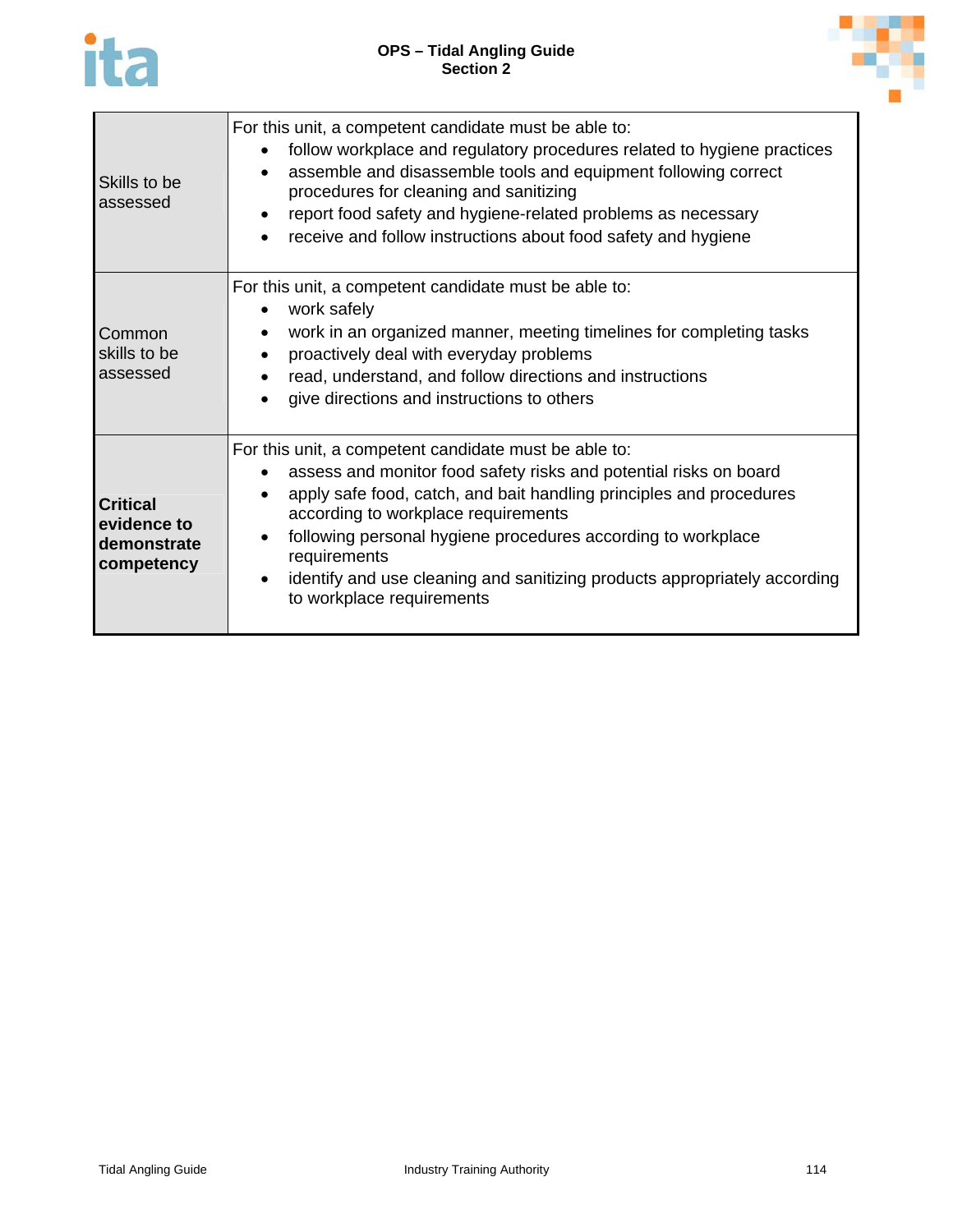Ī



| <b>Title</b> | Use and maintain angling tools and<br>equipment |
|--------------|-------------------------------------------------|
| Code         | <b>TAG - 16</b>                                 |
| <b>Type</b>  | <b>Marine Operations - Angling</b>              |

| <b>Description</b> | This unit is about:<br>selecting and using angling tools and equipment<br>selecting and using types of line and knots<br>cleaning and maintaining angling tools and equipment |
|--------------------|-------------------------------------------------------------------------------------------------------------------------------------------------------------------------------|
|--------------------|-------------------------------------------------------------------------------------------------------------------------------------------------------------------------------|

| Level | • This unit is appropriate for those who:<br>perform a variety of routine and non-routine tasks in the workplace<br>use a wide range of practical skills to complete directed work activities<br>work under limited supervision within time constraints |
|-------|---------------------------------------------------------------------------------------------------------------------------------------------------------------------------------------------------------------------------------------------------------|
|       |                                                                                                                                                                                                                                                         |

| Use | This unit is a component of the following certifications: |
|-----|-----------------------------------------------------------|
|     | <b>Tidal Angling Guide</b>                                |
|     |                                                           |

| <b>Elements</b> |                                            | <b>Performance Criteria</b> |                                                                                                                                                                                                                  |  |
|-----------------|--------------------------------------------|-----------------------------|------------------------------------------------------------------------------------------------------------------------------------------------------------------------------------------------------------------|--|
|                 | Select hand tools and<br>angling equipment | 1.1.                        | Select hand tools and angling equipment for use<br>according to location, intended target species, operating<br>conditions and client requirements                                                               |  |
|                 |                                            | 1.2.                        | Review and select types of line and knots used in<br>angling according to location, intended target species, and<br>operating conditions                                                                         |  |
|                 |                                            | 1.3.                        | Check hand tools and angling equipment prior to operation<br>according to manufacturer's guidelines and workplace<br>policies and procedures to ensure the safety and<br>satisfactory condition of all equipment |  |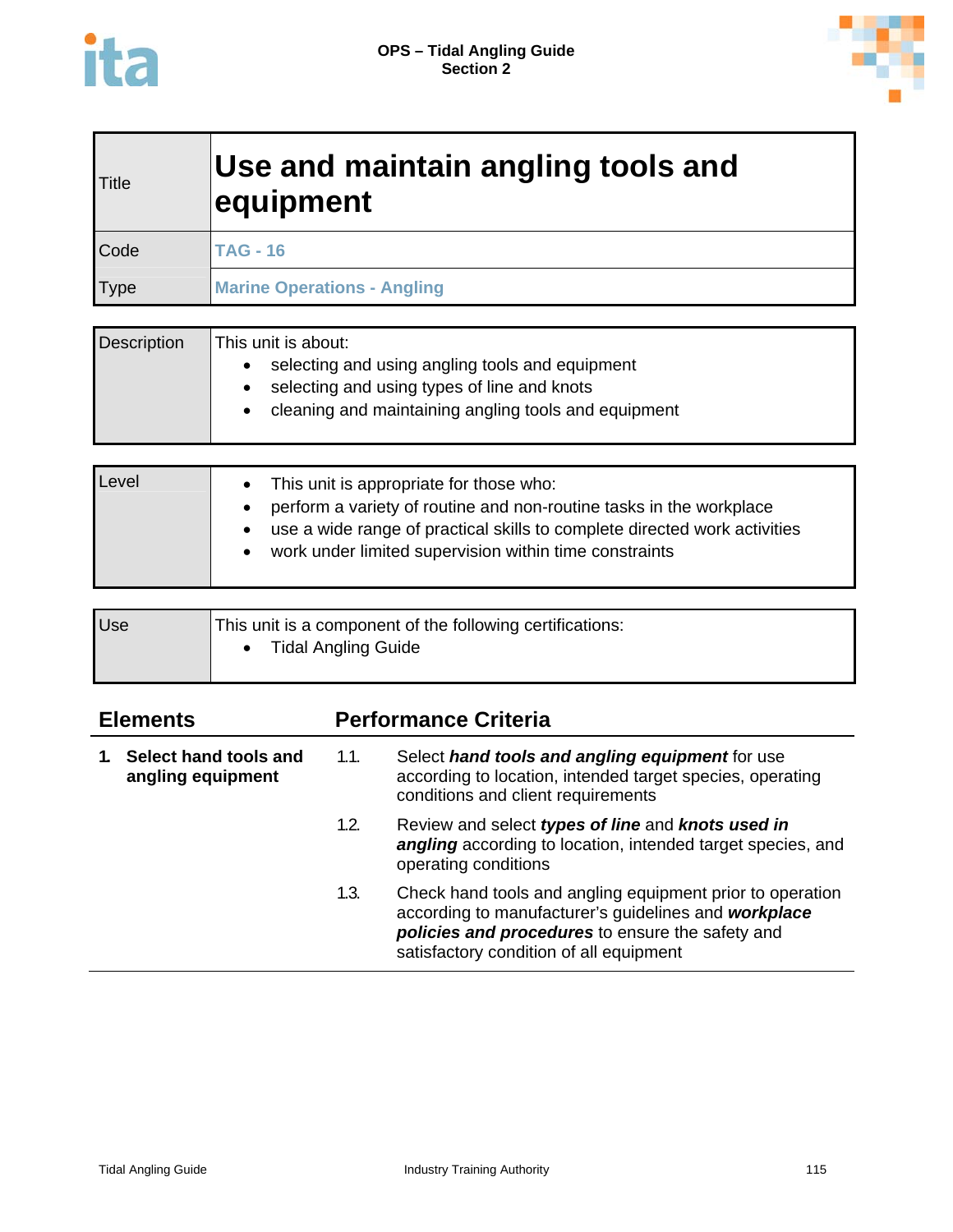



| 2. | Use hand tools and<br>angling equipment                          | 2.1. | Assemble hand tools and angling equipment according to<br>manufacturer's guidelines and workplace policies and<br>procedures                                                      |
|----|------------------------------------------------------------------|------|-----------------------------------------------------------------------------------------------------------------------------------------------------------------------------------|
|    |                                                                  | 2.2. | Use types of line and knots used in angling according to<br>location, intended target species, and operating conditions                                                           |
|    |                                                                  | 2.3. | Use hand tools and angling equipment according to<br>manufacturer's guidelines and workplace policies and<br>procedures                                                           |
|    |                                                                  | 2.4. | Monitor the use of hand tools and angling equipment by<br>others according to manufacturer's guidelines and<br>workplace policies and procedures and to ensure on-board<br>safety |
|    |                                                                  | 2.5. | Perform <i>routine</i> operational checks on hand tools and<br>angling equipment during use according to manufacturer's<br>guidelines and workplace policies and procedures       |
|    |                                                                  | 2.6. | Make the necessary adjustments to tools and equipment<br>where required to ensure the achievement of planned<br>outcomes and on-board safety                                      |
| 3. | <b>Maintain and store</b><br>hand tools and angling<br>equipment | 3.1. | Disassemble hand tools and angling equipment according<br>to manufacturer's guidelines and workplace policies and<br>procedures                                                   |
|    |                                                                  | 3.2. | <b>Clean and maintain</b> hand tools and angling equipment<br>according to manufacturer's guidelines and workplace<br>policies and procedures                                     |
|    |                                                                  | 3.3. | Safely store hand tools and angling equipment according<br>to manufacturer's guidelines and workplace policies and<br>procedures                                                  |
|    |                                                                  | 3.4. | Replace or report defective tools and equipment according<br>to workplace policies and procedures                                                                                 |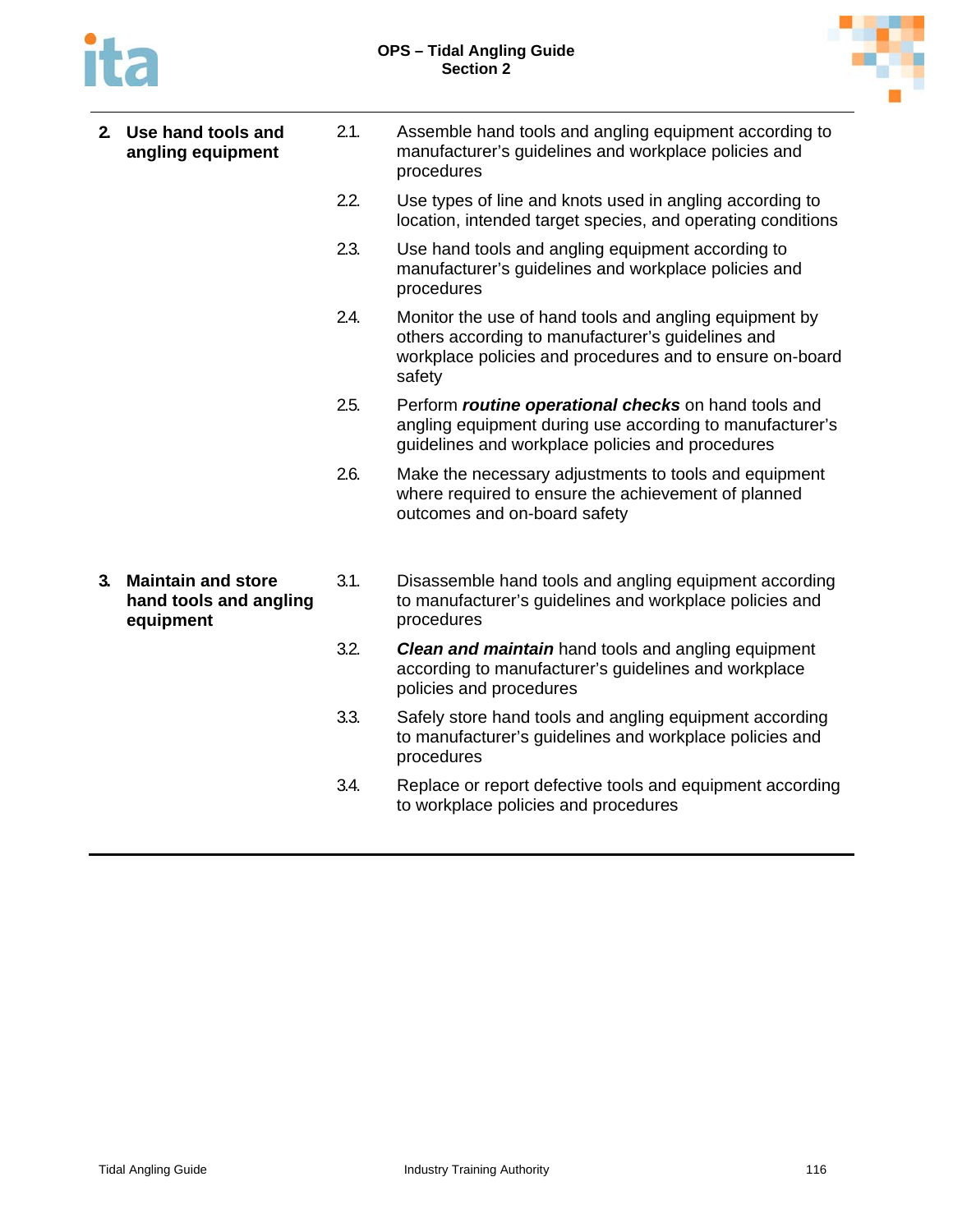



The range of variables provides detailed information about the key terms used within this unit. These key terms are *bolded and italicized* in the performance criteria.

# *Hand tools and angling equipment* may include:

- types of rods, such as halibut, mooching, trolling, casting, fly, etc.
- types of reels, such as level wind (star drag), single action, fly, spinning, etc
- terminal gear, such as lures, bait, hooks, weights, etc
- down rigger
- hand tools, such as nets, bonkers, knives, gaff, halibut harpoon, scotsman, traps, etc.

## *Types of line* may include:

- monofilament
- braided
- fly line
- fluorocarbon
- steel leaders, etc.

## *Knots used in angling* may include:

- improved clinch
- bait loop
- surgeon's
- snell
- blood
- nail, etc.

## *Workplace policies and procedures* may relate to:

- storage of tools and equipment on board vessels
- pre trip briefings
- communicating with clients and colleagues
- carrying out and recording routine maintenance recommended by equipment manufacturer
- safe storage, handling of cleaning products and chemicals according to WHMIS standards
- policies and procedures regarding the use of tools and angling equipment
- use of PPE
- policies and procedures in the event of lost or damaged gear, tools, or equipment

## *Routine operational checks* may include:

- pre departure inspection
- reacting to operational anomalies
- procedures for reporting concerns
- post trip inspection
- carrying out routine cleaning schedules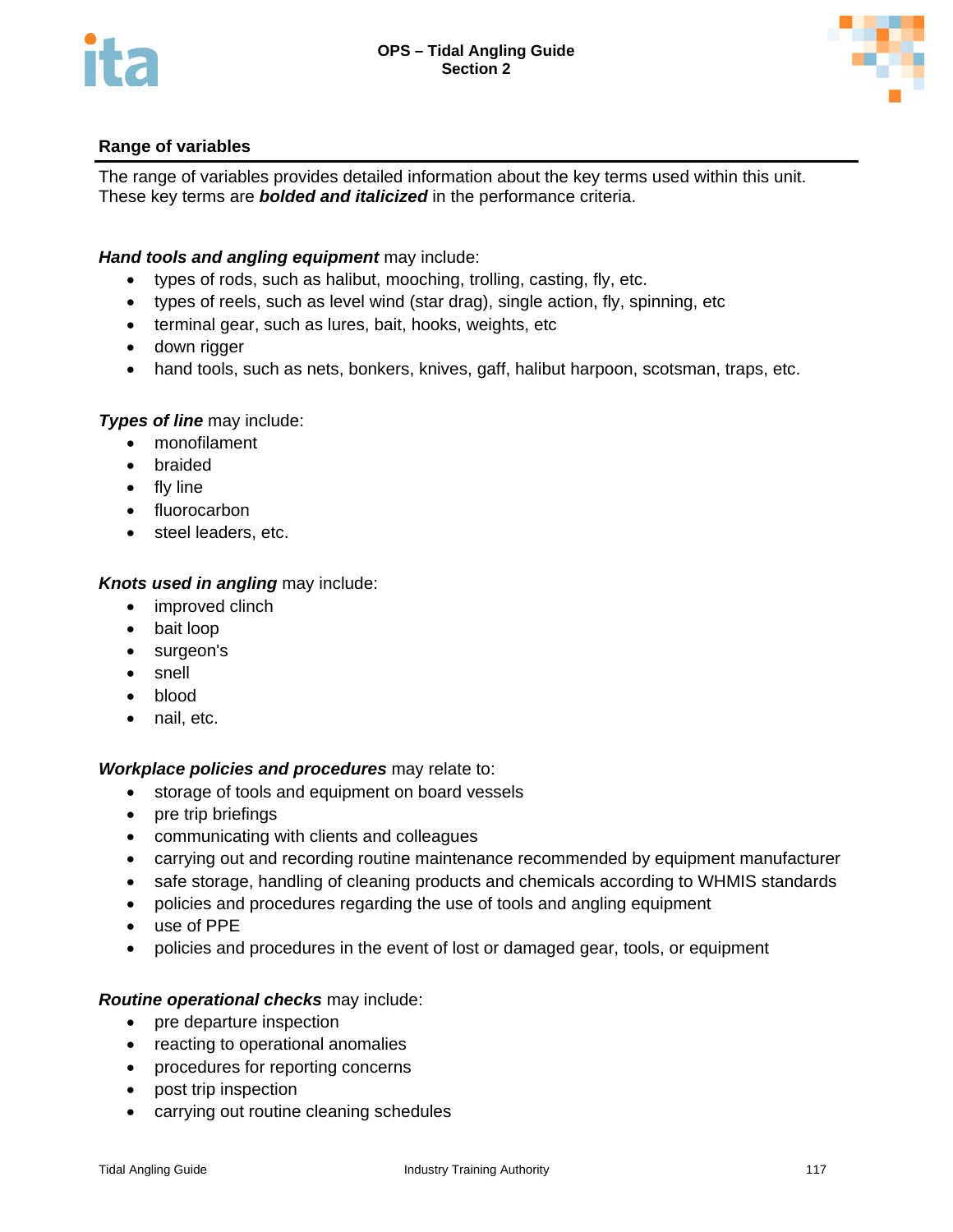



# *Cleaning and maintaining* may include:

- rinsing with fresh water
- replacing frayed line
- respooling reels
- regular inspection of rod guides
- greasing reels
- sharpening of hooks and knives, etc.
- $\bullet$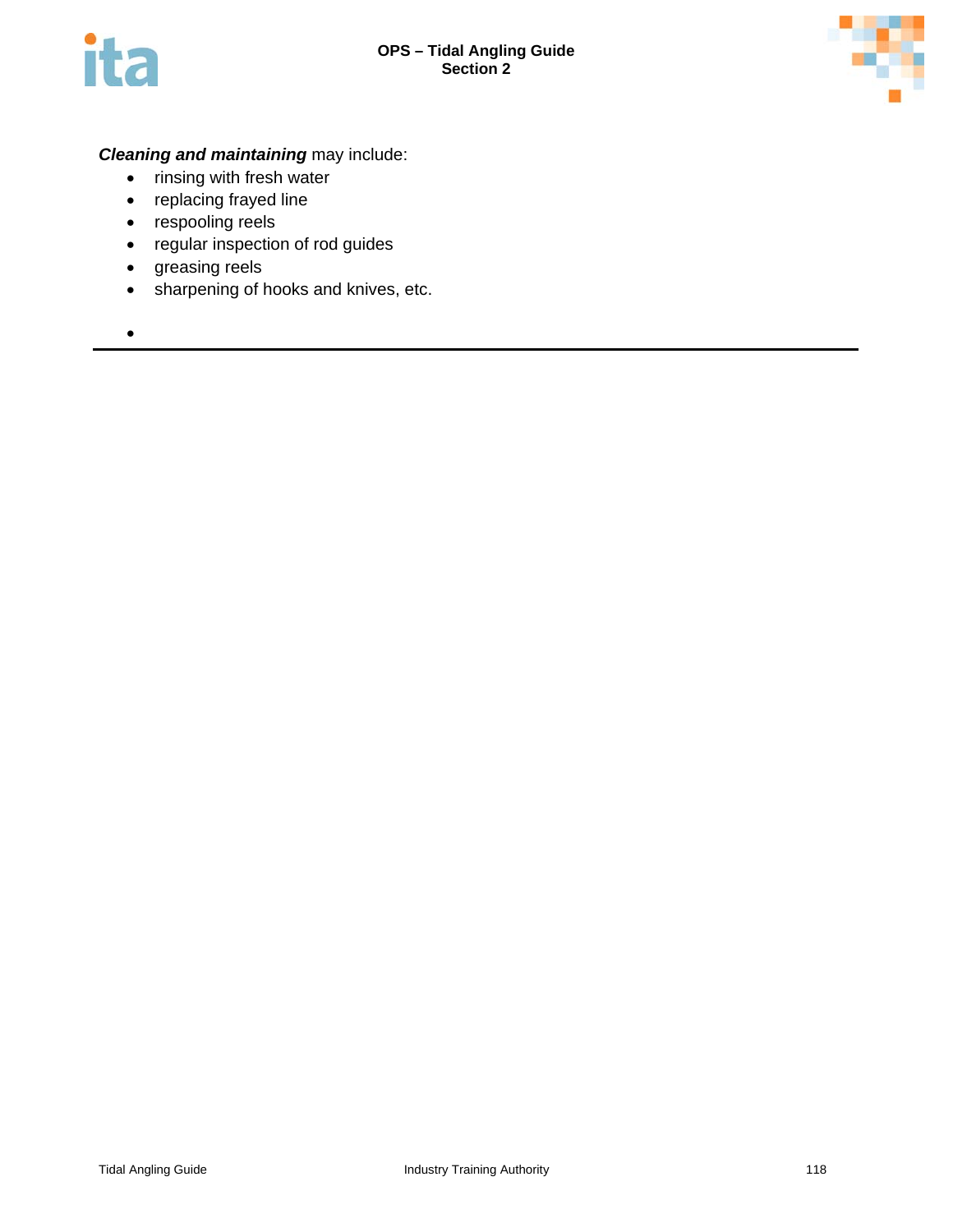



| <b>Assessment Guide</b>                                           |                                                                                                                                                                                                                                                                                                                                                                 |                         |  |                                                                                                             |  |
|-------------------------------------------------------------------|-----------------------------------------------------------------------------------------------------------------------------------------------------------------------------------------------------------------------------------------------------------------------------------------------------------------------------------------------------------------|-------------------------|--|-------------------------------------------------------------------------------------------------------------|--|
| The following assessment methods may be used to assess this unit: |                                                                                                                                                                                                                                                                                                                                                                 |                         |  |                                                                                                             |  |
|                                                                   | M                                                                                                                                                                                                                                                                                                                                                               | practical assessment:   |  | Direct observation of the candidate<br>using angling tools and equipment.                                   |  |
| Assessment<br>methods                                             |                                                                                                                                                                                                                                                                                                                                                                 | competency conversation |  | Opportunity to explore a range of<br>issues and tailor questions to suit an<br>individual or group.         |  |
|                                                                   |                                                                                                                                                                                                                                                                                                                                                                 | evidence portfolio      |  | Review of evidence collected and<br>submitted by the candidate, (i.e.<br>documents, training records, etc.) |  |
|                                                                   |                                                                                                                                                                                                                                                                                                                                                                 | test                    |  | Written questions to test knowledge of<br>angling tools and equipment                                       |  |
| <b>Related units</b>                                              | The following units can be assessed together:<br>TAG-6 Communicate effectively with others<br>TAG-11 Work safely in the maritime environment<br>TAG-15 Follow workplace catch handling and hygiene procedures<br>TAG-17 Use sustainable angling techniques<br>TAG-18 Plan and conduct fishing trips                                                             |                         |  |                                                                                                             |  |
| Knowledge to<br>be assessed                                       | For this unit, a competent candidate must know:<br>the correct use of angling tools and equipment<br>types of line and knots and their uses<br>regulations related to the use of tools and equipment<br>disposal of materials, such as terminal gear and line<br>storage conditions and procedures for angling tools and equipment                              |                         |  |                                                                                                             |  |
| Skills to be<br>assessed                                          | For this unit, a competent candidate must be able to:<br>select and use a variety of angling tools and equipment according to task<br>select and use a variety of types of line and knots<br>assemble and disassemble tools and equipment<br>perform routine maintenance on tools and equipment<br>handle and store tools and equipment safely and hygienically |                         |  |                                                                                                             |  |
| Common skills<br>to be assessed                                   | For this unit, a competent candidate must be able to:<br>work safely<br>work in an organized manner, meeting timelines for completing tasks<br>proactively deal with everyday problems<br>read, understand, and follow directions and instructions<br>give directions and instructions to others                                                                |                         |  |                                                                                                             |  |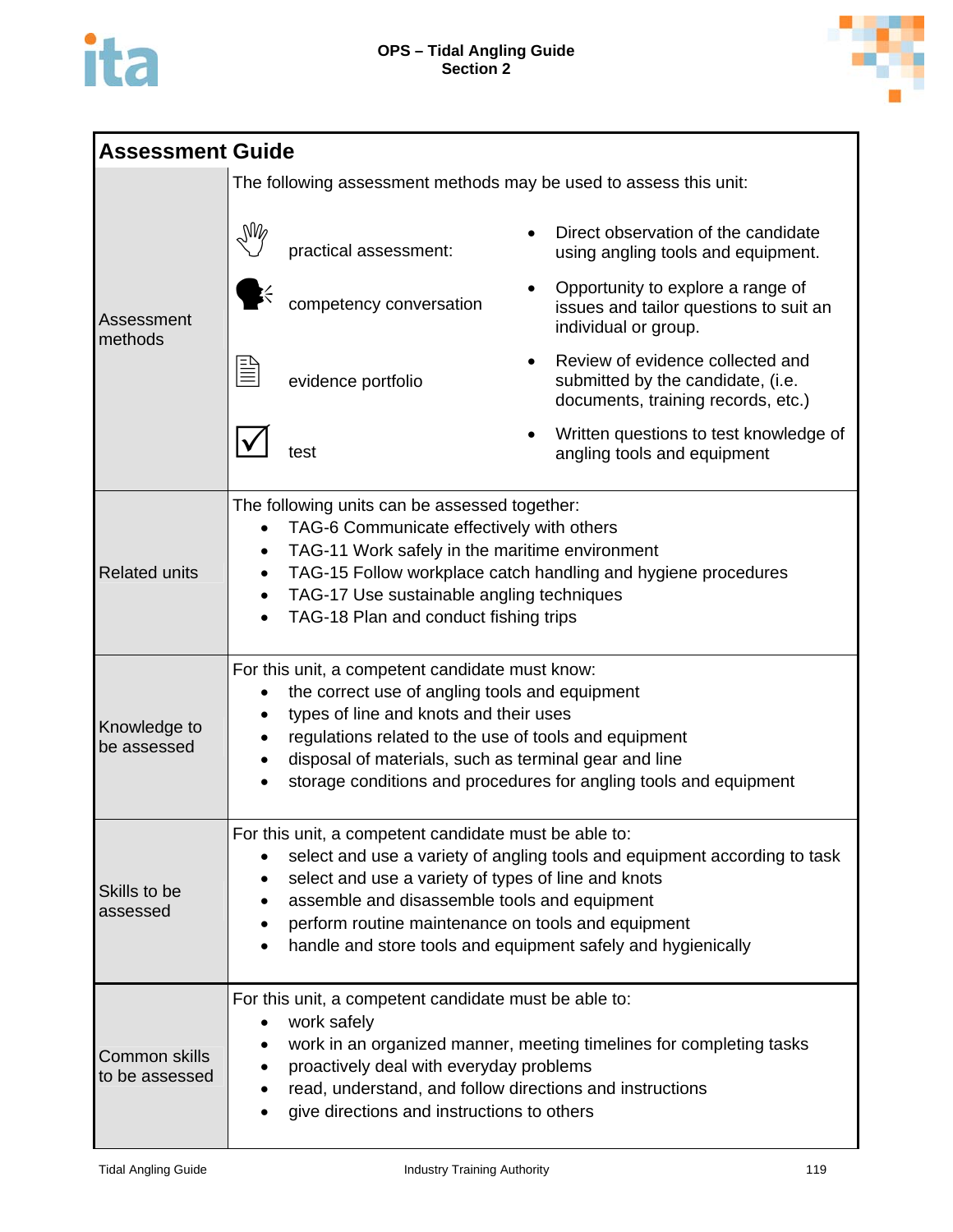

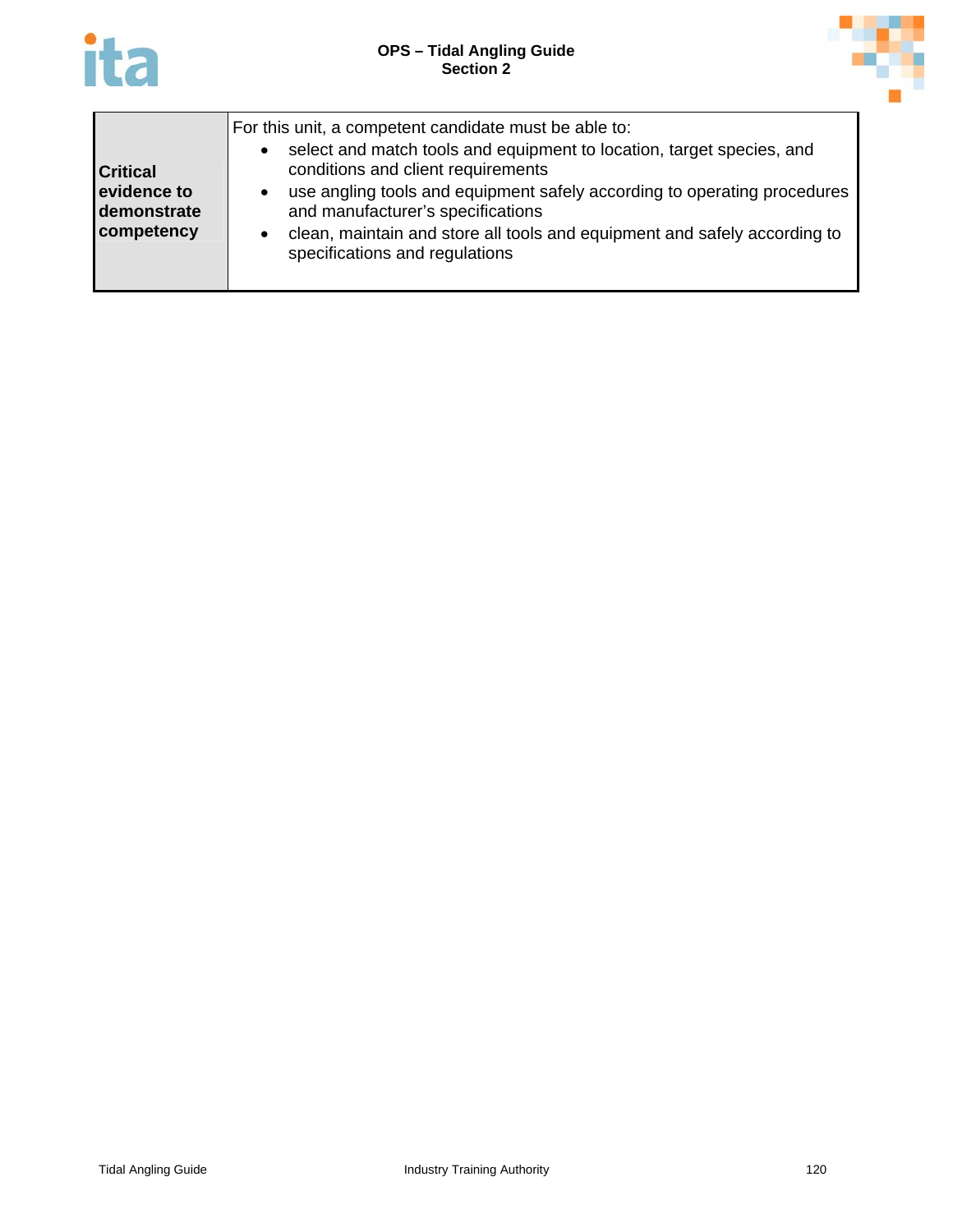

| <b>Title</b> | Use sustainable angling techniques |
|--------------|------------------------------------|
| Code         | <b>TAG - 17</b>                    |
| <b>Type</b>  | <b>Marine Operations - Angling</b> |

| Description | This unit is about:<br>using sustainable angling techniques<br>catching and releasing fish<br>retaining, handling, and storing fish<br>maintaining catch records |
|-------------|------------------------------------------------------------------------------------------------------------------------------------------------------------------|
|-------------|------------------------------------------------------------------------------------------------------------------------------------------------------------------|

| Level | This unit is appropriate for those who:<br>perform a variety of routine and non-routine tasks in the workplace<br>use a wide range of practical skills to complete directed work activities<br>work under limited supervision within time constraints |
|-------|-------------------------------------------------------------------------------------------------------------------------------------------------------------------------------------------------------------------------------------------------------|
|       | 그 그는 그 사람들은 그 사람들을 지원하고 있다. 그 사람들은 아이들에게 사람들을 지원하고 있다. 그 사람들은 아이들에게 사람들을 지원하고 있다.                                                                                                                                                                     |

| <b>Use</b> | This unit is a component of the following certifications: |
|------------|-----------------------------------------------------------|
|            | <b>Tidal Angling Guide</b>                                |
|            |                                                           |

| <b>Elements</b>            |      | <b>Performance Criteria</b>                                                                                                                                                                                                                                              |  |  |
|----------------------------|------|--------------------------------------------------------------------------------------------------------------------------------------------------------------------------------------------------------------------------------------------------------------------------|--|--|
| <b>Prepare for angling</b> | 1.1. | Review a wide range of <i>angling techniques</i> used for<br>various B.C. coastal waters and species in order to slelect<br>a technique and equipment suitable for local environmental<br>factors, local fishery resources, weather conditons and<br>client requirements |  |  |
|                            | 1.2. | Select tools and prepare angling equipment according to<br>angling requirements and sport fishing regulations                                                                                                                                                            |  |  |
|                            | 1.3. | Load tools and angling equipment aboard vessel according<br>to workplace policies and procedures                                                                                                                                                                         |  |  |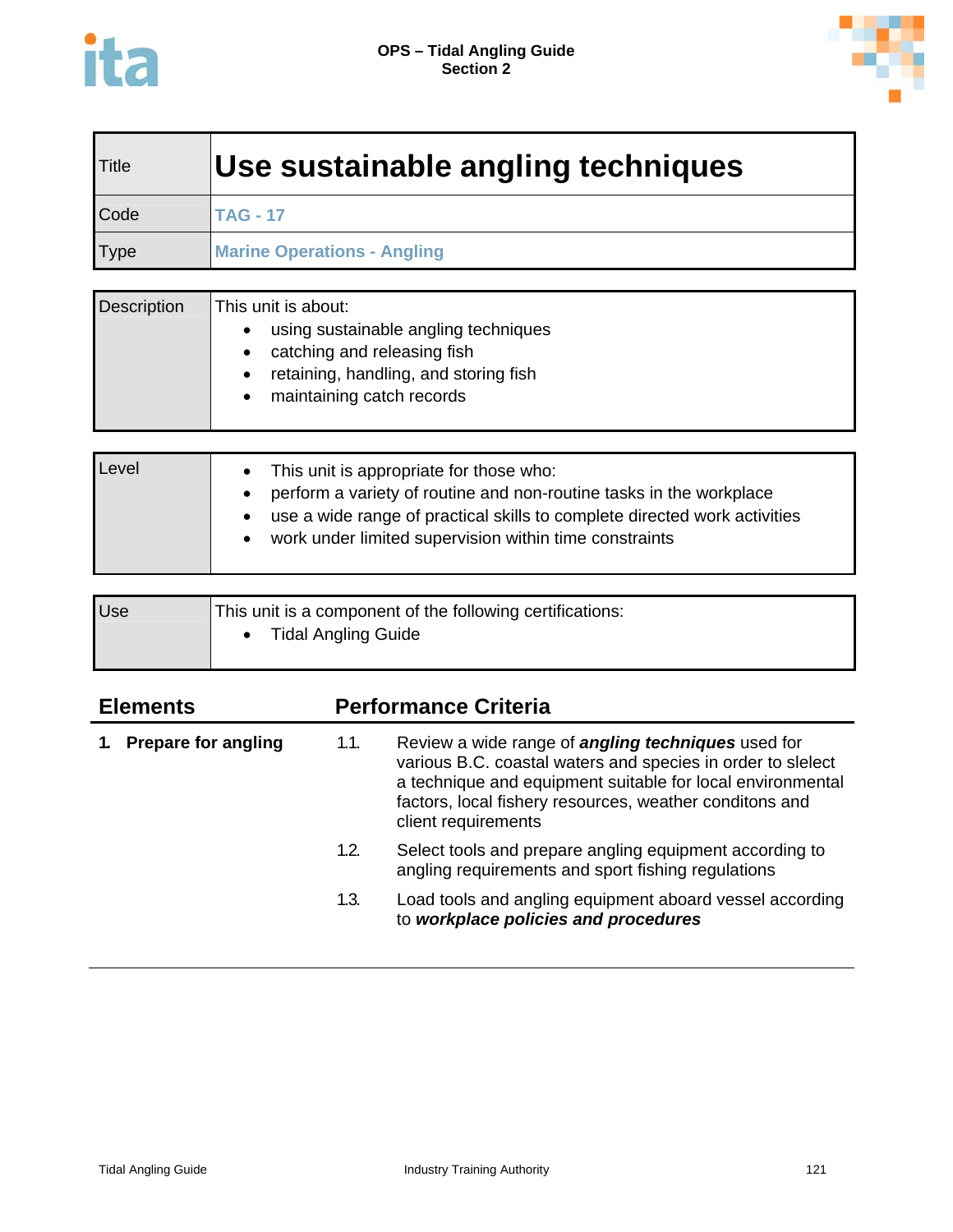



| 2. | Use sustainable<br>angling techniques | 2.1. | Select angling techniques appropriate to the location,<br>intended <b>B.C. coastal fish and shellfish species</b> , and<br>conditions                                       |
|----|---------------------------------------|------|-----------------------------------------------------------------------------------------------------------------------------------------------------------------------------|
|    |                                       | 2.2. | Demonstrate a variety of angling techniques and assist<br>others as necessary according to workplace policies and<br>procedures                                             |
|    |                                       | 2.3. | Use a variety of angling techniques suitable the location,<br>intended B.C. coastal fish and shellfish species, and<br>conditions                                           |
|    |                                       | 2.4. | Practice <b>avoidance techniques</b> in times and areas where<br>there are species of concern according to workplace<br>policies and procedures and government regulations  |
|    |                                       | 2.5. | Intervene where required to prevent breaches of B.C.<br>angling regulations and to protect species of concern<br>according to workplace policies and procedures             |
|    |                                       | 2.6. | Adjust angling techniques in response to changing <i>marine</i><br>conditions and environments according to sport fishing<br>regiulations and sustainable angling practices |
| 3. | <b>Handle catch</b>                   | 3.1. | Identify catch and determine <i>appropriate plan</i> for<br>retention or release according to workplace policies and<br>procedures and government regulations               |
|    |                                       | 3.2. | Follow fishing regulations and guidelines for catch and<br>release according to workplace policies and procedures<br>and government regulations                             |
|    |                                       | 3.3. | Retain fish to ensure minimum damage to catch using<br>appropriate techniques according to workplace policies<br>and procedures                                             |
|    |                                       | 3.4. | Clean and store fish appropriately according to regulatory,<br>packaging, and food safety requirements.                                                                     |
| 4. | <b>Maintain catch records</b>         | 4.1. | <b>Collect catch records</b> and store according to workplace<br>policies and procedures and government regulations                                                         |
|    |                                       | 4.2. | Collect <b>biological samples</b> according to workplace<br>policies and procedures and government regulations                                                              |
|    |                                       | 4.3. | Submit accurate and timely catch record details and<br>biological samples according to workplace policies and<br>procedures and government regulations                      |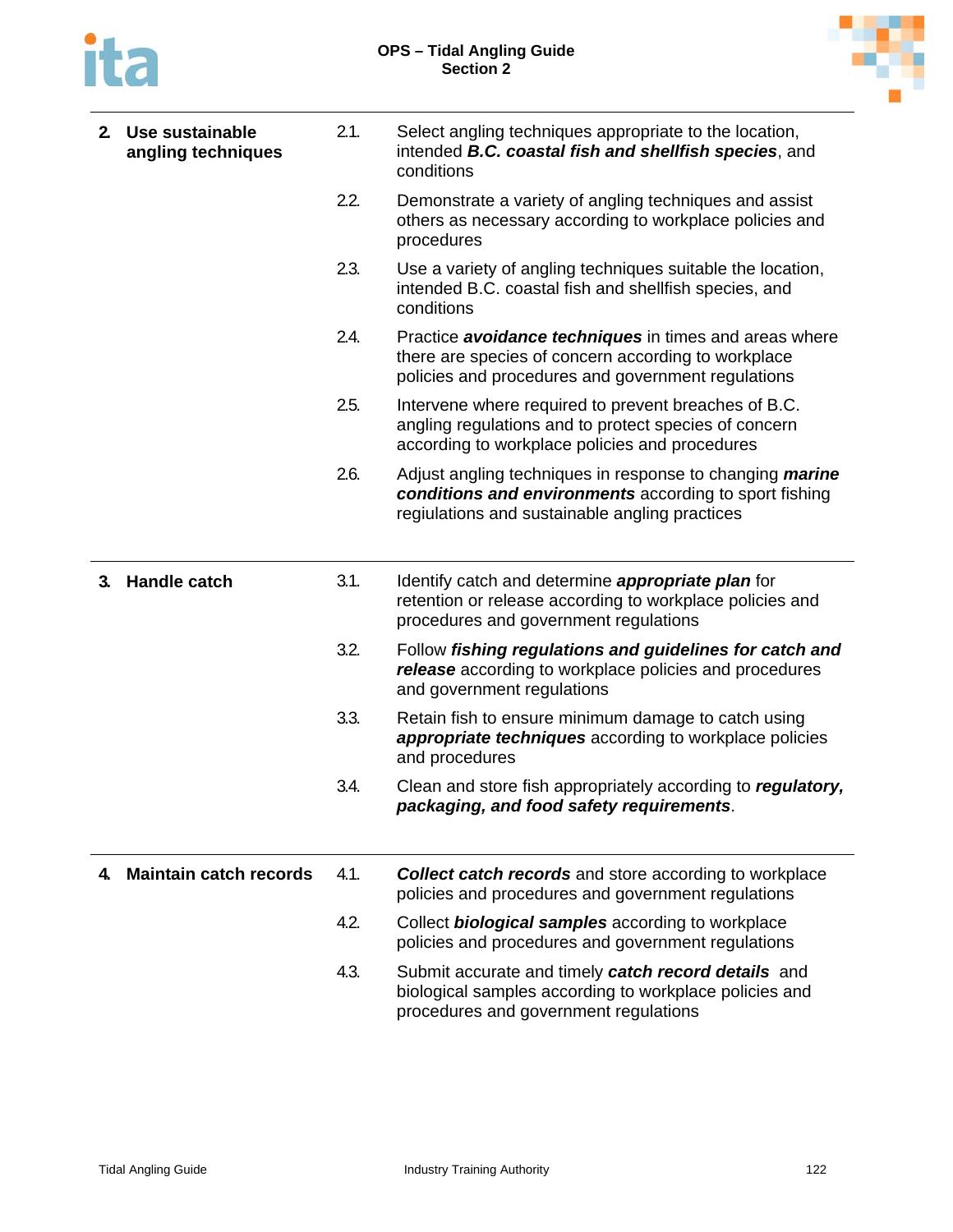



The range of variables provides detailed information about the key terms used within this unit. These key terms are *bolded and italicized* in the performance criteria.

## *Angling techniques* may include:

- use of hand held rods and equipment such as spin casting, jigging, fly casting, etc
- use of fixed rods and equipment such as trolling, down rigging, etc.
- use of traps for crustaceans such as prawns or crab

## *Workplace policies and procedures* may relate to:

- correct storage locations for tools and equipment
- correct storage locations and temperatures for food, catch, and bait
- pre trip briefings
- communicating with clients and colleagues
- policies and procedures regarding types and use of tools and angling equipment
- safe and humane dispatch of catch
- government regulations and catch limits
- use of PPE
- policies and procedures regarding catch details and records
- completing logs, records, and other workplace documents

## *B.C. coastal fish and shellfish species* may include:

- salmonid species, such as chinook, coho, sockeye, pink, chum, steelhead
- bottom fish, such as halibut, ling cod, rock fish, flounder, etc.
- prawns and shrimp
- crab, such as Red Rock or Dungeness

## *Avoidance techniques* may include:

- changing location
- changing terminal gear
- changing time of day
- changing depth
- changing trolling speed
- awareness of relative location of target species and species of concern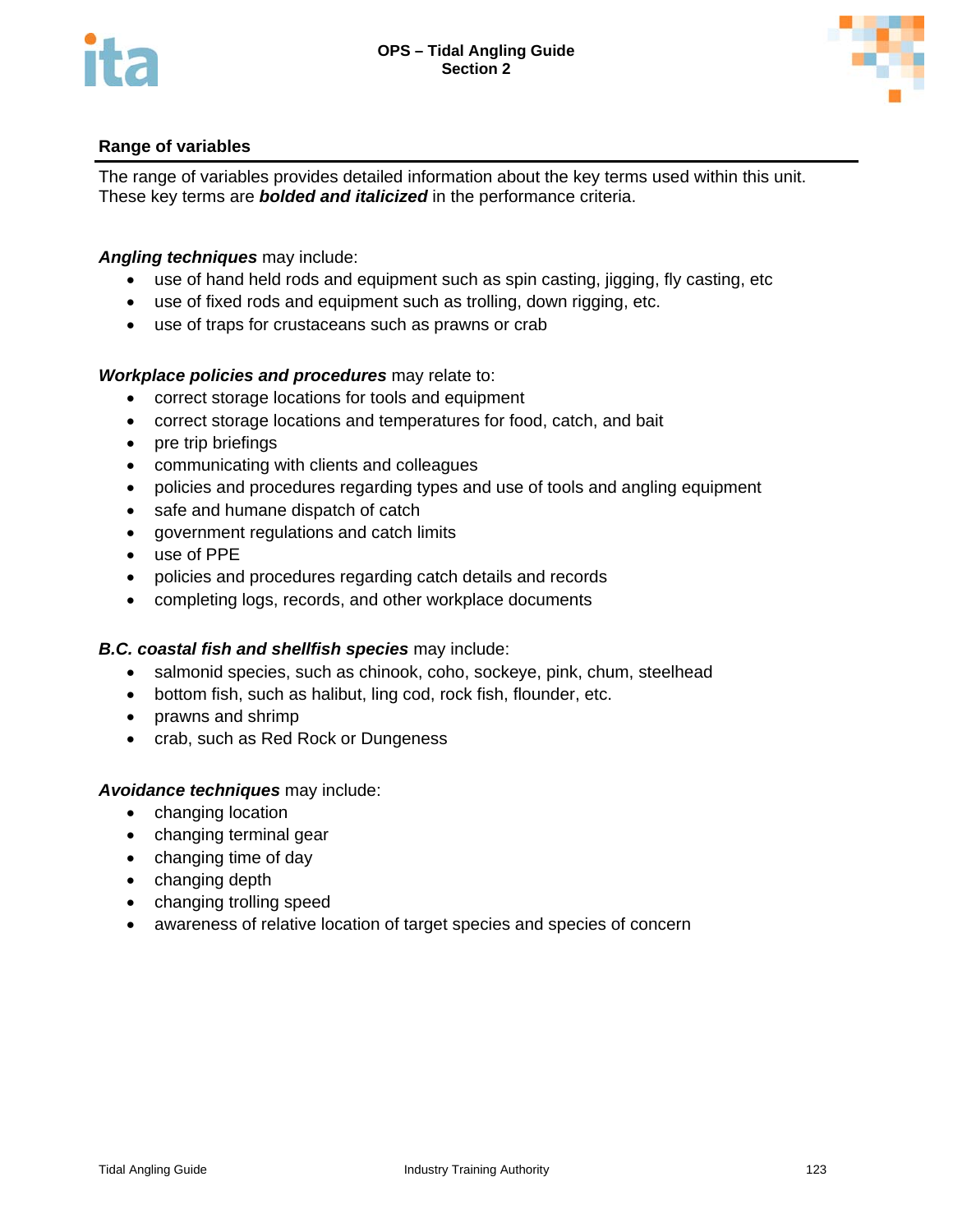#### **OPS – Tidal Angling Guide Section 2**





# *Marine conditions and environments* may include:

- sea state, such as wave height, wind speed and direction, etc.
- precipitation
- tides and currents
- visibility
- commercial or other marine activity
- reaching catch limits
- poor angling results

## *Appropriate plan* may include:

- identifying type, size, and sex of species
- handling fish in the water
- least harmful release of fish
- netting and landing fish
- respecting client's personal choices (i.e. trip, activities, fishing, food)
- photographing and weighing catch
- workplace policies and regulations

## *Fishing regulations and guidelines for catch and release* may relate to:

- government regulations (location, size, species, sex, hatchery, etc.)
- evaluation of likelihood of survival (scale loss, air exposure, air bladder, fighting time, etc.)
- techniques for releasing fish in the least harmful manner

## *Appropriate techniques for retaining fish* may include:

- netting and landing fish
- killing and bleeding catch with considerations for food safety, product quality, and efficiency
- $\bullet$

## *Regulatory, packaging, and food safety requirements* may include:

- dressing and portioning catch as required and allowable
- government packaging and transportation regulations for identification (species, size, and quantity)
- maintaining product temperature within safe guidelines (-1 to 4 C)
- workplace policies and procedures
- identification of client's catch
- available storage materials and capacity
- ensure hygienic cleaning environment and tools (i.e. knives, cleaning tables, cooler, etc.)

## *Collecting catch records* may include:

- e-logs
- log books
- internet reporting
- creel survey i.e. dockside interviews
- audits
- tagged fish and head submission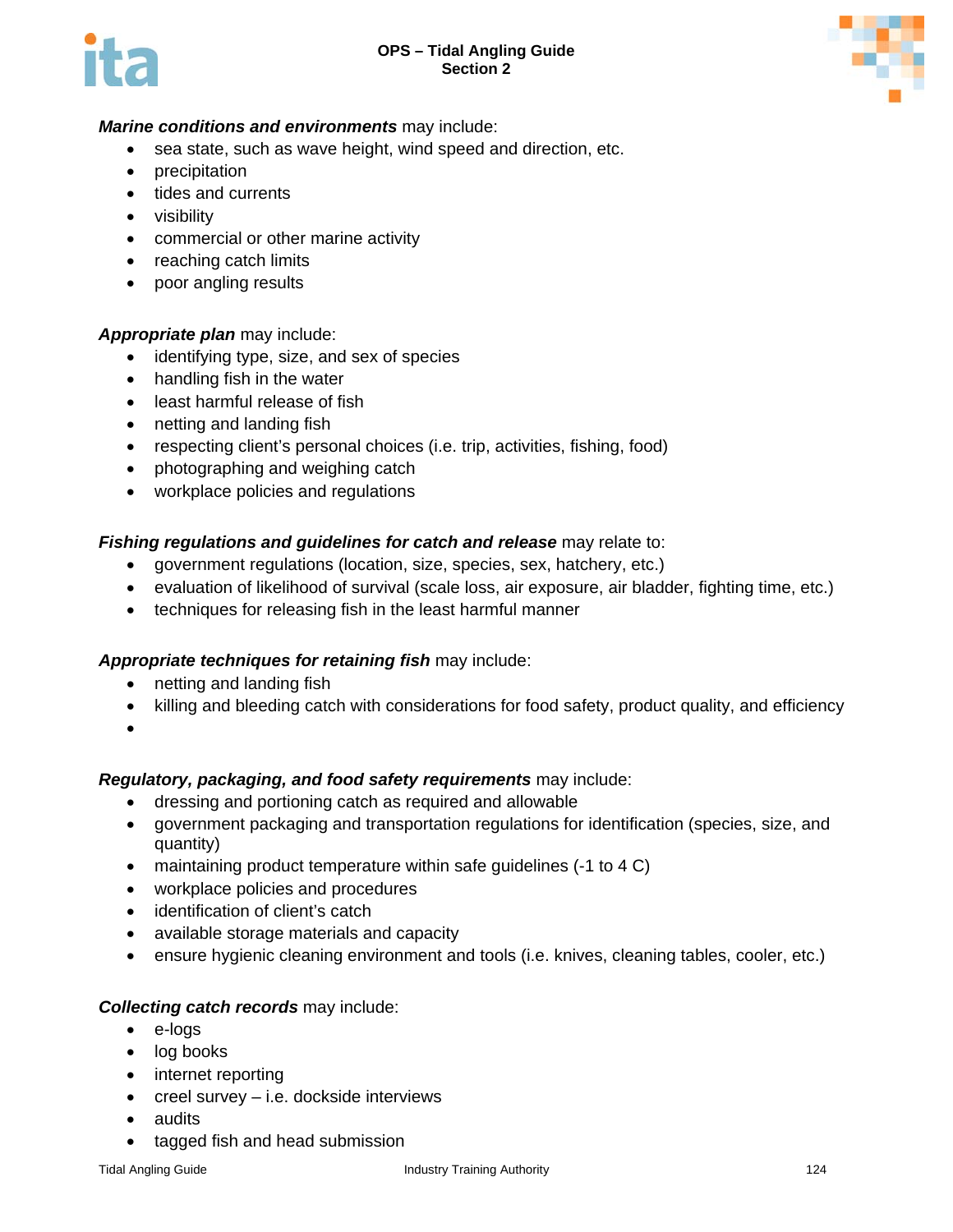

# *Biological samples* may include:

- scale samples
- DNA samples
- Otolith samples
- tags (cwt coded wire tags, spaghetti, radio, disc)
- lengths, weights, sex, etc.

# *Catch record details* may include:

- time, date, and location of catch
- quantity of catch by size and species
- released fish
- reporting catch data in a timely manner
- identification of client's catch (international traceability standards)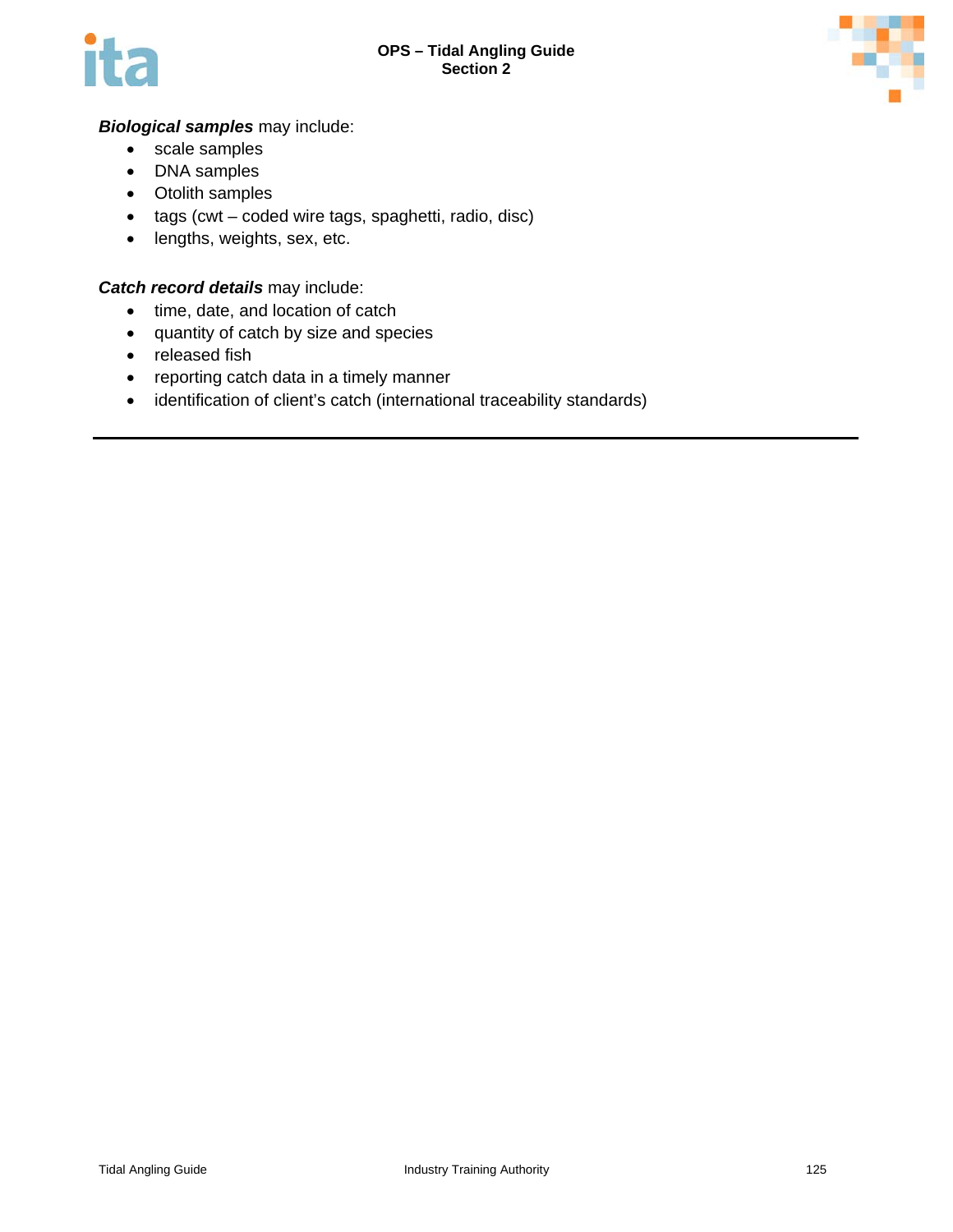



|                             | The following assessment methods may be used to assess this unit:                                                                                                                                                                                                                                                                                                                                                                                                                                                                                                                                                                                                              |                                                                                                                                                                                                                                                                                                                                                                                                                                                                                            |  |                                                                                                           |  |
|-----------------------------|--------------------------------------------------------------------------------------------------------------------------------------------------------------------------------------------------------------------------------------------------------------------------------------------------------------------------------------------------------------------------------------------------------------------------------------------------------------------------------------------------------------------------------------------------------------------------------------------------------------------------------------------------------------------------------|--------------------------------------------------------------------------------------------------------------------------------------------------------------------------------------------------------------------------------------------------------------------------------------------------------------------------------------------------------------------------------------------------------------------------------------------------------------------------------------------|--|-----------------------------------------------------------------------------------------------------------|--|
|                             | M                                                                                                                                                                                                                                                                                                                                                                                                                                                                                                                                                                                                                                                                              | practical assessment:                                                                                                                                                                                                                                                                                                                                                                                                                                                                      |  | Direct observation of the candidate.<br>Third party validation of angling<br>activities.                  |  |
| Assessment<br>methods       |                                                                                                                                                                                                                                                                                                                                                                                                                                                                                                                                                                                                                                                                                | competency conversation                                                                                                                                                                                                                                                                                                                                                                                                                                                                    |  | Opportunity to explore a range of<br>issues and tailor questions to suit an<br>individual or group.       |  |
|                             |                                                                                                                                                                                                                                                                                                                                                                                                                                                                                                                                                                                                                                                                                | evidence portfolio                                                                                                                                                                                                                                                                                                                                                                                                                                                                         |  | Review of evidence collected and<br>submitted by the candidate, (i.e.<br>documents, product samples etc.) |  |
|                             |                                                                                                                                                                                                                                                                                                                                                                                                                                                                                                                                                                                                                                                                                | test                                                                                                                                                                                                                                                                                                                                                                                                                                                                                       |  | Written questions to test knowledge of<br>angling techniques and procedures                               |  |
| <b>Related units</b>        | ٠<br>$\bullet$<br>٠<br>٠<br>$\bullet$                                                                                                                                                                                                                                                                                                                                                                                                                                                                                                                                                                                                                                          | The following units can be assessed together:<br>TAG-10 Apply maritime regulations<br>TAG-11 Work safely in the maritime environment<br>TAG-12 Interact with coastal resource users<br>TAG-13 Interact with the coastal environment<br>TAG-14 Demonstrate stewardship of the coastal environment and fishery<br>resources<br>TAG-15 Follow workplace catch handling and hygiene procedures<br>TAG-16 Use and maintain angling tools and equipment<br>TAG-18 Plan and conduct fishing trips |  |                                                                                                           |  |
| Knowledge to<br>be assessed | For this unit, a competent candidate must know:<br>a wide variety of B.C. coastal fish and shellfish species<br>a variety of angling techniques appropriate for B.C. coastal fish and<br>shellfish species<br>catch and release techniques and regulations<br>catch retention and cleaning techniques<br>$\bullet$<br>B.C. fishing regulations related to catch and release and retention of fish<br>$\bullet$<br>safe handling and storage procedures for live and retained fish<br>rules and regulations related to catch logs and samples and the disposal of<br>waste<br>occupational health and safety procedures and personal protective<br>equipment used while angling |                                                                                                                                                                                                                                                                                                                                                                                                                                                                                            |  |                                                                                                           |  |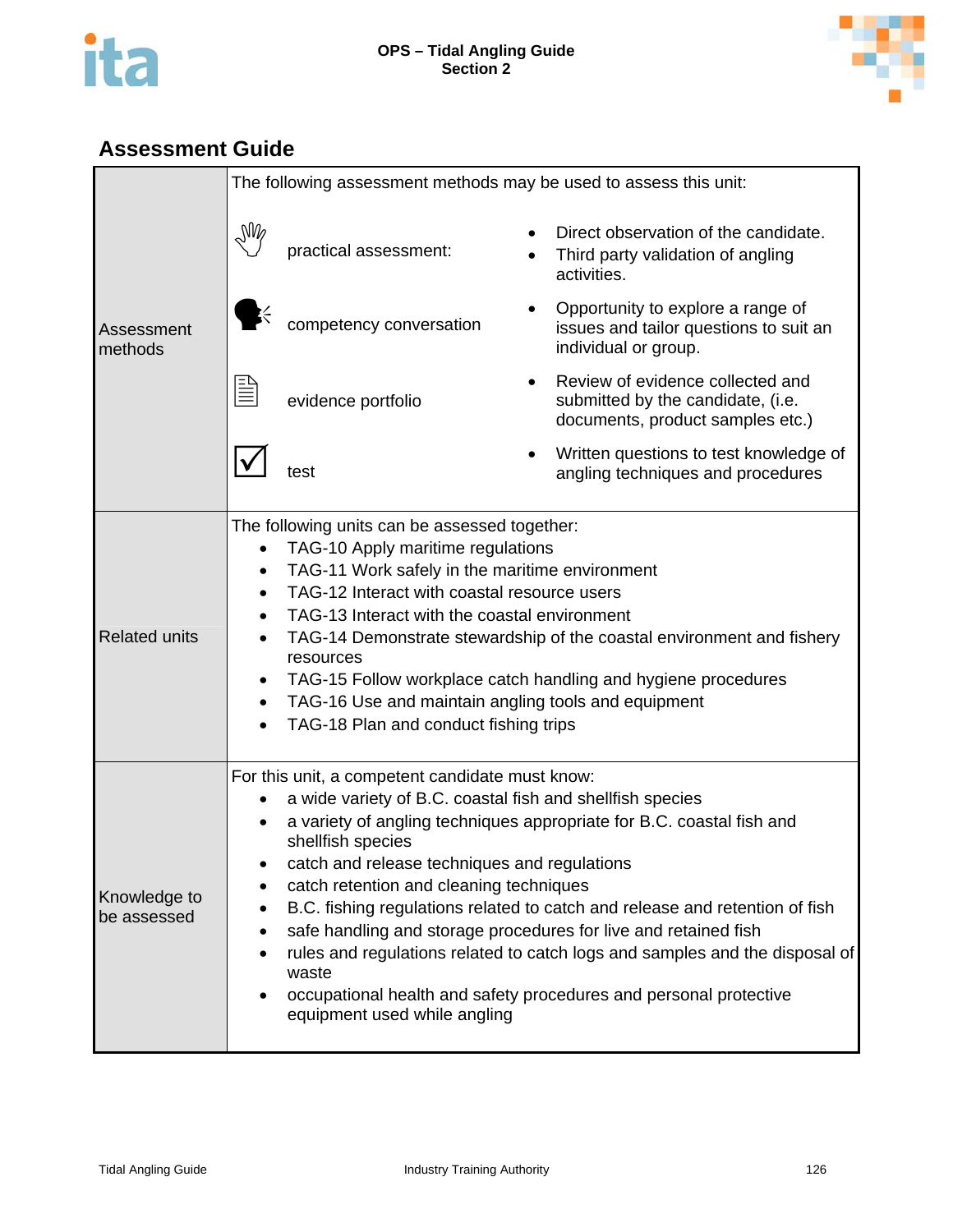

| Skills to be<br>assessed                                    | For this unit, a competent candidate must be able to:<br>use and operate a range of tools and angling equipment<br>supervise the operation of tools and angling equipment on board by others<br>catch and release fish according to workplace requirements and<br>$\bullet$<br>government regulations<br>retain fish according to workplace requirements and government<br>$\bullet$<br>regulations<br>clean, handle and store fish according to workplace requirements and<br>$\bullet$<br>government regulations<br>complete trip and catch logs according to workplace requirements and<br>$\bullet$<br>government regulations                                                                                               |
|-------------------------------------------------------------|---------------------------------------------------------------------------------------------------------------------------------------------------------------------------------------------------------------------------------------------------------------------------------------------------------------------------------------------------------------------------------------------------------------------------------------------------------------------------------------------------------------------------------------------------------------------------------------------------------------------------------------------------------------------------------------------------------------------------------|
| Common<br>skills to be<br>assessed                          | For this unit, a competent candidate must be able to:<br>work safely<br>$\bullet$<br>work in an organized manner, meeting timelines for completing tasks<br>proactively deal with everyday problems<br>read, understand, and follow directions and instructions<br>$\bullet$<br>give directions and instructions to others                                                                                                                                                                                                                                                                                                                                                                                                      |
| <b>Critical</b><br>evidence to<br>demonstrate<br>competency | For this unit, a competent candidate must be able to:<br>select angling techniques and equipment according to local conditions and<br>$\bullet$<br>fishery resources<br>catch, release and retain fish according to workplace requirements and<br>$\bullet$<br>government regulations<br>supervise the catch, release and retention of fish by others according to<br>$\bullet$<br>workplace requirements and government regulations<br>follow and enforce regulations and limits related to recreational fishing<br>$\bullet$<br>according to workplace requirements and government regulations<br>clean and store fish on and off board vessel according to workplace<br>$\bullet$<br>requirements and government regulations |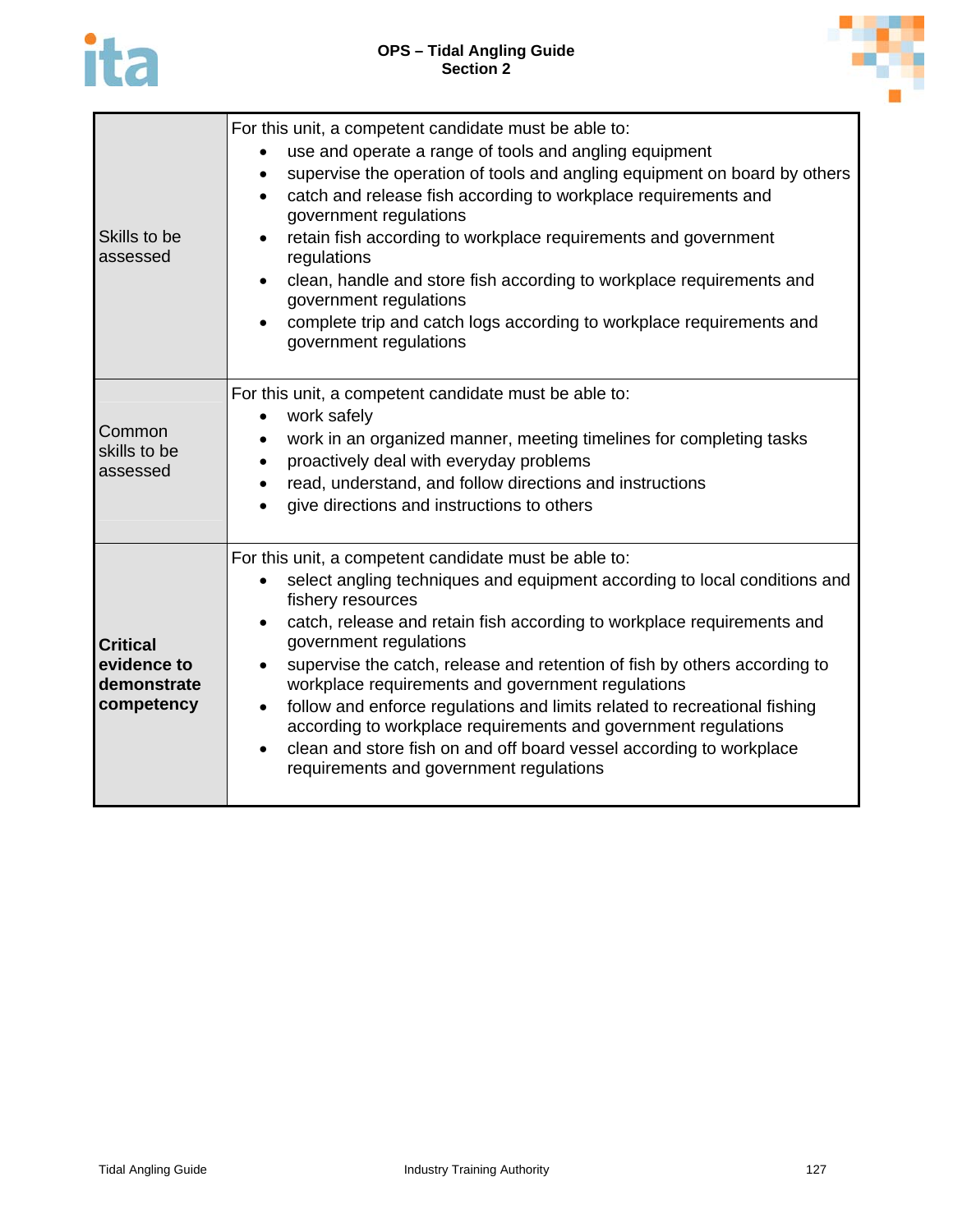

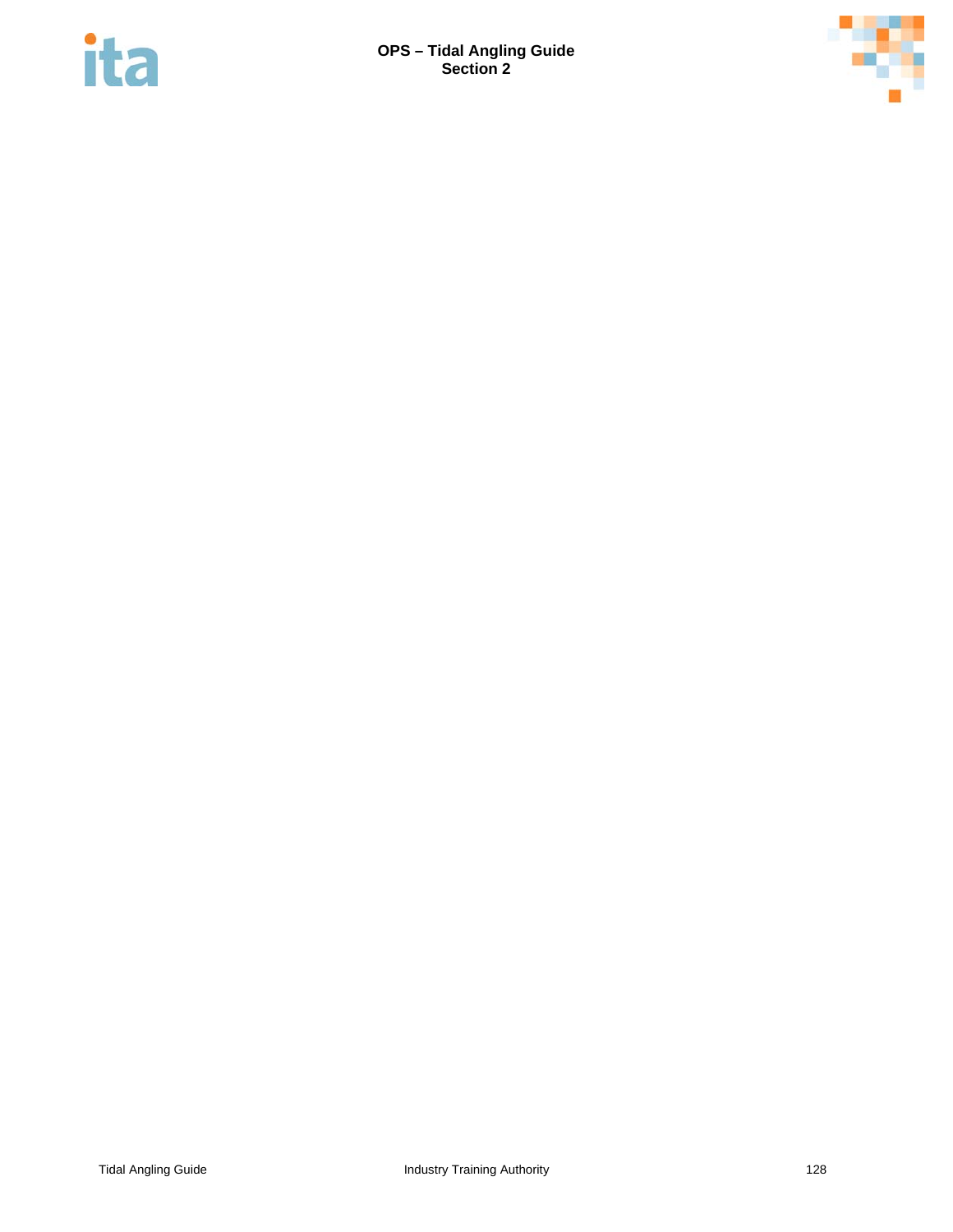

| Title       | <b>Plan and conduct fishing trips</b> |
|-------------|---------------------------------------|
| Code        | <b>TAG - 18</b>                       |
| <b>Type</b> | <b>Marine Operations - Angling</b>    |

| <b>Description</b><br>This unit is about:<br>maintaining client relations | identifying client's needs and requests<br>planning and conducting fishing trips and activities |
|---------------------------------------------------------------------------|-------------------------------------------------------------------------------------------------|
|---------------------------------------------------------------------------|-------------------------------------------------------------------------------------------------|

| perform a variety of routine and non-routine tasks in the workplace<br>• use a wide range of practical skills to complete directed work activities<br>• work under limited supervision within time constraints |
|----------------------------------------------------------------------------------------------------------------------------------------------------------------------------------------------------------------|
|----------------------------------------------------------------------------------------------------------------------------------------------------------------------------------------------------------------|

| Use | This unit is a component of the following certifications: |
|-----|-----------------------------------------------------------|
|     | <b>Tidal Angling Guide</b>                                |
|     |                                                           |

| <b>Elements</b> |                                | <b>Performance Criteria</b> |                                                                                                                                    |  |  |
|-----------------|--------------------------------|-----------------------------|------------------------------------------------------------------------------------------------------------------------------------|--|--|
|                 | <b>Identify clients' needs</b> | 1.1.                        | Obtain information regarding the client group and identify<br>their needs and requests in order to ensure good client<br>relations |  |  |
|                 |                                | 1.2.                        | Determine <i>client requirements and preferences</i> for trip<br>itinerary to enable effective planning for the trip               |  |  |
|                 |                                | 1.3.                        | Identify the cultural diversity and special needs of<br>clients that will influence the preparation of the trip itinerary          |  |  |
|                 |                                | 1.4.                        | Apply techniques to promote repeat business and<br>ongoing client relations according to workplace policies<br>and procedures      |  |  |
|                 |                                | 1.5.                        | Organize and conduct a <b>pre-trip meeting</b> with clients to<br>finalize requirements and confirm arrangements                   |  |  |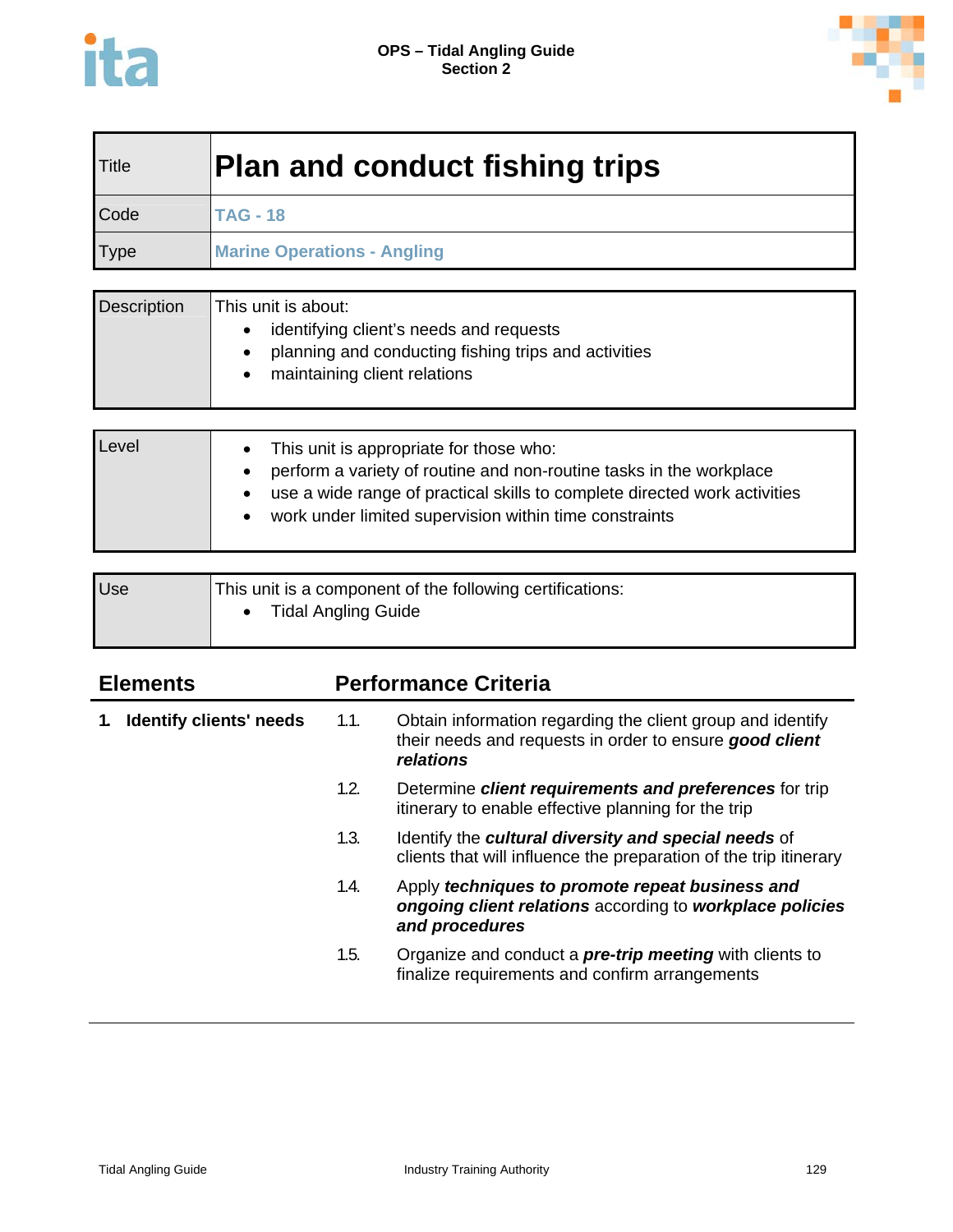

|    | 2. Plan and prepare for<br>trip activities | 2.1. | Select and plan <i>trip activities</i> and itinerary according to<br>client requirements and preferences and operating<br>conditions                                                       |
|----|--------------------------------------------|------|--------------------------------------------------------------------------------------------------------------------------------------------------------------------------------------------|
|    |                                            | 2.2. | Gather and load tools, equipment and personal gear for<br>trip and maintain supply levels according to planned trip<br>activities, workplace policies and procedures                       |
|    |                                            | 2.3. | Conduct a <i>pre-trip inspection</i> according to workplace<br>policies and procedures to ensure the effective<br>implementation of the planned trip activities                            |
|    |                                            | 2.4. | Adjust level of tools, equipment and personal gear, if<br>relevant to ensure, client's requirements are met and the<br>trip is conducted according to workplace policies and<br>procedures |
| 3. | <b>Conduct trip activities</b>             | 3.1. | Conduct trip activities according to itinerary and workplace<br>policies and procedures                                                                                                    |
|    |                                            | 3.2. | Demonstrate effective leadership and teamwork while<br>conducting trip activities according to workplace policies<br>and procedures                                                        |
|    |                                            | 3.3. | Adjust trip activities and itinerary in response to changing<br>marine conditions and environments according to<br>workplace policies and procedures                                       |
|    |                                            | 3.4. | Monitor and maintain a <i>quality client experience</i> during<br>trip activities according to workplace policies and<br>procedures                                                        |
|    | 4. Conduct post trip<br>activities         | 4.1. | Conduct post trip activities and meeting with clients<br>according to workplace policies and procedures                                                                                    |
|    |                                            | 4.2. | Conduct post trip inspection to assess safety and<br>satisfactory condition of the vessel, tools, and equipment<br>according to workplace policies and procedures                          |
|    |                                            | 4.3. | Complete and submit <i>trip logs and records</i> as<br>appropriate according to workplace policies and<br>procedures                                                                       |
|    |                                            | 4.4. | Communicate any issues, concerns or occurrences to<br>appropriate personnel as required.                                                                                                   |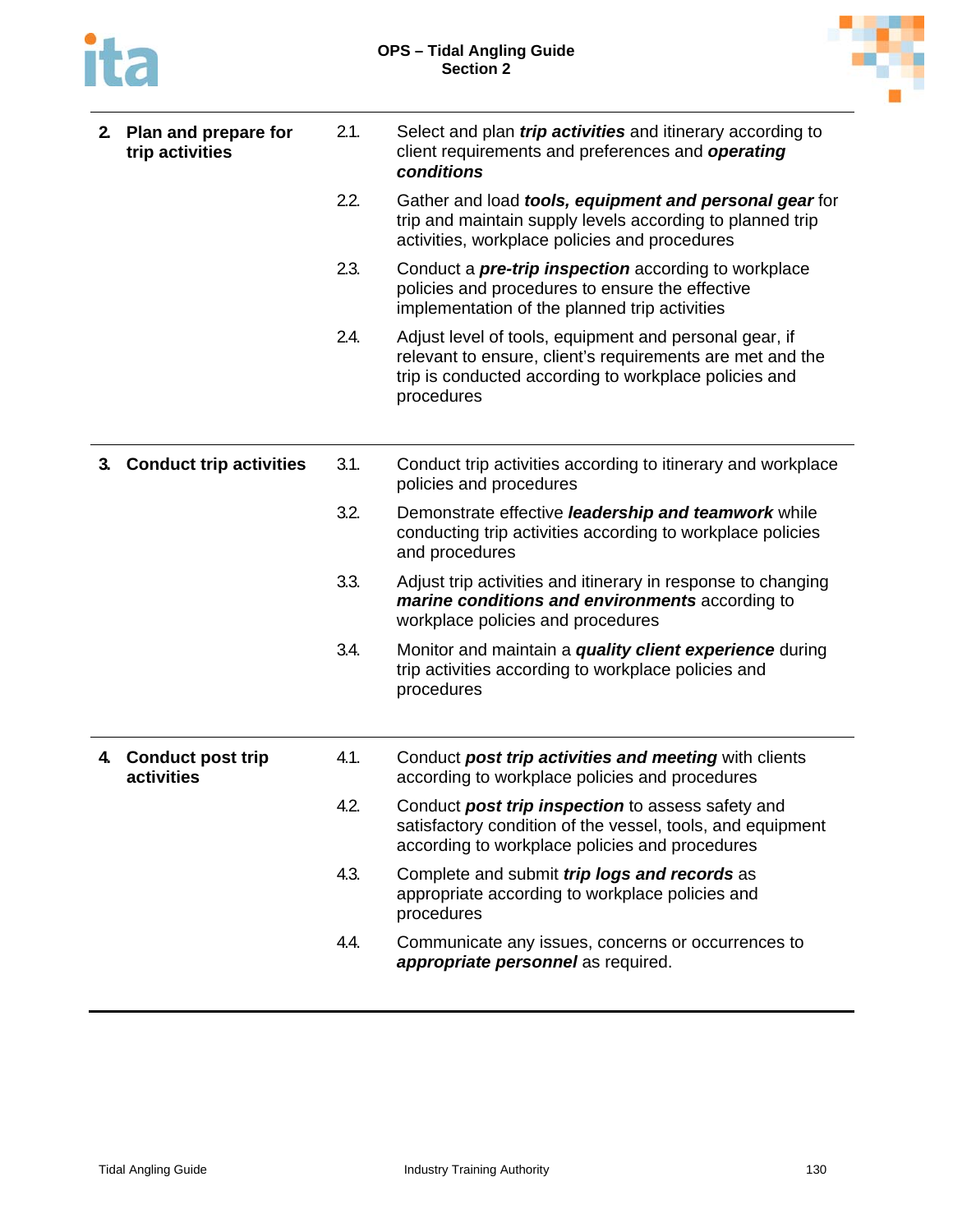



The range of variables provides detailed information about the key terms used within this unit. These key terms are *bolded and italicized* in the performance criteria.

*Good client relations* may include:

- friendly and personable greeting and welcoming of clients
- initiating conversations
- sharing stories and information about area
- ensuring a positive experience and memories of the trip
- assisting and accommodating special requests
- sharing expertise
- protocols regarding accepting gratuities
- follow-up with clients, etc.

## *Client requirements and preferences* may include:

- start time
- activities
- targeted species
- location
- food and beverage preferences
- return time
- licensing requirements and validity
- fishing expectations,
- special requirements, such as equipment, personal, medical, etc.

## *Cultural diversity and special needs* may include:

- language
- customs and cultural differences
- physical disabilities

## *Techniques to promote repeat business and ongoing client relations* may include:

- providing information about other local area activities, seasonal opportunities, etc
- company policies such as promoting special offers, etc.
- community information, such as services not provided, etc.
- maintaining factual and current information
- soliciting feedback from clients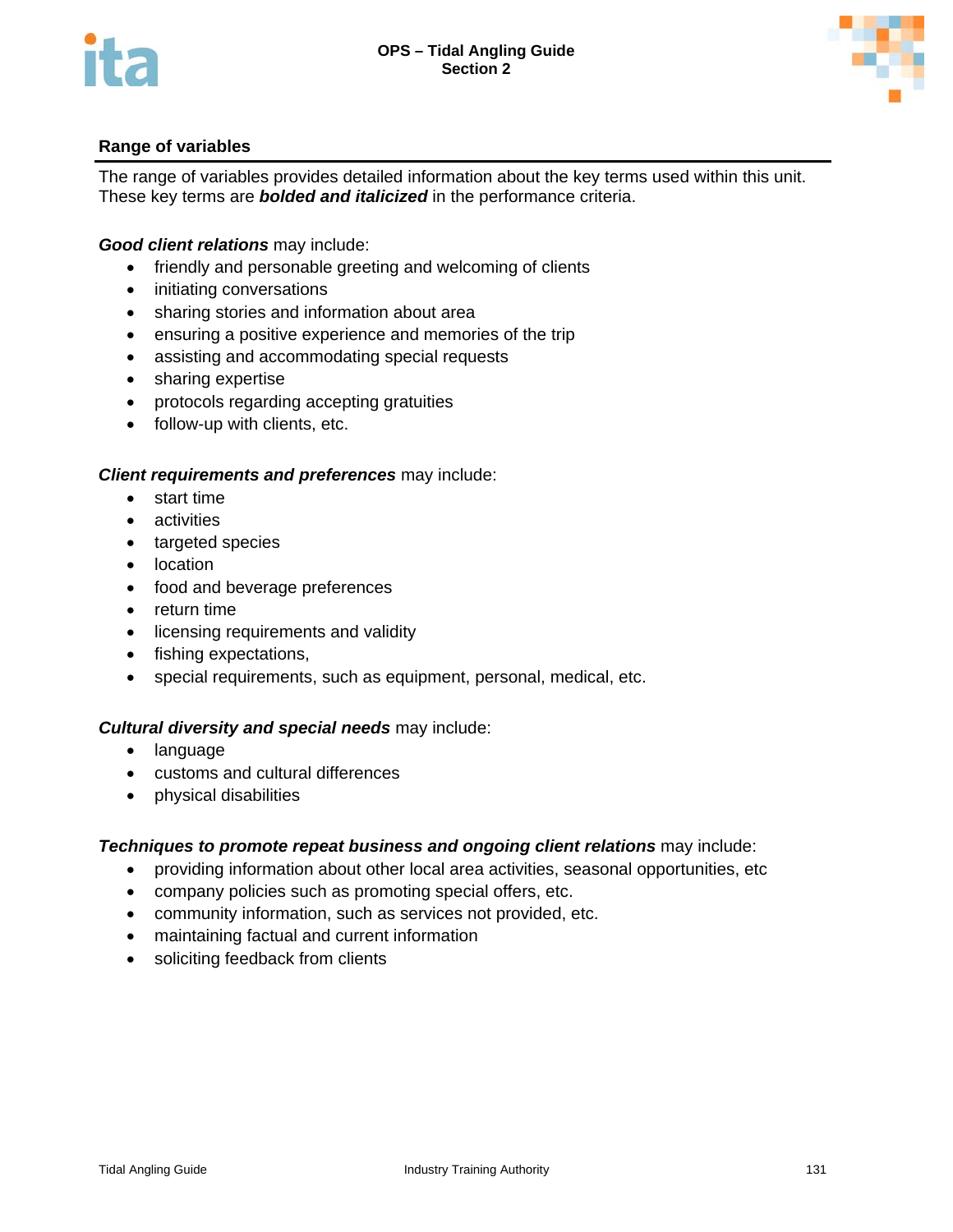



## *Workplace policies and procedures* may relate to:

- government regulations
- workplace procedures and policies
- assisting and accommodating special requests
- protocols regarding accepting gratuities
- policies regarding professional conduct
- government legislation and regulations
- pre and post trip inspections
- pre trip briefings
- communicating with clients and colleagues

## *Pre-trip meeting* may include:

- greeting clients and making introductions
- reviewing trip details
- discussing fishing experience and ability
- checking personal gear
- checking for licenses
- conducting pre departure and safety briefing, etc.

## *Trip activities* may include:

- recording and collecting catch details as necessary
- angling
- sightseeing
- communicating instructions to clients
- observation and supervision of on board activities, etc

## *Operating conditions* may include:

- weather conditions
- tides and currents
- time of season
- targeted species
- location
- sea state
- local regional fishing regulations, openings, closings, and restrictions

## *Tools, equipment and personal gear* may include:

- angling gear
- clothing
- personal safety equipment
- food provisions
- catch care and storage equipment
- clients' personal gear
- fuel
- emergency, first aid, and safety supplies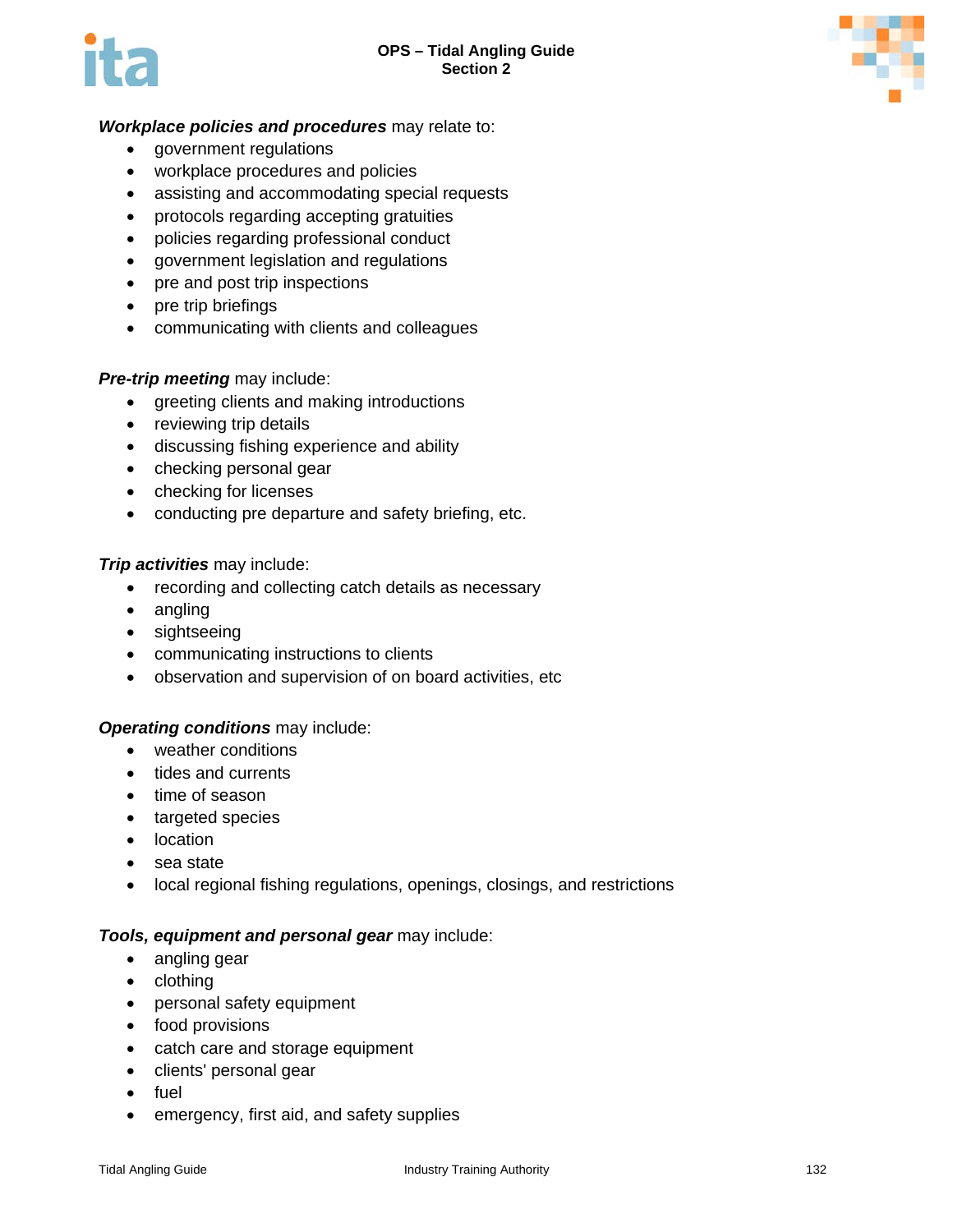

# *Pre-trip inspection* may include:

- vessel
- equipment
- safety and first aid equipment
- $\bullet$  fuel
- navigational aids and equipment
- trip details, etc

## *Leadership and teamwork* may include:

- instructing clients diplomatically during onboard activities
- promoting and fostering cooperation among group on board
- taking control in case of safety concerns
- assigning and establishing roles and responsibilities of guide and clients
- modifications to the schedule of activities as required

## *Marine conditions and environments* may include:

- sea state, such as wave height, wind speed and direction, etc.
- precipitation
- tides and currents
- visibility
- commercial or other marine activity
- reaching catch limits
- poor angling results

## *Quality client experience* may include:

- friendly and personable greeting and welcoming of clients
- initiating conversations
- sharing stories and information about area
- continually monitoring client expectations
- ensuring a positive experience and memories of the trip
- ensuring well being and comfort of clients
- photography and video records of trip

## *Post-trip activities and meeting* may include:

- determining and following client's instructions for handling of catch
- discussing future plans where appropriate
- providing opportunity for feedback
- follow up with clients

## *Post-trip inspection* may include:

- cleaning vessel, maintain, restock, and store as necessary
- disposing of waste
- ensuring all clients personal effects have been returned
- noting any safety concerns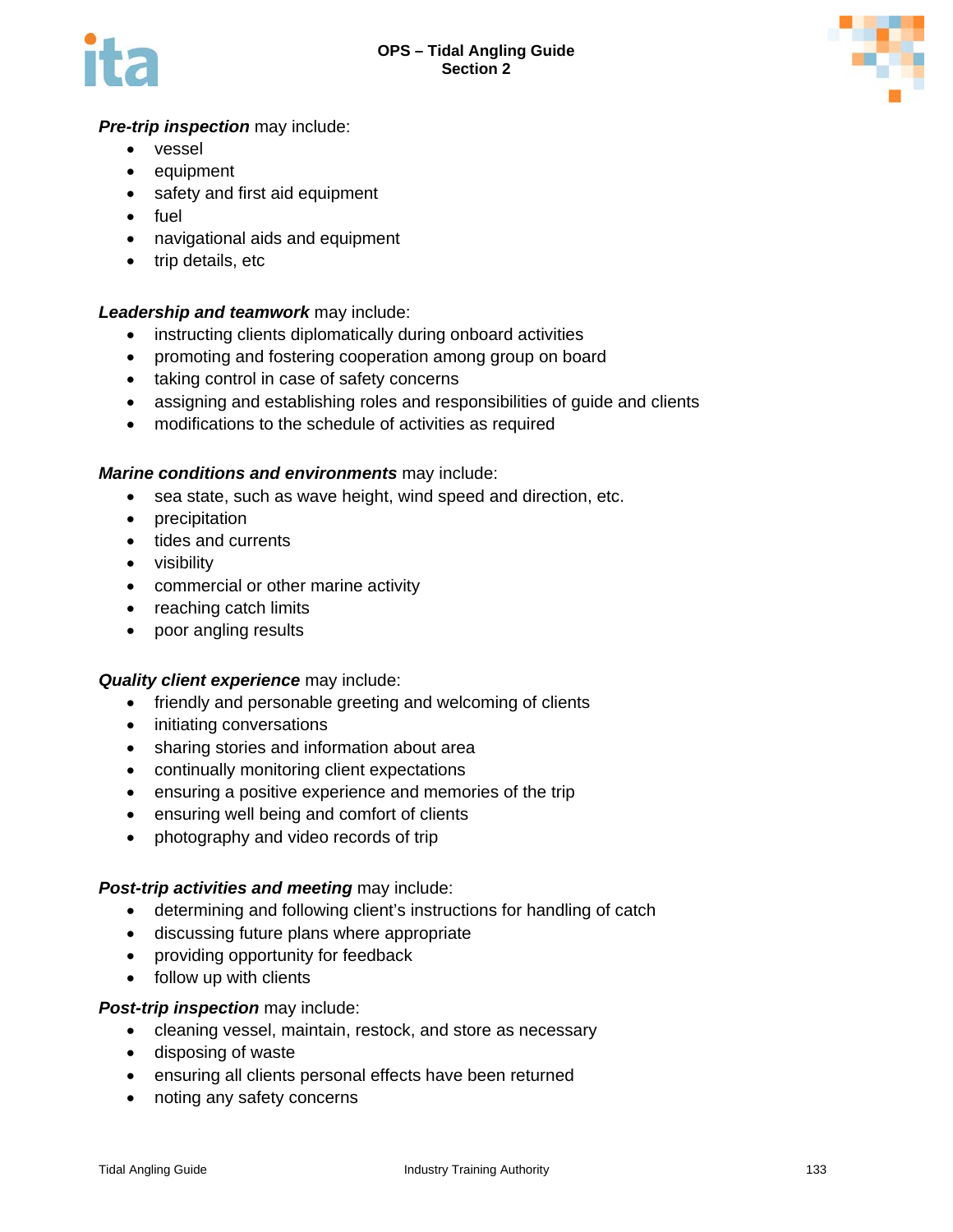



# *Trip logs and records* may include:

- catch records
- trip details, such as location, duration, etc.
- government regulatory requirements, such as EU imports
- order forms for special handling requests
- traceability data, etc.

## *Appropriate personnel* may include:

- employer, manager, or supervisor
- colleagues
- authorities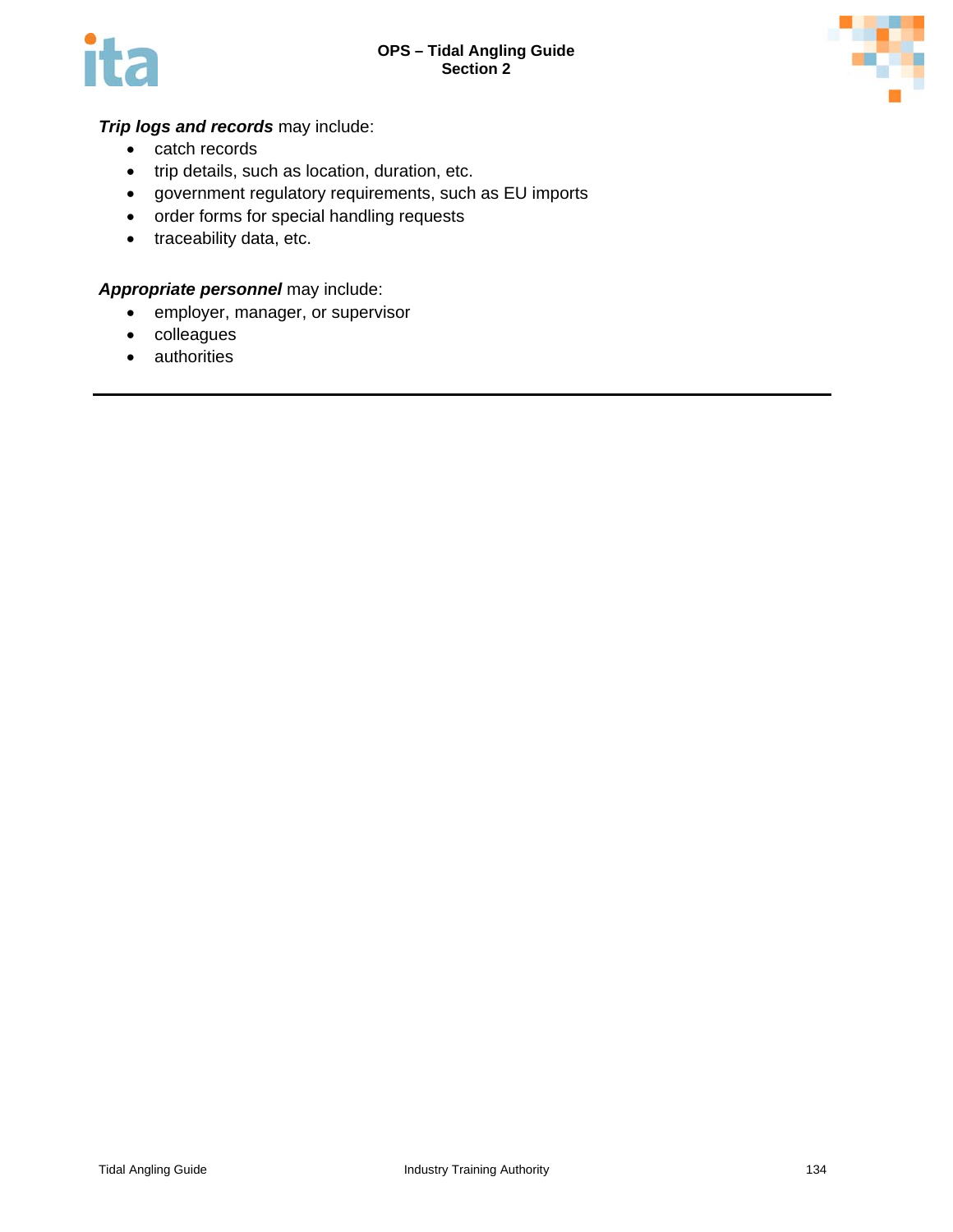



|                             | The following assessment methods may be used to assess this unit:                                                                                                                                                                                                                                                                                                                                                                                                                                                                                                                                                                                                                                                                                                                                                             |                         |  |                                                                                                                |  |  |
|-----------------------------|-------------------------------------------------------------------------------------------------------------------------------------------------------------------------------------------------------------------------------------------------------------------------------------------------------------------------------------------------------------------------------------------------------------------------------------------------------------------------------------------------------------------------------------------------------------------------------------------------------------------------------------------------------------------------------------------------------------------------------------------------------------------------------------------------------------------------------|-------------------------|--|----------------------------------------------------------------------------------------------------------------|--|--|
|                             | $\mathbb{W}_{2}$                                                                                                                                                                                                                                                                                                                                                                                                                                                                                                                                                                                                                                                                                                                                                                                                              | practical assessment:   |  | Direct observation of the candidate<br>planning and conducting fishing trips.                                  |  |  |
| Assessment<br>methods       |                                                                                                                                                                                                                                                                                                                                                                                                                                                                                                                                                                                                                                                                                                                                                                                                                               | competency conversation |  | Opportunity to explore a range of<br>issues and tailor questions to suit an<br>individual or group.            |  |  |
|                             | ≣⊫                                                                                                                                                                                                                                                                                                                                                                                                                                                                                                                                                                                                                                                                                                                                                                                                                            | evidence portfolio      |  | Review of evidence collected and<br>submitted by the candidate, (i.e.<br>documents, third party reports, etc.) |  |  |
|                             |                                                                                                                                                                                                                                                                                                                                                                                                                                                                                                                                                                                                                                                                                                                                                                                                                               | test                    |  | Written questions to test knowledge of<br>planning and conducting fishing trips.                               |  |  |
| <b>Related units</b>        | The following units can be assessed together:<br>TAG-3 Operate a non pleasure small vessel<br>$\bullet$<br>TAG-4 Plan and execute a near coastal voyage<br>$\bullet$<br>TAG-5 Operate maritime communications equipment<br>$\bullet$<br>TAG-6 Communicate effectively with others<br>$\bullet$<br>TAG-7 Work in a team<br>$\bullet$<br>TAG-11 Work safely in the maritime environment<br>$\bullet$<br>TAG-12 Interact with coastal resource users<br>$\bullet$<br>TAG-13 Interact with the coastal environment<br>$\bullet$<br>TAG-14 Demonstrate stewardship of the coastal environment and fishery<br>$\bullet$<br>resources<br>TAG-15 Follow workplace catch handling and hygiene procedures<br>$\bullet$<br>TAG-16 Use and maintain angling tools and equipment<br>$\bullet$<br>TAG-17 Use sustainable angling techniques |                         |  |                                                                                                                |  |  |
| Knowledge to be<br>assessed | For this unit, a competent candidate must know:<br>procedures and policies for planning trips according to client preferences<br>procedures for handling special requirements or requests<br>procedures for maintaining a quality client experience<br>pre departure and pre trip inspection procedures<br>requirements for documenting trips and trip activities<br>procedures for maintaining a quality client experience                                                                                                                                                                                                                                                                                                                                                                                                   |                         |  |                                                                                                                |  |  |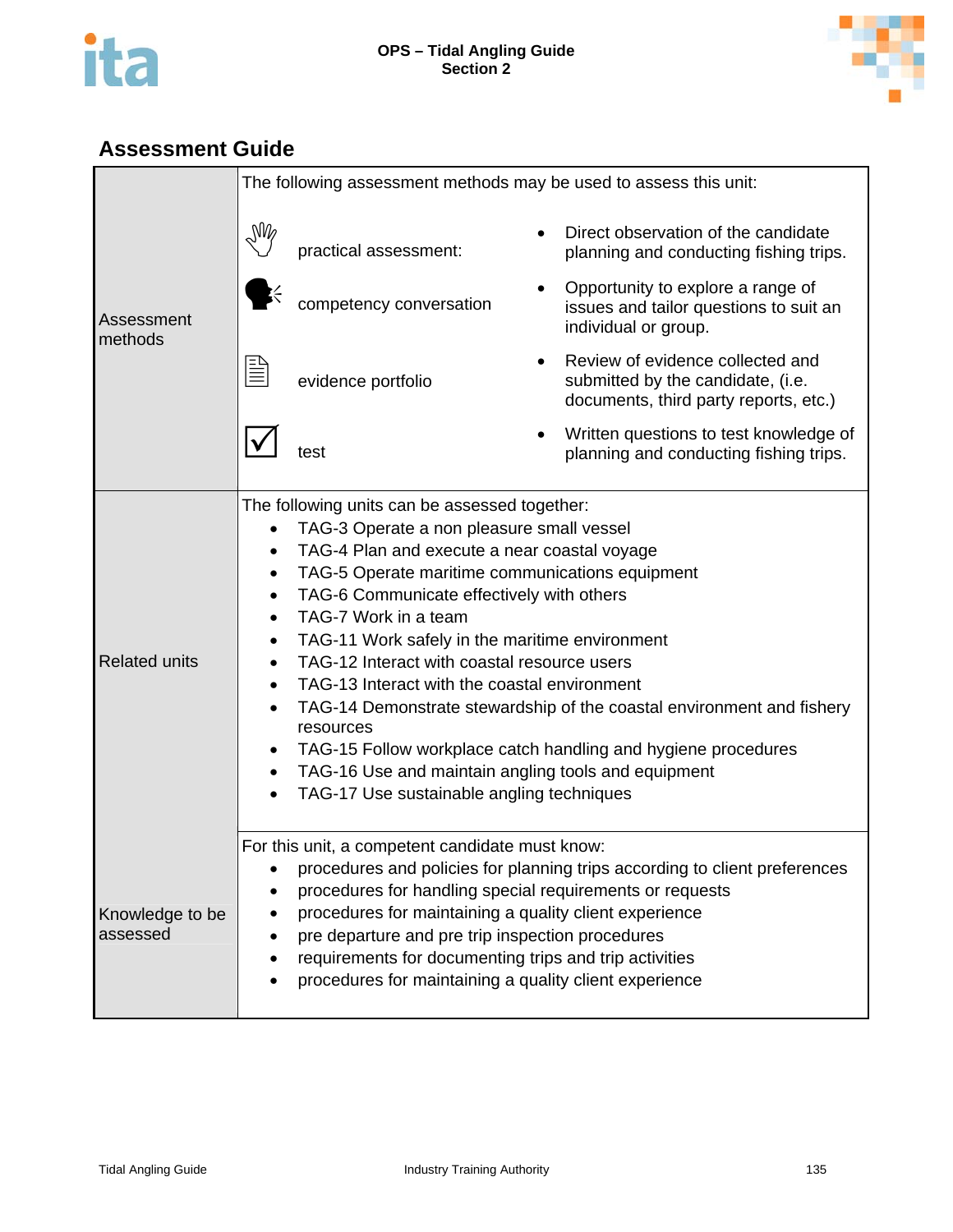

| Skills to be<br>assessed                                    | For this unit, a competent candidate must be able to:<br>plan fishing trips according to a variety of client preferences, workplace<br>requirements, and regulations<br>organize and prepare for trip activities<br>$\bullet$<br>communicate trip specific information to clients and colleagues<br>$\bullet$<br>conduct fishing trips according to a variety of client preferences, workplace<br>$\bullet$<br>requirements, and regulations<br>supervise trip activities<br>$\bullet$<br>conduct pre and post trip inspections, briefings, and checklists<br>$\bullet$<br>maintain trip records and logs<br>$\bullet$                                                                                                                               |
|-------------------------------------------------------------|------------------------------------------------------------------------------------------------------------------------------------------------------------------------------------------------------------------------------------------------------------------------------------------------------------------------------------------------------------------------------------------------------------------------------------------------------------------------------------------------------------------------------------------------------------------------------------------------------------------------------------------------------------------------------------------------------------------------------------------------------|
| Common skills to<br>be assessed                             | For this unit, a competent candidate must be able to:<br>work safely<br>$\bullet$<br>work in an organized manner, meeting timelines for completing tasks<br>٠<br>proactively deal with everyday problems<br>$\bullet$<br>read, understand, and follow directions and instructions<br>$\bullet$<br>give directions and instructions to others                                                                                                                                                                                                                                                                                                                                                                                                         |
| <b>Critical</b><br>evidence to<br>demonstrate<br>competency | For this unit, a competent candidate must be able to:<br>meet with clients, plan and schedule trip activities subject to a variety of<br>$\bullet$<br>circumstances<br>respond to clients special needs and requests according to workplace<br>$\bullet$<br>requirements<br>maintain a positive working relationship with clients to promote future<br>$\bullet$<br>business according to workplace requirements<br>supervise and conduct all on board activities according to workplace<br>$\bullet$<br>requirements<br>maintain all necessary trip logs and records according to workplace<br>$\bullet$<br>requirements<br>assess the safe and satisfactory condition of the vessel, tools and<br>$\bullet$<br>equipment on completion of the trip |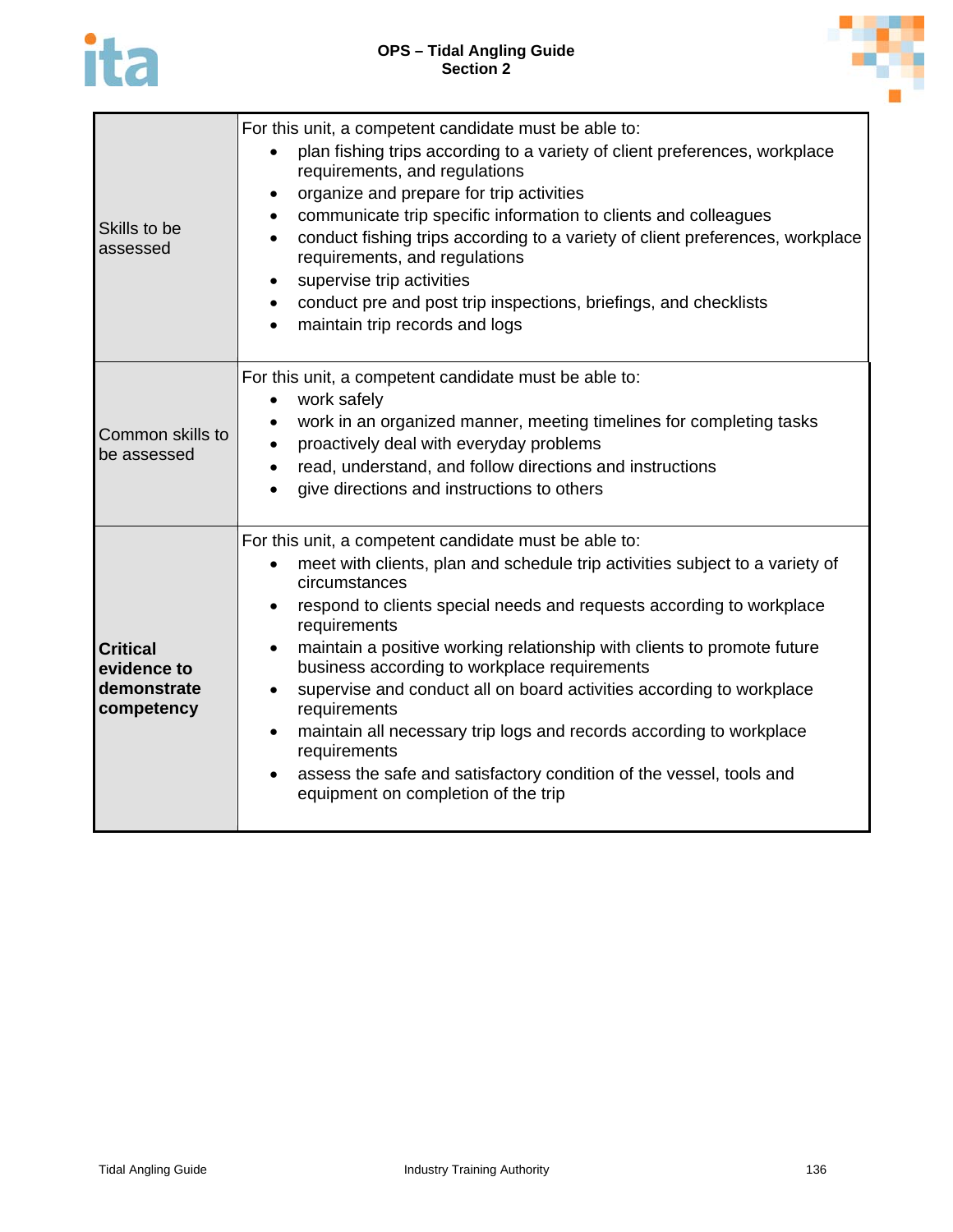

# **Appendix 1 – Industry consultation**

ITA wishes to thank the following individuals for their contribution to the development and validation of these occupational performance standards for Tidal Angling Guide.

| <b>Participant</b>  | Organization                                |
|---------------------|---------------------------------------------|
|                     |                                             |
| Katrina Assonitis   | Pacific Salmon Foundation                   |
| John Barton         | <b>BC Sports Fishing Guides Association</b> |
| Ward Bond           | <b>Island Outfitters</b>                    |
| Kevin Conway        | <b>Coast Pacific Guiding and Outfitters</b> |
| Vic Carro           | Fraser Valley Angling Guides Association    |
| Margo Cullen        | Chatham Sound Boat Association              |
| George Cuthbert     | Good Hope Cannery                           |
| <b>Gil DeCesare</b> | Fishing BC Online                           |
| <b>Rupert Gale</b>  | Ritchie Foundation Fisheries Program        |
| Dave Gosnell        | Nootka Marine Adventures                    |
| <b>Phil Grassi</b>  | <b>BC Sports Fishing Guides Association</b> |
| <b>Barb Howe</b>    | <b>Quinte Marine Services</b>               |
| Larry Johnson       | Huu-Ay-Aht First Nation                     |
| Deryk Krefting      | <b>Active Guiding and Tackle</b>            |
| John McCulloch      | Langara Fishing Adventures                  |
| David Murphy        | Murphy's Sportfishing                       |
| <b>Martin Paish</b> | Oak Bay Marine Group                        |
| <b>Wayne Saito</b>  | Ex-Officio, Ministry of Environment         |
| <b>Bill Shaw</b>    | <b>Fisheries and Oceans Canada</b>          |
| Gerard St. Jean     | St. Jean's Cannery                          |
| Deane Strongitharm  | City Spaces Consulting Ltd.                 |
| <b>Ted Walkus</b>   | Good Hope Cannery                           |